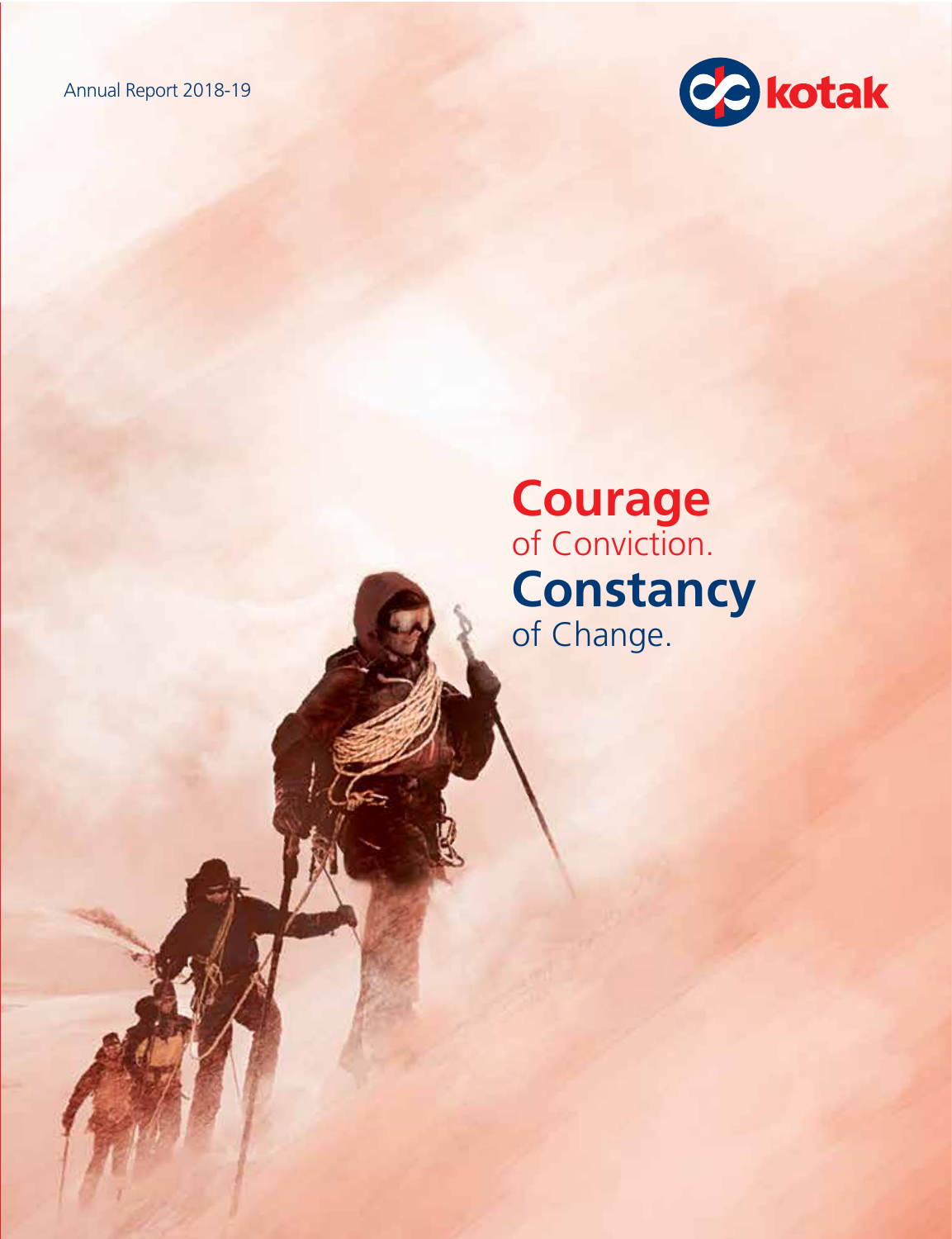## **Board's Report**

#### To the Members

#### **Kotak Mahindra General Insurance Company Limited**

The Board of Directors of your Company is pleased to present its Fifth Annual Report together with the audited financial statements for the year ended March 31, 2019.

#### **INDUSTRY HIGHLIGHT**

The general insurance industry as a whole registered a growth of 12.96%, in which the private sector (excluding standalone health insurance companies) grew by 24.73%. Your Company grew its direct premium from  $\bar{\tau}$  185.4 crore in financial year 2017-18 to  $\bar{\tau}$  301.1 crore in financial year 2018-19 registering a growth of 62%.

#### **FINANCIAL SUMMARY/HIGHLIGHTS**

The summarized results of operations of your Company for the Financial Year ("FY") 2018-19 are as follows:

|                            |         | (そ Crore)                                 |
|----------------------------|---------|-------------------------------------------|
| <b>Particulars</b>         | 2019    | Year ended March Year ended March<br>2018 |
| Gross Written Premium      | 303.80  | 188.10                                    |
| Premium Earned             | 197.35  | 115.87                                    |
| Profit / (Loss) Before Tax | (34.89) | (32.55)                                   |
| Profit / (Loss) After Tax  | (34.89) | (32.55)                                   |
| Net worth                  | 107.83  | 97.73                                     |
| Assets Under Management    | 414.8   | 248.9                                     |

#### **SEPARATE SECTION CONTAINING A REPORT ON THE PERFORMANCE AND FINANCIAL POSITION OF EACH OF THE SUBSIDIARIES, ASSOCIATES AND JOINT VENTURE COMPANIES INCLUDED IN THE CONSOLIDATED FINANCIAL STATEMENT**

Your Company does not have any subsidiary or associate and has not entered into any joint venture. Therefore the financial statements have not been consolidated and no separate report on the performance and financial position of subsidiary, associates and joint venture is applicable for the financial year ended on March 31, 2019.

#### **DIVIDEND AND RESERVES**

Your Directors do not recommend any dividend for the current year. Your Company does not propose to carry any amount to the reserves of the Company.

#### **PRODUCTS**

In continuing with the Company's philosophy of having a diverse range of products, your Company has launched 17 new insurance products – 9 Commercial Products, 1 Health Product and 7 Motor Products. Your Company has also launched 4 Health Products in the Micro Insurance space. To expand its bouquet of products, in the coming year, the product offering would be expanded to include Travel insurance and Commercial Products like Marine Insurance and various liability insurance products.

#### **DISTRIBUTION NETWORK**

During its fourth full year of operations, your Company has significantly ramped up its bancassurance and multi-distribution network through various intermediaries. Your Company has been able to engage various banking & non-banking institutions and insurance brokers as its intermediaries during the financial year. Your Company has been able to scale premium across digital and non-digital channels in financial year 2018-19. Your Company has been able to maintain its claim ratio and control its expenses through prudent underwriting principles and cost management. Going forward, your Company continues to focus on automation and increase share of digitally issued policies. Your Company also plans to build its commercial portfolio and scale up the health business in the coming year.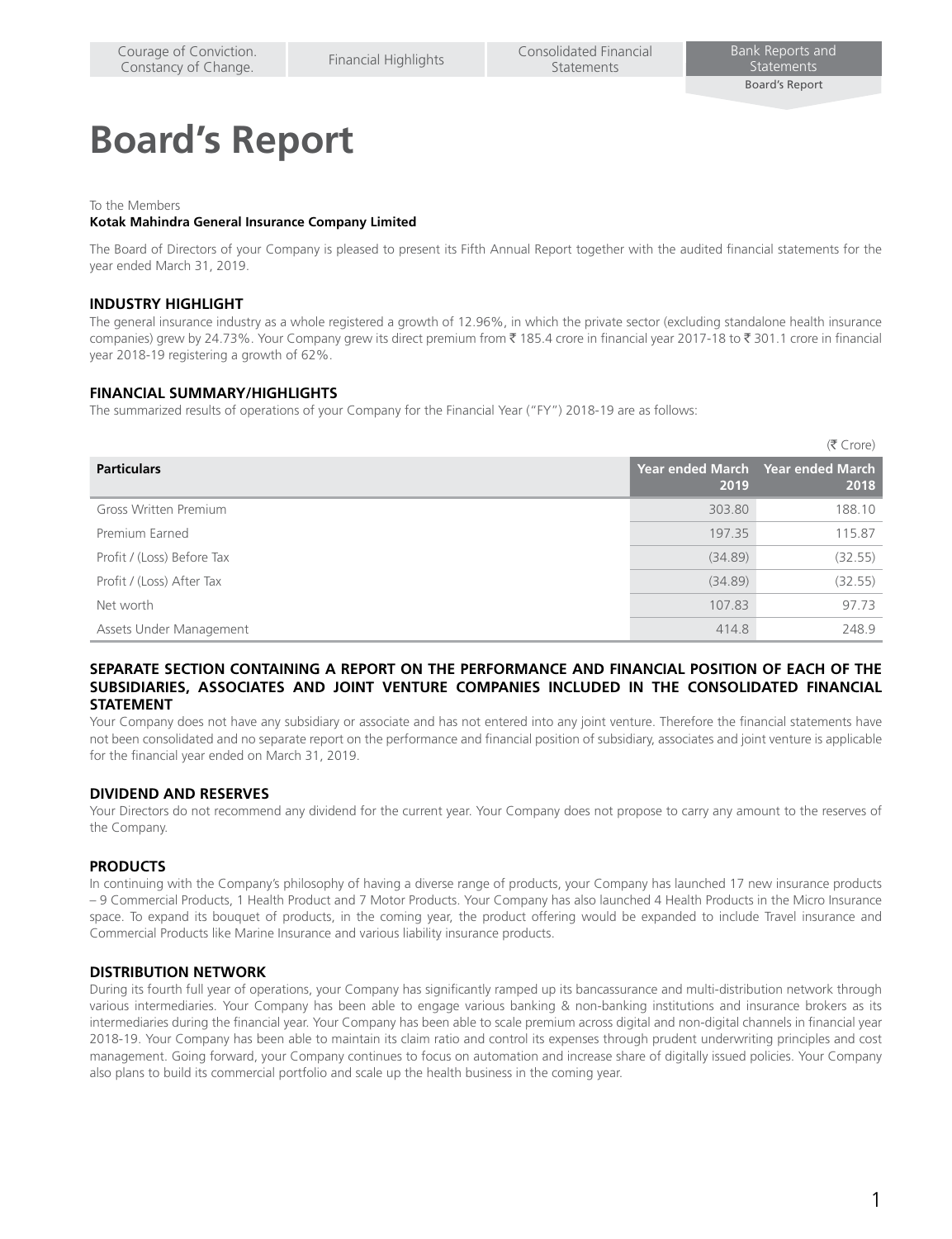

#### **MARKETING**

This was a year of multiple digital breakthroughs for your company. Reaching out to over 6 million audiences on social media platforms, your company launched a special initiative titled #DriveLikeALady on the occasion of Women's Day. This campaign was aimed at celebrating women as safer drivers and spreading awareness about safe driving practices. As an extension of the campaign, female car owners were offered special rates on their car insurance premium. A seamless journey was created on its website which enabled female car owners to purchase car insurance at special rates.

### **OPERATIONS**

Your company has rapidly scaled up its operational capabilities from issuing 16,455 policies in April 2018 to 128,983 policies in March 2019, thereby taking the total policies issued in financial year 18-19 to 7,37,435 vis-à-vis 252,125 issued policies in financial year 17-18.

#### **CLAIMS**

Your Company considers customer service as the focal point of all operations especially at the time of settlement of claims. We strongly believe and follow proactive approach of fair, fast and friendly settlement of claims. We have extensive network of garages and hospitals to offer cashless services to our customers. By using the technology platform, we are able to speed up the claims processing for the benefit of customers.

#### **CAPITAL**

During the financial year 2018-19, your Company issued 4,50,00,000 equity shares of ₹10/- each at par on Rights basis. The issued, subscribed and paid up share capital as on March 31, 2019 is  $\bar{\tau}$  220,00,00,000/-. The solvency ratio of the Company as at March 31, 2019 is 1.86.

#### **CORPORATE GOVERNANCE**

Your Company has consciously endeavored to follow the policy of transparency and accountability and holds the interest of its stakeholders paramount. Your Company has implemented the requirement of Corporate Governance circular issued by IRDAI. (Note: A separate report pertaining to the Corporate Governance compliances is enclosed as Annexure 1).

#### **CHANGE IN REGISTERED OFFICE/ NAME OF THE COMPANY DURING THE FINANCIAL YEAR**

There has been no change either in the Name or the Registered Office of your Company.

#### **DIRECTORS**

The appointment and remuneration of Directors of the Company is governed by the provisions of Corporate Governance Guidelines issued by the IRDAI and the Companies Act, 2013.

At the ensuing Annual General Meeting, Mr. G Murlidhar (DIN: 0003601196) is liable to retire by rotation. Being eligible, Mr. G Murlidhar has offered himself for reappointment. The Board recommends his appointment.

Your Directors are not in receipt of any commission from the holding Company.

#### **DECLARATION FROM INDEPENDENT DIRECTORS**

The Board has received declarations from the Independent Directors as per the requirement of Section 149(7) of the Companies Act, 2013 and the Board is satisfied that the Independent Directors meet the criteria of independence as mentioned in Section 149(6) of the Companies Act, 2013.

#### **BOARD EVALUATION**

The Independent Directors and the Board of Directors of the Company have conducted the evaluation of the Board and its Committees.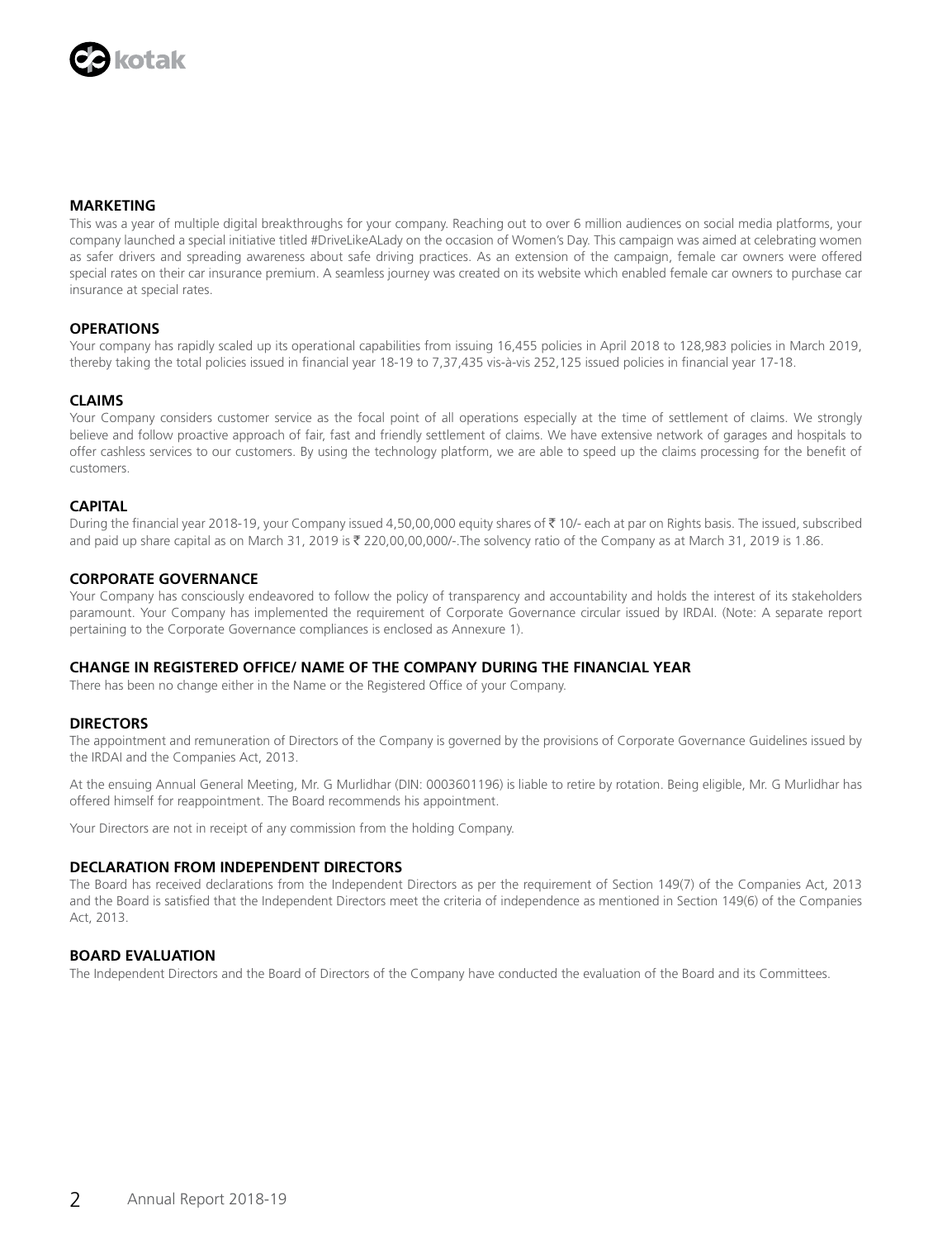#### **BOARD MEETINGS**

During the financial year ended March 31, 2019, 6 meetings were held of the Board of Directors of your Company. The details are as follows:

| Date of the Board Meeting | No. of Directors who<br>attended the Meeting | Strength of the Board on<br>the date of the Meeting |
|---------------------------|----------------------------------------------|-----------------------------------------------------|
| April 24, 2018            | b                                            |                                                     |
| May 14, 2018              |                                              |                                                     |
| July 24, 2018             | 6                                            |                                                     |
| October 16, 2018          |                                              |                                                     |
| January 18, 2019          | 6                                            |                                                     |
| March 29, 2019            | 6                                            |                                                     |

#### **CONSTITUTION OF COMMITTEES**

In accordance with the applicable provisions of the Corporate Governance Guidelines, your Company has constituted the Audit Committee, Policyholder Protection Committee, Risk Management Committee, Investment Committee, Banking Committee and the Nomination and Remuneration Committee.

The details of the terms of reference of the Committees is provided in the report pertaining to the Corporate Governance compliance enclosed as Annexure 1.

#### **DEPOSITS**

Your Company has not accepted any deposits from the public during the financial year ended 2018-19.

#### **RELATED PARTY TRANSACTIONS**

All the Related Party Transactions that were entered into during the financial year were on arm's length basis and were in ordinary course of business.

Pursuant to Section 134(3)(h) read with Rule 8(2) of the Companies (Accounts) Rules, 2014, there are no transactions to be reported under Section188(1) of the Companies Act, 2013.

All related party transactions as required under Accounting Standard 18 are reported in Related Party Disclosures under Note 14 of Schedule 16 of Notes to Financial Statements.

#### **PARTICULARS OF LOAN, GUARANTEES OR INVESTMENTS U/S 186**

Your Company has not given any loan, or given guarantees or made any investment as specified in section 186 of the Companies Act, 2013.

#### **RISK ARCHITECTURE**

Your Company understands that Risk management and internal control is an integral part of good management practice and endeavors to make them an essential component of the business culture. As part of these efforts it has a Risk Management Policy which defines identification, assessment, mitigation and monitoring of risks. Major risks that are faced by Your Company are underwriting risk, reserve risk, assets risk, and expense risk for which appropriate policies, procedures and standards have been established. Furthermore, complementary controls in the form of independent audits of various functions are conducted and findings of which are placed to the Audit Committee in line with good Corporate Governance. Your Company has a Risk Management Committee for developing and promoting the risk management culture which oversees the Risks Management Framework. The Company has appointed Chief Risk Officer who is responsible for the implementation and monitoring of the framework. The Risk, Internal Audit, Concurrent Audit and Statutory Audits support the identification, measurement and control of risks and helps to identify areas where corrective action is required.

#### **WHISTLE BLOWER POLICY & VIGIL MECHANISM**

Your Company has in place a Whistle Blower Policy and vigil mechanism. There are no reportable instances for the financial year 2018-19.

#### **RURAL AND SOCIAL RESPONSIBILITY**

Your Company fulfilled its rural and social responsibility as prescribed by the Insurance Regulatory and Development Authority of India (IRDAI).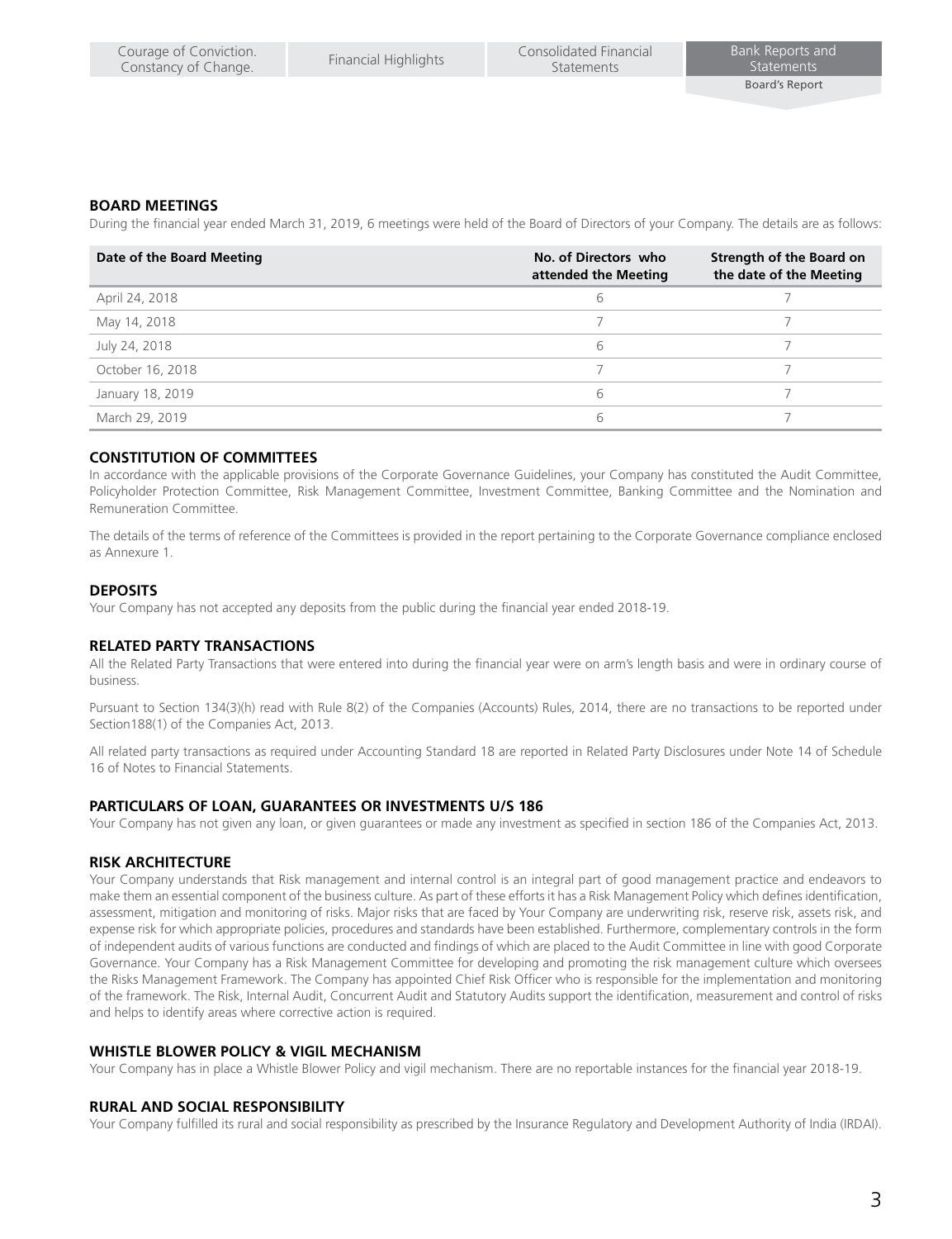

#### **CORPORATE SOCIAL RESPONSIBILITY**

The provisions of Corporate Social Responsibility were not applicable to Your Company for the financial year 2018-19.

#### **SUBSIDIARIES**

As on March 31, 2019, Your Company did not have any subsidiaries or joint ventures.

#### **CONSERVATION OF ENERGY/ ABSORPTION OF TECHNOLOGY**

The provisions of Section 134(3)(m) of the Companies Act, 2013 read with Rule 8(3) of the Companies (Accounts) Rules, 2014 are not applicable to the insurance industry. However, Your Company has used information technology in its operations.

#### **FOREIGN EXCHANGE EARNINGS AND OUTGO**

| <b>Particulars</b>     | Year ended<br><b>March 2019</b> | Year ended<br><b>March 2018</b> |
|------------------------|---------------------------------|---------------------------------|
| Foreign Exchange Outgo | ₹ 148.366                       | ₹ 129.934                       |

#### **STATUS ON IMPLEMENTATION OF INDIAN ACCOUNTING STANDARDS (IND AS)**

Your Company has set up a Steering Committee for implementation of IND AS as per the circular issued by Insurance Regulatory and Development Authority of India (IRDAI) on March 1, 2016. The Committee comprises of the following members:

- 1. Managing Director & Chief Executive Officer, Head of the Committee
- 2. Chief Finance Officer
- 3. Chief Investment Officer
- 4. Appointed Actuary
- 5. Chief Operating Officer
- 6. Chief Technology Officer
- 7. Company Secretary

IRDAI had constituted an implementation group to examine implications of implementing IND AS, address implementation issues and facilitate formulation of operational guidelines to converge with IND AS. The implementation group submitted its report along with recommendations on December 29, 2016 to IRDAI.

IRDAI vide circular dated June 28, 2017 deferred the implementation of IND AS for a period of two years and the same shall be implemented effective 2020-21. However, submission of Proforma IND AS financial statements needs to be submitted on a quarterly basis. Your Company has submitted its financial statements in IND AS report to IRDAI within the prescribed time.

#### **AUDITORS**

M/s K.S. Aiyar & Co. and M/s V.C. Shah & Co. were appointed as joint first statutory auditors of Your Company for a period of five years subject to ratification. It is proposed to ratify reappointment of M/s K.S. Aiyar & Co. and M/s V.C. Shah & Co. as joint auditors of the Company for the financial year 2019-20.

#### **SECRETARIAL AUDITOR**

Pursuant to Section 204 of the Companies Act, 2013, your Company has appointed Ms. Rupal D. Jhaveri, a Company Secretary in Practice, as its Secretarial Auditor for the financial year 2018-19. The Secretarial Audit Report for the FY 2018 - 2019 is annexed to this Report.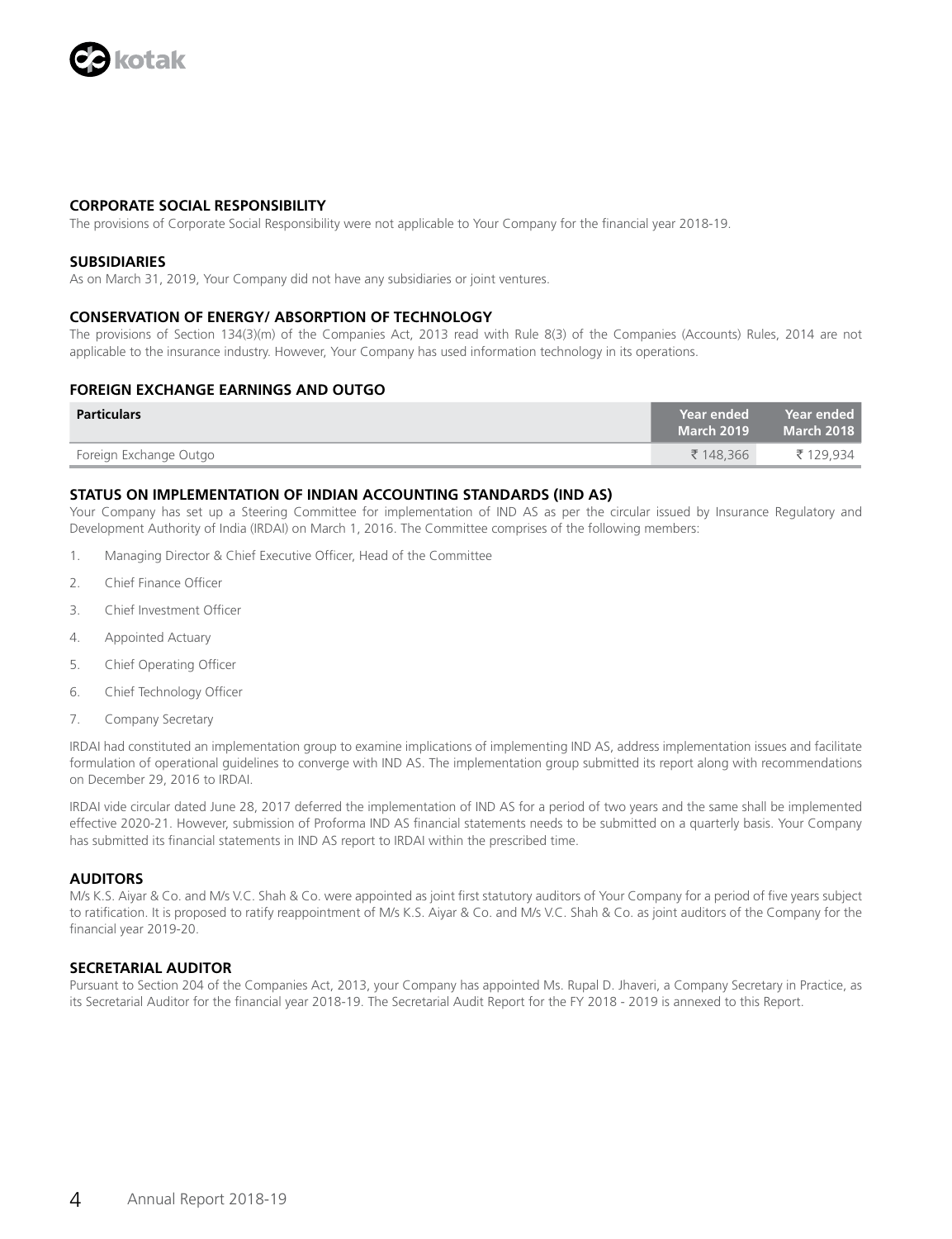#### **EXPLANATIONS/ COMMENTS BY THE BOARD**

There are no qualifications, reservation or adverse remark or disclaimer made by the auditors in their report which require any explanation or comment by the Board.

In terms of the Proviso to Section 136(1) of the Companies Act, 2013, the Directors' Report is being sent to all shareholders excluding the information on employees' particulars as required pursuant to provisions of Rule 5(2) and 5 (3) of the Companies (Appointment and Remuneration of Managerial Personnel) Rules, 2014, which is disclosed in a separate annexure. The said annexure is available for inspection at the Registered Office of the Company during the business hours on working days of the Company up to the date of the ensuing Annual General Meeting. Any member interested in obtaining a copy of the said annexure may write to the Company Secretary at the Registered Office of the Company. The Board affirms that the remuneration paid to the employees of the Company is as per the remuneration policy of the Company and none of the employees listed in the said annexure is related to any Director of the Company. The Remuneration details of the Key Management Persons as defined under Section 2(51) of the Companies Act, 2013 are disclosed in Form MGT-9 – Extract of Annual Return which forms part of this report. Remuneration details of the other Key Management Persons as defined under the IRDAI Guidelines on Corporate Governance for Insurers in India is separately disclosed in the annexure.

#### **DIRECTORS' RESPONSIBILITY STATEMENT**

The Directors confirm in pursuance of Section 134(5) of the Companies Act, 2013, that:

- (i) in the preparation of the annual accounts, the applicable accounting standards have been followed along with proper explanations relating to material departures, if any;
- (ii) the directors have selected such accounting policies and applied them consistently and made judgements and estimates that are reasonable and prudent so as to give a true and fair view of the state of affairs of your Company as at the end of the financial year and of the profit/ loss of your Company for the financial year ended March 31, 2019;
- (iii) they have taken proper and sufficient care to the best of their knowledge and ability, for the maintenance of adequate accounting records in accordance with the provisions of the Act for safeguarding the assets of your Company and for preventing and detecting fraud and other irregularities;
- (iv) the annual accounts have been prepared on a going concern basis;
- (v) they have devised proper systems to ensure compliance with the provisions of all applicable laws and that such systems are adequate and operating effectively.

#### **ACKNOWLEDGEMENTS**

Your Company would like to thank the Insurance Regulatory and Development Authority of India, the Ministry of Corporate Affairs, the General Insurance Council and other regulatory authorities for its support. The Directors express sincere thanks for the co-operation extended by the Policyholders, Reinsurers and Intermediaries. The Directors also acknowledge and express appreciation of the teams for their efforts and commitment towards the growth of the Company.

#### **ANNEXURES:**

- Corporate Governance Report
- Secretarial audit report
- **Extract of Annual Return**
- Form AOC-2 (Rule 8(2) of the Companies (Accounts) Rules, 2014)

#### **For and on behalf of the Board of Directors**

#### **Mahesh Balasubramanian**

Managing Director and Chief Executive Officer

**Gaurang Shah** Director

**Virat Diwanji** Director

Place: Mumbai Date: April 24, 2019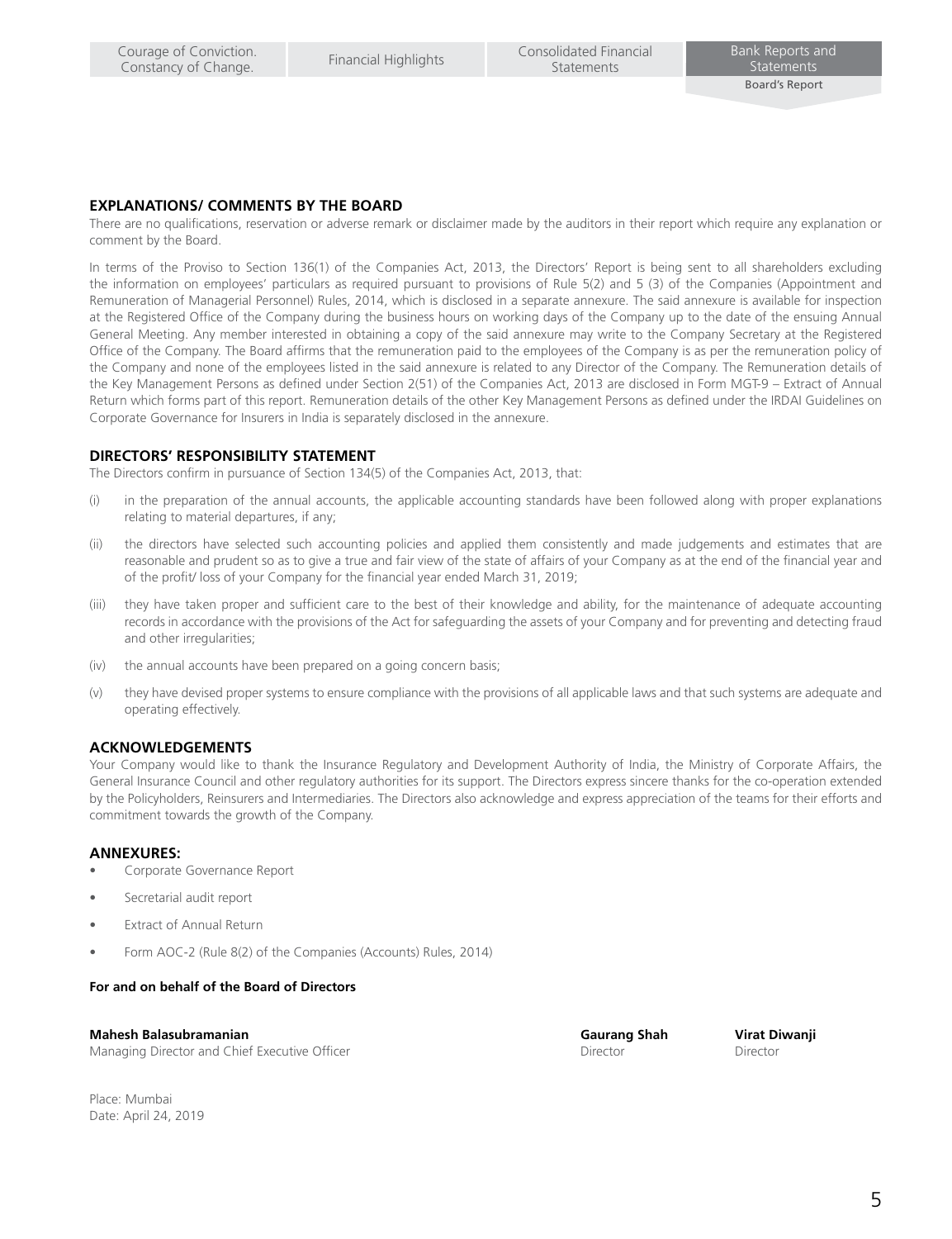

## **Report on Corporate Governance**

**Annexure 1**

In accordance to the provisions of the Corporate Governance Guidelines issued by the Insurance Regulatory & Development Authority of India (IRDAI), the report containing details of the Corporate Governance systems and processes of the Company for the Financial Year 2018 - 19 is as under:

## **BOARD OF DIRECTORS AND COMMITTEES**

#### **Composition, Meeting and Attendance**

The Composition of the Board of Directors of the Company as on March 31, 2019 is as follows:

| <b>Name of Directors</b>   | <b>DIN</b> | <b>Designation</b>                               |
|----------------------------|------------|--------------------------------------------------|
| Mr. Gaurang Shah           | 00016660   | Non-executive Director                           |
| Mr. G Murlidhar            | 03601196   | Non-executive Director                           |
| Mr. Virat Diwanji          | 07021146   | Non-executive Director                           |
| Ms. Anu Aggarwal           | 07301689   | Non-executive Director                           |
| Mr. Dhananjay Date         | 01030900   | Independent Director                             |
| Mr. Arun Agarwal           | 07299000   | Independent Director                             |
| Mr. Mahesh Balasubramanian | 02089182   | Managing Director and Chief<br>Executive Officer |

The details of the Directors like qualification, specialization, and status of directorship as well as brief profile, as at March 31, 2019, is given at 'Annexure A' enclosed with this report.

#### **Composition of the Committee positions held by Directors as on March 31, 2019**

| <b>Name</b>                   | <b>Position</b>                                  | Audit                    | Investment<br><b>Committee Committee</b> | <b>Risk</b><br><b>Management Committee</b><br>Committee | <b>Banking</b>           | Protection<br>Committee  | Policyholders Nomination and<br>Remuneration<br>Committee |
|-------------------------------|--------------------------------------------------|--------------------------|------------------------------------------|---------------------------------------------------------|--------------------------|--------------------------|-----------------------------------------------------------|
| Mr. Gaurang Shah              | Non-executive Director                           | $\overline{\phantom{a}}$ |                                          | $\overline{\phantom{a}}$                                | $\overline{\phantom{a}}$ | Chairman                 | Member                                                    |
| Mr. G Murlidhar               | Non-executive Director                           | Member                   | Chairman                                 | $\overline{\phantom{a}}$                                | Member                   | Member*                  | $\overline{\phantom{0}}$                                  |
| Mr. Virat Diwanji             | Non-executive Director                           | $\overline{\phantom{a}}$ | Member                                   | Chairman                                                | Chairman                 | ٠                        | -                                                         |
| Ms. Anu Aggarwal              | Non-executive Director                           | $\overline{\phantom{a}}$ |                                          | $\overline{\phantom{a}}$                                | Member                   | $\overline{\phantom{a}}$ | $\overline{\phantom{0}}$                                  |
| Mr. Dhananjay Date            | Independent Director                             | Member                   | $\overline{\phantom{a}}$                 | $\overline{\phantom{a}}$                                | $\overline{\phantom{a}}$ | ٠                        | Chairman                                                  |
| Mr. Arun Agarwal              | Independent Director                             | Chairman                 | $\overline{\phantom{a}}$                 | $\overline{\phantom{a}}$                                | $\overline{\phantom{a}}$ | ٠                        | Member                                                    |
| Mr. Mahesh<br>Balasubramanian | Managing Director and<br>Chief Executive Officer | $\sim$                   | Member                                   | Member                                                  | Member                   | Member                   | $\overline{\phantom{0}}$                                  |

*\*Mr. G. Murlidhar was inducted as a member of the Policyholders' Protection Committee on October 15, 2018*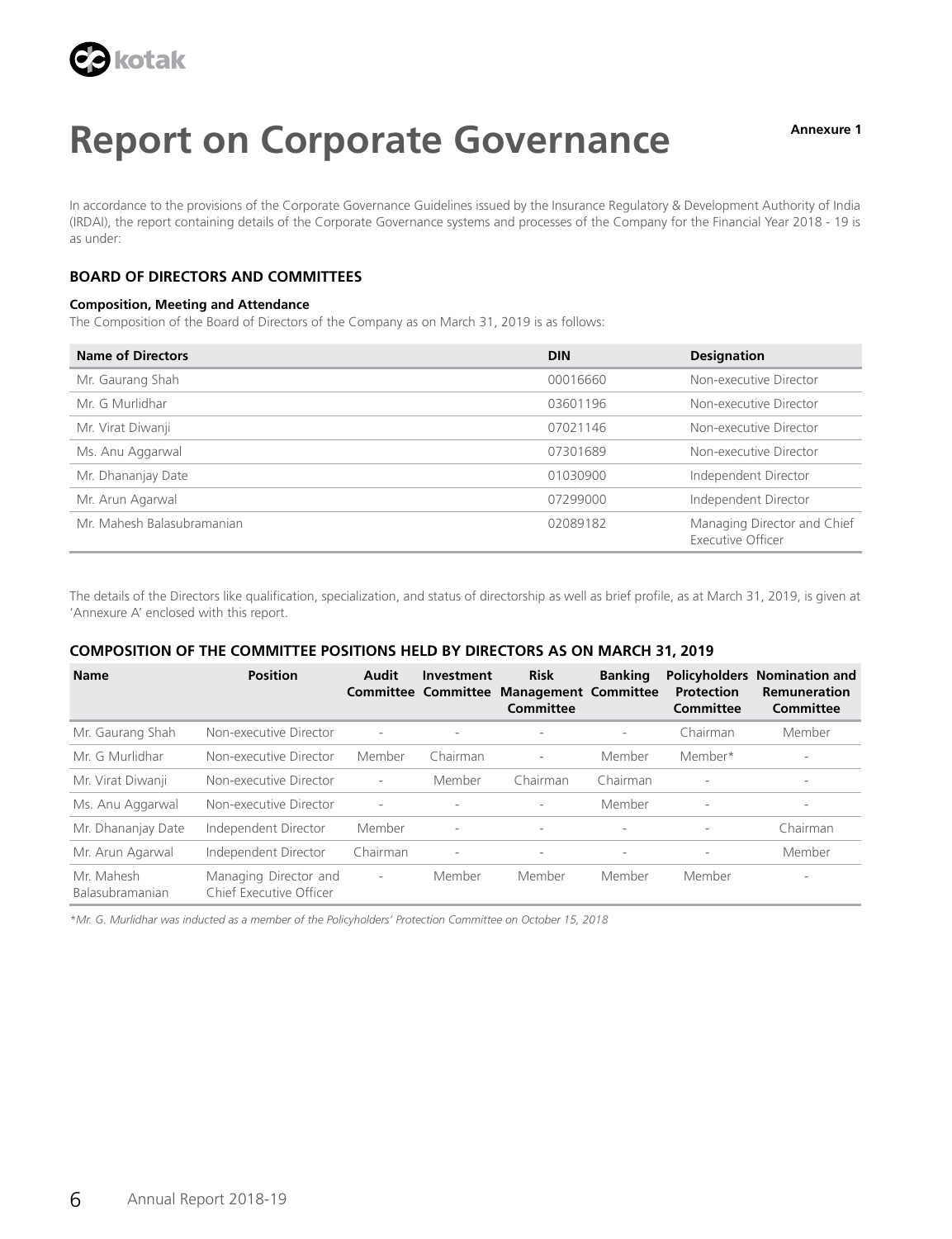#### **Board Meetings**

During the Financial Year 2018-19 six meetings of the Board were held on April 24, 2018, May 14, 2018, July 24, 2018, October 16, 2018, January 18, 2019 and March 29, 2019.

| <b>Name of Directors</b>   |   | No. of meetings held No. of meetings attended |
|----------------------------|---|-----------------------------------------------|
| Mr. Gaurang Shah           | ь |                                               |
| Mr. G Murlidhar            | 6 |                                               |
| Mr. Virat Diwanji          | b | 4                                             |
| Ms. Anu Aggarwal           | b |                                               |
| Mr. Dhananjay Date         | 6 |                                               |
| Mr. Arun Agarwal           | h |                                               |
| Mr. Mahesh Balasubramanian | h |                                               |

## **Availability of information to the Board:**

The Board of Directors of your Company has an unfettered and complete access to all the information within the Company and to the employees of your Company. The Meetings are convened by giving appropriate notice to all the Board of Directors. Detailed agenda, memorandum along with all the relevant documents and explanatory statements are circulated to the members of the Board to facilitate meaningful, informed and focused decisions at the meetings.

The Board is apprised with all the information pertaining to the following:

- • Minutes of meetings of the various Committees of the Board of Directors like Audit Committee, Investment Committee, Risk Management Committee, Policyholders Protection Committee, Nomination and Remuneration Committee and Banking Committee
- General notices of interest received from Directors of the Company
- • Quarterly/ Half Yearly/ Annual Financial Statements of the Company
- Information pertaining to the policies of the Company
- State of affairs of the Company vide detailed updates by the Managing Director and Chief Executive Officer

## **DIRECTORS' REMUNERATION**

|                            |                          | (5000)                   |
|----------------------------|--------------------------|--------------------------|
| <b>Name of Director</b>    | <b>Sitting Fee</b>       | Commission               |
| Mr. Gaurang Shah           | $\overline{\phantom{a}}$ |                          |
| Mr. Arun Agarwal           | 380                      | $\overline{\phantom{a}}$ |
| Mr. Dhananjay Date         | 320                      | ٠                        |
| Mr. G Murlidhar            | $\overline{\phantom{a}}$ | $\overline{\phantom{a}}$ |
| Mr. Virat Diwanji          | $\overline{\phantom{a}}$ | $\overline{\phantom{a}}$ |
| Ms. Anu Agarwal            | $\sim$                   | ٠                        |
| Mr. Mahesh Balasubramanian | $\overline{\phantom{a}}$ | $\overline{\phantom{a}}$ |

#### **COMMITTEES OF THE BOARD OF DIRECTORS**

The Board has constituted several committees and delegated various functions and responsibilities to such Committees, as mandated by the Corporate Governance Guidelines issued by IRDAI. The details of the various Committees are as under: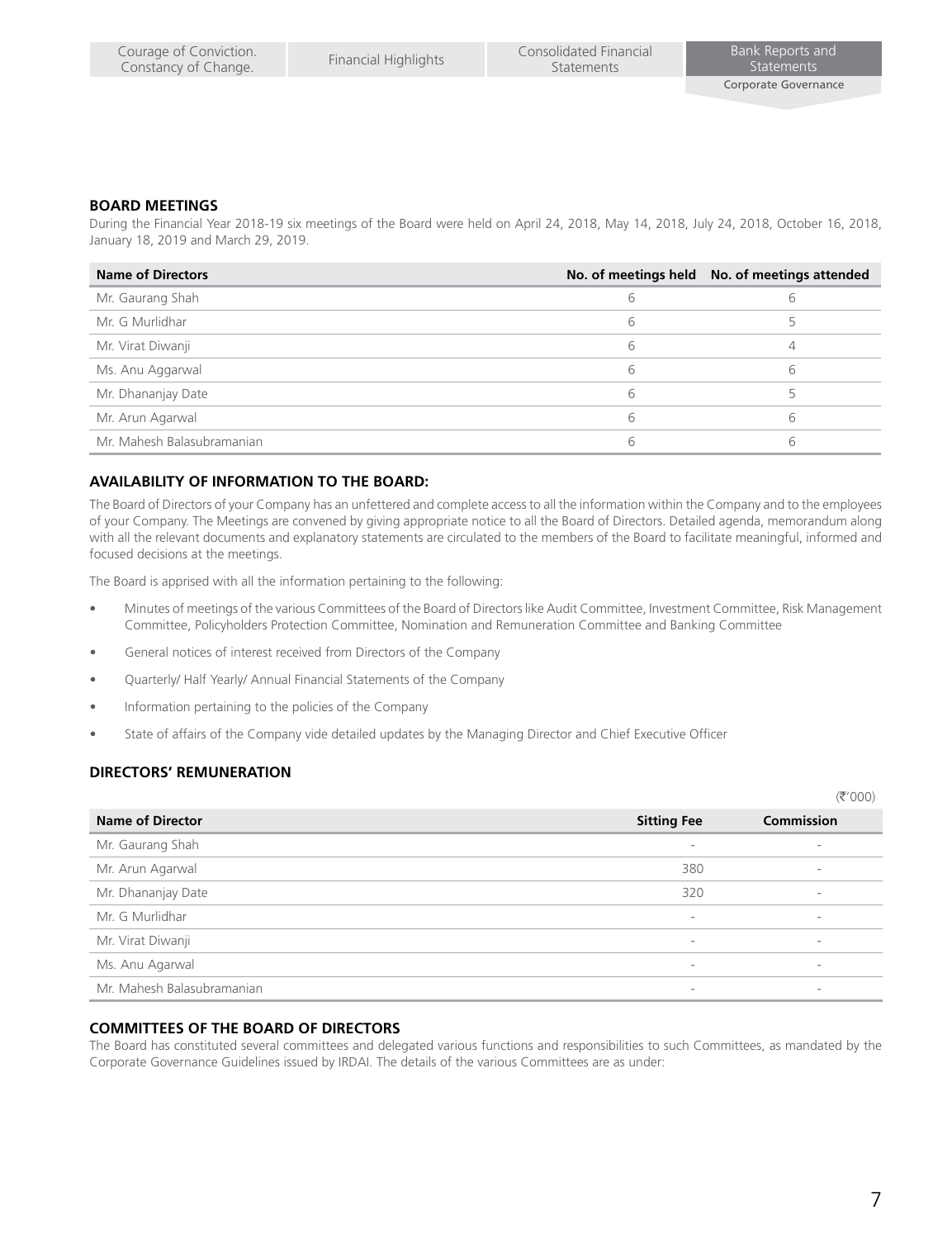

#### **1. AUDIT COMMITTEE**

The Audit Committee of the Company comprises of three Non-Executive Directors. The Chairman of the Committee is an Independent Director. The terms of reference of the Audit Committee are as follows:

- Recommend appointment of, remuneration and terms of appointment of auditors of the Company
- Review and monitor the auditor's independence and performance and effectiveness of audit process
- Examination of the financial statements and the auditor's report thereon
- Approval or any subsequent modification of transactions of the Company with related parties
- • Scrutiny of inter corporate loans and investments
- Valuation of undertaking or assets of the Company, wherever necessary
- Evaluation of internal financial controls and risk management systems
- Monitoring the end use of funds raised through public offers and related matters
- Oversee financial statements, financial reporting, statement of cash flow and disclosure processes on annual and quarterly basis
- Setting up of procedures and processes to address concerns relating to adequacy of checks and control mechanisms
- Oversee efficient functioning of internal audit and review its reports
- Monitor progress made in rectification of irregularities and changes in processes wherever deficiencies have come to notice
- Oversight on procedures and processes established to attend to issues relating to maintenance of books of account, administration procedures, transactions and other matters having bearing on the financial position of the Company, whether raised by the auditors or any other person
- Discuss with the statutory auditors before audit commences, about the nature and scope of audit

During the Financial Year 2018 – 19, five meetings of the Committee were held on April 24, 2018, July 24, 2018, October 16, 2018, January 18, 2019 and March 29, 2019.

The details of the attendance of the Members at the Committee meetings are as follows:

| Name of Members    | No. of meetings held No. of meetings attended |
|--------------------|-----------------------------------------------|
| Mr. G Murlidhar    |                                               |
| Mr. Dhananjay Date |                                               |
| Mr. Arun Agarwal   |                                               |

#### **2. INVESTMENT COMMITTEE**

The Investment Committee of the Company comprises of two Non-Executive Directors, the Managing Director and Chief Executive Officer, the Chief Investment Officer, the Chief Financial Officer and the Appointed Actuary and Chief Risk Officer. The terms of reference of the Investment Committee are as follows:

- Lay down an overall investment policy and operational framework for investment operations
- Independently review investment decisions duly supported by due diligence process and not be solely influenced by credit rating agencies
- Put in place effective reporting system to ensure compliance with the policy set apart from internal/ concurrent audit mechanism for a sustained and on – going monitoring of investment operations
- To meet at least once in a quarter and look into various aspects of investment operations and monitor them
- Furnish a report to the Board on the performance of investments at least once in a quarter and provide analysis of the Investment portfolio and future outlook to enable Board to look at possible policy changes and strategies.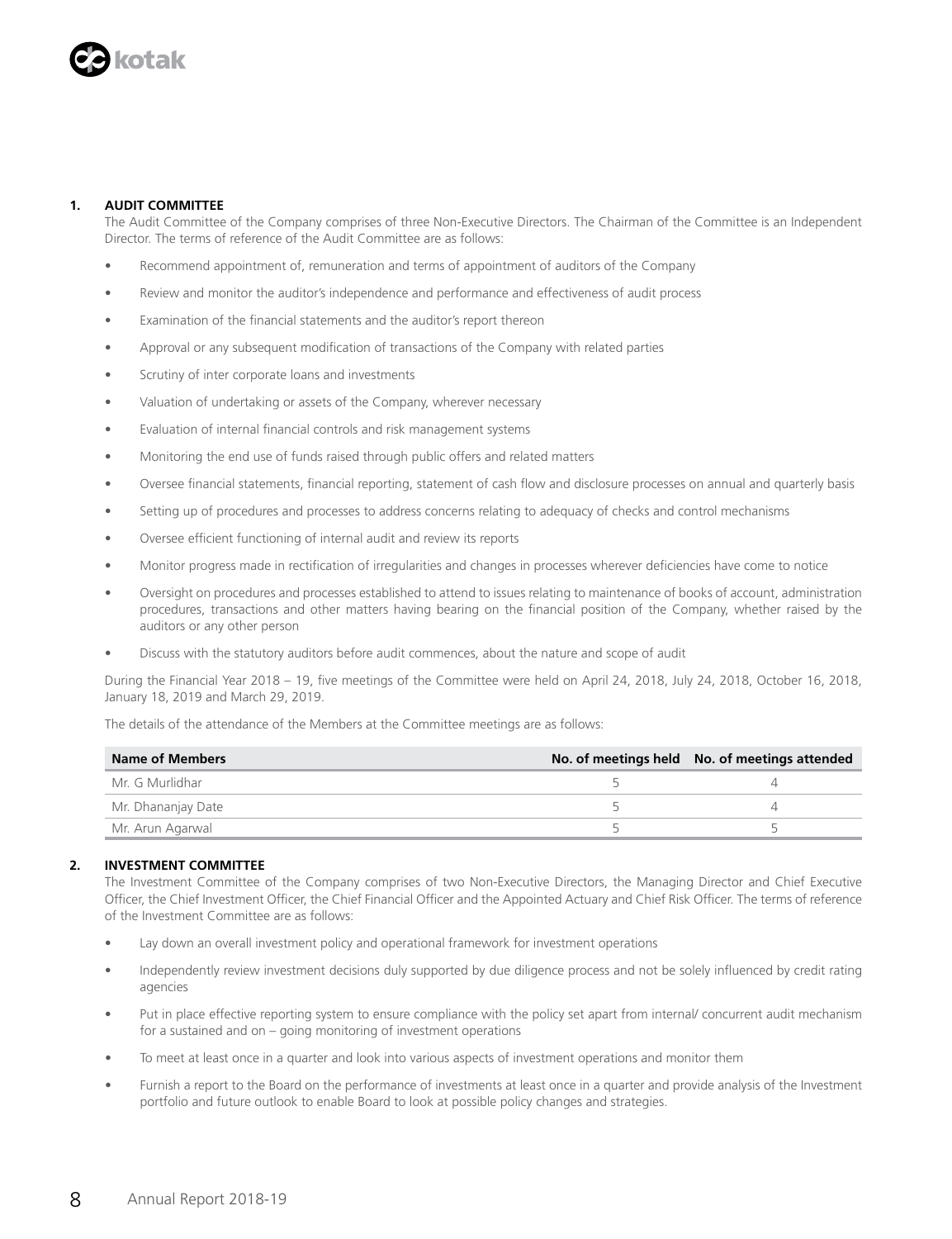During the Financial Year 2018 – 19, five meetings of the Committee were held on April 23, 2018, July 23, 2018, October 15, 2018, November 16, 2018 and January 16, 2019.

The details of the attendance of the Members at the Committee meetings are as follows:

| <b>Name of Members</b>     | No. of meetings held | No. of meetings attended |
|----------------------------|----------------------|--------------------------|
| Mr. G Murlidhar            |                      |                          |
| Mr. Virat Diwanji          |                      |                          |
| Mr. Mahesh Balasubramanian |                      |                          |
| Mr. Mehul Shah             |                      |                          |
| Mr. Yash Kotak             |                      |                          |
| Mr. Gajendra Manavalan     |                      |                          |

#### **3. RISK MANAGEMENT COMMITTEE**

The Risk Management Committee comprises of one Non-Executive Director, the Managing Director and Chief Executive Officer and the Appointed Actuary and Chief Risk Officer. The terms of reference of the Committee include:

- Lay down Company's risk management strategy
- Assist the Board in effective operation of the risk management system by performing specialized analysis and quality reviews
- Maintain group-wide and aggregated view on the risk profile of the Company in addition to solo and individual risk profile
- Report to the Board on risk exposure and action taken to manage the exposures
- Advise the Board with regard to risk management decisions in relation to strategic and operational matters such as corporate strategy, mergers, acquisitions and related matters
- Establish Risk Management Framework and adopt Risk Management Policy
- Set risk tolerance limits
- Review solvency position of the company
- Monitor regular updates on business continuity
- Formulate Fraud Monitoring Policy & monitor implementation
- Review compliance with Guidelines on Insurance Fraud Monitoring Framework

During the Financial Year 2018 – 19, four meetings of the Committee were held on April 23, 2018, July 23, 2018, October 15, 2018 and January 16, 2019.

The details of the attendance of the Members at the Committee meetings are as follows:

| Name of Members            | No. of meetings held | No. of meetings attended |
|----------------------------|----------------------|--------------------------|
| Mr. Virat Diwanji          |                      |                          |
| Mr. Mahesh Balasubramanian |                      |                          |
| Mr. Mehul Shah             |                      |                          |

#### **4. POLICYHOLDERS PROTECTION COMMITTEE**

The Policyholders Protection Committee comprises of one Non-Executive Director, the Managing Director and Chief Executive Officer, the Chief Operating Officer, Chief Technology Officer and Chief Technical Officer. Pursuant to the Corporate Governance Guidelines for Insurers, the Committee also includes a representative of customers as an invitee to the meetings. The terms of reference of the Committee include:

Putting in place proper procedures and effective mechanism to address complaints and grievances of policyholders including misselling by intermediaries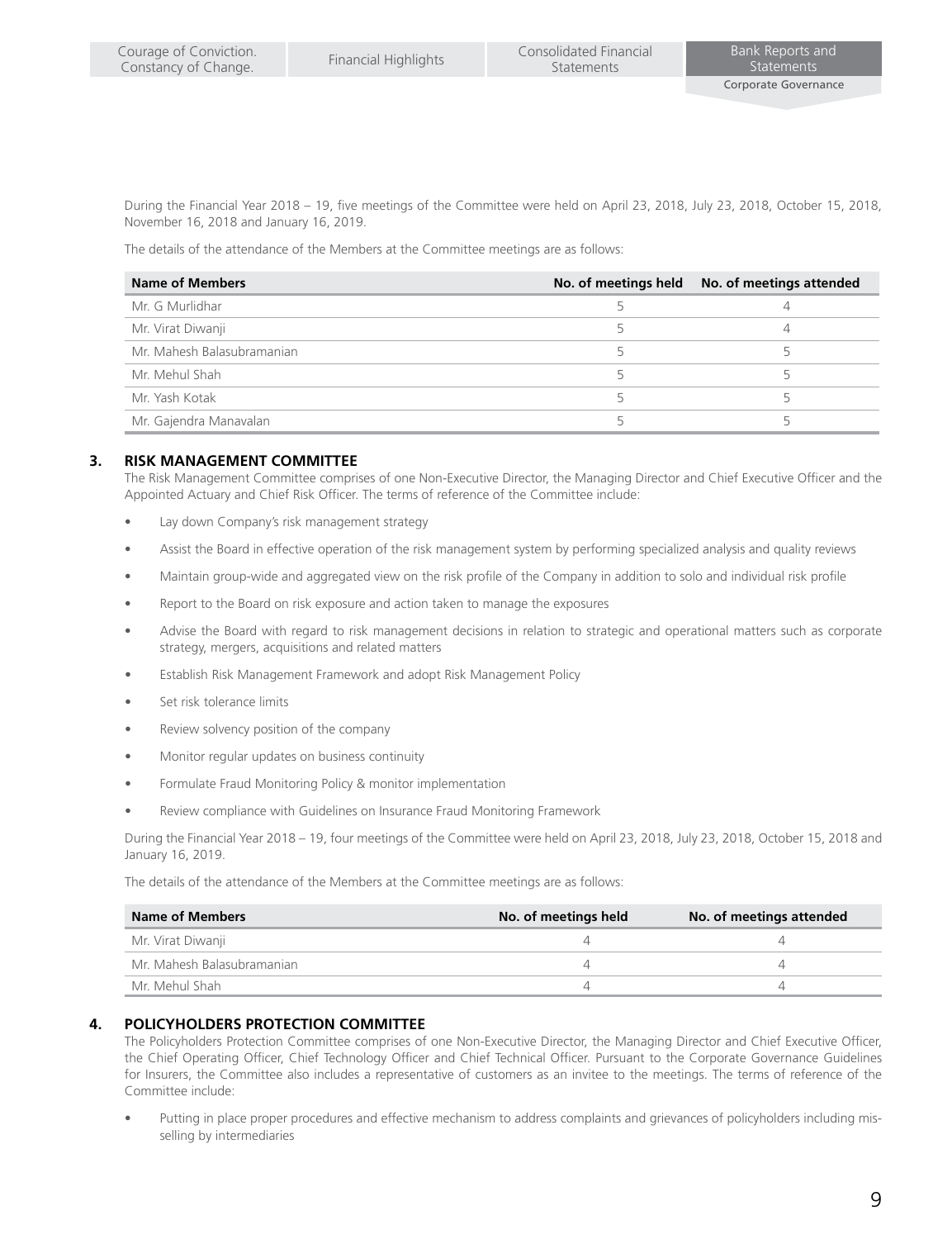

- Ensuring compliance with the statutory requirements as laid down in regulatory framework
- Review of mechanism at periodic intervals
- Ensuring adequacy of disclosure of material information to the policyholders at the point of sale and at periodic intervals
- Review the status of complaints at periodic intervals
- Provide details of grievances at periodic intervals in such format as may be prescribed
- Provide details of insurance ombudsman to the policyholders
- Adopt standard SOP to treat the customer fairly including time frames for policy and claims servicing
- Recommend Policy on customer education to the Board
- Review of awards given by Insurance Ombudsman/ Consumer Forums unimplemented for 3 months
- Analyze the root cause of customer complaints, identify market conduct issues and advise the management appropriately about rectifying systemic issues, if any
- Measures to reduce customer complaints and review of the same
- Review of Claims Report, including status of Outstanding claims with ageing of outstanding claims
- Reviewing Repudiated claims with analysis of reasons
- Submit status report to the Board
- Induction of an expert/ representative of customers as an Invitee in the Policyholder Protection Committee

During the Financial Year 2018 - 19 four meetings of the Committee were held on April 23, 2018, July 23, 2018, October 15, 2018 and January 16, 2019.

The details of the attendance of the Members at the Committee meetings are as follows:

| Name of Members             | No. of meetings held | No. of meetings attended |
|-----------------------------|----------------------|--------------------------|
| Mr. Gaurang Shah            | 4                    |                          |
| Mr. Mahesh Balasubramanian  | 4                    |                          |
| Mr. N. Eswaranatarajan      | 4                    | 4                        |
| Mr. N. Ravichandran         | 4                    |                          |
| Mr. Suresh Sankaranarayanan | 4                    |                          |
| Mr. G. Murlidhar*           |                      |                          |
| Ms. Manisha Kapoor**        |                      |                          |

\*Mr. G. Murlidhar was inducted as a member of the Policyholders' Protection Committee at its meeting held on October 15, 2018.

\*\*Ms. Manisha Kapoor, Representative of Customers/expert is appointed by Company in accordance with the requirement of IRDAI.

#### **5. NOMINATION AND REMUNERATION COMMITTEE**

The Nomination and Remuneration Committee comprises of three Non-Executive Directors. The terms of reference of the Committee include:

- Identification of persons who are qualified to become directors and who may be appointed in senior management in accordance with the criteria laid down, recommend to the Board their appointment and removal
- Evaluation of every director's performance
- Formulation of the criteria for determining qualifications, positive attributes and independence of a director and recommend to the Board a policy, relating to the remuneration for the Directors, Key Managerial Personnel and other employees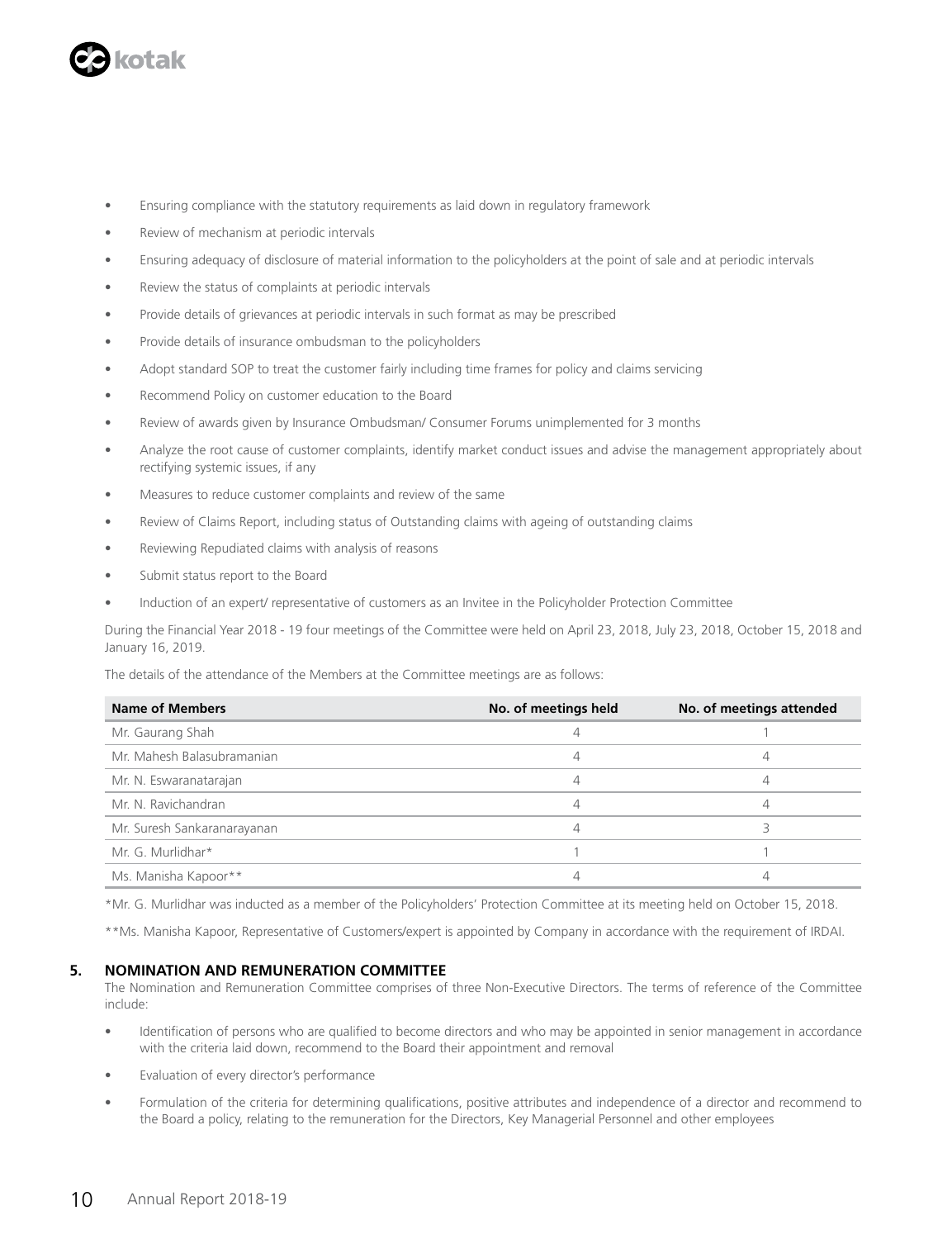- Scrutinize declarations of intending applicants before the appointment / reappointment/election of directors by shareholders at General Meetings
- Make independent and discreet references to verify accuracy of information furnished
- Determine on behalf of the Board and on behalf of shareholders with agreed terms of reference, the company's policy on specific remuneration packages and any compensation payment, for the CEO and executive directors of the Company
- Ensure Remuneration package of the Key Managerial Persons is as per the Policy

During the Financial Year 2018 - 19 one meeting of the Nomination and Remuneration Committee was held on May 14, 2018.

The details of the attendance of the Members at the Committee meeting are as follows:

| <b>Name of Members</b> | No. of meetings held | No. of meetings attended |
|------------------------|----------------------|--------------------------|
| Mr. Gaurang Shah       |                      |                          |
| Mr. Dhananjay Date     |                      |                          |
| Mr. Arun Agarwal       |                      |                          |

### **6. BANKING COMMITTEE**

The Banking Committee comprises of three Non-Executive Directors and the Managing Director and Chief Executive Officer. The terms of reference of the Committee include:

- To consider the proposals and pass requisite resolutions for opening of bank accounts for the Company with one or more banks
- To authorize the Directors, officers and such other person or persons to operate such Accounts and to decide the manner and monetary limits for operations of such Accounts
- To revise the manner and mode of operations of the bank accounts, to decide to close any bank accounts of the Company
- To avail of any facilities including net banking facilities from one or more banks and authorize Directors, Officers of the Company and such other person or persons to operate these facilities, revise the manner and mode of operation of these facilities as it may deem fit
- Authority to instruct the banks accordingly and to do such other acts, matters and things as the Committee may think necessary

During the FY 2018 - 19 one meeting of the Committee was held on July 24, 2018

The details of the attendance of the Members at the Committee meeting are as follows:

| Name of Members            | No. of meetings held | No. of meetings attended |
|----------------------------|----------------------|--------------------------|
| Mr. Virat Diwanji          |                      |                          |
| Mr. G Murlidhar            |                      |                          |
| Mr. Mahesh Balasubramanian |                      |                          |
| Ms. Anu Aggarwal           |                      |                          |

#### **Certification for compliance of the Corporate Governance Guidelines**

I, Krishnan Gopalakrishnan hereby certify that Kotak Mahindra General Insurance Company Limited has complied with the Corporate Governance Guidelines for Insurance Companies as amended from time to time and nothing has been concealed or suppressed.

**Krishnan Gopalakrishnan Company Secretary**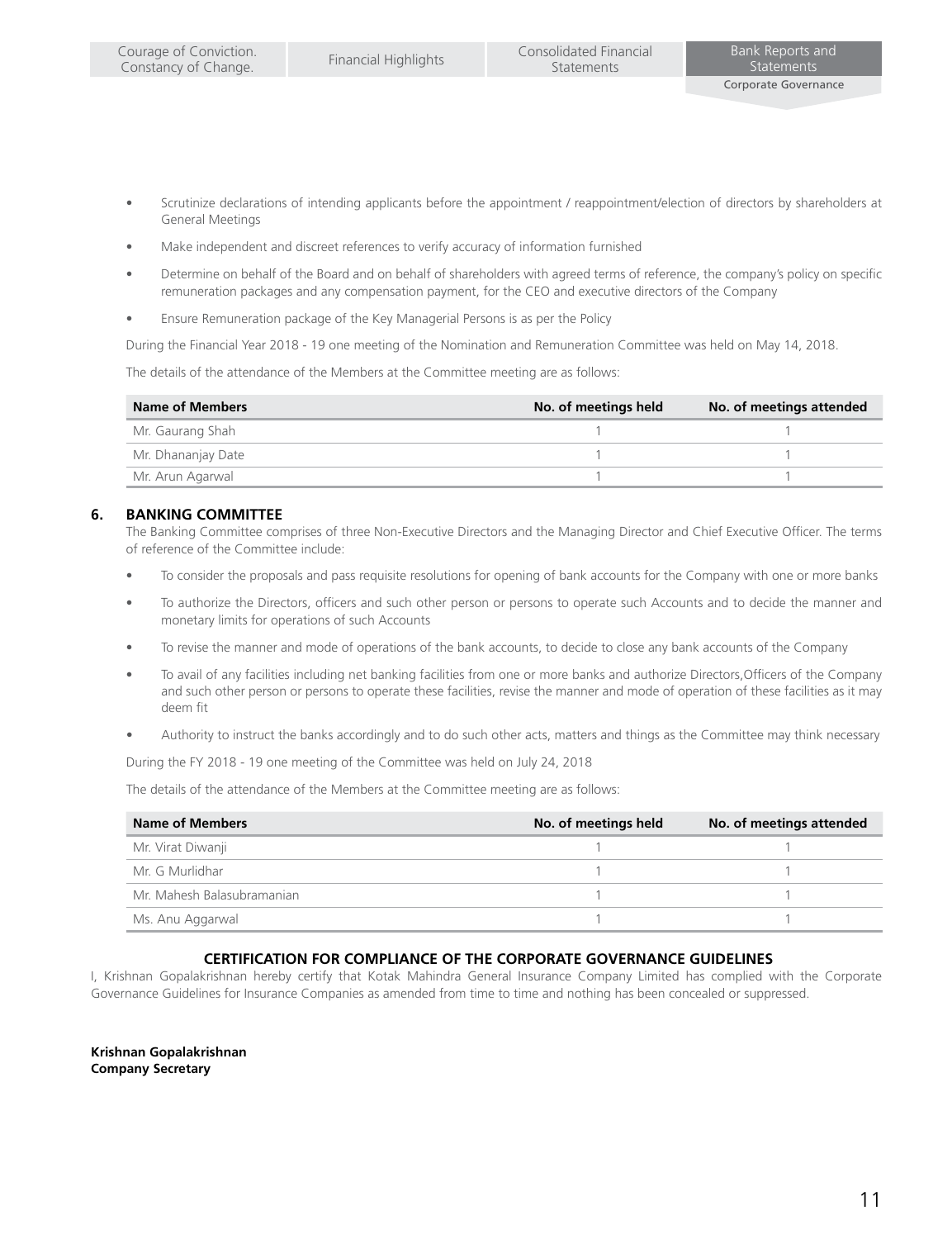

## **Annexure A to the Corporate Governance Report**

## **Details of the Directors of the Company:**

| <b>Name</b>            | Mr. Gaurang Shah - Non Executive Director (DIN: 00016660)                                                                                                                                                                                                                                                                                                                                                                                                                                               |
|------------------------|---------------------------------------------------------------------------------------------------------------------------------------------------------------------------------------------------------------------------------------------------------------------------------------------------------------------------------------------------------------------------------------------------------------------------------------------------------------------------------------------------------|
| Oualification          | M.Com, ACA, ACWA, ACS                                                                                                                                                                                                                                                                                                                                                                                                                                                                                   |
| <b>Brief Details</b>   | Mr. Gaurang Shah heads the Life Insurance, Asset Management and the International business of the<br>Kotak Mahindra Group. He took over this assignment on May 1, 2010.                                                                                                                                                                                                                                                                                                                                 |
|                        | Mr. Shah has over 32 years of rich and varied experience in the Financial Services sector, several of which<br>are with the Kotak Mahindra Group. He has played a stellar role in building the Group's Consumer Banking<br>business and Life insurance business.                                                                                                                                                                                                                                        |
| Status of Directorship | Kotak Mahindra Asset Management Company Limited                                                                                                                                                                                                                                                                                                                                                                                                                                                         |
|                        | Kotak Mahindra (UK) Limited                                                                                                                                                                                                                                                                                                                                                                                                                                                                             |
|                        | Kotak Mahindra Inc                                                                                                                                                                                                                                                                                                                                                                                                                                                                                      |
|                        | Kotak Mahindra Asset Management (Singapore) Pte. Ltd.                                                                                                                                                                                                                                                                                                                                                                                                                                                   |
|                        | Kotak Mahindra Life Insurance Company Limited                                                                                                                                                                                                                                                                                                                                                                                                                                                           |
|                        | Kotak Mahindra General Insurance Company Limited                                                                                                                                                                                                                                                                                                                                                                                                                                                        |
|                        |                                                                                                                                                                                                                                                                                                                                                                                                                                                                                                         |
| <b>Name</b>            | Mr. Arun Agarwal - Independent Director (DIN: 07299000)                                                                                                                                                                                                                                                                                                                                                                                                                                                 |
| Oualification          | M. SC.                                                                                                                                                                                                                                                                                                                                                                                                                                                                                                  |
| <b>Brief Details</b>   | Mr. Arun Agarwal has a long career span in the General Insurance Industry (Government and the Private<br>sector). He started his career as a direct recruit officer of the GIC 1977 and worked with Oriental Insurance<br>for the next 20 plus years. He has been involved with research and training on behalf of National Insurance<br>Academy and has published several papers.                                                                                                                      |
| Status of Directorship | Kotak Mahindra General Insurance Company Limited                                                                                                                                                                                                                                                                                                                                                                                                                                                        |
|                        |                                                                                                                                                                                                                                                                                                                                                                                                                                                                                                         |
| <b>Name</b>            | Mr. Dhananjay Date - Independent Director (DIN: 01030900)                                                                                                                                                                                                                                                                                                                                                                                                                                               |
| Qualification          | B.A. (Hons), Chartered Insurer                                                                                                                                                                                                                                                                                                                                                                                                                                                                          |
| <b>Brief Details</b>   | Mr. Dhananjay Date is a Chartered Insurer from the CII, UK and an alumnus of the Bishop Cotton School,<br>Simla and St. Stephens College, Delhi. After a stint as Branch Manager in Pune for the New India Assurance<br>Co, he was seconded to their London Office. From 1996, he worked for Swiss Re initially in Zurich and<br>then in London. In 2003 he returned as the Head of Swiss Re's Reinsurance operation in India. After twelve<br>years as the Head, he took early retirement in Dec 2014. |
| Status of Directorship | Softcell Technologies Ltd.                                                                                                                                                                                                                                                                                                                                                                                                                                                                              |
|                        | Bajaj Energy Limited                                                                                                                                                                                                                                                                                                                                                                                                                                                                                    |
|                        | Kotak Mahindra General Insurance Company Limited                                                                                                                                                                                                                                                                                                                                                                                                                                                        |
|                        | Swiss Re Healthcare Services Private Limited                                                                                                                                                                                                                                                                                                                                                                                                                                                            |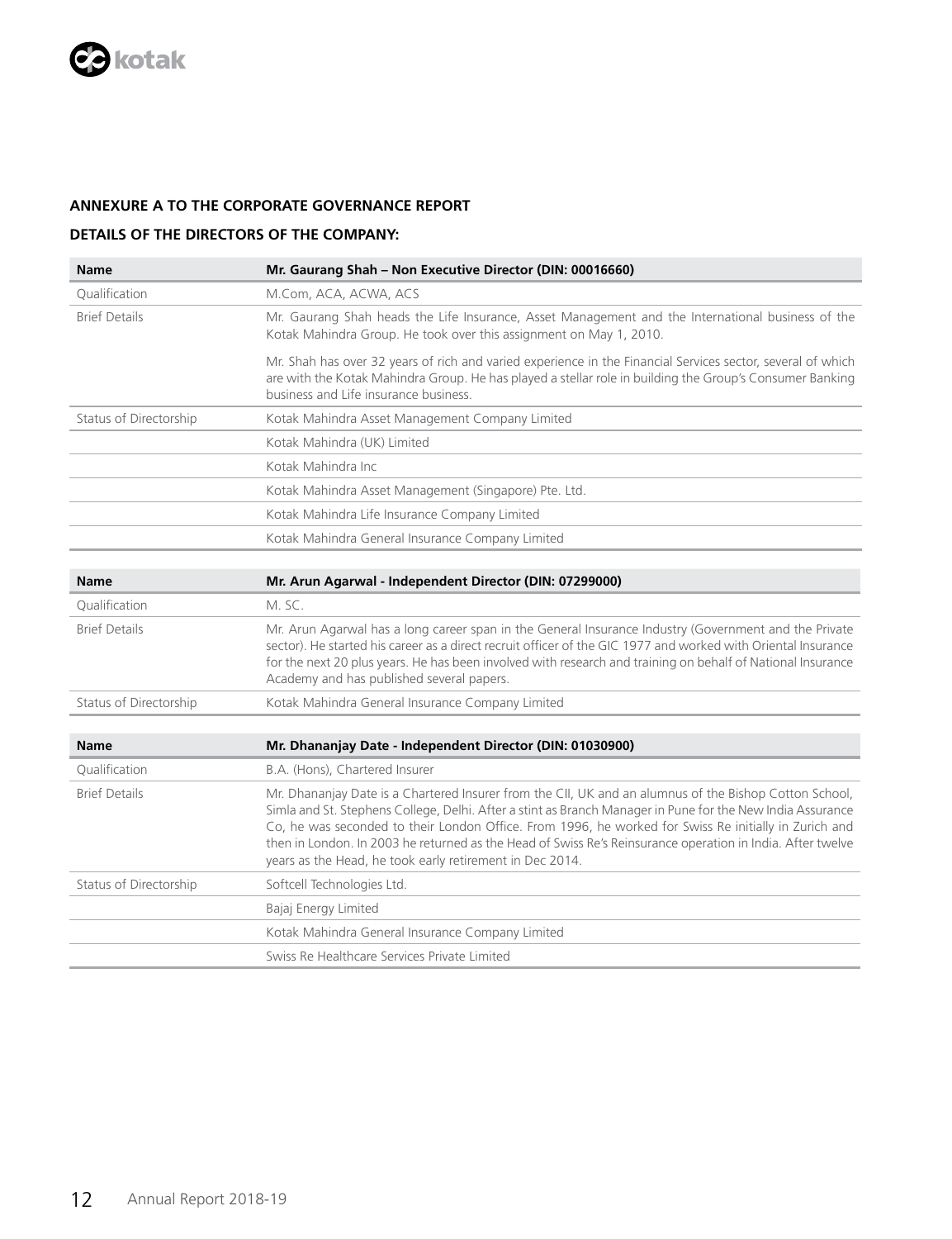| <b>Name</b>            | Mr. G Murlidhar - Non Executive Director (DIN: 03601196)                                                                                                                                                                                                                                                                                                         |
|------------------------|------------------------------------------------------------------------------------------------------------------------------------------------------------------------------------------------------------------------------------------------------------------------------------------------------------------------------------------------------------------|
| Oualification          | ACA, ICWA, ACS                                                                                                                                                                                                                                                                                                                                                   |
| <b>Brief Details</b>   | Mr. G Murlidhar is a founder member of Kotak Mahindra Life Insurance Company Limited, and has served the<br>Company in various capacities of increasing responsibility over the years.                                                                                                                                                                           |
|                        | Mr. Murlidhar has over 31 years of rich and varied experience in functional areas of Finance, Commercial Projects,<br>Marketing, HR, IT, Consumer distribution besides handling public issues and open offers across BFSI, Services and<br>Manufacturing.                                                                                                        |
| Status of Directorship | Kotak Mahindra Life Insurance Company Limited                                                                                                                                                                                                                                                                                                                    |
|                        | Kotak Mahindra General Insurance Company Limited                                                                                                                                                                                                                                                                                                                 |
| <b>Name</b>            | Mr. Virat Diwanji - Non Executive Director (DIN: 07021146)                                                                                                                                                                                                                                                                                                       |
| Qualification          | B.E. (Mechanical), Master of Business Administration                                                                                                                                                                                                                                                                                                             |
| <b>Brief Details</b>   | Mr. Virat Diwanji is part of the Consumer Banking function of Kotak Mahindra Bank Ltd. Mr. Diwanji has over<br>23 years of rich and varied experience in the financial services industry. An experienced business leader in Retail<br>finance space, Virat is currently spearheading the Branch Banking and Customer Acquisition at Kotak.                       |
| Status of Directorship | Kotak Mahindra General Insurance Company Limited                                                                                                                                                                                                                                                                                                                 |
| Name                   | Ms. Anu Aggarwal - Non Executive Director (DIN: 07301689)                                                                                                                                                                                                                                                                                                        |
| Oualification          | Bachelor of Commerce, Master of Business Administration                                                                                                                                                                                                                                                                                                          |
| <b>Brief Details</b>   | Ms. Anu Aggarwal co-heads the Conglomerate and Corporate business group of Kotak Mahindra Bank Ltd.<br>Ms. Aggarwal has over 21 years of rich and varied experience in the financial services industry. Ms. Aggarwal is<br>also amongst the Top women leaders in the banking industry                                                                            |
| Status of Directorship | Kotak Mahindra General Insurance Company Limited                                                                                                                                                                                                                                                                                                                 |
| Name                   | Mr. Mahesh Balasubramanian - Managing Director and Chief Executive Officer (DIN: 02089182)                                                                                                                                                                                                                                                                       |
| Oualification          | Bachelor's in Mechanical Engineering and Masters in Management Studies                                                                                                                                                                                                                                                                                           |
| <b>Brief Details</b>   | Mr. Mahesh Balasubramanian has over two decades of professional entrepreneurial experience in financial<br>services. Starting his career at Godrej & Boyce in 1992, Mahesh moved to Cholamandalam Investment and<br>Finance company in 1994, as the first regional head for the retail business in the West.                                                     |
|                        | In 2005 Mahesh joined Kotak Mahindra Bank as part of the core team of the Retail Liabilities and Branch Banking<br>Business. He was instrumental in setting up and leading the Retail Sales, Retail Institutional, Government Business<br>and Cross Sell verticals. In his last assignment he was also the Co-Head of Branch Banking Division.                   |
|                        | After successfully setting up and building significant scale across business in Assets, Liabilities and Branch Banking,<br>he was given the opportunity in October 2014, to be the founder CEO of Kotak Mahindra General Insurance<br>Company Limited. In January 2017, he was appointed as the Managing Director and Chief Executive Officer of<br>the Company. |
| Status of Directorship | Kotak Mahindra General Insurance Company Limited                                                                                                                                                                                                                                                                                                                 |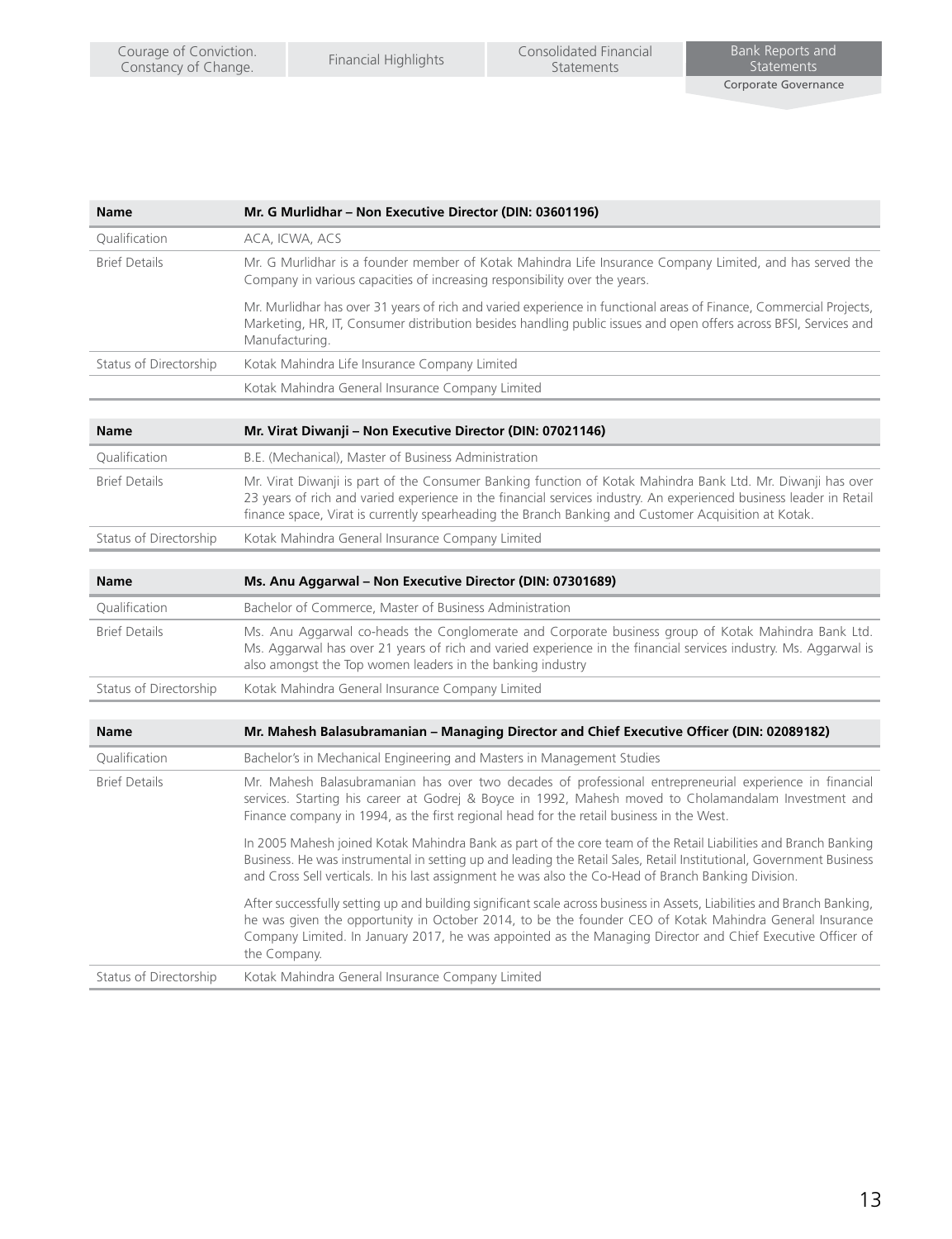

## **Form No. MR-3 SECRETARIAL AUDIT REPORT**

#### **FOR THE FINANCIAL YEAR ENDED 31ST MARCH 2019**

[Pursuant to section 204(1) of the Companies Act, 2013 and Rule 9 of the Companies (Appointment and Remuneration of Managerial Personnel) Rules, 2014]

To,

The Members,

#### **KOTAK MAHINDRA GENERAL INSURANCE COMPANY LIMITED**

I have conducted the secretarial audit of the compliance of applicable statutory provisions and the adherence to good corporate practices by Kotak Mahindra General Insurance Company Limited (hereinafter called "the Company"). Secretarial Audit was conducted in a manner that provided me a reasonable basis for evaluating the corporate conducts / statutory compliances and expressing my opinion thereon.

Based on my verification of the Company's books, papers, minute books, forms and returns filed and other records maintained by the Company and also the information provided by the Company, its officers, agents and authorised representatives during the conduct of secretarial audit, I hereby report that in my opinion, the Company has, during the audit period covering the financial year ended on March 31, 2019 ('Audit period') complied with the statutory provisions listed hereunder and also that the Company has proper Board-processes and compliancemechanism in place to the extent, in the manner and subject to the reporting made hereinafter:

I have examined the books, papers, minute books, forms and returns filed and other records maintained by the Company for the financial year ended on March 31, 2019 according to the provisions of:

- (i) The Companies Act, 2013 (the Act) and the rules made thereunder;
- (ii) The Securities Contracts (Regulation) Act, 1956 ('SCRA') and the rules made there under;
- (iii) The Depositories Act, 1996 and the Regulations and Bye- Laws framed there under;
- (iv) Foreign Exchange Management Act, 1999 ('FEMA') and the Rules and Regulations made thereunder to the extent of Foreign Direct Investment, overseas Direct Investment and External Commercial Borrowings (Not Applicable);
- (v) The Securities and Exchange Board of India (Substantial Acquisition of Shares and Takeovers) Regulations, 2011;
- (vi) The Securities and Exchange Board of India (Prohibition of Insider Trading) Regulations, 2015;
- (vii) The Securities and Exchange Board of India (Listing Obligations and Disclosure Requirements) Regulations, 2015.
- (viii) The following Regulations and Guidelines prescribed under the Securities and Exchange Board of India Act, 1992 were not applicable to the Company during the Audit Period as the Company is not a listed entity:
	- (a) The Securities and Exchange Board of India (Issue of Capital and Disclosure Requirements) Regulations, 2009 and The Securities and Exchange Board of India (Issue of Capital and Disclosure Requirements) Regulations, 2018;
	- (b) The Securities and Exchange Board of India (Share Based Employee Benefits) Regulations, 2014;
	- (c) The Securities and Exchange Board of India (Issue and Listing of Debt Securities) Regulations, 2008;
	- (d) The Securities and Exchange Board of India (Registrars to an Issue and Share Transfer Agents) Regulations, 1993 regarding the Companies Act and dealing with client;
	- (e) The Securities and Exchange Board of India (Delisting of Equity Shares) Regulations, 2009;
	- (f) The Securities and Exchange Board of India (Buyback of Securities) Regulations, 1998; and The Securities and Exchange Board of India (Buy-back of Securities) Regulations, 2018; and
- (ix) The Company, being a General Insurance Company, has complied with the Insurance Act, 1938 and regulations, guidelines and directions issued by the Insurance Regulatory & Development Authority of India (IRDAI). The Company has its own robust Compliance system and the Company is also subject to monitoring by and reporting of compliance to IRDAI.
- (x) Other laws to the extent applicable to the Company as per the representations made by the Company.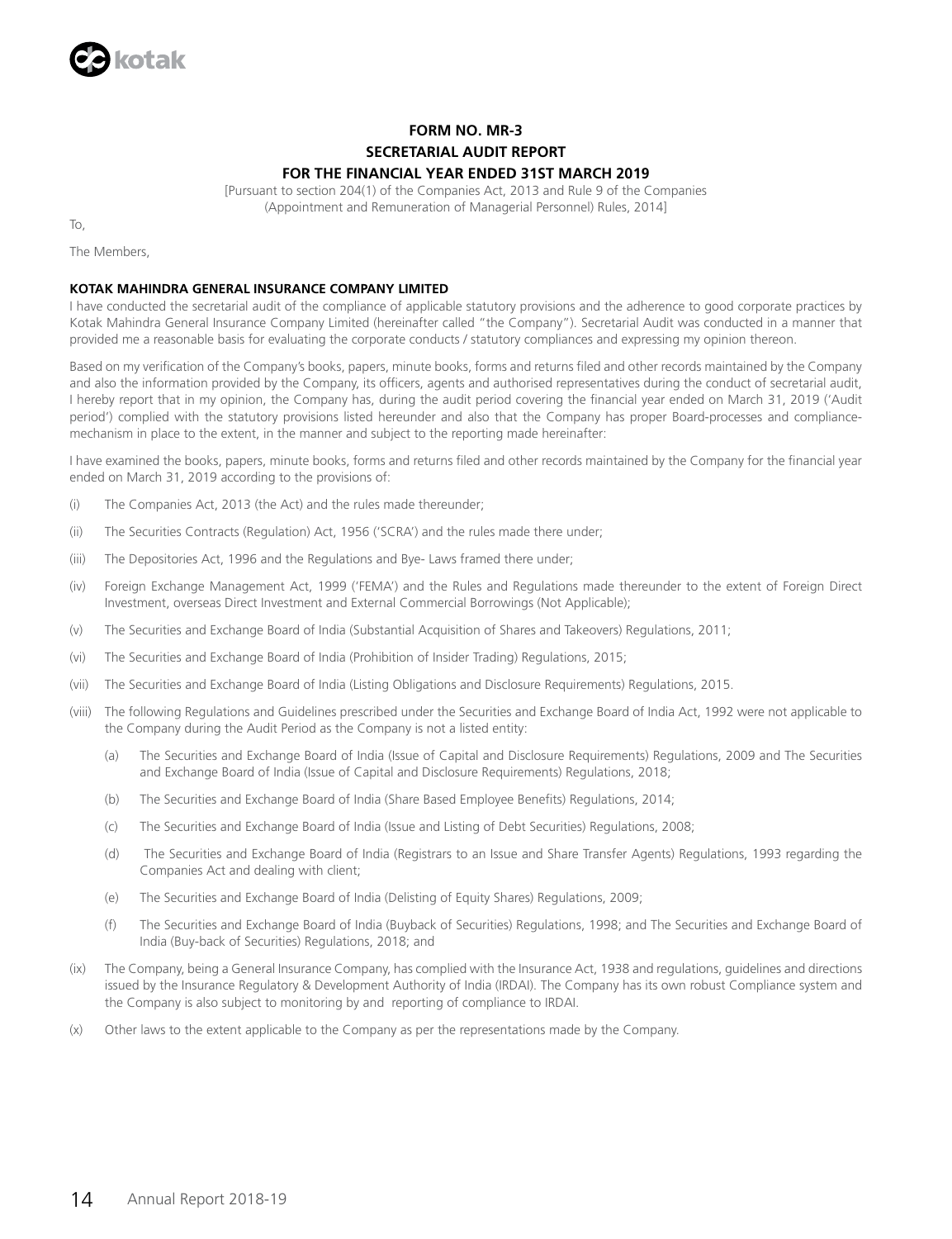I have also examined compliance with the applicable clauses of the following:

(i) Secretarial Standards issued pursuant to section 118(10) of the Act, by The Institute of Company Secretaries of India.

During the period under review the Company has generally complied with the above Secretarial Standards issued by The Institute of Company Secretaries of India.

During the period under review the Company has complied with the provisions of the Act, Rules, Regulations, Guidelines, etc. mentioned above.

#### **I further report that**

The Board of Directors of the Company is duly constituted with proper balance of Executive Directors, non-Executive Directors and Independent Directors. The changes in the composition of the Board of Directors that took place during the period under review were carried out in compliance with the provisions of the Act.

Adequate notice is given to all directors to schedule the Board and Committee Meetings, agenda and detailed notes on agenda were sent at least seven days in advance, and a system exists for seeking and obtaining further information and clarifications on the agenda items before the meeting and for meaningful participation at the meeting.

Majority decision is carried through while the dissenting members' views, if any, are captured and recorded as part of the minutes.

**I further report that** there are adequate systems and processes in the company commensurate with the size and operations of the company to monitor and ensure compliance with applicable laws, rules, regulations and guidelines.

#### **I further report that** during the audit period

- 1. An Ordinary Resolution was passed at the Extra Ordinary General Meeting of the Company held on 24thApril, 2018 by the members in pursuance of section 61 of the Companies Act, 2013 for increase in Authorized Share Capital of the Company from the present ` 1,90,00,00,000/- (Rupees One Hundred Ninety Crores) to ` 235,00,00,000/- (Rupees Two Hundred and Thirty Five Crores).
- 2. An Ordinary Resolution was passed at the Extra Ordinary General Meeting of the Company held on 24<sup>th</sup> April, 2018 by the members in pursuance of section 13 of the Companies Act, 2013 for alteration of Memorandum of Association of the Company to reflect the increased Authorized Share Capital.

**Rupal Dhiren Jhaveri** Place: Mumbai FCS No: 5441 Date: April 24, 2019 Certificate of Practice No. 4225

This report is to be read with my letter of even date which is annexed as **Annexure A** and forms an integral part of this report.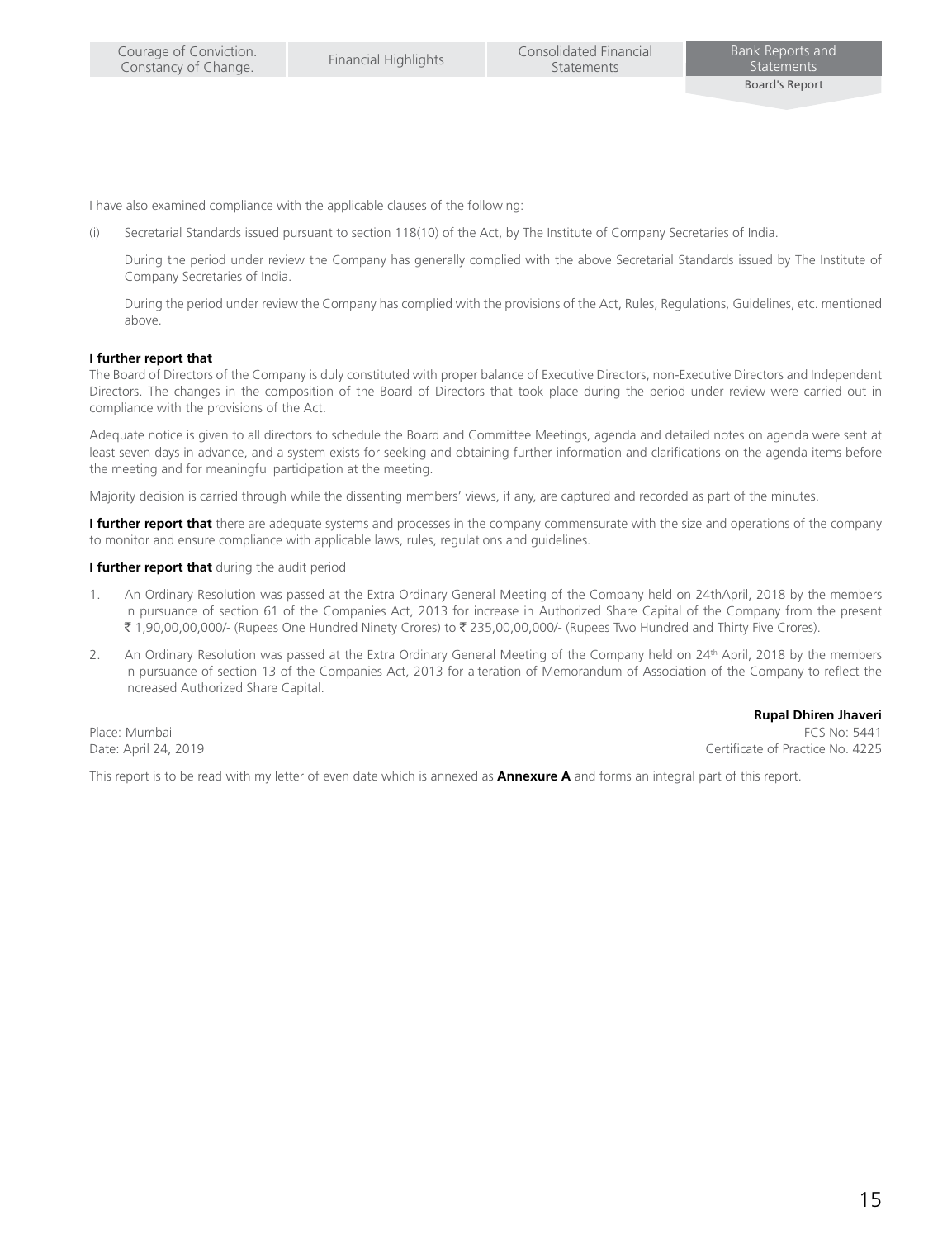

**'Annexure A'**

To,

The Members

## **KOTAK MAHINDRA GENERAL INSURANCE COMPANY LIMITED**

My report of even date is to be read along with this letter.

#### **'Annexure A'**

- 1. Maintenance of secretarial record is the responsibility of the management of the company. My responsibility is to express an opinion on these secretarial records based on my audit.
- 2. I have followed the audit practices and processes as were appropriate to obtain reasonable assurance about the correctness of the contents of the Secretarial records. The verification was done on test basis to ensure that correct facts are reflected in secretarial records. I believe that the processes and practices, I followed provide a reasonable basis for my opinion.
- 3. I have not verified the correctness and appropriateness of financial records and Books of Accounts of the company.
- 4. Where ever required, I have obtained the Management representation about the compliance of laws, rules and regulations and happening of events etc.
- 5. The compliance of the provisions of Corporate and other applicable laws, rules, regulations, standards is the responsibility of management. My examination was limited to the verification of procedures on test basis.
- 6. The Secretarial Audit report is neither an assurance as to the future viability of the company nor of the efficacy or effectiveness with which the management has conducted the affairs of the company.

Place: Mumbai FCS No: 5441

**Rupal Dhiren Jhaveri**

Date: April 24, 2019 Certificate of Practice No. 4225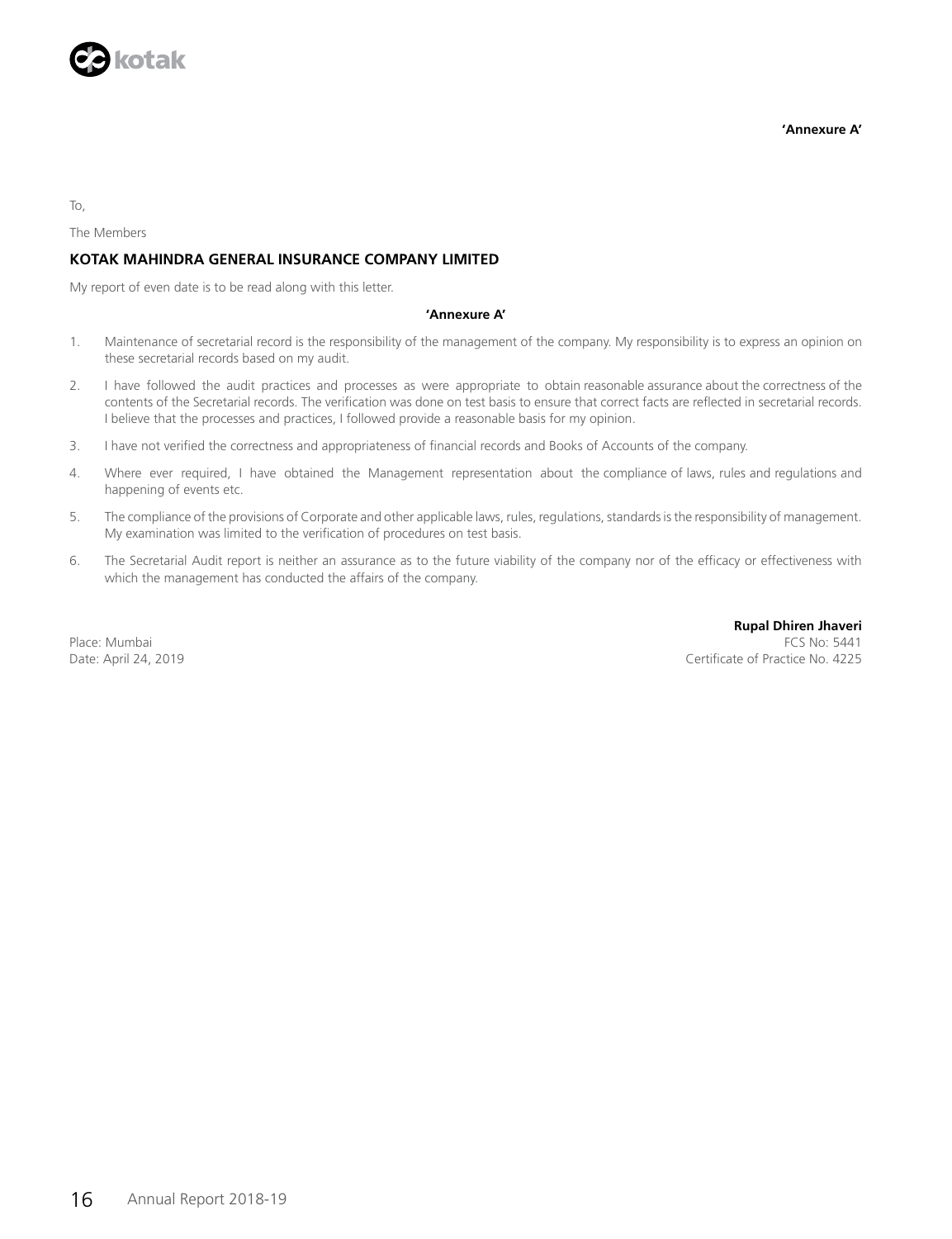### **Form No. MGT-9 EXTRACT OF ANNUAL RETURN as on the financial year ended on March 31, 2019**

[Pursuant to section 92(3) of the Companies Act, 2013 and rule 12(1) of the Companies (Management and Administration) Rules, 2014]

## **I REGISTRATION AND OTHER DETAILS:**

|        | CIN                                                                             | U66000MH2014PLC260291                                                                        |
|--------|---------------------------------------------------------------------------------|----------------------------------------------------------------------------------------------|
| ii)    | <b>Registration Date</b>                                                        | December 20, 2014                                                                            |
| iii)   | Name of the Company                                                             | Kotak Mahindra General Insurance Company Limited                                             |
| iv)    | Category                                                                        | Company limited by shares                                                                    |
|        | Sub-Category of the Company                                                     | Indian Non-Government Company                                                                |
| V)     | Address of the Registered office and<br>contact details                         | 27BKC, C27, G Block, Bandra Kurla Complex, Bandra (East), Mumbai 400051 Tel:<br>022 61660001 |
| $Vi$ ) | Whether listed company Yes / No                                                 | No.                                                                                          |
| vii)   | Name, Address and Contact details of NA<br>Registrar and Transfer Agent, if any |                                                                                              |

### **II. PRINCIPAL BUSINESS ACTIVITIES OF THE COMPANY**

All the business activities contributing 10% or more of the total turnover of the company shall be stated:-

| - SI. | No. Name and Description of main products / services    | NIC Code of the<br><b>Product/ service</b> | % to total turnover<br>of the Company |
|-------|---------------------------------------------------------|--------------------------------------------|---------------------------------------|
|       | General insurance business (including health insurance) | 65120                                      | 100%                                  |

#### **III. PARTICULARS OF HOLDING, SUBSIDIARY AND ASSOCIATE COMPANIES –**

| SI.<br>No | Name and address of the Company                                                                                  | <b>CIN/GLN</b>        | Holding/ Subsidiary/<br>Associate | $%$ of<br>shares<br>held | <b>Applicable</b><br><b>Section</b> |
|-----------|------------------------------------------------------------------------------------------------------------------|-----------------------|-----------------------------------|--------------------------|-------------------------------------|
|           | Kotak Mahindra Bank Limited<br>27BKC, C 27, G - Block,<br>Bandra Kurla Complex, Bandra (East),<br>Mumbai 400 051 | L65110MH1985PLC038137 | Holding                           | 100                      | 2(87)                               |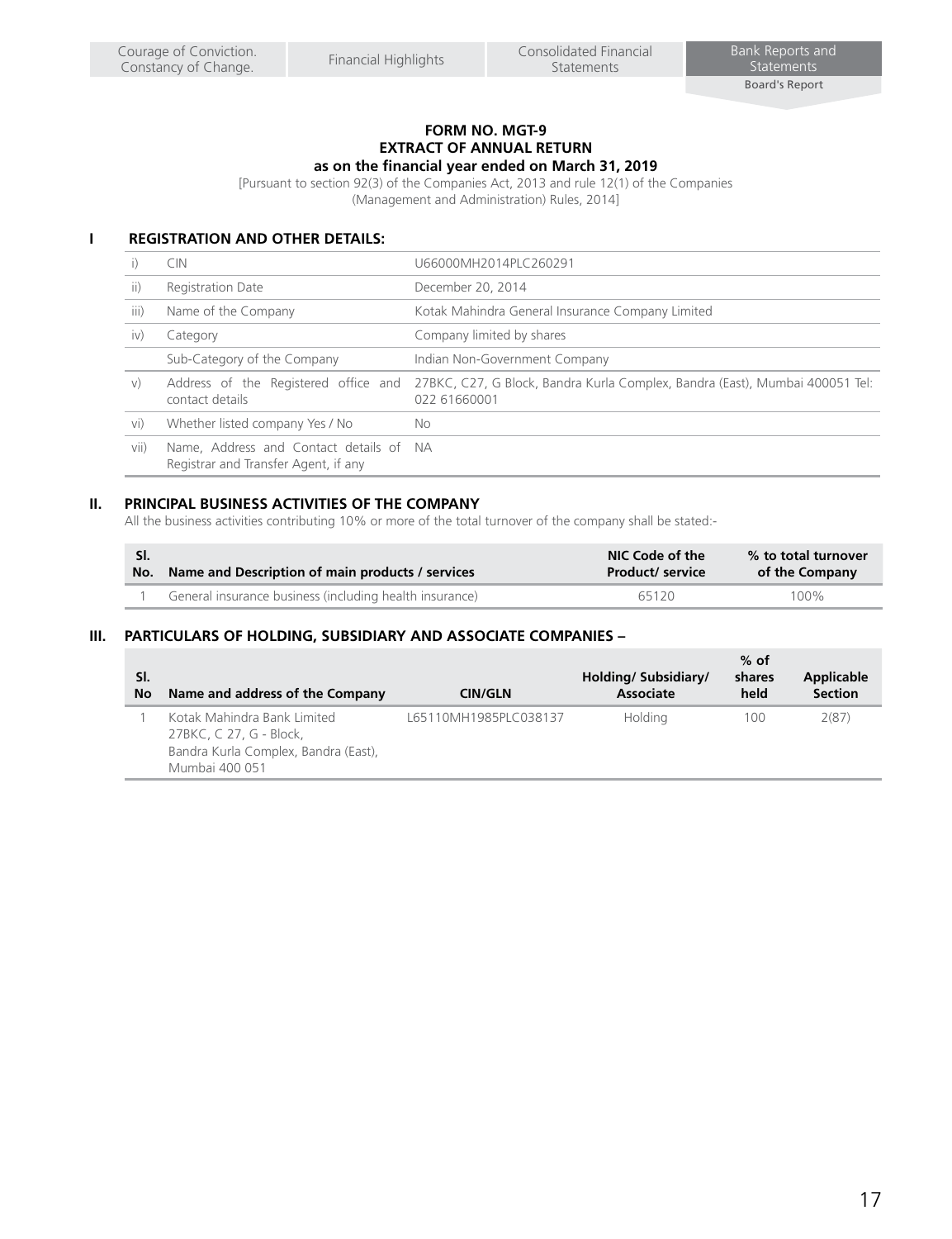

## **IV. SHARE HOLDING PATTERN (Equity Share Capital Breakup as percentage of Total Equity)**

## **i) Category-wise Share Holding**

|              | <b>Category of Shareholders</b>                                |                          | No. of Shares held at the beginning of<br>the year |                          |                           | No. of Shares held at the end of the<br>vear |                          |                            |                           | %<br>Change           |
|--------------|----------------------------------------------------------------|--------------------------|----------------------------------------------------|--------------------------|---------------------------|----------------------------------------------|--------------------------|----------------------------|---------------------------|-----------------------|
|              |                                                                | <b>Demat</b>             | Physical                                           | <b>Total</b>             | $%$ of<br>total<br>shares | <b>Demat</b>                                 | Physical                 | <b>Total</b>               | $%$ of<br>total<br>shares | during<br>the<br>year |
|              | A. Promoters                                                   |                          |                                                    |                          |                           |                                              |                          |                            |                           |                       |
|              | (1) Indian                                                     |                          |                                                    |                          |                           |                                              |                          |                            |                           |                       |
|              | a) Individual/HUF*                                             | $\overline{\phantom{a}}$ | 6                                                  | 6                        | 0.01                      | $\overline{\phantom{a}}$                     | 6                        | 6                          | 0.01                      |                       |
| b)           | Central Govt.                                                  | $\overline{a}$           | $\overline{a}$                                     | $\overline{a}$           | $\overline{a}$            | $\overline{a}$                               |                          | $\overline{\phantom{a}}$   |                           |                       |
| C)           | State Govt.(s)                                                 | $\frac{1}{2}$            |                                                    | ÷                        | i,                        | $\qquad \qquad -$                            |                          |                            |                           |                       |
|              | d) Bodies Corp.                                                | ÷,                       | ÷,                                                 | $\overline{a}$           | $\overline{a}$            | $\overline{\phantom{a}}$                     |                          | J.                         |                           |                       |
| e)           | Banks / Fl                                                     |                          | 174999949                                          | 174999994                | 99.99                     | $\overline{\phantom{a}}$                     |                          | 219999994 219999994        | 99.99                     | 25.71                 |
| f)           | Any Other                                                      | $\overline{\phantom{a}}$ |                                                    | ł,                       | ÷,                        | $\overline{\phantom{a}}$                     |                          | ÷,                         | ÷,                        |                       |
|              | Sub-total (A) (1):-                                            | $\overline{\phantom{a}}$ |                                                    | 175000000 175000000      | 100.00                    |                                              |                          | 220000000 220000000 100.00 |                           | 25.71                 |
|              | (2) Foreign                                                    |                          |                                                    |                          |                           |                                              |                          |                            |                           |                       |
|              | a) NRIs - Individuals                                          | ÷,                       | $\frac{1}{2}$                                      | ÷                        | ÷                         | ÷,                                           | $\sim$                   | ÷,                         | $\overline{\phantom{a}}$  |                       |
|              | b) Other - Individuals                                         | $\overline{a}$           | $\overline{a}$                                     | L,                       | L,                        | L,                                           | L,                       | L,                         |                           |                       |
| C)           | Bodies Corp.                                                   | ÷,                       | $\overline{\phantom{a}}$                           | ÷,                       | ÷,                        | ÷,                                           |                          | ÷,                         |                           |                       |
|              | Banks / Fl<br>d)                                               | $\overline{\phantom{a}}$ | i,                                                 | $\overline{\phantom{a}}$ | i,                        | $\overline{\phantom{a}}$                     | $\overline{\phantom{a}}$ | $\overline{\phantom{a}}$   | $\overline{\phantom{m}}$  |                       |
| e)           | Any Other                                                      | $\bar{ }$                | $\overline{a}$                                     | ÷,                       | ÷,                        | $\sim$                                       | $\overline{a}$           | $\sim$                     | $\sim$                    |                       |
|              | Sub-total (A) (2):-                                            | ä,                       | ä,                                                 | ä,                       | ä,                        | $\blacksquare$                               |                          |                            | ä,                        |                       |
|              | <b>Total shareholding of Promoter</b><br>$(A) = (A)(1)+(A)(2)$ | $\overline{\phantom{a}}$ |                                                    | 175000000 175000000      | 100.00                    |                                              |                          | 220000000 220000000        | 100.00                    | 25.71                 |
|              | <b>B. Public Shareholding</b>                                  |                          |                                                    |                          |                           |                                              |                          |                            |                           |                       |
|              | 1. Institutions                                                |                          |                                                    |                          |                           |                                              |                          |                            |                           |                       |
| a)           | Mutual Funds                                                   | $\frac{1}{2}$            | $\frac{1}{2}$                                      |                          | -                         | i.                                           | ÷                        |                            |                           |                       |
| b)           | Banks / Fl                                                     | $\overline{a}$           | $\overline{a}$                                     |                          | L,                        | $\overline{a}$                               | L.                       | L.                         |                           |                       |
| C)           | Central Govt.                                                  | $\overline{a}$           | $\overline{\phantom{a}}$                           | ä,                       | L,                        | ÷                                            | L.                       | ÷,                         |                           |                       |
| d)           | State Govt.(s)                                                 | $\overline{\phantom{a}}$ | ÷,                                                 | ÷,                       | ÷,                        | -                                            | $\sim$                   | $\overline{\phantom{a}}$   | $\sim$                    |                       |
| e)           | Venture Capital Funds                                          | $\overline{a}$           | $\overline{\phantom{a}}$                           | ÷,                       | ÷,                        | L.                                           | $\overline{a}$           | ÷,                         | ÷                         |                       |
| f)           | Insurance Companies                                            | $\overline{a}$           | $\overline{a}$                                     | ÷,                       | L.                        | ÷,                                           | ٠                        |                            | $\overline{a}$            |                       |
| g)           | FIIs                                                           | $\overline{a}$           | ÷,                                                 | ÷,                       | $\overline{a}$            | $\overline{\phantom{a}}$                     | $\sim$                   | $\sim$                     | $\sim$                    |                       |
|              | h) Foreign Venture Capital<br>Funds                            |                          |                                                    |                          |                           |                                              |                          |                            |                           |                       |
| $\mathsf{i}$ | Others (specify)                                               | $\sim$                   | $\overline{\phantom{a}}$                           | i,                       | ÷                         | ÷                                            | $\overline{\phantom{a}}$ | i,                         |                           |                       |
|              | Sub-total (B)(1):-                                             | $\blacksquare$           | $\blacksquare$                                     | ٠                        | ٠                         | ٠                                            | ٠                        | ٠                          | ٠                         | $\blacksquare$        |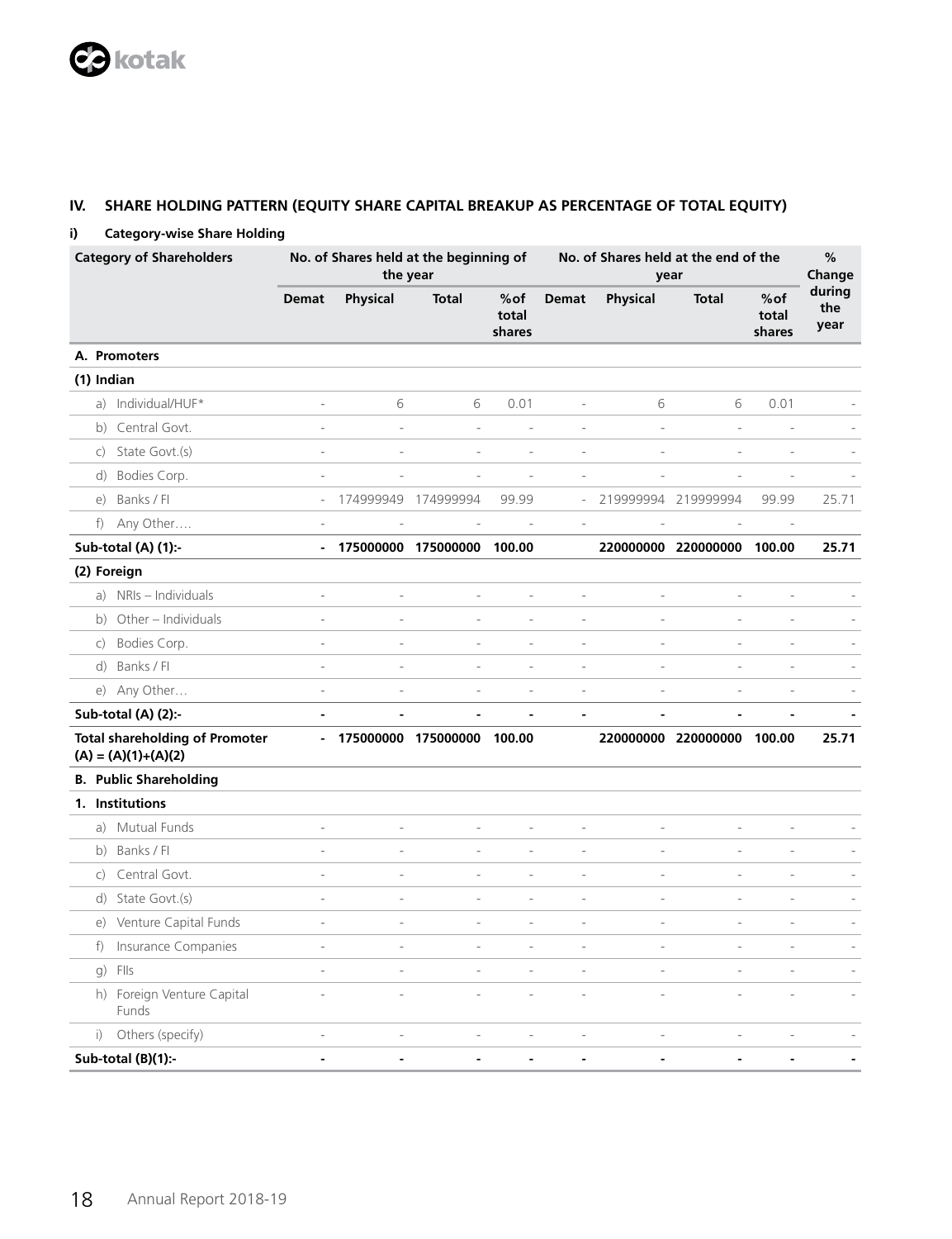| <b>Category of Shareholders</b>                                                             |                          | No. of Shares held at the beginning of<br>the year |                          |                           | No. of Shares held at the end of the<br>year |                          |                          |                           | %<br>Change           |
|---------------------------------------------------------------------------------------------|--------------------------|----------------------------------------------------|--------------------------|---------------------------|----------------------------------------------|--------------------------|--------------------------|---------------------------|-----------------------|
|                                                                                             | Demat                    | Physical                                           | <b>Total</b>             | $%$ of<br>total<br>shares | <b>Demat</b>                                 | Physical                 | <b>Total</b>             | $%$ of<br>total<br>shares | during<br>the<br>year |
| 2. Non-Institutions                                                                         |                          |                                                    |                          |                           |                                              |                          |                          |                           |                       |
| Bodies Corp.<br>a)                                                                          |                          |                                                    |                          |                           |                                              |                          |                          |                           |                       |
| Indian<br>$\mathsf{i}$                                                                      |                          |                                                    |                          |                           |                                              |                          |                          |                           |                       |
| Overseas<br>$\mathsf{ii}$                                                                   |                          |                                                    |                          |                           |                                              |                          |                          |                           |                       |
| Individuals<br>b)                                                                           |                          |                                                    |                          |                           |                                              |                          |                          |                           |                       |
| Individual shareholders<br>i)<br>holding nominal share<br>capital upto ₹ 1 lakh             |                          |                                                    |                          |                           |                                              |                          |                          |                           |                       |
| Individual shareholders<br>ii)<br>holding nominal share<br>capital in excess of ₹ 1<br>lakh |                          |                                                    |                          |                           |                                              |                          |                          |                           |                       |
| Others (specify)<br>$\mathsf{C}$                                                            | $\overline{\phantom{a}}$ | $\overline{\phantom{a}}$                           | $\overline{\phantom{a}}$ | ٠                         | ٠                                            | $\overline{\phantom{a}}$ | $\overline{\phantom{a}}$ |                           |                       |
| Sub-total $(B)(2)$ :-                                                                       | $\blacksquare$           | $\blacksquare$                                     |                          |                           | ٠                                            | $\blacksquare$           |                          |                           |                       |
| <b>Total Public Shareholding</b><br>$(B)=(B)(1)+(B)(2)$                                     |                          | ٠                                                  |                          |                           |                                              |                          |                          |                           |                       |
| C. Shares held by Custodian<br>for GD₹ & AD₹                                                |                          |                                                    |                          |                           |                                              |                          |                          |                           |                       |
| Grand Total $(A+B+C)$                                                                       | ۰                        | 175000000                                          | 175000000                | 100.00                    |                                              | 220000000                | 220000000                | 100.00                    | 25.71                 |

*\*Individuals are nominees of Kotak Mahindra Bank Ltd. and they do not hold any beneficial interest in the shares*

#### **(ii) Shareholding of Promoters**

| sı<br>No. | <b>Shareholder's Name</b>                       |                         | Shareholding at the beginning<br>of the year     |                                                                     |                         | Shareholding at the end<br>of the Year           |                                                                     |                               |  |
|-----------|-------------------------------------------------|-------------------------|--------------------------------------------------|---------------------------------------------------------------------|-------------------------|--------------------------------------------------|---------------------------------------------------------------------|-------------------------------|--|
|           |                                                 | No. of<br><b>Shares</b> | % of Total<br><b>Shares</b><br>of the<br>company | % of Shares<br>Pledged /<br><b>Encumbered</b><br>to total<br>shares | No. of<br><b>Shares</b> | % of total<br><b>Shares</b><br>of the<br>company | % of Shares<br>Pledged /<br><b>Encumbered</b><br>to total<br>shares | holding<br>during the<br>year |  |
|           | Kotak Mahindra Bank<br>Limited and its nominees | 175000000               | 100.00                                           | $-$                                                                 | 220000000               | 100.00                                           | $\overline{\phantom{a}}$                                            | 25 71                         |  |
|           | <b>Total</b>                                    | 175000000               | 100.00                                           |                                                                     | 220000000               | 100.00                                           | ٠                                                                   | 25.71                         |  |

## **(iii) Change in Promoters' Shareholding (please specify, if there is no change)**

| SI.<br>No.                               | Shareholding at the beginning<br>of the year |                                        | <b>Cumulative Shareholding</b><br>during the year |                                        |  |
|------------------------------------------|----------------------------------------------|----------------------------------------|---------------------------------------------------|----------------------------------------|--|
|                                          | No. of shares                                | % of total<br>shares of the<br>company | No. of shares                                     | % of total<br>shares of the<br>company |  |
| At the beginning of the year             | 175000000                                    | 100.00                                 | 175000000                                         | 100.00                                 |  |
| Further issue of shares via Rights issue | 45000000                                     |                                        | 45000000                                          |                                        |  |
| At the End of the year                   | 220000000                                    | 100.00                                 | 220000000                                         | 100.00                                 |  |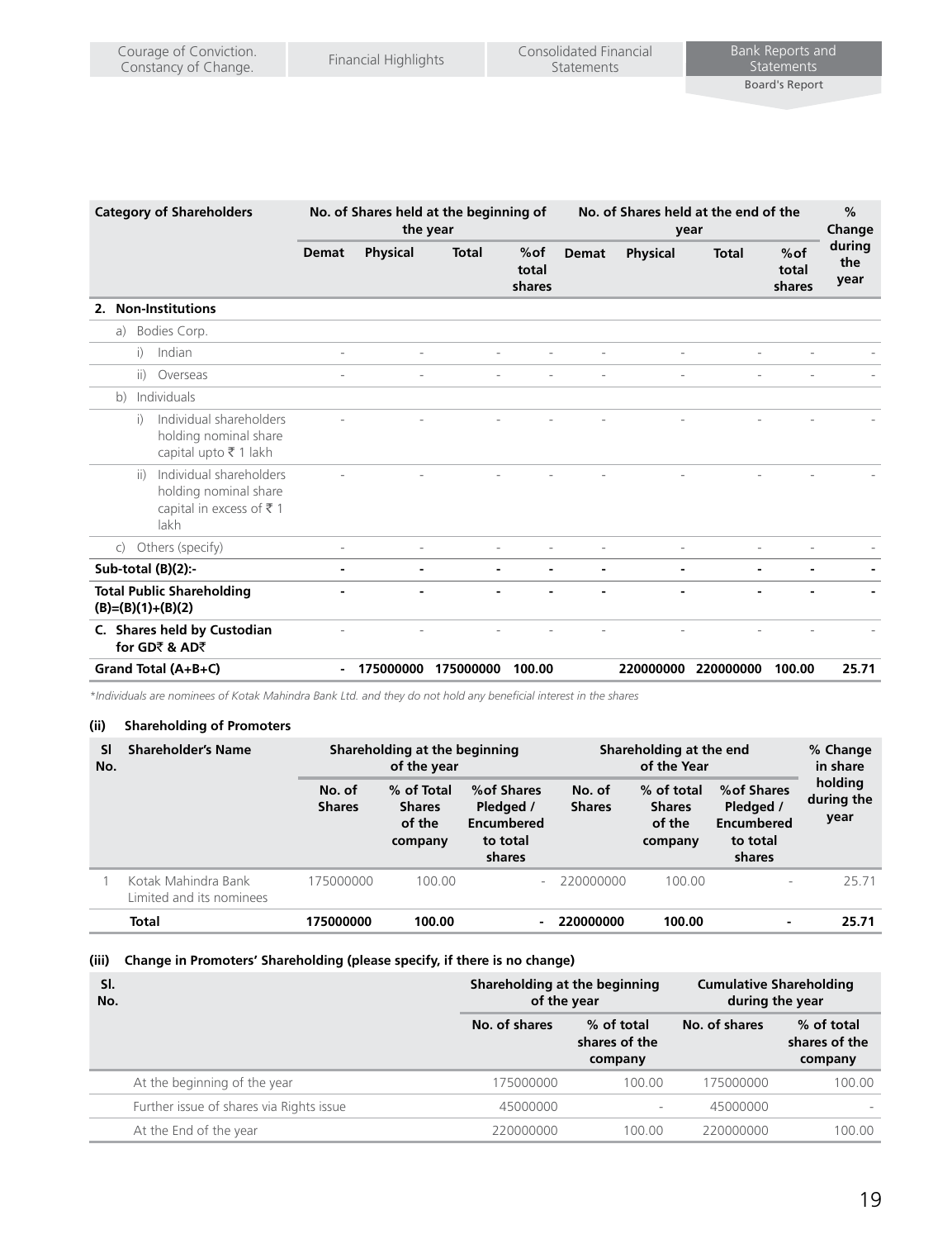

## **(iv) Shareholding Pattern of top ten Shareholders (other than Directors, Promoters and Holders of GD**` **and AD**`**):**

| SI.<br>No. | For Each of the Top 10 Shareholders                                                                                                                                              | Shareholding at the beginning<br>of the year |                                        | <b>Cumulative Shareholding</b><br>during the year |                                        |  |
|------------|----------------------------------------------------------------------------------------------------------------------------------------------------------------------------------|----------------------------------------------|----------------------------------------|---------------------------------------------------|----------------------------------------|--|
|            |                                                                                                                                                                                  | No. of shares                                | % of total<br>shares of the<br>Company | No. of shares                                     | % of total<br>shares of the<br>company |  |
|            | At the beginning of the year                                                                                                                                                     |                                              |                                        |                                                   |                                        |  |
|            | Date wise Increase /Decrease in Promoters Shareholding<br>during the year specifying the reasons for increase /<br>decrease (e.g. allotment /transfer /bonus/ sweat equity etc): | $\overline{\phantom{0}}$                     | $\overline{\phantom{0}}$               | $\overline{\phantom{0}}$                          |                                        |  |
|            | At the End of the year (or on the date of separation, if<br>Separated during the year)                                                                                           |                                              |                                        |                                                   |                                        |  |

## **(v) Shareholding of Directors and Key Managerial Personnel:**

| SI.<br>No. | For Each of the Directors and KMP                                                                                                                                                | Shareholding at the beginning<br>of the year |                                        | <b>Cumulative Shareholding</b><br>during the year |                                        |
|------------|----------------------------------------------------------------------------------------------------------------------------------------------------------------------------------|----------------------------------------------|----------------------------------------|---------------------------------------------------|----------------------------------------|
|            |                                                                                                                                                                                  | No. of shares                                | % of total<br>shares of the<br>Company | No. of shares                                     | % of total<br>shares of the<br>Company |
|            | At the beginning of the year                                                                                                                                                     | $7*$                                         |                                        | $7*$                                              |                                        |
|            | Date wise Increase /Decrease in Promoters Shareholding<br>during the year specifying the reasons for increase /<br>decrease (e.g. allotment /transfer /bonus/ sweat equity etc): |                                              | $\overline{\phantom{0}}$               |                                                   |                                        |
|            | At the End of the year                                                                                                                                                           | $7*$                                         |                                        | $7*$                                              |                                        |

*\*2 shares held by a Directors as nominees of Kotak Mahindra Bank Ltd. They have no beneficial interest in the shares.*

### **V. INDEBTEDNESS**

Indebtedness of the Company including interest outstanding/accrued but not due for payment

|                 |                                                     | <b>Secured Loans</b><br><b>Excluding</b><br>deposits | Unsecured<br>Loans       | <b>Deposits</b>              | Total<br><b>Indebtedness</b> |
|-----------------|-----------------------------------------------------|------------------------------------------------------|--------------------------|------------------------------|------------------------------|
|                 | Indebtedness at the beginning of the financial year |                                                      |                          |                              |                              |
| i)              | Principal Amount                                    | $\overline{\phantom{a}}$                             | $\overline{\phantom{a}}$ | $\overline{\phantom{a}}$     |                              |
| $\overline{ii}$ | Interest due but not paid                           | $\overline{\phantom{a}}$                             | $\overline{\phantom{a}}$ | $\overline{\phantom{a}}$     |                              |
| iii)            | Interest accrued but not due                        |                                                      | ٠                        |                              |                              |
|                 | Total (i+ii+iii)                                    | $\blacksquare$                                       | $\blacksquare$           | ٠                            |                              |
|                 | Change in Indebtedness during the financial year    |                                                      |                          |                              |                              |
| ٠               | Addition                                            | $\overline{\phantom{0}}$                             | $\overline{\phantom{a}}$ | ٠                            |                              |
| ٠               | Reduction                                           | $\overline{\phantom{0}}$                             | ٠                        |                              |                              |
|                 | <b>Net Change</b>                                   | $\blacksquare$                                       | ٠                        | ٠                            |                              |
|                 | Indebtedness at the end of the financial year       |                                                      |                          |                              |                              |
| $\vert$ )       | Principal Amount                                    | $\overline{\phantom{a}}$                             | ٠                        |                              |                              |
| ii)             | Interest due but not paid                           | $\overline{\phantom{a}}$                             | $\overline{\phantom{m}}$ | $\qquad \qquad \blacksquare$ |                              |
| iii)            | Interest accrued but not due                        | $\overline{\phantom{a}}$                             | $\overline{\phantom{a}}$ | $\overline{\phantom{a}}$     |                              |
|                 | Total (i+ii+iii)                                    |                                                      | ٠                        | ٠                            |                              |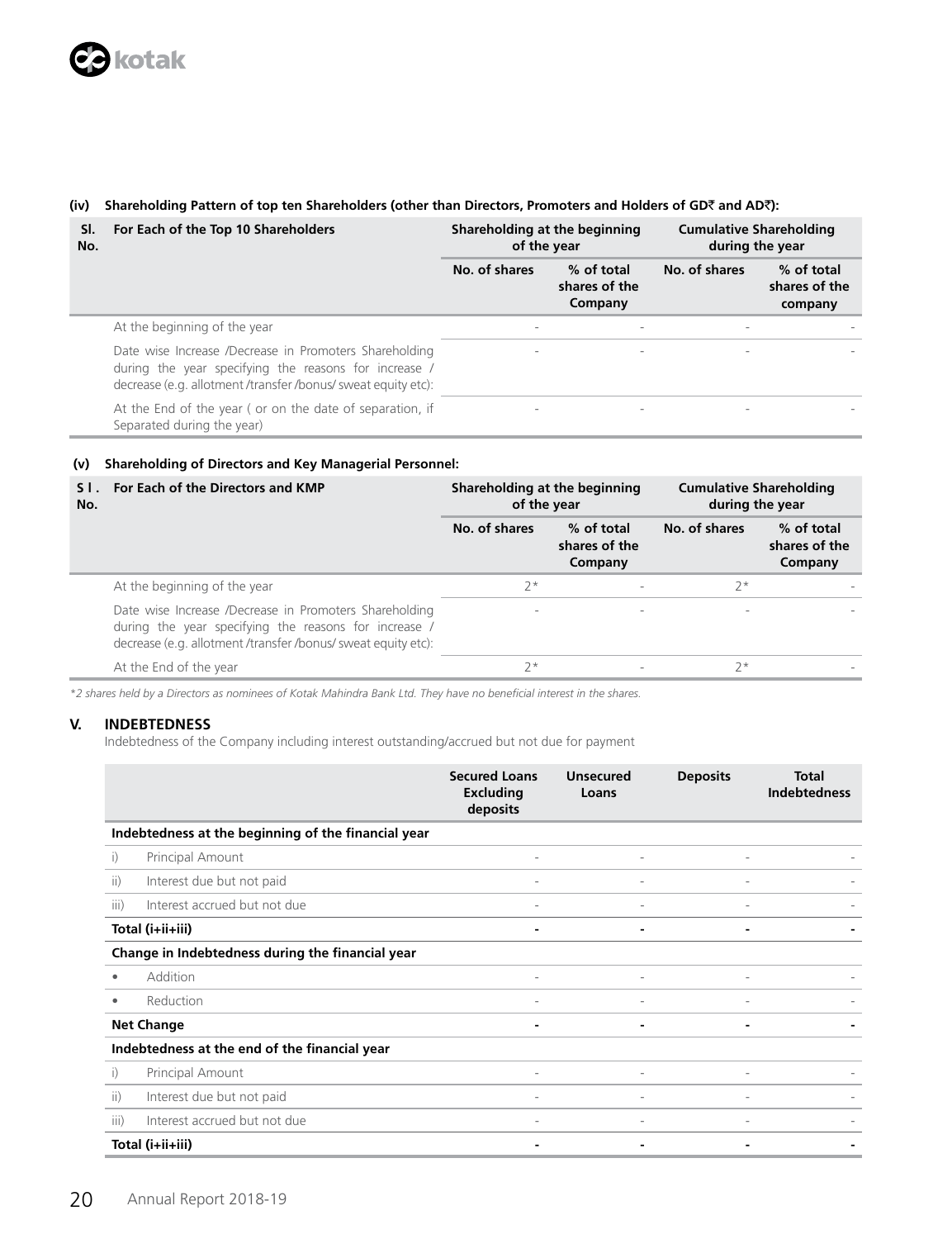## **VI. REMUNERATION OF DIRECTORS AND KEY MANAGERIAL PERSONNEL**

#### **A. Remuneration to Managing Director, Whole-time Directors and/or Manager:**

| SI.                   |                          | <b>Particulars of Remuneration</b>                                                 |                     | Name of MD/WTD/Manager   |                          | <b>Total Amount</b> |
|-----------------------|--------------------------|------------------------------------------------------------------------------------|---------------------|--------------------------|--------------------------|---------------------|
| No.                   |                          |                                                                                    | <b>MD &amp; CEO</b> | <b>WTD</b>               | <b>Manager</b>           |                     |
| 1.                    |                          | Gross salary                                                                       |                     |                          |                          |                     |
|                       | (a)                      | Salary as per provisions contained in section<br>17(1) of the Income-tax Act, 1961 | 2,52,31,235         | $\overline{\phantom{a}}$ | $\overline{\phantom{a}}$ | 2,52,31,235         |
|                       | (b)                      | Value of perquisites u/s 17(2) Income-tax Act,<br>1961                             | 44,27,411           | $\overline{a}$           | $\overline{\phantom{a}}$ | 44,27,411           |
|                       | (c)                      | Profits in lieu of salary under section 17(3)<br>Income-tax Act, 1961              |                     | $\overline{a}$           |                          |                     |
| 2.                    |                          | Stock Option                                                                       |                     | $\overline{\phantom{a}}$ | $\overline{\phantom{a}}$ |                     |
| 3.                    |                          | Sweat Equity                                                                       |                     | $\overline{\phantom{0}}$ | $\overline{\phantom{a}}$ |                     |
| $\mathcal{A}_{\cdot}$ |                          | Commission                                                                         |                     |                          |                          |                     |
|                       | $\overline{\phantom{a}}$ | as % of profit                                                                     |                     |                          |                          |                     |
|                       | $\overline{\phantom{a}}$ | others, specify                                                                    |                     | $\overline{\phantom{0}}$ | $\overline{\phantom{a}}$ |                     |
| 5.                    |                          | Others, please specify                                                             |                     |                          |                          |                     |
|                       |                          | Total (A)                                                                          | 2,96,58,646         |                          | ۰                        | 2,96,58,646         |
|                       |                          | Ceiling as per the Act                                                             |                     |                          |                          |                     |

#### **B. Remuneration to other directors:**

 $(8°000)$ **Name of Director Sitting Fee Commission** Gaurang Shah - - Arun Agarwal 380 - Dhananjay Date 320 - 1999 - 1999 - 1999 - 1999 - 1999 - 1999 - 1999 - 1999 - 1999 - 1999 - 1999 - 1999 - 1999 - 1999 - 1999 - 1999 - 1999 - 1999 - 1999 - 1999 - 1999 - 1999 - 1999 - 1999 - 1999 - 1999 - 1999 - 1999 - 1999 Murlidhar Gangadharan - - Virat Diwanji - - Anu Agarwal - -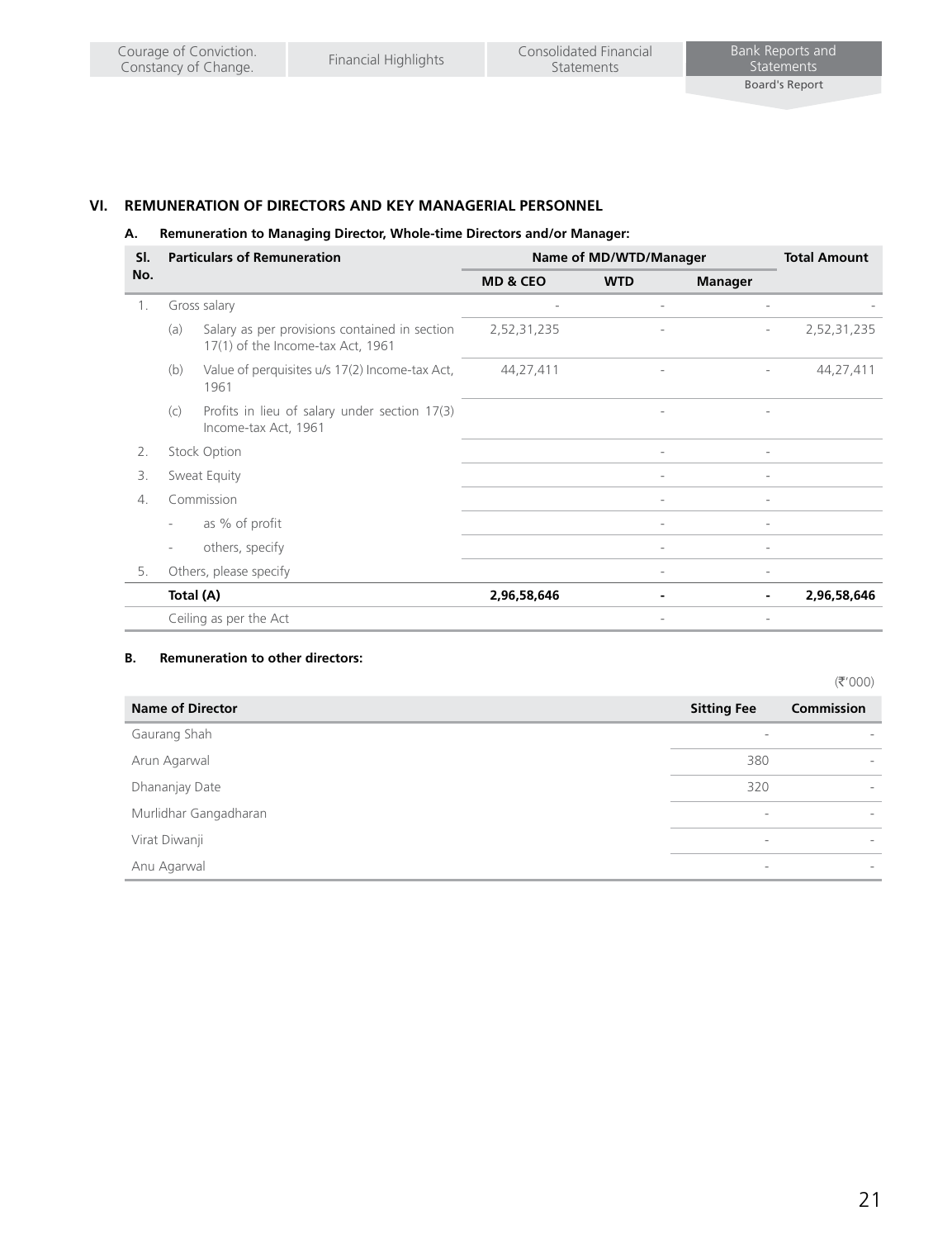

| SI.                   |       | <b>Particulars of Remuneration</b>                                                 |                          | <b>Key Managerial Personnel</b> |            |
|-----------------------|-------|------------------------------------------------------------------------------------|--------------------------|---------------------------------|------------|
| no.                   |       |                                                                                    | <b>CEO</b>               | Company<br>Secretary            | <b>CFO</b> |
| 1.                    |       | Gross salary                                                                       |                          |                                 |            |
|                       | (a)   | Salary as per provisions contained in section 17(1) of the<br>Income-tax Act, 1961 | As mentioned<br>above    | 31,43,230                       | 46,35,660  |
|                       | (b)   | Value of perquisites u/s 17(2) Income-tax Act, 1961                                |                          |                                 | 71,316     |
|                       | (c)   | Profits in lieu of salary under section 17(3) Income tax Act, 1961                 |                          |                                 |            |
| 2.                    |       | Stock Option                                                                       | $\overline{\phantom{a}}$ | $\overline{\phantom{a}}$        |            |
| 3.                    |       | Sweat Equity                                                                       |                          |                                 |            |
| $\mathcal{A}_{\cdot}$ |       | Commission                                                                         |                          |                                 |            |
|                       |       | as % of profit                                                                     | $\overline{\phantom{a}}$ | $\overline{\phantom{a}}$        |            |
|                       |       | others, specify                                                                    |                          |                                 |            |
| 5.                    |       | Others, please specify                                                             | $\overline{\phantom{0}}$ |                                 |            |
|                       | Total |                                                                                    |                          | 31,43,230                       | 47,06,976  |

## **C. Remuneration to Key Managerial Personnel other than MD/Manager/WTD**

## **VII. PENALTIES / PUNISHMENT/ COMPOUNDING OF OFFENCES:**

| <b>Type</b>  |                           | <b>Section of The</b><br><b>Companies</b><br>Act | <b>Brief</b><br><b>Description</b> | Details of<br>Penalty /<br>Punishment/<br>Compounding<br>fees imposed | Authority<br>[RD / NCLT/<br><b>COURT</b> | Appeal made,<br>if any (give<br>Details) |
|--------------|---------------------------|--------------------------------------------------|------------------------------------|-----------------------------------------------------------------------|------------------------------------------|------------------------------------------|
| А.           | <b>COMPANY</b>            |                                                  |                                    |                                                                       |                                          |                                          |
|              | Penalty                   | $\overline{\phantom{0}}$                         | $\overline{\phantom{a}}$           | $\overline{\phantom{a}}$                                              |                                          |                                          |
|              | Punishment                | $\overline{\phantom{0}}$                         | $\overline{\phantom{a}}$           | $\overline{\phantom{a}}$                                              | $\overline{\phantom{a}}$                 |                                          |
|              | Compounding               | $\overline{\phantom{0}}$                         | $\overline{\phantom{a}}$           | $\overline{\phantom{a}}$                                              | $\overline{\phantom{a}}$                 |                                          |
| В.           | <b>DIRECTORS</b>          |                                                  |                                    |                                                                       |                                          |                                          |
|              | Penalty                   | $\overline{\phantom{0}}$                         | $\overline{\phantom{a}}$           | $\overline{\phantom{a}}$                                              | $\overline{\phantom{a}}$                 |                                          |
|              | Punishment                | $\overline{\phantom{0}}$                         | $\overline{\phantom{a}}$           | $\overline{\phantom{a}}$                                              | $\overline{\phantom{a}}$                 |                                          |
|              | Compounding               |                                                  | $\overline{\phantom{a}}$           | $\overline{\phantom{a}}$                                              |                                          |                                          |
| $\mathsf{C}$ | OTHER OFFICERS IN DEFAULT |                                                  |                                    |                                                                       |                                          |                                          |
|              | Penalty                   | $\overline{\phantom{0}}$                         | $\overline{\phantom{a}}$           | $\overline{\phantom{a}}$                                              | $\overline{\phantom{a}}$                 |                                          |
|              | Punishment                |                                                  | $\overline{\phantom{a}}$           | $\overline{\phantom{a}}$                                              | $\overline{\phantom{a}}$                 |                                          |
|              | Compounding               | $\overline{\phantom{a}}$                         | ٠                                  | $\overline{\phantom{a}}$                                              | $\overline{\phantom{a}}$                 |                                          |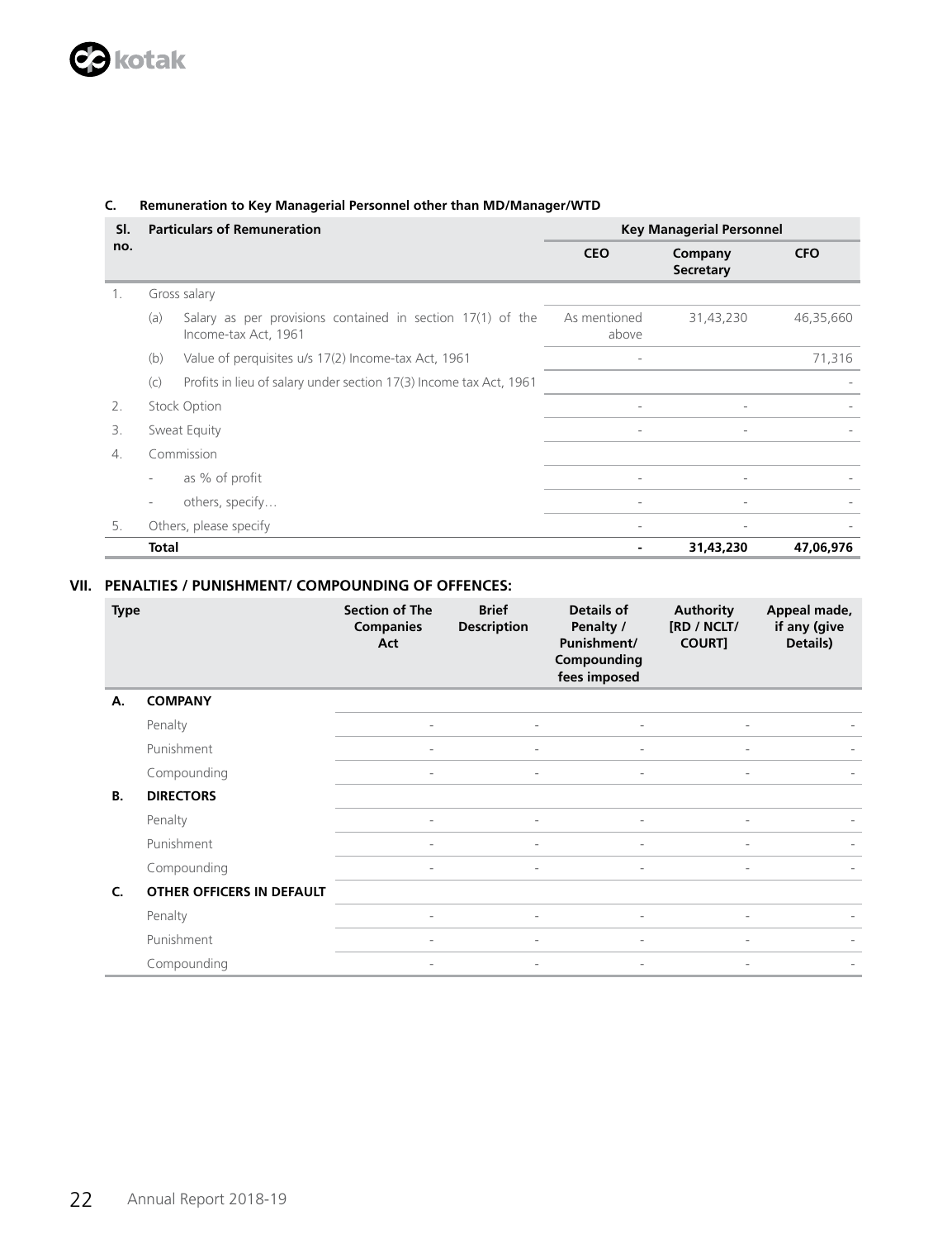#### **Form No. AOC-2**

*(Pursuant to clause (h) of sub-section (3) of section 134 of the Act and Rule 8(2) of the Companies (Accounts) Rules, 2014)*

#### **Form for disclosure of particulars of contracts/arrangements entered into by the company with related parties referred to in sub-section (1) of section 188 of the Companies Act, 2013 including certain arm's length transactions under third proviso thereto**

#### **1. Details of contracts or arrangements or transactions not at arm's length basis : NA**

(e) Date(s) of approval by the Board, if any (f) Amount paid as advances, if any:

| (a) | Name(s) of the related party and nature of relationship                                                              | <b>NA</b>                           |
|-----|----------------------------------------------------------------------------------------------------------------------|-------------------------------------|
| (b) | Nature of contracts/arrangements/ transactions                                                                       |                                     |
| (c) | Duration of the contracts/arrangements/transactions                                                                  |                                     |
| (d) | Salient terms of the contracts or arrangements or transactions including the value, if any                           |                                     |
| (e) | Justification for entering into such contracts or arrangements or transactions                                       |                                     |
| (f) | Date(s) of approval by the Board                                                                                     |                                     |
| (q) | Amount paid as advances, if any:                                                                                     |                                     |
|     | Date on which the special resolution was passed in general meeting as required under first proviso<br>to section 188 |                                     |
| (h) |                                                                                                                      |                                     |
|     | Details of material contracts or arrangement or transactions at arm's length basis                                   |                                     |
| (a) | Name(s) of the related party and nature of relationship                                                              | As per details provided             |
| (b) | Nature of contracts/arrangements/ transactions                                                                       | in the related party<br>disclosures |
| (c) | Duration of the contracts / arrangements/transactions                                                                |                                     |
| (d) | Salient terms of the contracts or arrangements or transactions including the value, if any                           |                                     |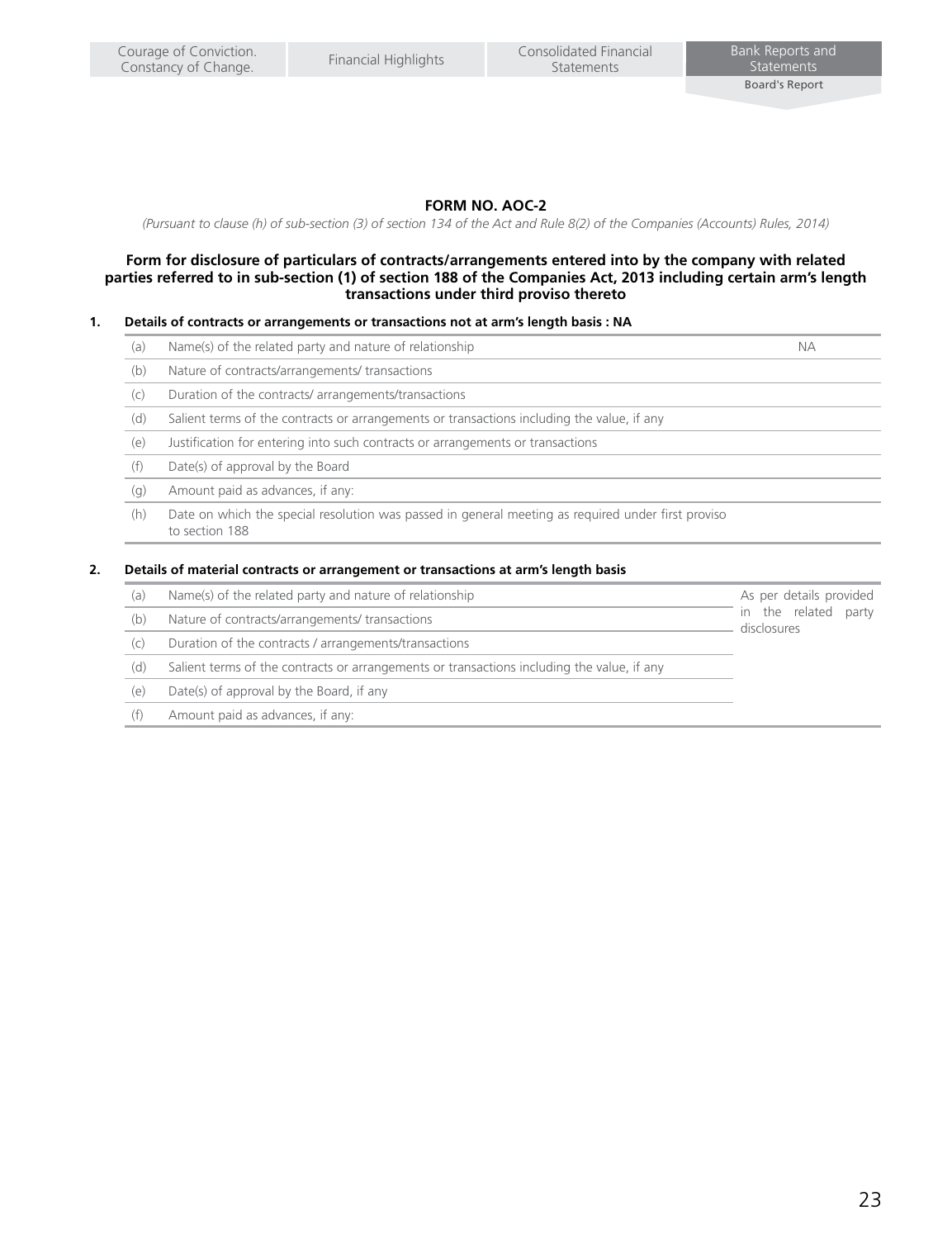

## **Independent Auditor's Report**

#### **TO THE MEMBERS OF KOTAK MAHINDRA GENERAL INSURANCE COMPANY LIMITED**

### **Report on the Financial Statements**

#### **Opinion**

We have audited the accompanying financial statements of **Kotak Mahindra General Insurance Company Limited** ("the Company"), which comprise the balance sheet as at 31st March 2019, the Revenue Account, the Profit & Loss Account and Receipts and Payments Account for the year ended on that date, the schedules annexed there to and a summary of significant accounting policies and other explanatory information.

In our opinion and to the best of our information and according to the explanations given to us, the aforesaid financial statements give the information required by the Act in the manner so required and give a true and fair view in conformity with the accounting principles generally accepted in India, of the state of affairs of the Company as at March 31, 2019, the Revenue Account, the Profit & Loss Account and Receipts and Payments Account for the year ended on that date for the year ended on that date.

#### **Basis for Opinion**

We conducted our audit in accordance with the Standards on Auditing (SAs) specified under section 143(10) of the Companies Act, 2013. Our responsibilities under those Standards are further described in the Auditor's Responsibilities for the Audit of the Financial Statements section of our report. We are independent of the Company in accordance with the 'Code of Ethics' issued by the Institute of Chartered Accountants of India together with the ethical requirements that are relevant to our audit of the financial statements under the provisions of the Companies Act, 2013 and the Rules thereunder, and we have fulfilled our other ethical responsibilities in accordance with these requirements and the Code of Ethics. We believe that the audit evidence we have obtained is sufficient and appropriate to provide a basis for our opinion on the financial statements.

#### **Key Audit Matters**

Key audit matters are those matters that, in our professional judgment, were of most significance in our audit of the financial statements for the financial year ended March 31, 2019. There are no Key Audit Matters to be reported.

Information Other than the Financial Statements and Auditor's Report Thereon

The Company's Board of Directors is responsible for the preparation of the other information. We have been provided with the Board's Report and Secretarial Audit Report as on the date of signing this report.

Our opinion on the financial statements does not cover the other information and we do not express any form of assurance conclusion thereon.

In connection with our audit of the financial statements, our responsibility is to read the other information and, in doing so, consider whether the other information is materially inconsistent with the financial statements or our knowledge obtained during the course of our audit or otherwise appears to be materially misstated.

Based on our verification of the above referred reports, we did not come across any material inconsistency therein as compared to the financial statement.

#### **Other Matter**

The actuarial valuation of liabilities Incurred But Not Reported (IBNR) and Incurred But Not Enough Reported (IBNER) claims is the responsibility of the Company's Appointed Actuary ('the Appointed Actuary').The estimate of claims Incurred But Not Reported (IBNR)and claims Incurred But Not Enough Reported (IBNER),included under Claims Outstanding as at March 31, 2019 has been duly certified by the Company's Appointed Actuary, and in his opinion, the assumptions for such valuation are in accordance with the guidelines and norms issued by the IRDAI and the Institute of Actuaries of India in concurrence with the IRDAI. We have relied upon the Appointed Actuary's certificate in this regard for forming our opinion on the financial statements of the Company.

## **Responsibilities of Management and Those Charged with Governance for the Financial Statements**

Management is responsible for the preparation of Financial Statements in accordance with

- (a) The Insurance Act, 1938 (Act 4 of 1938) as amended by Insurance Laws (Amendment) Act, 2015 read with circular no. IRDAI/F&A/CIR/ CPM/056/03/2016 dated 4th April, 2016 and IRDA/F&A/CIR/CPM/010/01/2017dated January 12, 2017 (the ''Insurance Act");
- (b) The Insurance Regulatory and Development Act, 1999 (the ''IRDA Act'' ) ,
- (c) IRDA (Preparation of Financial Statements and Auditor's report of Insurance Companies) Regulations, 2002 (the ''IRDA Financial Statement Regulations'').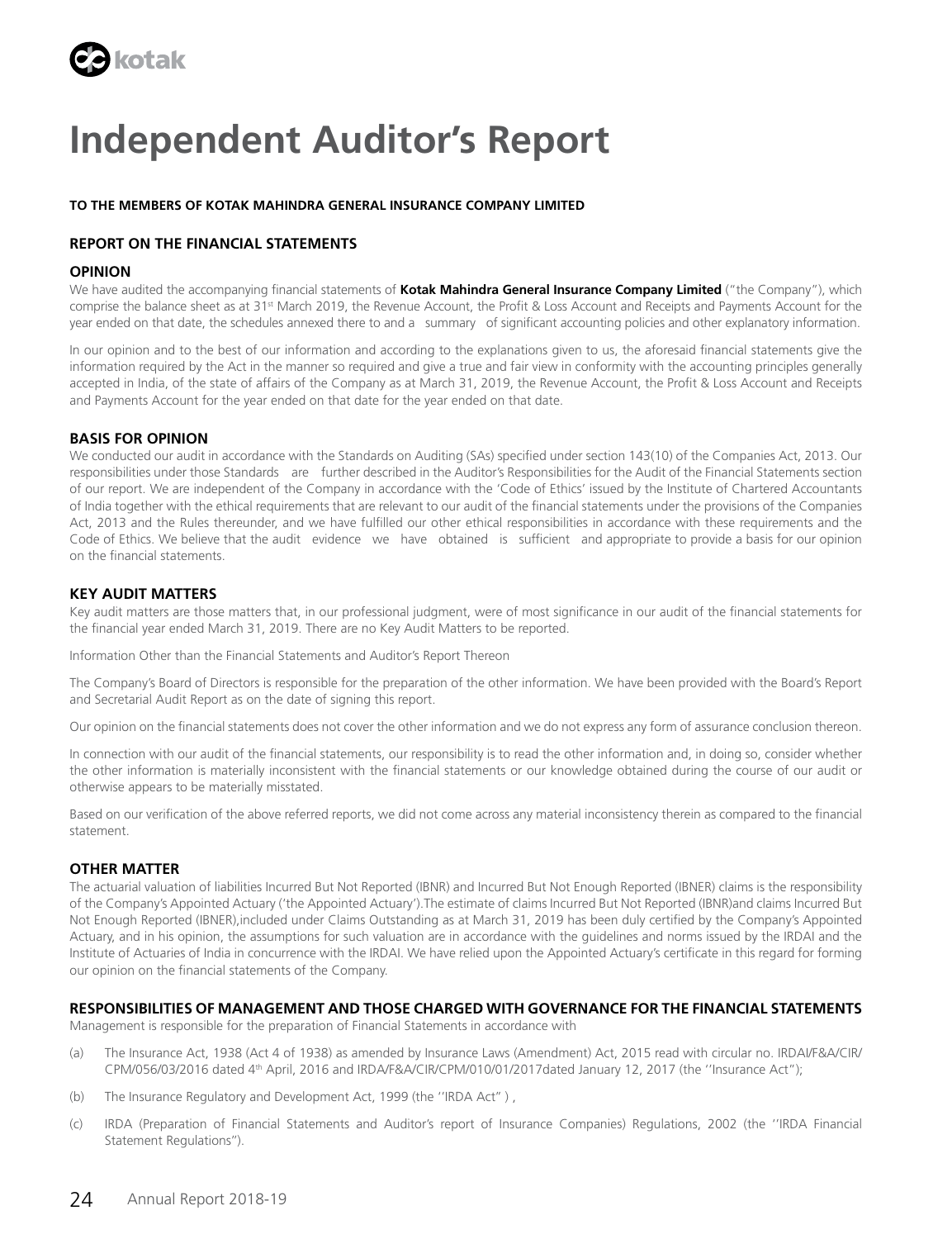(d) Orders/Directions Issued by the Insurance Regulatory and Development Authority of India (the ''IRDA'') in this regard.

The Company's Board of Directors is responsible for the matters stated in section 134(5) of the Companies Act, 2013 ("the Act") with respect to the preparation of these financial statements that give a true and fair view of the financial position, financial performance, and cash flows of the Company in accordance with the accounting principles generally accepted in India, including the accounting Standards specified under section 133 of the Act and the Companies (Accounting Standards) Amendment Rules, 2016 to the extent applicable and in the manner so required. This responsibility also includes maintenance of adequate accounting records in accordance with the provisions of the Act for safeguarding of the assets of the Company and for preventing and detecting frauds and other irregularities; selection and application of appropriate accounting policies; making judgments and estimates that are reasonable and prudent; and design, implementation and maintenance of adequate internal financial controls, that were operating effectively for ensuring the accuracy and completeness of the accounting records, relevant to the preparation and presentation of the financial statement that give a true and fair view and are free from material misstatement, whether due to fraud or error.

In preparing the financial statements, management is responsible for assessing the Company's ability to continue as a going concern, disclosing, as applicable, matters related to going concern and using the going concern basis of accounting unless management either intends to liquidate the Company or to cease operations, or has no realistic alternative but to do so. The Board of Directors is also responsible for overseeing the company's financial reporting process.

#### **Auditor's Responsibilities for the Audit of the Financial Statements**

We have taken into account the provisions of the Act, the Insurance Act, the IRDA Act, the IRDA Financial Statement Regulations, orders/ directions issued by the IRDA, the accounting and auditing standards and matters which are required to be included in the audit report under the provisions of the Act and the Rules made thereunder. We conducted our audit in accordance with the Standards on Auditing specified under Section 143(10) of the Act.

Our objectives are to obtain reasonable assurance about whether the financial statements as a whole are free from material misstatement, whether due to fraud or error, and to issue an auditor's report that includes our opinion. Reasonable assurance is a high level of assurance, but is not a guarantee that an audit conducted in accordance with SAs will always detect material misstatement when it exists. Misstatements can arise from fraud or error and are considered material if, individually or in the aggregate, they could reasonably be expected to influence the economic decisions of users taken on the basis of these financial statements.

As part of an audit in accordance with SAs, we exercise professional judgment and maintain professional skepticism throughout the audit. We also:

- Identify and assess the risks of material misstatement of the financial statements, whether due to fraud or error, design and perform audit procedures responsive to those risks, and obtain audit evidence that is sufficient and appropriate to provide a basis for our opinion. The risk of not detecting a material misstatement resulting from fraud is higher than for one resulting from error, as fraud may involve collusion, forgery, intentional omissions, misrepresentations, or the override of internal control.
- Obtain an understanding of internal control relevant to the audit in order to design audit procedures that are appropriate in the circumstances. Under section 143(3)(i) of the Companies Act, 2013, we are also responsible for expressing our opinion on whether the company has adequate internal financial controls system in place and the operating effectiveness of such controls.
- Evaluate the appropriateness of accounting policies used and the reasonableness of accounting estimates and related disclosures made by management.
- Conclude on the appropriateness of management's use of the going concern basis of accounting and, based on the audit evidence obtained, whether a material uncertainty exists related to events or conditions that may cast significant doubt on the Company's ability to continue as a going concern. If we conclude that a material uncertainty exists, we are required to draw attention in our auditor's report to the related disclosures in the financial statements or, if such disclosures are inadequate, to modify our opinion. Our conclusions are based on the audit evidence obtained up to the date of our auditor's report. However, future events or conditions may cause the Company to cease to continue as a going concern.
- Evaluate the overall presentation, structure and content of the financial statements, including the disclosures, and whether the financial statements represent the underlying transactions and events in a manner that achieves fair presentation.

We communicate with those charged with governance regarding, among other matters, the planned scope and timing of the audit and significant audit findings, including any significant deficiencies in internal control that we identify during our audit.

We also provide those charged with governance with a statement that we have complied with relevant ethical requirements regarding independence, and to communicate with them all relationships and other matters that may reasonably be thought to bear on our independence, and where applicable, related safeguards.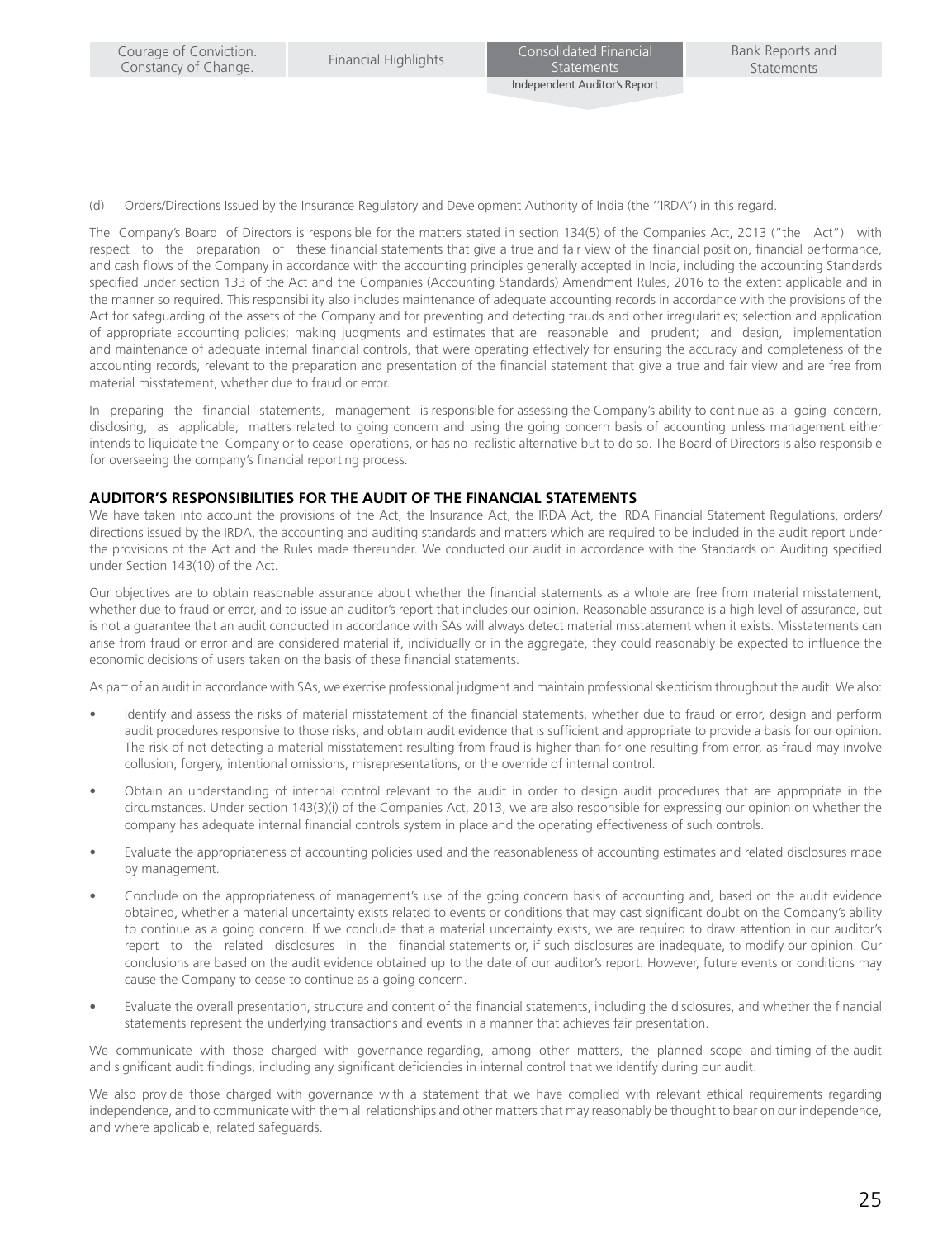

#### **Report on Other Legal and Regulatory Requirements**

As required by IRDA Act and IRDA Financial Statement Regulations, we set out in the 'Annexure A' statement, certifying the matters specified in paragraph 3 and 4 of Schedule C to the Regulations.

As required by the IRDA Financial Statements Regulations read with Section 143 (3) of the Act, we further report:

- (a) We have sought and obtained all the information and explanations which to the best of our knowledge and belief were necessary for the purposes of our audit.
- (b) In our opinion, proper books of account as required by law have been kept by the Company so far as it appears from our examination of those books
- (c) As the Company's financial accounting system is centralized, no returns for the purposes of our audit are prepared at the branches of the Company.
- (d) The Balance Sheet, the Revenue Account, the Profit and Loss Account and the Receipts and Payments Account dealt with in this report are in agreement with the books of account.
- (e) In our opinion, the aforesaid financial statements comply with the Accounting Standards specified under Section 133 of the Act to the extent they are not inconsistent with the accounting principles prescribed in the IRDA Financial Statements Regulations and orders/ directions issued by the IRDA in this regard.
- (f) In our opinion and to the best of our information and according to the explanations given to us, investments have been valued in accordance with the provisions of the Insurance Act, the IRDA Financial Statements Regulations and/or orders/directions issued by the IRDA in this regard,

In our opinion, the accounting policies selected by the Company are appropriate and are in compliance with the applicable Accounting Standards specified under section 133 of the Company Act and with the accounting principles as prescribed in the IRDA Financial Statements Regulations and Orders/direction issued by IRDA in this regard.

- (g) On the basis of the written representations received from the directors as on 31<sup>st</sup> March, 2019 taken on record by the Board of Directors, none of the directors is disqualified as on  $31<sup>st</sup>$  March, 2019 from being appointed as a director in terms of Section 164 (2) of the Act.
- (h) The managerial remuneration paid to the Managing Director is currently governed as per Section 34A of the Insurance Act. The remuneration for FY 20i8-19 to the Managing Director has been approved by IRDA as per their approval vide letter IRDA/Non Life/2O16-17/359 dated 16.07.2018. Hence, there is no reporting required in accordance with the provisions of section 197 read with Schedule V to the Act;
- (i) With respect to the adequacy of the internal financial controls over financial reporting of the Company and the operating effectiveness of such controls, refer to our separate Report in "Annexure B".
- (j) With respect to the other matters to be included in the Auditor's Report in accordance with Rule 11 of the Companies (Audit and Auditors) Rules, 2014, in our opinion and to the best of our information and according to the explanations given to us:
	- i. The Company has no pending litigations as at the balance sheet date which has an impact on its financial position in its financial statements.
	- ii. The Company did not have any other long term contracts including derivative contracts for which there we any material foreseeable losses.
	- iii. There were no amounts which were required to be transferred to the Investor Education and Protection Fund by the Company during the year.

For **K.S. Aiyar & Co.** Chartered Accountants ICAI Firm Registration No.100186W

**Rajesh S. Joshi** Membership No.38526 Partner Mumbai, April 24, 2019 For **V. C. Shah & Co** Chartered Accountants ICAI Firm Registration No. 109818W

**V.C. Shah** Membership No. 10360 Partner Mumbai, April 24, 2019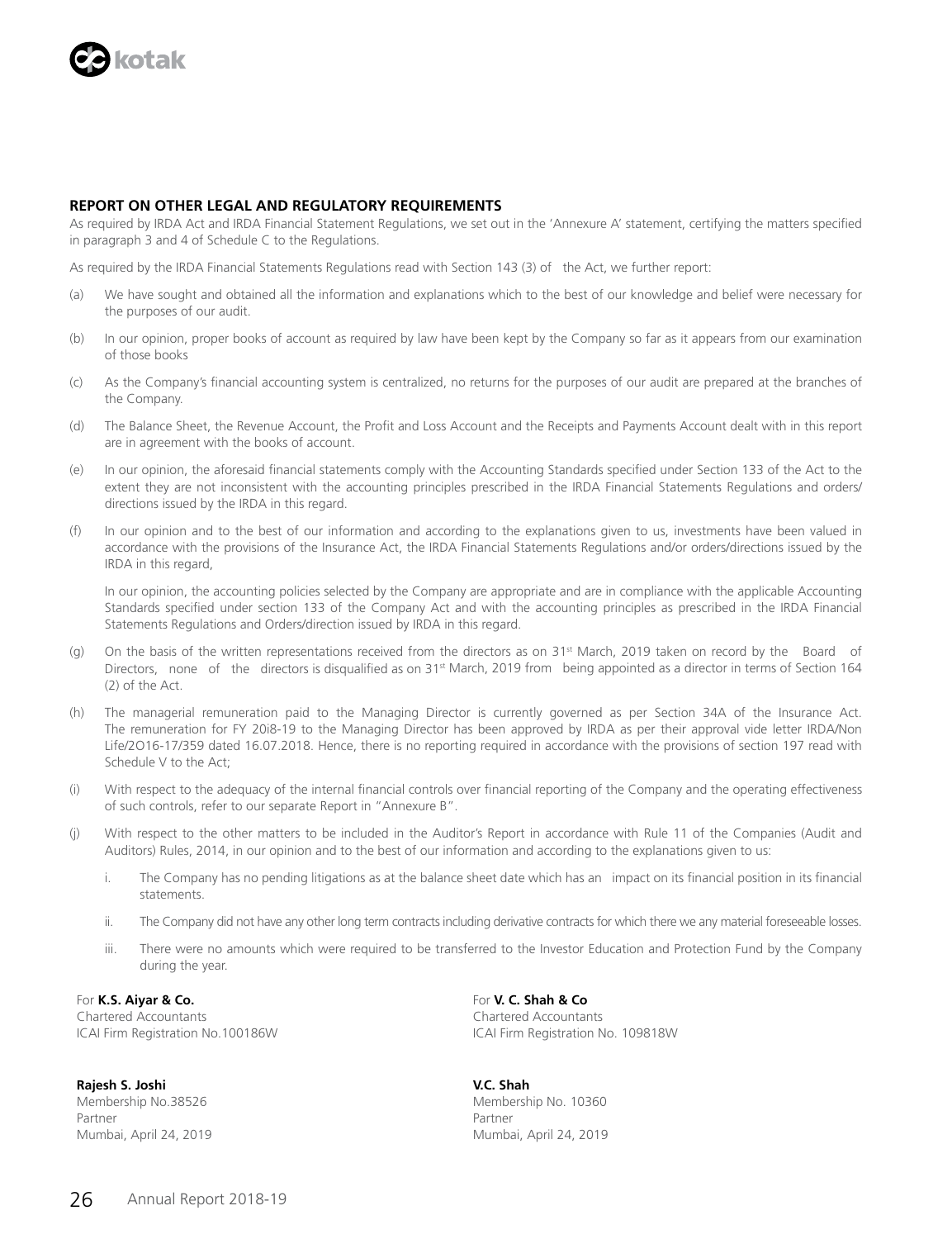## **"Annexure A" to the Independent Auditor's Report**

(Referred to in paragraph 1 under 'Report on Other Legal and Regulatory Requirements' section of our report to the Members of Kotak Mahindra General Insurance Company Limited of even date)

## **Auditors' Certificate**

In accordance with the information and explanations given to us and to the best of our knowledge and belief and based on our examination of the books of account and other records maintained by **Kotak Mahindra General Insurance Company Limited** ('the Company') for the year ended March 31, 2019, we certify that:

- 1. We have reviewed the Management Report attached to the financial statements for the year ended March 31, 2019, and on the basis of our review, there is no apparent mistake or material inconsistencies with the financial statements;
- 2. Based on the Management representations and compliance certificates submitted to the Board of Directors by the officers of the Company charged with compliance and the same being noted by the Board, we certify that the Company has complied with the terms and conditions of registration stipulated by IRDA;
- 3. We have verified the Cash Balances, to the extent considered necessary, and securities relating to the Company's investments as at March 31, 2019by actual inspection or on the basis of certificate/confirmations received from the depository participant appointed by the Company, as the case may be.
- 4. The Company is not a trustee of any trust; and
- 5. No part of the assets of the Policyholders' funds has been directly or indirectly applied in contravention to the provisions of the Insurance Act, 1938 (4 of 1938), as amended by Insurance Laws (Amendment) Act, 2015 relating to the application and investment of the Policyholders' funds.

This certificate is issued to comply with Para 3 and 4 of Schedule C of the Insurance Regulatory and Development Authority (Preparation of Financial Statements and Auditor's Report of Insurance Companies) Regulations, 2002, ("the Regulations") and may not be suitable for any other purpose.

For **K.S. Aiyar & Co.** Chartered Accountants ICAI Firm Registration No.100186W

**Rajesh S. Joshi** Membership No.38526 Partner Mumbai, April 24, 2019 For **V. C. Shah & Co** Chartered Accountants ICAI Firm Registration No. 109818W

#### **V.C. Shah**

Membership No. 10360 Partner Mumbai, April 24, 2019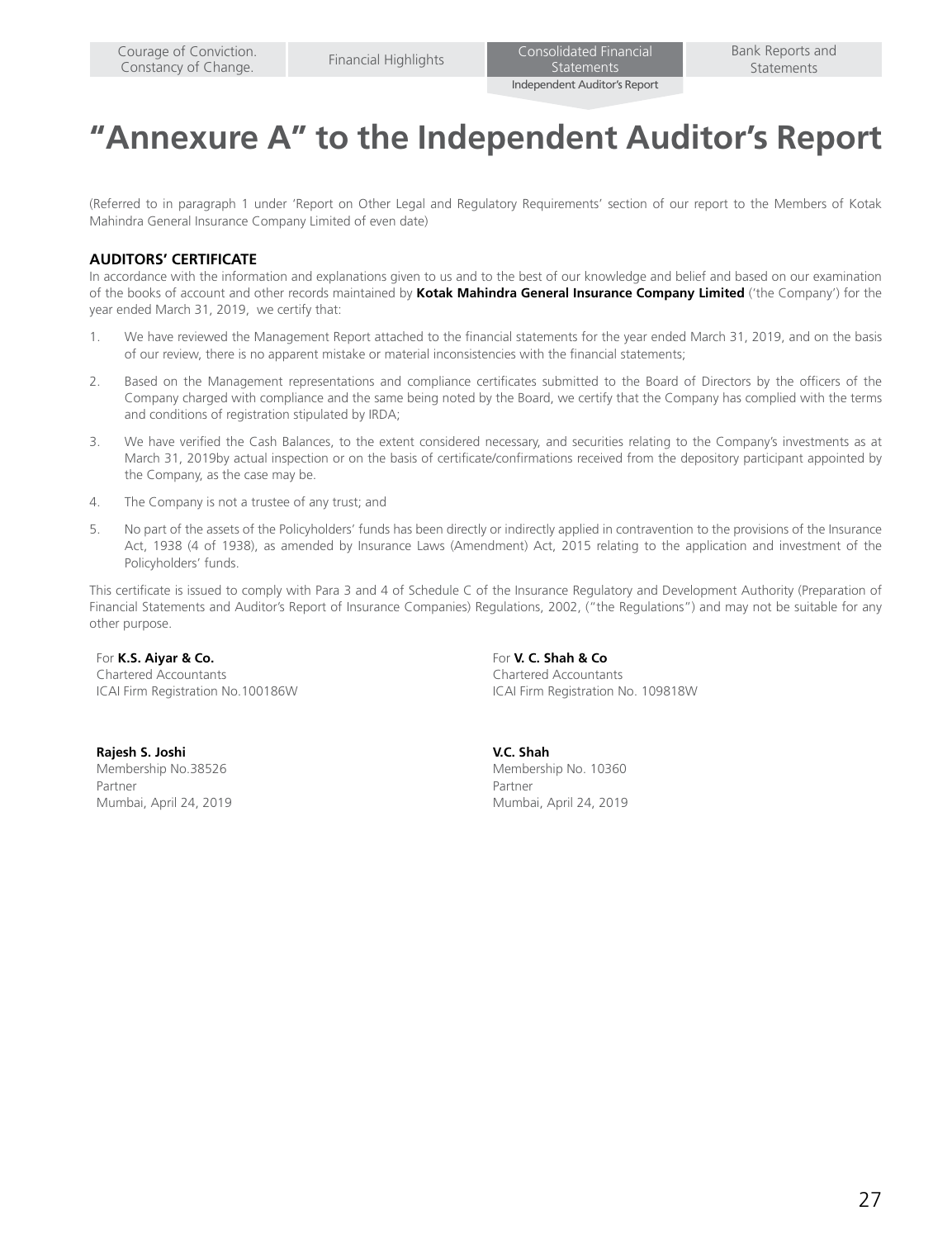

## **"Annexure B" to the Independent Auditor's Report**

(Referred to in paragraph 1(i) under 'Report on Other Legal and Regulatory Requirements' section of our report to the Members of Kotak Mahindra General Insurance Company Limited of even date)

#### **Report on the Internal Financial Controls Over Financial Reporting under Clause (i) of Sub-section 3 of Section 143 of the Companies Act, 2013 ("the Act")**

We have audited the internal financial controls over financial reporting of **Kotak Mahindra General Insurance Company Limited** ("the Company") as of March 31, 2019 in conjunction with our audit of the financial statements of the Company for the year ended on that date.

#### **Management's Responsibility for Internal Financial Controls**

The Company's management is responsible for establishing and maintaining internal financial controls based on "the internal control over financial reporting criteria established by the Company considering the essential components of internal control stated in the Guidance Note on Audit of Internal Financial Controls Over Financial Reporting issued by the Institute of Chartered Accountants of India".

These responsibilities include the design, implementation and maintenance of adequate internal financial controls with reference to financial statements of the Company that were operating effectively for ensuring the orderly and efficient conduct of its business, including adherence to Company's policies, the safeguarding of its assets, the prevention and detection of frauds and errors, the accuracy and completeness of the accounting records and the timely preparation of reliable financial information, as required under the Companies Act, 2013 including the provisions of the Insurance Act, 1938 as amended by the Insurance Laws (Amendment) Act, 2015 (the "Insurance Act"), the Insurance Regulatory and Development Authority Act, 1999 (the "IRDA Act"), the IRDA Financial Statements Regulations, orders/directions issued by the Insurance

Regulatory and Development Authority of India (the "IRDA") and circulars/notifications issued by IRDAI from time to time (including circular no. IRDA/F&A/CIR/CPM/056/03/2016 dated April 04, 2016 and IRDA/F&A/CIR/CPM/010/01/2017dated January 12, 2017) in this regard.

#### **Auditors' Responsibility**

Our responsibility is to express an opinion on the Company's internal financial controls over financial reporting based on our audit. We conducted our audit in accordance with the Guidance Note on Audit of Internal Financial Controls Over Financial Reporting (the "Guidance Note") and the Standards on Auditing, issued by ICAI as prescribed under section 143(10) of the Companies Act, 2013, to the extent applicable to an audit of internal financial controls. Those Standards and the Guidance Note require that we comply with ethical requirements and plan and perform the audit to obtain reasonable assurance about whether adequate internal financial controls over financial reporting was established and maintained and if such controls operated effectively in all material respects.

Our audit involves performing procedures to obtain audit evidence about the adequacy of the internal financial controls system over financial reporting and their operating effectiveness. Our audit of internal financial controls over financial reporting included obtaining an understanding of internal financial controls over financial reporting, assessing the risk that a material weakness exists, and testing and evaluating the design and operating effectiveness of internal control based on the assessed risk. The procedures selected depend on the auditor's judgement, including the assessment of the risks of material misstatement of the financial statements, whether due to fraud or error.

We believe that the audit evidence we have obtained is sufficient and appropriate to provide a basis for our audit opinion on the Company's internal financial controls system over financial reporting.

#### **Meaning of Internal Financial Controls Over Financial Reporting**

A company's internal financial control over financial reporting is a process designed to provide reasonable assurance regarding the reliability of financial reporting and the preparation of financial statements for external purposes in accordance with generally accepted accounting principles. A company's internal financial control over financial reporting includes those policies and procedures that (1) pertain to the maintenance of records that, in reasonable detail, accurately and fairly reflect the transactions and dispositions of the assets of the company; (2) provide reasonable assurance that transactions are recorded as necessary to permit preparation of financial statements in accordance with generally accepted accounting principles, and that receipts and expenditures of the company are being made only in accordance with authorisations of management and directors of the company; and (3) provide reasonable assurance regarding prevention or timely detection of unauthorised acquisition, use, or disposition of the company's assets that could have a material effect on the financial statements.

#### **Inherent Limitations of Internal Financial Controls Over Financial Reporting**

Because of the inherent limitations of internal financial controls over financial reporting, including the possibility of collusion or improper management override of controls, material misstatements due to error or fraud may occur and not be detected. Also, projections of any evaluation of the internal financial controls over financial reporting to future periods are subject to the risk that the internal financial control over financial reporting may become inadequate because of changes in conditions, or that the degree of compliance with the policies or procedures may deteriorate.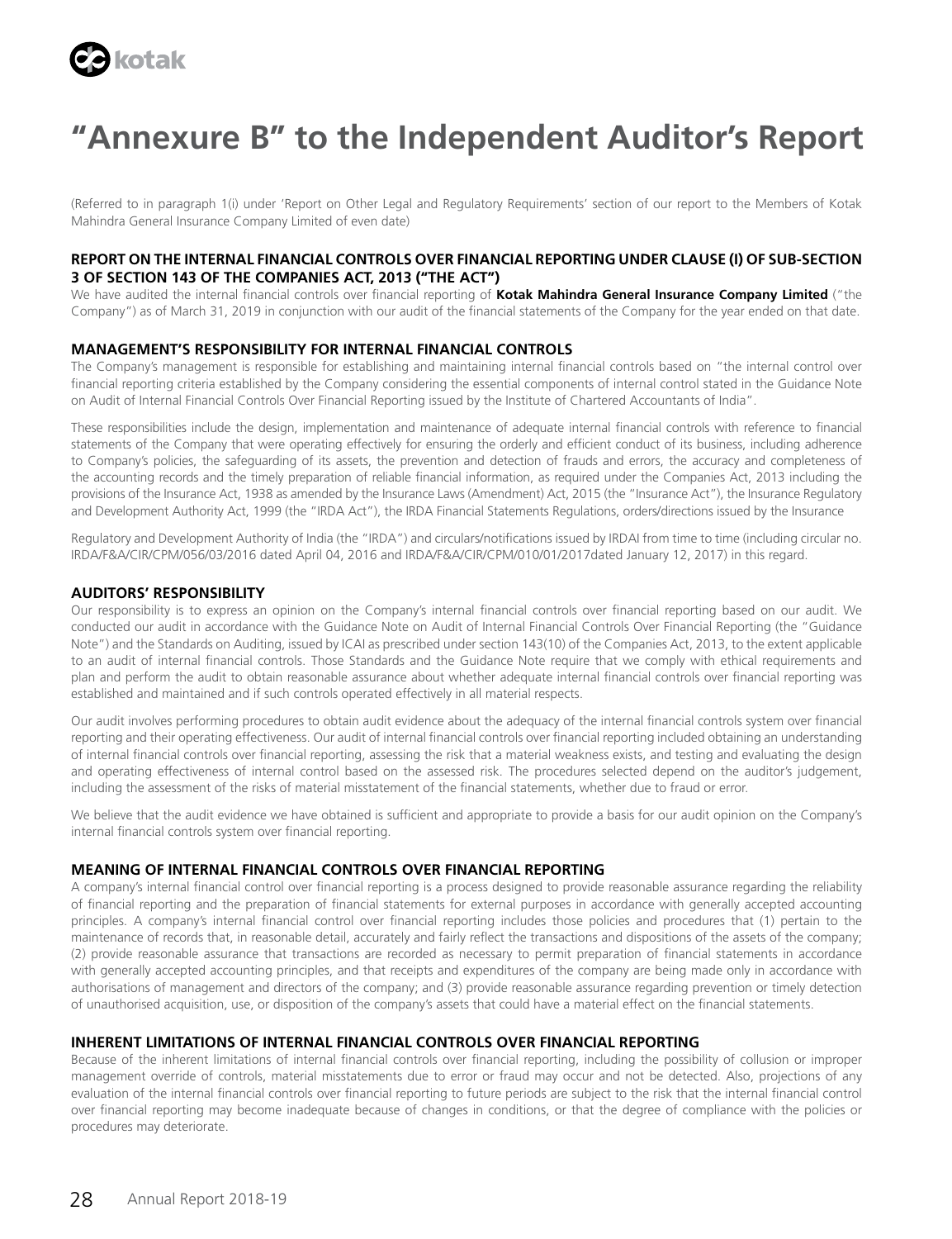#### **Opinion**

In our opinion, the Company has, in all material respects, an adequate internal financial controls system over financial reporting with reference to financial statements and such internal financial controls over financial reporting were operating effectively as at March 31, 2019, based on "the internal control over financial reporting criteria established by the Company considering the essential components of internal control stated in the Guidance Note on Audit of Internal Financial Controls Over Financial Reporting issued by the Institute of Chartered Accountants of India".

### **Other Matter**

The actuarial valuation of liabilities Incurred But Not Reported (IBNR) and Incurred But Not Enough Reported (IBNER) claims is the responsibility of the Company's Appointed Actuary ('the Appointed Actuary').The estimate of claims Incurred But Not Reported (IBNR) and claims Incurred But Not Enough Reported (IBNER), included under Claims Outstanding as at March 31, 2019 has been duly certified by the Company's Appointed Actuary, and in his opinion, the assumptions for such valuation are in accordance with the guidelines and norms issued by the IRDAI and the Institute of Actuaries of India in concurrence with the IRDAI. We have relied upon the Appointed Actuary's certificate in this regard for forming our opinion on the financial statements of the Company.

### For **K.S. Aiyar & Co.**

Chartered Accountants ICAI Firm Registration No.100186W

**Rajesh S. Joshi** Membership No.38526 Partner Mumbai, April 24, 2019 For **V. C. Shah & Co** Chartered Accountants ICAI Firm Registration No. 109818W

**V.C. Shah** Membership No. 10360 Partner Mumbai, April 24, 2019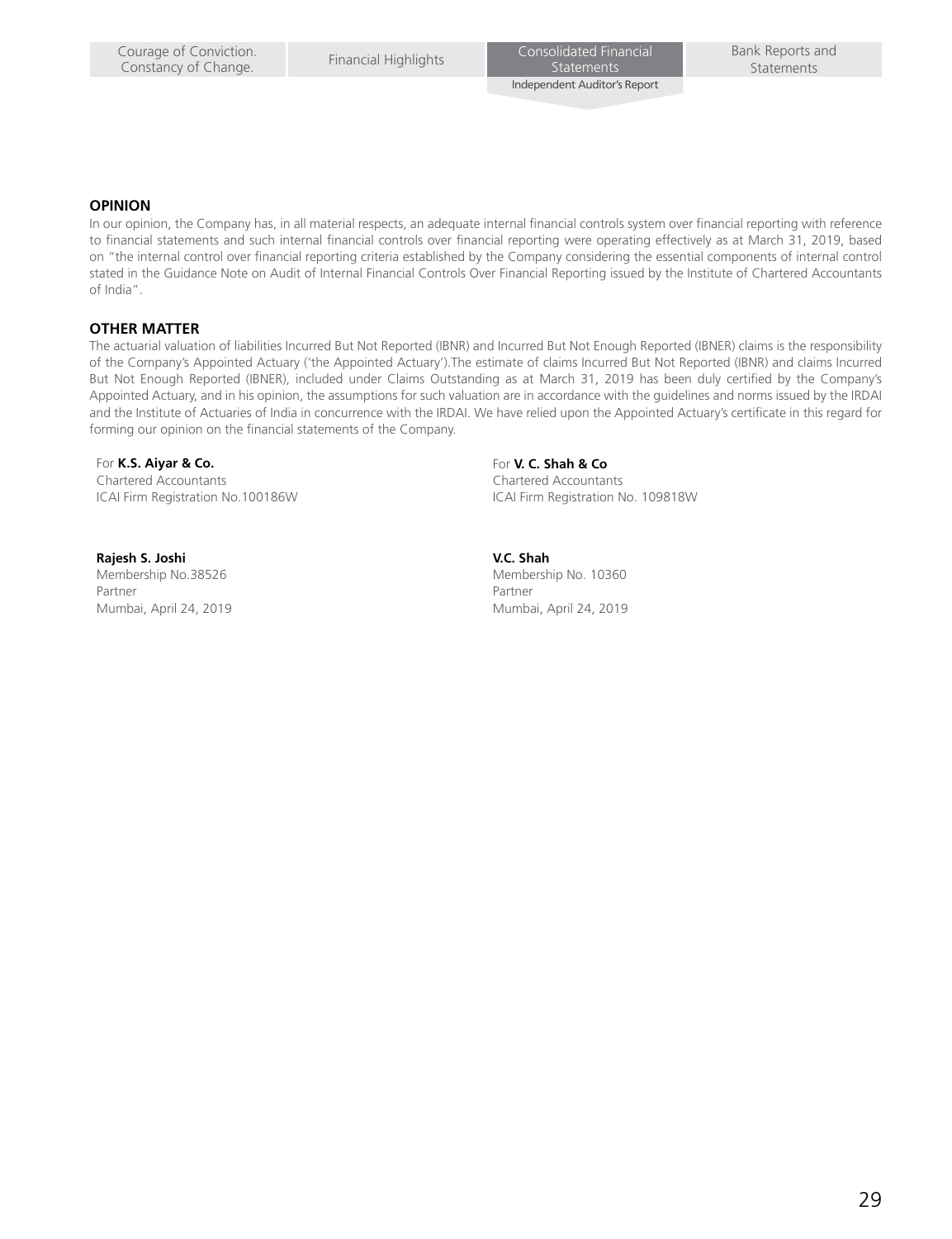

## **Balance Sheet**

As at March 31, 2019

|                      |                                                                       |                |                     | ₹ '000              |
|----------------------|-----------------------------------------------------------------------|----------------|---------------------|---------------------|
| $S_{1}$<br><b>No</b> | <b>Particulars</b>                                                    | Schedule       | As at<br>31.03.2019 | As at<br>31.03.2018 |
|                      | <b>Sources of Funds</b>                                               |                |                     |                     |
| 1                    | Share Capital                                                         | 5              | 2,200,000           | 1,750,000           |
| 2                    | Share Application Money Pending Allotment                             |                |                     |                     |
| 3                    | Reserves And Surplus                                                  | 6              |                     |                     |
| 4                    | Fair Value Change Account - Shareholder's fund                        |                | 1,341               |                     |
| 5                    | Fair Value Change Account - Policyholder's fund                       |                | 3,981               |                     |
| 6                    | Borrowings                                                            | $\overline{7}$ |                     |                     |
|                      | <b>TOTAL</b>                                                          |                | 2,205,322           | 1,750,000           |
|                      | <b>Application of Funds</b>                                           |                |                     |                     |
| 1                    | Investments-Shareholders                                              | 8              | 946,114             | 755,421             |
|                      | Investments-Policyholders                                             | <b>8A</b>      | 3,202,128           | 1,733,226           |
| 2                    | Loans                                                                 | 9              |                     |                     |
| 3                    | <b>Fixed Assets</b>                                                   | 10             | 71,284              | 102,992             |
| 4                    | Deferred Tax Asset (Refer Note 26 of Schedule 16)                     |                |                     |                     |
| 5                    | <b>Current Assets</b>                                                 |                |                     |                     |
|                      | Cash and Bank Balances                                                | 11             | 125,948             | 95,329              |
|                      | Advances and Other Assets                                             | 12             | 333,961             | 216,511             |
|                      | Sub-Total (A)                                                         |                | 459,909             | 311,840             |
| 6                    | <b>Current Liabilities</b>                                            | 13             | 1,924,213           | 968,884             |
| 7                    | Provisions                                                            | 14             | 1,671,589           | 957,290             |
|                      | Sub-Total (B)                                                         |                | 3,595,802           | 1,926,174           |
|                      | Net Current Assets $(C) = (A - B)$                                    |                | (3, 135, 893)       | (1,614,334)         |
| 8                    | Miscellaneous Expenditure (to the extent not written off or adjusted) | 15             |                     |                     |
| 9                    | Debit Balance in Profit and Loss Account                              |                | 1,121,689           | 772,695             |
|                      | <b>TOTAL</b>                                                          |                | 2,205,322           | 1,750,000           |

*Significant Accounting Policies & Notes to Accounts - Schedule 16 The schedules referred to above form an integral part of the Financial Statements*

**For K.S.Aiyar & Co.** Chartered Accountants Firm Registration No.: 100186W

**Rajesh S Joshi** Partner M. No :38526

**For V.C.Shah & Co.** Chartered Accountants Firm Registration No.: 109818W

**V.C.Shah** Partner M. No :10360

As per our report of even date **For and on behalf of the Board of Directors of Kotak Mahindra General Insurance Company Limited**

> **Gaurang Shah** Director DIN : 00016660

**Mahesh Balasubramanian** Managing Director and CEO DIN: 02089182

**Virat Diwanji** Director DIN : 07021146

**Yash Kotak** Chief Financial Officer

**Krishnan Gopalakrishnan**

Chief Compliance Officer and Company Secretary

Mumbai Dated: April 24, 2019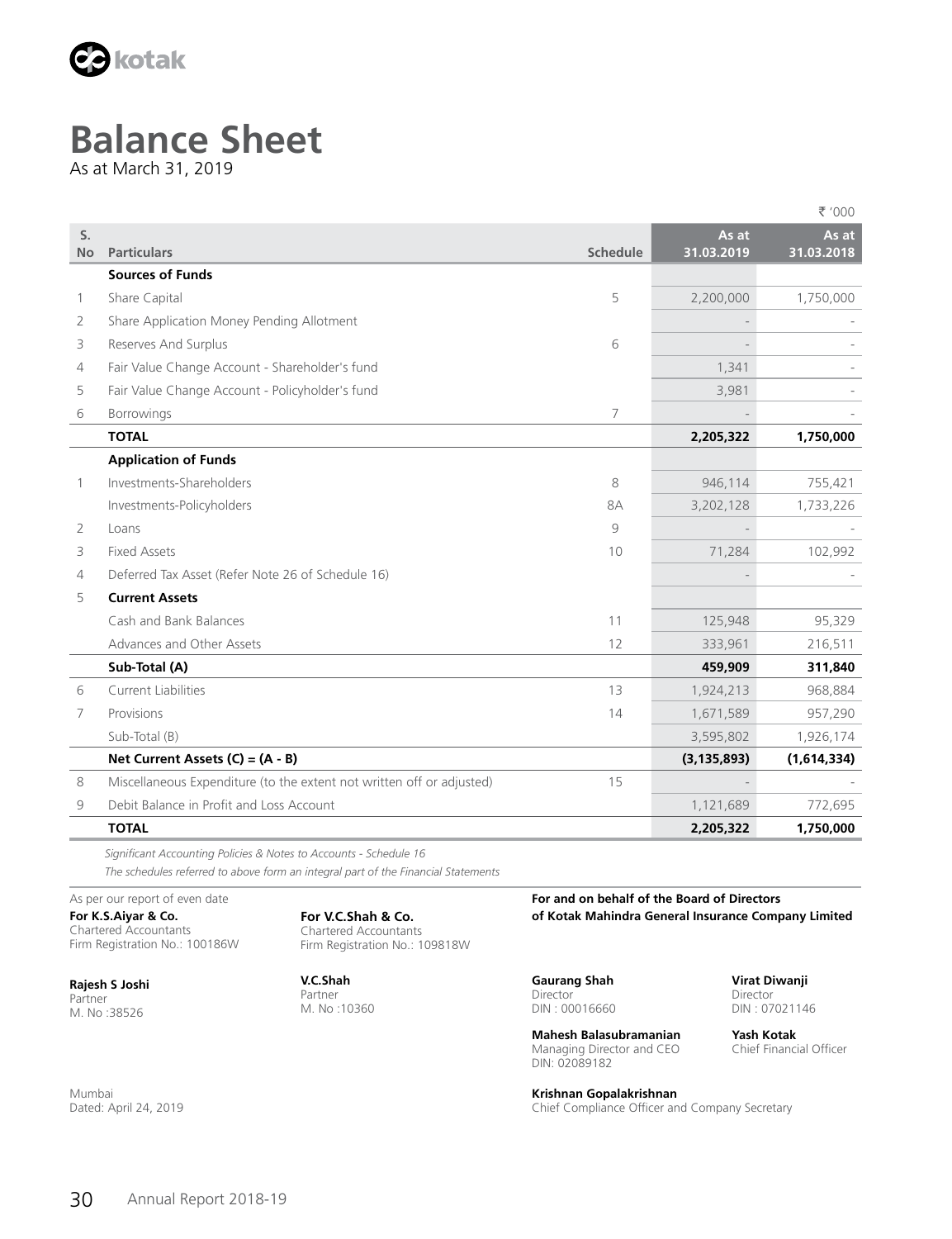Consolidated Financial Statements Balance Sheet | Profit and Loss Account

# **Profit and Loss Account**

for the year ended March 31, 2019

|              |                                                                 |                  | ₹ '000           |
|--------------|-----------------------------------------------------------------|------------------|------------------|
| S.           |                                                                 | For the year     | For the year     |
| <b>No</b>    | <b>Particulars</b>                                              | ended 31.03.2019 | ended 31.03.2018 |
| $\mathbf{1}$ | Operating Profit/(Loss)                                         |                  |                  |
|              | Fire Insurance<br>(a)                                           | (13, 874)        | 3,939            |
|              | (b)<br>Marine Insurance                                         |                  |                  |
|              | (c)<br>Miscellaneous Insurance                                  | (404, 497)       | (396, 648)       |
| 2            | Income from Investments                                         |                  |                  |
|              | Interest, Dividend & Rent - Gross<br>(a)                        | 75,646           | 67,248           |
|              | Profit on sale/redemption of Investments<br>(b)                 | 9,033            | 12,594           |
|              | Less: Loss on sale of investments                               | (4,071)          | (2,712)          |
| 3            | Other Income                                                    | 44               | 53               |
|              | Profit/Loss on Sale of Fixed Assets                             | 1,646            | 101              |
|              | <b>TOTAL (A)</b>                                                | (336,073)        | (315, 425)       |
| 4            | Provisions (Other than taxation)                                |                  |                  |
|              | For diminution in the value of Investments<br>(a)               |                  |                  |
|              | (b)<br>For doubtful debts                                       |                  |                  |
|              | (c)<br>Others                                                   |                  | 312              |
| 5            | Other Expenses                                                  |                  |                  |
|              | Expenses other than those related to Insurance Business:<br>(a) |                  |                  |
|              | Employees' related remuneration and welfare benefits            | 12,921           | 9,758            |
|              | Bad debts written off<br>(b)                                    |                  |                  |
|              | (c)<br>Others                                                   |                  |                  |
|              | TOTAL (B)                                                       | 12,921           | 10,070           |
|              | Profit / (Loss) Before Tax                                      | (348, 994)       | (325, 495)       |
|              | Provision for Taxation                                          |                  |                  |
|              | Current Tax                                                     |                  |                  |
|              | Deferred Tax (Refer Note 26 of Schedule 16)                     |                  |                  |
|              | Profit / (Loss) After Tax                                       | (348, 994)       | (325, 495)       |
|              | Profit availiable for appropriation                             | (348, 994)       | (325, 495)       |
|              | <b>Appropriations</b>                                           |                  |                  |
|              | Interim dividends paid during the year<br>(a)                   |                  |                  |
|              | Proposed final dividend<br>(b)                                  |                  |                  |
|              | Dividend distribution tax<br>(c)                                |                  |                  |
|              | Transfer to any Reserves or Other Accounts<br>(d)               |                  |                  |
|              | Balance of profit/ (loss) brought forward from previous period  | (772, 695)       | (447, 200)       |
|              | <b>Balance carried forward to Balance Sheet</b>                 | (1, 121, 689)    | (772, 695)       |
|              | <b>Earning Per Share (Basic &amp; Diluteted)</b>                | (1.62)           | (1.90)           |

*Significant Accounting Policies & Notes to Accounts - Schedule 16 The schedules referred to above form an integral part of the Financial Statements*

**For K.S.Aiyar & Co.** Chartered Accountants Firm Registration No.: 100186W

**Rajesh S Joshi** Partner M. No :38526

**For V.C.Shah & Co.** Chartered Accountants Firm Registration No.: 109818W

**V.C.Shah** Partner M. No :10360

As per our report of even date **For and on behalf of the Board of Directors of Kotak Mahindra General Insurance Company Limited**

> **Gaurang Shah** Director DIN : 00016660

**Mahesh Balasubramanian** Managing Director and CEO DIN: 02089182

**Virat Diwanji** Director DIN : 07021146

**Yash Kotak** Chief Financial Officer

Mumbai Dated: April 24, 2019 **Krishnan Gopalakrishnan** Chief Compliance Officer and Company Secretary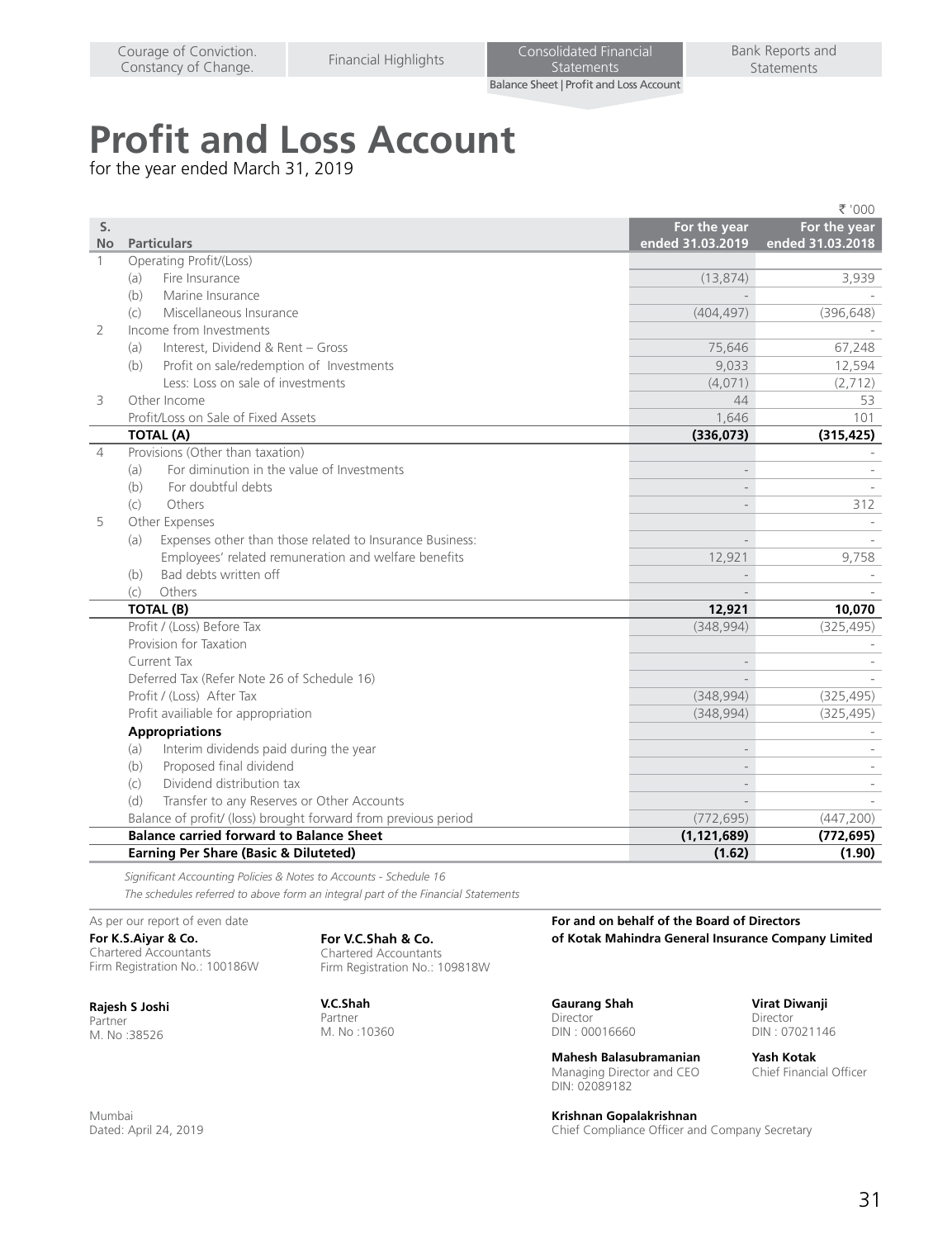

## **Revenue Account**

for the year ended March 31, 2019

|                                                                                                    |                 |             |                          |                               |              |                               |                          |                      | ₹ '000       |  |
|----------------------------------------------------------------------------------------------------|-----------------|-------------|--------------------------|-------------------------------|--------------|-------------------------------|--------------------------|----------------------|--------------|--|
|                                                                                                    |                 |             |                          | For the year ended 31.03.2019 |              | For the year ended 31.03.2018 |                          |                      |              |  |
| <b>Particulars</b>                                                                                 | <b>Schedule</b> | <b>Fire</b> | <b>Marine</b>            | <b>Miscellaneous</b>          | <b>Total</b> | <b>Fire</b>                   | <b>Marine</b>            | <b>Miscellaneous</b> | <b>Total</b> |  |
| Premiums earned (Net)                                                                              | 1               | 49,759      |                          | 1,923,788                     | 1,973,547    | 23,564                        | $\overline{\phantom{a}}$ | 1,135,184            | 1,158,748    |  |
| Profit/ (Loss) on sale/redemption<br>of Investments                                                |                 | 302         |                          | 11.613                        | 11.915       | 154                           | ٠                        | 12.624               | 12.778       |  |
| Others - Miscellaneous Income                                                                      |                 | 3           |                          | 103                           | 106          | 0.8                           | ÷                        | 68                   | 69           |  |
| Interest, Dividend & Rent - Gross                                                                  |                 | 7,191       | $\sim$                   | 177,618                       | 184,809      | 2,718                         | $\overline{\phantom{a}}$ | 86,265               | 88,983       |  |
| <b>TOTAL (A)</b>                                                                                   |                 | 57,255      | $\overline{\phantom{a}}$ | 2,113,122                     | 2,170,377    | 26,437                        | $\blacksquare$           | 1,234,141            | 1,260,578    |  |
| Claims Incurred (Net)                                                                              | $\overline{2}$  | 29,163      |                          | 1,314,037                     | 1,343,200    | 9,226                         | $\overline{a}$           | 821,078              | 830,304      |  |
| Commission                                                                                         | 3               | 4,286       |                          | 194,960                       | 199,246      | (84)                          | $\overline{\phantom{a}}$ | 134,177              | 134,093      |  |
| Contribution to Solatium Fund                                                                      |                 |             |                          | 963                           | 963          | ٠                             | ÷                        | 594                  | 594          |  |
| Change in Premium Deficiency                                                                       |                 |             |                          |                               |              |                               | $\overline{a}$           |                      |              |  |
| Operating Expenses related to<br><b>Insurance Business</b>                                         | 4               | 37,680      |                          | 1,007,659                     | 1,045,339    | 13,356                        | ÷,                       | 674,940              | 688,296      |  |
| TOTAL (B)                                                                                          |                 | 71,129      |                          | 2,517,619                     | 2,588,748    | 22,498                        | ٠                        | 1,630,789            | 1,653,287    |  |
| <b>Operating Profit/(Loss) from Fire/</b><br><b>Marine/Miscellaneous</b><br>Business $C = (A - B)$ |                 | (13, 874)   |                          | (404, 497)                    | (418, 371)   | 3,939                         |                          | (396, 648)           | (392,709)    |  |
| <b>APPROPRIATIONS</b>                                                                              |                 |             |                          |                               |              | $\overline{\phantom{a}}$      | $\overline{\phantom{a}}$ |                      |              |  |
| Transfer to Shareholders' Account                                                                  |                 | (13, 874)   |                          | (404, 497)                    | (418, 371)   | 3,939                         | ٠                        | (396, 648)           | (392, 709)   |  |
| Transfer to Catastrophe Reserve                                                                    |                 |             |                          |                               |              | ٠                             |                          |                      |              |  |
| Other Investments                                                                                  |                 |             | $\overline{a}$           |                               |              | $\overline{\phantom{a}}$      | ٠                        | ٠                    |              |  |
| TOTAL (C)                                                                                          |                 | (13, 874)   |                          | (404, 497)                    | (418, 371)   | 3,939                         | $\blacksquare$           | (396, 648)           | (392,709)    |  |

*Significant Accounting Policies & Notes to Accounts - Schedule 16*

*The schedules referred to above form an integral part of the Financial Statements*

*As required by Sec 40C(2) of Insurance Act, 1938 as amended by Insurance Laws (Amendment) Act 2015, we hereby certify that all expenses of manangement in*  respect of General Insurance business transactions in India by the company have been fully recognised in the revenue account as expenses.

## As per our report of even date **For and on behalf of the Board of Directors**

**For K.S.Aiyar & Co.** Chartered Accountants Firm Registration No.: 100186W

**Rajesh S Joshi** Partner M. No :38526

Mumbai Dated: April 24, 2019 **For V.C.Shah & Co.** Chartered Accountants Firm Registration No.: 109818W

**V.C.Shah** Partner M. No :10360 **of Kotak Mahindra General Insurance Company Limited**

**Gaurang Shah** Director DIN : 00016660

**Mahesh Balasubramanian** Managing Director and CEO DIN: 02089182

**Virat Diwanji** Director DIN : 07021146

**Yash Kotak** Chief Financial Officer

**Krishnan Gopalakrishnan** Chief Compliance Officer and Company Secretary

32 Annual Report 2018-19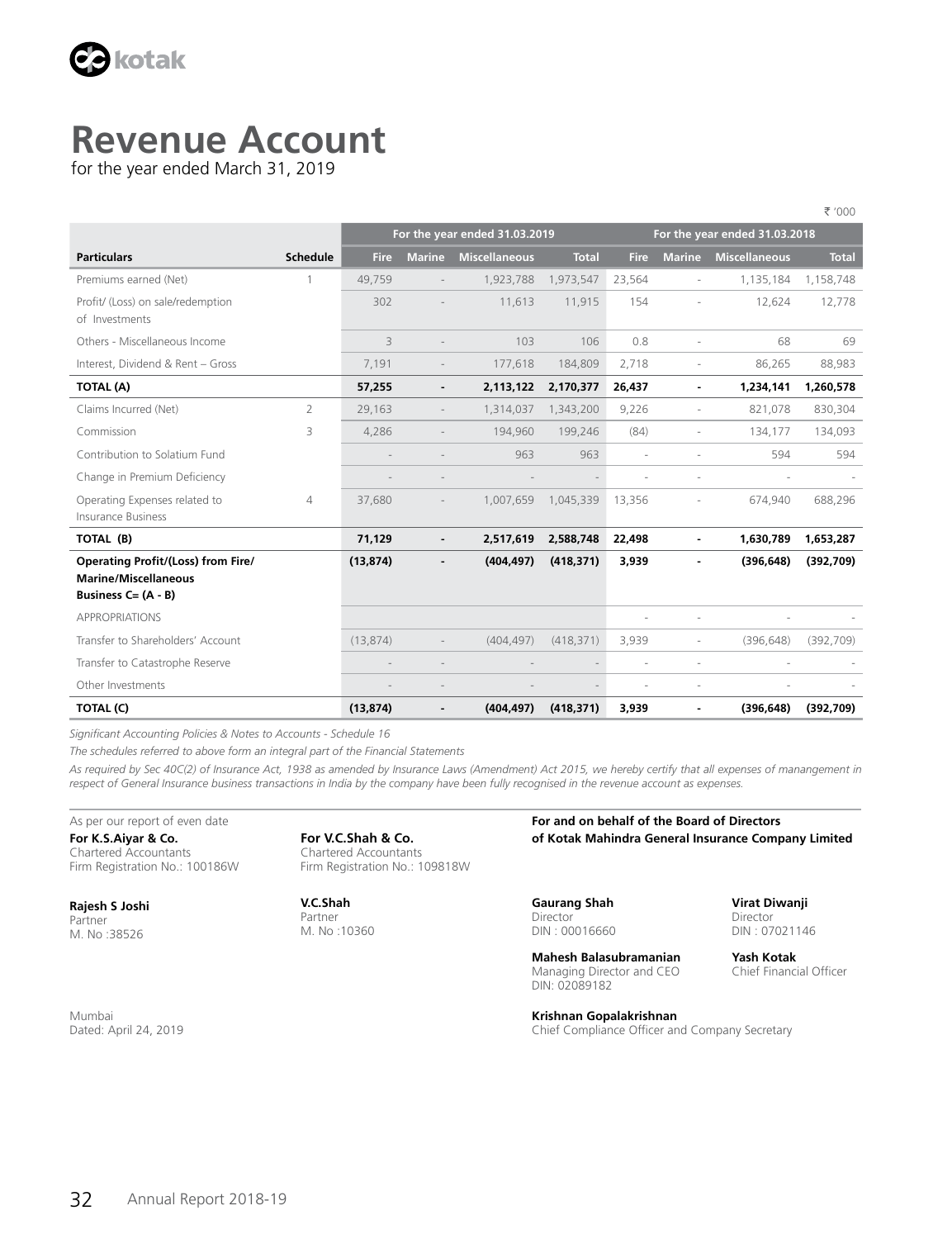Consolidated Financial Statements Revenue | Receipt & Payments Account

## **Receipts & Payments Account**

for the year ended 31<sup>st</sup> March 2019

|                                                                          |                                  | ₹ '000                           |
|--------------------------------------------------------------------------|----------------------------------|----------------------------------|
| <b>Particulars</b>                                                       | For the year<br>ended 31.03.2019 | For the year<br>ended 31.03.2018 |
| Cash Flows from the operating activities:                                |                                  |                                  |
| Premium received from policyholders, including advance receipts          | 3,664,881                        | 2,184,766                        |
| Payments to the re-insurers, net of commissions and claims               | (236, 238)                       | (126, 431)                       |
| Payments of claims                                                       | (737, 820)                       | (385,906)                        |
| Payments of commission and brokerage                                     | (268, 419)                       | (154, 300)                       |
| Payments of other operating expenses                                     | (941, 113)                       | (704, 359)                       |
| Deposits, advances and staff loans                                       | (54, 261)                        | (4,276)                          |
| Income taxes paid (Net)                                                  | (858)                            | (26)                             |
| GST/Service tax paid                                                     | (352, 510)                       | (239, 549)                       |
| Cash flows before extraordinary items                                    | 1,073,661                        | 569,919                          |
| Cash flow from extraordinary operations                                  |                                  |                                  |
| Net cash flow from operating activities (A)                              | 1,073,661                        | 569,919                          |
| Cash flows from investing activities:                                    |                                  |                                  |
| Purchase of fixed assets                                                 | (72, 591)                        | (44, 818)                        |
| Proceeds from sale of fixed assets                                       | 2,936                            | 1,452                            |
| Purchases of investments                                                 | (11,805,189)                     | (4, 106, 940)                    |
| Sales of investments                                                     | 10,041,435                       | 2,986,279                        |
| Repayments received                                                      | 155,000                          | 111,100                          |
| Rents/Interests/ Dividends received                                      | 216,837                          | 139,827                          |
| Investments in money market instruments and in liquid mutual funds (Net) | (30, 918)                        | 6,079                            |
| Expenses related to investments                                          | (554)                            | (272)                            |
| Net cash flow from investing activities (B)                              | (1,493,044)                      | (907, 293)                       |
| Cash flows from financing activities:                                    |                                  |                                  |
| Proceeds from issuance of share capital                                  | 450,000                          | 400,000                          |
| Proceeds from borrowing                                                  |                                  |                                  |
| Repayments of borrowing                                                  |                                  |                                  |
| Interest/dividends paid                                                  |                                  |                                  |
| Net cash flow from financing activities (C')                             | 450,000                          | 400,000                          |
| Effect of foreign exchange rates on cash and cash equivalents, (Net) (D) |                                  |                                  |
| Net decrease in cash and cash equivalents: (A+B+C+D)                     | 30,618                           | 62,626                           |
| Cash and cash equivalents at the beginning of the year                   | 95,329                           | 32,703                           |
| Cash and cash equivalents at the end of the year                         | 125,947                          | 95,329                           |
| Net increase/(decrease) in cash and cash equivalents                     | 30,618                           | 62,626                           |

*Notes To Accounts*

*Refer Schedule 11 for components of cash and bank balances*

**For K.S.Aiyar & Co.** Chartered Accountants Firm Registration No.: 100186W

**Rajesh S Joshi** Partner M. No :38526

**For V.C.Shah & Co.** Chartered Accountants Firm Registration No.: 109818W

**V.C.Shah** Partner M. No :10360

As per our report of even date **For and on behalf of the Board of Directors of Kotak Mahindra General Insurance Company Limited**

> **Gaurang Shah** Director DIN : 00016660

**Mahesh Balasubramanian** Managing Director and CEO DIN: 02089182

**Virat Diwanji** Director DIN : 07021146

**Yash Kotak** Chief Financial Officer

Mumbai Dated: April 24, 2019 **Krishnan Gopalakrishnan** Chief Compliance Officer and Company Secretary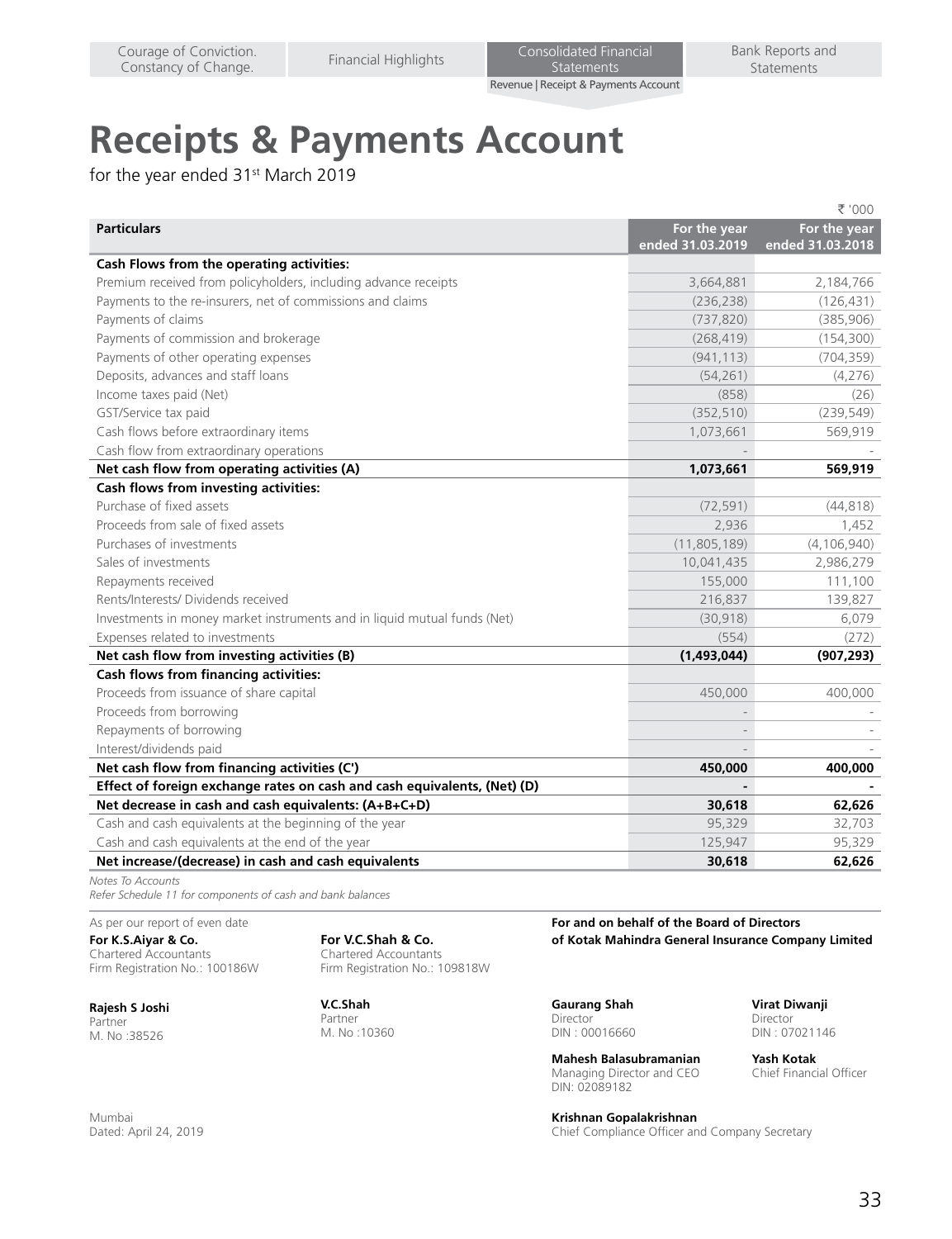

# **Schedules** forming part of Balance Sheet and Profit and Loss Account

## **SCHEDULE 1 - PREMIUM EARNED (NET)**

| <b>Particulars</b>                                       |             |        |               | For the year ended 31.03.2019 | For the year ended 31.03.2018 |             |       |               |                |              |
|----------------------------------------------------------|-------------|--------|---------------|-------------------------------|-------------------------------|-------------|-------|---------------|----------------|--------------|
|                                                          | <b>Fire</b> |        | <b>Marine</b> | Miscellaneous*                | <b>Total</b>                  | <b>Fire</b> |       | <b>Marine</b> | Miscellaneous* | <b>Total</b> |
|                                                          |             | Cargo, | <b>Others</b> |                               |                               |             | Cargo | <b>Others</b> |                |              |
| Premium from direct business written :                   | 162,254     |        |               | 2,848,845                     | 3,011,099                     | 81,556      |       |               | 1,772,359      | 1,853,915    |
| Add: Premium on reinsurance accepted                     | 21,515      |        |               | 5,045                         | 26,560                        | 22,029      | ٠     |               | 4,668          | 26,697       |
| Less : Premium on reinsurance ceded                      | 90,386      |        |               | 275.821                       | 366,207                       | 59.897      | ٠     |               | 191.309        | 251,206      |
| <b>Net Premium</b>                                       | 93,383      |        |               | 2,578,069                     | 2,671,452                     | 43,688      | ۰     |               | 1,585,718      | 1,629,406    |
| Adjustment for change in reserve for<br>unexpired risks: |             |        |               |                               |                               |             |       |               |                |              |
| Change in the unexpired risk reserve                     | 43,624      |        |               | 654,281                       | 697,905                       | 20,124      | ٠     |               | 450,534        | 470,658      |
| Total Premium Earned (Net)                               | 49,759      |        |               | 1,923,788                     | 1,973,547                     | 23,564      |       |               | 1,135,184      | 1,158,747    |
| Premium Income from business effected :                  |             |        |               |                               |                               | ٠           |       |               |                |              |
| In India                                                 | 49,759      |        |               | 1,923,788                     | 1,973,547                     | 23,564      |       |               | 1,135,184      | 1,158,747    |
| Outside India                                            |             |        |               |                               |                               |             |       |               |                |              |
| <b>Total Premium Earned (Net)</b>                        | 49,759      |        |               | 1,923,788                     | 1,973,547                     | 23,564      |       |               | 1,135,184      | 1,158,747    |

*\*Refer Schedule 1A*

#### **SCHEDULE 1A - PREMIUM EARNED (NET)**

| for the year ended 31.03.2019 | '000 |
|-------------------------------|------|
|                               |      |

| <b>Particulars</b>                                           | <b>Motor</b><br>OD | <b>Motor</b><br><b>TP</b> | <b>Motor</b><br><b>Total</b> | <b>Workmen's</b><br>Compensation | <b>Public</b><br>Liability | Engineering              | <b>Aviation</b>          | Personal<br><b>Accident</b> | <b>Health</b><br><b>Insurance</b> | <b>Trade</b><br>Credit | <b>Others</b> | <b>Total</b>     |
|--------------------------------------------------------------|--------------------|---------------------------|------------------------------|----------------------------------|----------------------------|--------------------------|--------------------------|-----------------------------|-----------------------------------|------------------------|---------------|------------------|
| Premium from direct<br>business written:                     | 1,036,087          | 939,914                   | 1,976,001                    | 2,920                            |                            | 3,622                    | $\overline{\phantom{a}}$ | 149,791                     | 607,617                           |                        | 108,894       | 2,848,845        |
| Add : Premium on<br>reinsurance accepted                     |                    |                           |                              |                                  |                            | 5,045                    |                          |                             |                                   |                        |               | 5,045            |
| Less : Premium on<br>reinsurance ceded                       | 64.010             | 57,806                    | 121.816                      | 179                              |                            | 3,642                    | ÷,                       | 89,238                      | 38,354                            |                        | 22,592        | 275,821          |
| <b>Net Premium</b>                                           | 972,077            | 882,108                   | 1,854,185                    | 2,741                            |                            | 5,025                    |                          | 60,553                      | 569,263                           |                        |               | 86,302 2,578,069 |
| Adjustment for<br>change in reserve for<br>unexpired risks : |                    |                           |                              |                                  |                            |                          |                          |                             |                                   |                        |               |                  |
| Change in the<br>unexpired risk<br>reserve                   | 124,672            | 194.343                   | 319,015                      | 999                              |                            | 702                      |                          | 26.889                      | 225,916                           |                        | 80,760        | 654,281          |
| <b>Total Premium</b><br>Earned (Net)                         | 847,405            |                           | 687.765 1.535.170            | 1.742                            | $\overline{\phantom{a}}$   | 4,323                    | $\blacksquare$           | 33,664                      | 343.347                           |                        | 5.542         | 1,923,788        |
| Premium Income<br>from business<br>effected :                |                    |                           |                              |                                  |                            |                          |                          |                             |                                   |                        |               |                  |
| In India                                                     | 847.405            | 687,765                   | 1,535,170                    | 1,742                            |                            | 4,323                    | $\overline{\phantom{a}}$ | 33,664                      | 343,347                           |                        | 5,542         | 1,923,788        |
| Outside India                                                |                    |                           |                              |                                  |                            | $\overline{\phantom{a}}$ |                          |                             |                                   |                        |               |                  |
| <b>Total Premium</b><br><b>Earned (Net)</b>                  | 847,405            |                           | 687,765 1,535,170            | 1,742                            |                            | 4,323                    | $\overline{\phantom{0}}$ | 33,664                      | 343,347                           |                        | 5,542         | 1,923,788        |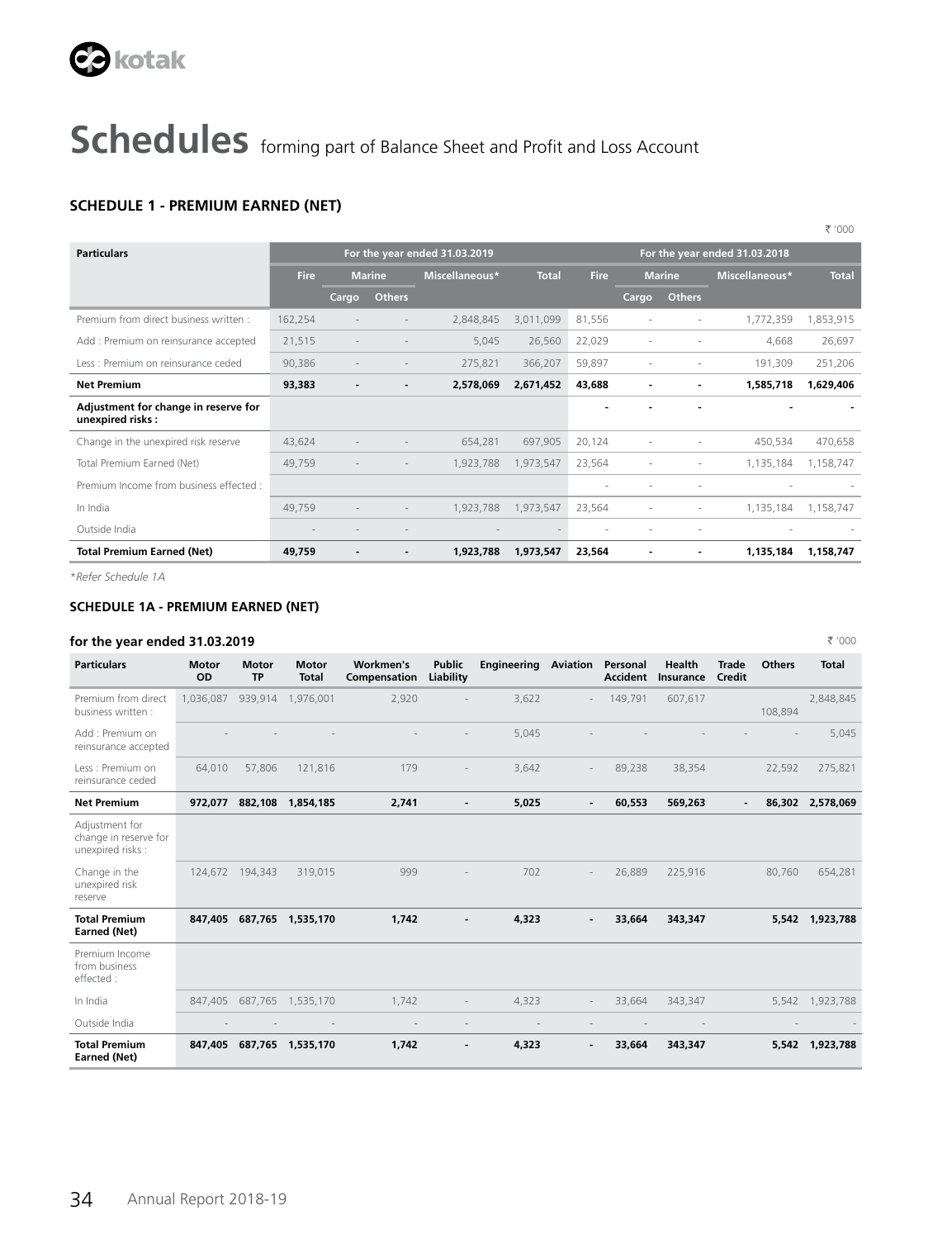# **Schedules** forming part of Balance Sheet and Profit and Loss Account

#### **SCHEDULE 1A - PREMIUM EARNED (NET)**

| for the year ended 31.03.2018                               |                           |                           |                              |                                  |                            |             |                 |                             |                            |                          |               | ₹ '000       |
|-------------------------------------------------------------|---------------------------|---------------------------|------------------------------|----------------------------------|----------------------------|-------------|-----------------|-----------------------------|----------------------------|--------------------------|---------------|--------------|
| <b>Particulars</b>                                          | <b>Motor</b><br><b>OD</b> | <b>Motor</b><br><b>TP</b> | <b>Motor</b><br><b>Total</b> | <b>Workmen's</b><br>Compensation | <b>Public</b><br>Liability | Engineering | <b>Aviation</b> | Personal<br><b>Accident</b> | Health<br><b>Insurance</b> | <b>Trade</b><br>Credit   | <b>Others</b> | <b>Total</b> |
| Premium from direct<br>business written :                   | 814,659                   | 579,048                   | 1,393,707                    |                                  |                            |             |                 | 71,015                      | 252,789                    | $\overline{\phantom{a}}$ | 54,848        | 1,772,359    |
| Add: Premium on<br>reinsurance accepted                     |                           |                           |                              |                                  |                            | 4,668       |                 |                             |                            |                          |               | 4,668        |
| Less : Premium on<br>reinsurance ceded                      | 60.029                    | 37,699                    | 97.728                       |                                  |                            | 542         | ٠               | 45.623                      | 12,723                     | $\overline{\phantom{a}}$ | 34,693        | 191,309      |
| <b>Net Premium</b>                                          | 754,630                   | 541,349                   | 1,295,979                    |                                  |                            | 4,126       | ٠               | 25,392                      | 240,066                    | $\blacksquare$           | 20,155        | 1,585,718    |
| Adjustment for change<br>in reserve for unexpired<br>risks: |                           |                           |                              |                                  |                            |             |                 |                             |                            |                          |               |              |
| Change in the<br>unexpired risk reserve                     | 152,304                   |                           | 313,256                      |                                  |                            | 104         | ٠               | 4.004                       | 110.445                    | $\sim$                   | 22,725        | 450,534      |
| <b>Total Premium Earned</b><br>(Net)                        | 602,326                   | 380,397                   | 982,723                      |                                  |                            | 4,022       | ٠               | 21,388                      | 129,621                    |                          | (2,570)       | 1,135,184    |
| Premium Income from<br>business effected :                  |                           |                           |                              |                                  |                            |             |                 |                             |                            |                          |               |              |
| In India                                                    | 602,326                   | 380,397                   | 982,723                      |                                  | ٠                          | 4,022       | ٠               | 21,388                      | 129,621                    | $\overline{\phantom{a}}$ | (2,570)       | 1,135,184    |
| Outside India                                               |                           |                           | ٠                            | ٠                                | ۰                          |             |                 |                             |                            |                          |               |              |
| <b>Total Premium Earned</b><br>(Net)                        | 602,326                   | 380,397                   | 982,723                      |                                  |                            | 4,022       |                 | 21,388                      | 129,621                    |                          | (2,570)       | 1,135,184    |

## **SCHEDULE 2 - CLAIMS INCURRED (NET)**

| <b>Particulars</b>                                                                           | For the year ended 31.03.2019 |               |               |                |              |             |               | For the year ended 31.03.2018 |                |              |  |  |
|----------------------------------------------------------------------------------------------|-------------------------------|---------------|---------------|----------------|--------------|-------------|---------------|-------------------------------|----------------|--------------|--|--|
|                                                                                              | <b>Fire</b>                   | <b>Marine</b> |               | Miscellaneous* | <b>Total</b> | <b>Fire</b> | <b>Marine</b> |                               | Miscellaneous* | <b>Total</b> |  |  |
|                                                                                              |                               | Cargo         | <b>Others</b> |                |              |             | Cargo         | <b>Others</b>                 |                |              |  |  |
| Claims paid :-                                                                               |                               |               |               |                |              |             |               |                               |                |              |  |  |
| Direct claims                                                                                | 18.066                        |               |               | 672,656        | 690,722      | 4.837       |               |                               | 369,372        | 374,209      |  |  |
| Add : Re-insurance accepted to direct<br>claims                                              | 1,028                         |               |               | 214            | 1,242        | 804         |               |                               | 169            | 973          |  |  |
| Less : Re-insurance Ceded to claims                                                          | 10,406                        |               |               | 40,908         | 51,314       | 2,595       |               |                               | 45,246         | 47,841       |  |  |
| <b>Net Claims Paid</b>                                                                       | 8,688                         |               |               | 631,962        | 640,650      | 3.046       |               | ۰                             | 324,295        | 327,341      |  |  |
| Claims Outstanding (Inculding IBNR and<br>IBNER)                                             |                               |               |               |                |              |             |               |                               |                |              |  |  |
| Add: Claims Outstanding at the end of<br>the period (Net of Reinsurance)                     | 26.672                        |               |               | 1,355,978      | 1,382,650    | 6,197       |               |                               | 673.903        | 680,100      |  |  |
| Outstanding<br>the<br>Less : Claims<br>at<br>beginning of the period (Net of<br>Reinsurance) | 6,197                         |               |               | 673,903        | 680,100      | 17          |               |                               | 177.120        | 177,137      |  |  |
| <b>Total Claims Incurred (Net)</b>                                                           | 29,163                        |               |               | 1,314,037      | 1,343,200    | 9,226       |               |                               | 821,078        | 830,304      |  |  |
| Claims paid to claimants:                                                                    |                               |               |               |                |              | ٠           |               |                               |                |              |  |  |
| In India                                                                                     | 29,163                        |               |               | 1,314,037      | 1,343,200    | 9,226       |               |                               | 821.078        | 830,304      |  |  |
| Outside India                                                                                |                               |               |               |                |              |             |               |                               |                |              |  |  |
| <b>Total Claims Incurred</b>                                                                 | 29,163                        |               |               | 1,314,037      | 1,343,200    | 9,226       |               |                               | 821.078        | 830.304      |  |  |

35

` '000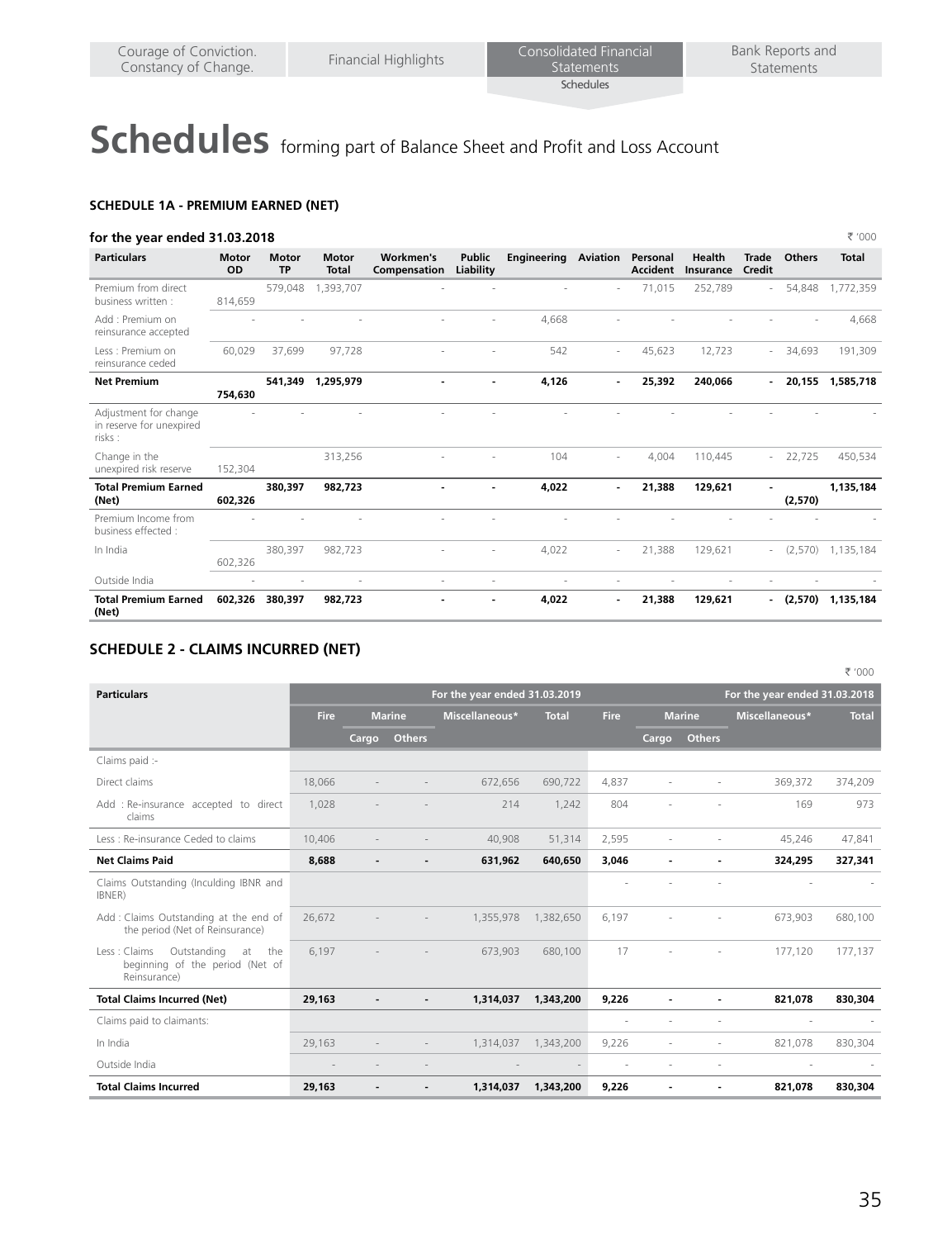

## **SCHEDULE 2A - CLAIMS INCURRED (NET)**

## **for the year ended 31.03.2019**  $\sqrt{2}$  '000

| <b>Particulars</b>                                                                 | <b>Motor</b><br>OD | <b>Motor TP</b> | <b>Motor</b><br><b>Total</b> | Workmen's<br>Compensation | <b>Public</b><br>Liability | Engineering    | <b>Aviation</b>          | Personal<br><b>Accident</b> | Health<br><b>Insurance</b> | <b>Trade</b><br><b>Credit</b> | <b>Others</b> | <b>Total</b> |
|------------------------------------------------------------------------------------|--------------------|-----------------|------------------------------|---------------------------|----------------------------|----------------|--------------------------|-----------------------------|----------------------------|-------------------------------|---------------|--------------|
| Claims paid :-                                                                     |                    |                 |                              |                           |                            |                |                          |                             |                            |                               |               |              |
| Direct claims                                                                      | 476,822            | 24,715          | 501,537                      |                           |                            | 8              | $\overline{\phantom{a}}$ | 9,049                       | 159,777                    |                               | 2,285         | 672,656      |
| Add: Re-insurance accepted to<br>direct claims                                     |                    |                 |                              |                           |                            | 214            |                          |                             |                            |                               |               | 214          |
| Less : Re-insurance Ceded to<br>claims                                             | 23,842             | 2,039           | 25,881                       |                           |                            | $\overline{7}$ | $\overline{a}$           | 6,052                       | 7,989                      |                               | 979           | 40,908       |
| Net Claims Paid                                                                    | 452,980            | 22.676          | 475,656                      |                           |                            | 215            |                          | 2,997                       | 151,788                    |                               | 1,306         | 631,962      |
| Claims Outstanding (Inculding<br>IBNR and IBNER)                                   |                    |                 |                              |                           |                            |                |                          |                             |                            |                               |               |              |
| Add: Claims Outstanding at<br>the end of the period (Net of<br>Reinsurance)        | 123.505            | 1,173,242       | 1.296.747                    | 930                       |                            | 140            |                          | 9.777                       | 45.375                     | $\sim$                        | 3.009         | 1,355,978    |
| Less: Claims Outstanding at the<br>beginning of the period (Net of<br>Reinsurance) | 124,676            | 515.913         | 640,589                      |                           |                            |                |                          | 9,312                       | 22,674                     | $\sim$                        | 1,328         | 673,903      |
| <b>Total Claims Incurred (Net)</b>                                                 | 451,809            | 680,005         | 1,131,814                    | 930                       |                            | 355            |                          | 3,462                       | 174,489                    |                               | 2,987         | 1,314,037    |
| Claims paid to claimants:                                                          |                    |                 |                              |                           |                            |                |                          |                             |                            |                               |               |              |
| In India                                                                           | 451,809            | 680,005         | 1,131,814                    | 930                       |                            | 355            |                          | 3,462                       | 174,489                    |                               | 2,987         | 1,314,037    |
| Outside India                                                                      |                    |                 |                              |                           |                            |                |                          |                             |                            |                               |               |              |
| <b>Total Claims Incurred</b>                                                       | 451,809            | 680,005         | 1,131,814                    | 930                       |                            | 355            |                          | 3,462                       | 174,489                    |                               | 2,987         | 1,314,037    |

## **for the year ended 31.03.2018**  $\sqrt{2}$   $\sqrt{2}$   $\sqrt{2}$   $\sqrt{2}$   $\sqrt{2}$   $\sqrt{2}$   $\sqrt{2}$   $\sqrt{2}$   $\sqrt{2}$   $\sqrt{2}$   $\sqrt{2}$   $\sqrt{2}$   $\sqrt{2}$   $\sqrt{2}$   $\sqrt{2}$   $\sqrt{2}$   $\sqrt{2}$   $\sqrt{2}$   $\sqrt{2}$   $\sqrt{2}$   $\sqrt{2}$   $\sqrt{2}$   $\sqrt{2}$   $\sqrt{2}$

| <b>Particulars</b>                                                                 | Motor<br>OD | <b>Motor</b><br><b>TP</b> | <b>Motor</b><br><b>Total</b> | Workmen's<br>Compensation | <b>Public</b><br>Liability | Engineering | <b>Aviation</b> | Personal<br><b>Accident</b> | <b>Health</b><br><b>Insurance</b> | <b>Trade</b><br>Credit   | <b>Others</b> | <b>Total</b> |
|------------------------------------------------------------------------------------|-------------|---------------------------|------------------------------|---------------------------|----------------------------|-------------|-----------------|-----------------------------|-----------------------------------|--------------------------|---------------|--------------|
| Claims paid :-                                                                     | ٠           |                           |                              |                           |                            |             |                 |                             |                                   |                          |               |              |
| Direct claims                                                                      | 307,829     | 5,259                     | 313,088                      |                           |                            | ÷           | ٠               | 7,050                       | 49,231                            | ÷,                       | 3             | 369,372      |
| Add: Re-insurance accepted to<br>direct claims                                     |             |                           |                              |                           |                            | 169         |                 |                             |                                   |                          |               | 169          |
| Less : Re-insurance Ceded to<br>claims                                             | 38,737      | 263                       | 39,000                       |                           |                            |             |                 | 3,783                       | 2.461                             |                          | 2             | 45,246       |
| Net Claims Paid                                                                    | 269,092     | 4,996                     | 274,088                      |                           |                            | 169         | $\sim$          | 3,267                       | 46,770                            | $\overline{\phantom{m}}$ |               | 324,295      |
| Claims Outstanding (Inculding<br>IBNR and IBNER)                                   |             |                           |                              |                           |                            |             |                 |                             |                                   |                          |               |              |
| Add: Claims Outstanding at<br>the end of the period (Net of<br>Reinsurance)        | 124,676     | 515,913                   | 640,589                      |                           |                            |             |                 | 9,312                       | 22,674                            | ÷,                       | 1,328         | 673,903      |
| Less: Claims Outstanding at the<br>beginning of the period (Net of<br>Reinsurance) | 49.208      | 118.685                   | 167.893                      |                           |                            |             |                 | 1,332                       | 7.894                             |                          |               | 177,120      |
| <b>Total Claims Incurred (Net)</b>                                                 | 344,560     | 402,224                   | 746,784                      | ٠                         |                            | 169         | $\blacksquare$  | 11,247                      | 61,550                            | $\blacksquare$           | 1,328         | 821,078      |
| Claims paid to claimants:                                                          |             |                           |                              |                           |                            | ×,          |                 |                             |                                   |                          |               |              |
| In India                                                                           | 344,560     | 402,224                   | 746,784                      |                           |                            | 169         | $\sim$          | 11,247                      | 61,550                            | ÷,                       | 1,328         | 821,078      |
| Outside India                                                                      | $\sim$      | ÷,                        |                              | ä,                        |                            | ÷,          |                 |                             |                                   | ٠                        |               |              |
| <b>Total Claims Incurred</b>                                                       | 344,560     | 402,224                   | 746,784                      |                           |                            | 169         | ٠               | 11.247                      | 61,550                            | $\blacksquare$           | 1,328         | 821.078      |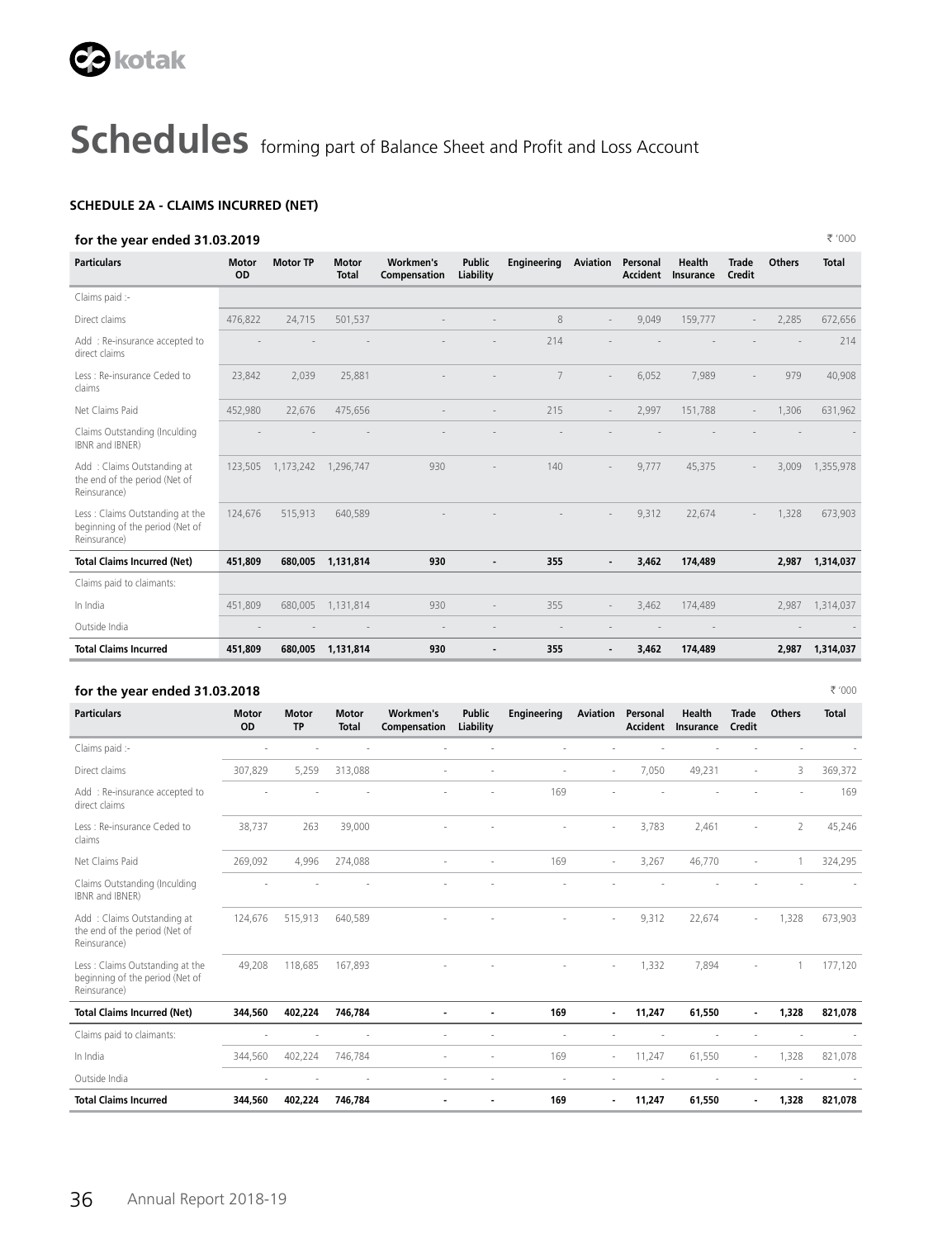## **SCHEDULE 3 - COMMISSION**

|                                                                                                                     |             |                |                          |                               |              |             |                |                          |                               | ₹ '000       |
|---------------------------------------------------------------------------------------------------------------------|-------------|----------------|--------------------------|-------------------------------|--------------|-------------|----------------|--------------------------|-------------------------------|--------------|
| <b>Particulars</b>                                                                                                  |             |                |                          | For the year ended 31.03.2019 |              |             |                |                          | For the year ended 31.03.2018 |              |
|                                                                                                                     | <b>Fire</b> | <b>Marine</b>  |                          | Miscellaneous*                | <b>Total</b> | <b>Fire</b> |                | <b>Marine</b>            | Miscellaneous*                | <b>Total</b> |
|                                                                                                                     |             | Cargo          | <b>Others</b>            |                               |              |             | Cargo          | <b>Others</b>            |                               |              |
| Commission paid :-                                                                                                  |             |                |                          |                               |              |             |                |                          |                               |              |
| Commission Paid Direct                                                                                              | 20,005      |                |                          | 255,231                       | 275,236      | 9,118       |                |                          | 173,151                       | 182,269      |
| Add: Re-insurance Accepted                                                                                          | 353         |                |                          | 55                            | 408          | 406         | ٠              | ä,                       | 42                            | 448          |
| Less: Commission on Re-insurance Ceded                                                                              | 16,072      |                |                          | 60,326                        | 76,398       | 9,608       | ÷,             |                          | 39,016                        | 48,624       |
| <b>Net Commission</b>                                                                                               | 4,286       |                |                          | 194,960                       | 199,246      | (84)        | ٠              | ٠                        | 134,177                       | 134,093      |
| Break-up of the expenses (Gross) incurred<br>to procure business to be furnished as per<br>details indicated below: |             |                |                          |                               |              |             |                |                          |                               |              |
| Agents                                                                                                              | 156         |                |                          | 16,960                        | 17,116       | 150         | ٠              |                          | 13,074                        | 13,224       |
| <b>Brokers</b>                                                                                                      | 901         |                |                          | 72,077                        | 72,978       | 368         |                | ä,                       | 36,567                        | 36,935       |
| Corporate Agency                                                                                                    | 18,948      |                |                          | 130,706                       | 149,654      | 8.600       |                | ä,                       | 95,061                        | 103,661      |
| Referral                                                                                                            |             |                |                          |                               |              |             |                |                          | ٠                             |              |
| Others                                                                                                              |             |                |                          | 35,488                        | 35,488       | $\sim$      |                | ٠                        | 28,449                        | 28,449       |
| <b>TOTAL</b>                                                                                                        | 20,005      | $\blacksquare$ | $\overline{\phantom{0}}$ | 255,231                       | 275,236      | 9,118       | $\blacksquare$ | $\overline{\phantom{a}}$ | 173,151                       | 182,269      |
| Commission Paid                                                                                                     |             |                |                          |                               |              |             |                |                          |                               |              |
| In India                                                                                                            | 20,005      |                |                          | 255,231                       | 275,236      | 9,118       |                | ÷,                       | 173,151                       | 182,269      |
| Outside India                                                                                                       |             |                |                          |                               |              | ٠           |                | ÷,                       |                               |              |
| <b>Total Commission</b>                                                                                             | 20,005      |                |                          | 255,231                       | 275,236      | 9,118       |                |                          | 173,151                       | 182,269      |

## **SCHEDULE 3A - COMMISSION**

| ₹'000<br>for the year ended 31.03.2019                                                                                 |          |                 |                              |                           |                            |             |                          |                             |                                   |               |              |  |  |
|------------------------------------------------------------------------------------------------------------------------|----------|-----------------|------------------------------|---------------------------|----------------------------|-------------|--------------------------|-----------------------------|-----------------------------------|---------------|--------------|--|--|
| <b>Particulars</b>                                                                                                     | Motor OD | <b>Motor TP</b> | <b>Motor</b><br><b>Total</b> | Workmen's<br>Compensation | <b>Public</b><br>Liability | Engineering | Aviation                 | Personal<br><b>Accident</b> | <b>Health</b><br><b>Insurance</b> | <b>Others</b> | <b>Total</b> |  |  |
| Commission paid :-                                                                                                     |          |                 |                              |                           |                            |             |                          |                             |                                   |               |              |  |  |
| Commission Paid Direct                                                                                                 | 171.286  | 27              | 171,313                      | 435                       | ä,                         | 375         | $\sim$                   | 2.167                       | 63.988                            | 16,953        | 255,231      |  |  |
| Add: Re-insurance Accepted                                                                                             | ٠        | ٠               |                              | ٠                         | ٠                          | 55          | ٠                        |                             |                                   |               | 55           |  |  |
| Less: Commission on Re-insurance<br>Ceded                                                                              | 7,771    | 2,352           | 10,123                       | 22                        | ä,                         | 587         | ٠                        | 40,137                      | 6,942                             | 2,515         | 60,326       |  |  |
| <b>Net Commission</b>                                                                                                  | 163,515  | (2, 325)        | 161,190                      | 413                       | $\overline{\phantom{a}}$   | (157)       | $\overline{\phantom{a}}$ | (37, 970)                   | 57,046                            | 14,438        | 194,960      |  |  |
| Break-up of the expenses (Gross)<br>incurred to procure business to be<br>furnished as per details indicated<br>below: |          |                 |                              |                           |                            |             |                          |                             |                                   |               |              |  |  |
| Agents                                                                                                                 | 16.038   | 10              | 16.048                       | 79                        | ٠                          |             | ٠                        | 56                          | 764                               | 13            | 16,960       |  |  |
| <b>Brokers</b>                                                                                                         | 60.616   | 1               | 60.617                       | 228                       | $\sim$                     | 239         | $\sim$                   | 2,083                       | 8,482                             | 428           | 72,077       |  |  |
| Corporate Agency                                                                                                       | 60,111   | 13              | 60,124                       | 128                       | $\sim$                     | 136         | ٠                        | 28                          | 53,778                            | 16,512        | 130,706      |  |  |
| Referral                                                                                                               | ٠        | $\sim$          |                              | ٠                         | ÷                          |             | ÷                        | ٠                           |                                   |               |              |  |  |
| Others                                                                                                                 | 34,521   | 3               | 34,524                       | ٠                         | ٠                          |             | ٠                        |                             | 964                               | ٠             | 35,488       |  |  |
| <b>TOTAL</b>                                                                                                           | 171,286  | 27              | 171,313                      | 435                       | $\overline{\phantom{a}}$   | 375         | $\overline{\phantom{a}}$ | 2,167                       | 63,988                            | 16,953        | 255,231      |  |  |
| Commission Paid                                                                                                        |          |                 |                              |                           |                            |             |                          |                             |                                   |               |              |  |  |
| In India                                                                                                               | 171,286  | 27              | 171,313                      | 435                       | ٠                          | 375         | $\sim$                   | 2,167                       | 63,988                            | 16,953        | 255,231      |  |  |
| Outside India                                                                                                          | ٠        | ٠               |                              | ٠                         | ٠                          | ٠           | ٠                        |                             |                                   |               |              |  |  |
| <b>Total Commission</b>                                                                                                | 171.286  | 27              | 171.313                      | 435                       | ٠                          | 375         | ٠                        | 2.167                       | 63.988                            | 16.953        | 255.231      |  |  |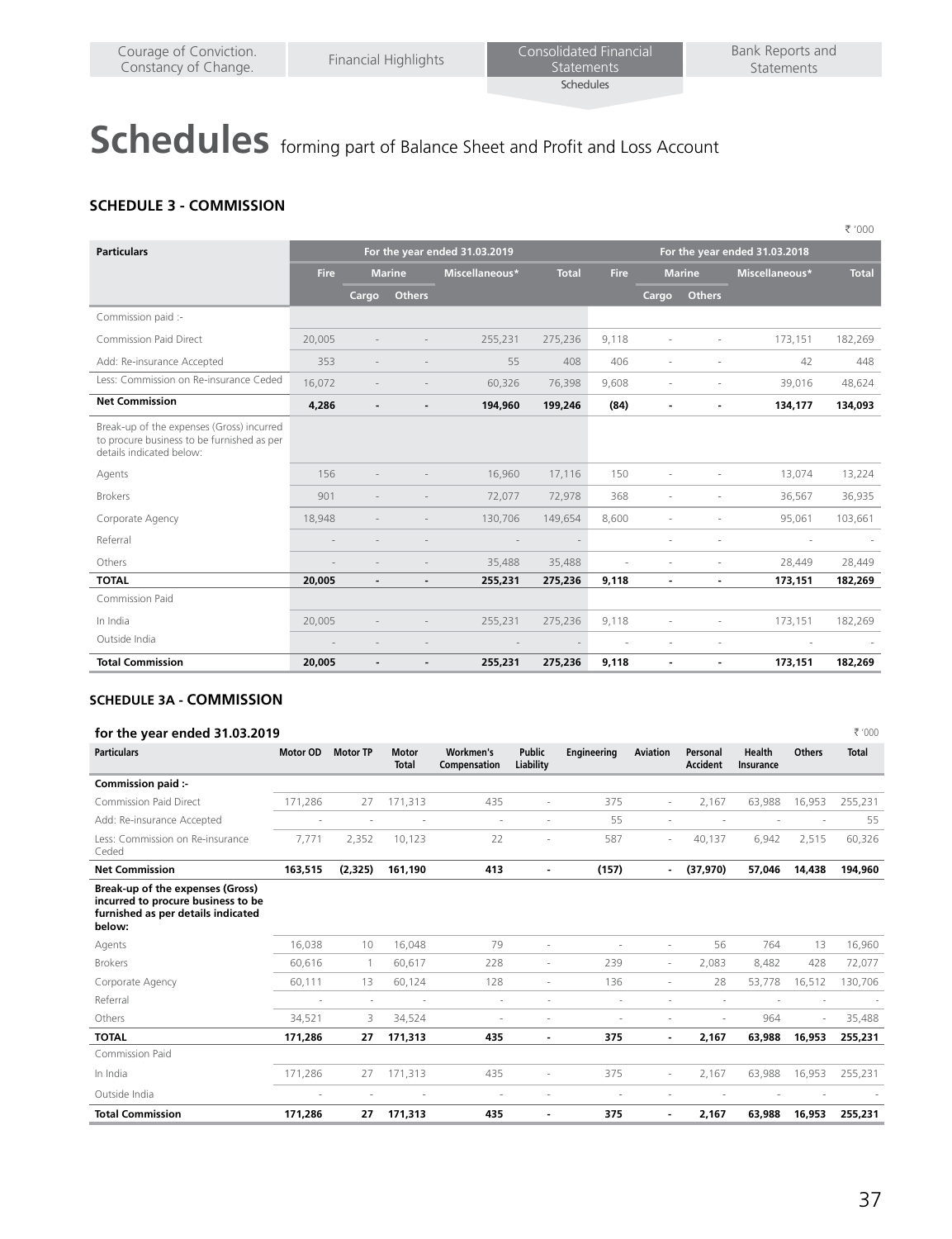

| ₹ '000<br>for the year ended 31.03.2018                                                                                |                 |                 |                              |                                  |                            |                |                 |                             |                     |               |              |  |  |
|------------------------------------------------------------------------------------------------------------------------|-----------------|-----------------|------------------------------|----------------------------------|----------------------------|----------------|-----------------|-----------------------------|---------------------|---------------|--------------|--|--|
| <b>Particulars</b>                                                                                                     | <b>Motor OD</b> | <b>Motor TP</b> | <b>Motor</b><br><b>Total</b> | <b>Workmen's</b><br>Compensation | <b>Public</b><br>Liability | Engineering    | <b>Aviation</b> | Personal<br><b>Accident</b> | Health<br>Insurance | <b>Others</b> | <b>Total</b> |  |  |
| Commission paid :-                                                                                                     |                 |                 |                              |                                  |                            |                |                 |                             |                     |               |              |  |  |
| Commission Paid Direct                                                                                                 | 130,002         | 35              | 130,037                      |                                  |                            |                |                 | 96                          | 34,358              | 8,660         | 173,151      |  |  |
| Add: Re-insurance Accepted                                                                                             | ٠               |                 |                              |                                  |                            | 42             | ٠               |                             |                     |               | 42           |  |  |
| Less: Commission on Re-insurance<br>Ceded                                                                              | 6,110           | 1.448           | 7,558                        |                                  |                            |                | ٠               | 23,200                      | 1,940               | 6,318         | 39,016       |  |  |
| <b>Net Commission</b>                                                                                                  | 123.892         | (1, 413)        | 122.479                      | $\blacksquare$                   |                            | 42             | $\blacksquare$  | (23, 104)                   | 32,418              | 2.342         | 134.177      |  |  |
| Break-up of the expenses (Gross)<br>incurred to procure business to be<br>furnished as per details indicated<br>below: |                 |                 |                              |                                  |                            |                |                 |                             |                     |               |              |  |  |
| Agents                                                                                                                 | 12,828          | 16              | 12,844                       |                                  |                            |                |                 | 5                           | 188                 | 37            | 13,074       |  |  |
| <b>Brokers</b>                                                                                                         | 32,680          | $\overline{2}$  | 32,682                       |                                  |                            |                | ٠               | 61                          | 3,792               | 32            | 36,567       |  |  |
| Corporate Agency                                                                                                       | 56,184          | 16              | 56,200                       |                                  |                            |                | ٠               | 30                          | 30,240              | 8,591         | 95,061       |  |  |
| Referral                                                                                                               | ÷               | ٠               |                              |                                  |                            |                |                 |                             |                     |               |              |  |  |
| Others                                                                                                                 | 28,310          | 1               | 28,311                       |                                  |                            |                | ٠               | ٠                           | 138                 | ٠             | 28,449       |  |  |
| <b>TOTAL</b>                                                                                                           | 130,002         | 35              | 130,037                      | $\blacksquare$                   | $\overline{\phantom{a}}$   | $\blacksquare$ | -               | 96                          | 34,358              | 8,660         | 173,151      |  |  |
| Commission Paid                                                                                                        |                 |                 |                              |                                  |                            |                |                 |                             |                     |               |              |  |  |
| In India                                                                                                               | 130,002         | 35              | 130,037                      |                                  |                            |                |                 | 96                          | 34,358              | 8.660         | 173,151      |  |  |
| Outside India                                                                                                          | ٠               | ٠               |                              |                                  |                            |                |                 |                             |                     |               |              |  |  |
| <b>Total Commission</b>                                                                                                | 130.002         | 35              | 130.037                      | $\blacksquare$                   |                            |                | $\blacksquare$  | 96                          | 34,358              | 8.660         | 173.151      |  |  |

## **SCHEDULE 4 - OPERATING EXPENSES RELATED TO INSURANCE BUSINESS**

| S.             | <b>Particulars</b> |                              |                                                       |                          |       |               | For the year ended 31.03.2019 |                |              |        |               | For the year ended 31.03.2018 |              |
|----------------|--------------------|------------------------------|-------------------------------------------------------|--------------------------|-------|---------------|-------------------------------|----------------|--------------|--------|---------------|-------------------------------|--------------|
| No.            |                    |                              |                                                       | Fire                     |       | <b>Marine</b> | Miscellaneous*                | <b>Total</b>   | <b>Fire</b>  |        | <b>Marine</b> | Miscellaneous*                | <b>Total</b> |
|                |                    |                              |                                                       |                          | Cargo | <b>Others</b> |                               |                |              | Cargo  | <b>Others</b> |                               |              |
| 1              | benefits           |                              | Employees' remuneration & welfare                     | 21,408                   |       |               | 481.526                       | 502,934        | 6,127        |        |               | 355,399                       | 361,526      |
| $\overline{2}$ |                    | running expenses             | Travel, conveyance and vehicle                        | 749                      |       |               | 26,613                        | 27,362         | 241          |        |               | 15,383                        | 15,624       |
| 3              |                    | Training expenses            |                                                       | 342                      |       |               | 15,797                        | 16,139         | 28           | ÷      | ÷             | 1,645                         | 1,673        |
| $\overline{4}$ |                    | Rents, rates & taxes         |                                                       | 1,304                    |       |               | 53,951                        | 55,255         | 601          | ÷.     | ٠             | 40,094                        | 40,695       |
| 5              |                    | Repairs and maintenance      |                                                       | 436                      |       |               | 13,603                        | 14,039         | 188          | $\sim$ | ٠             | 10,966                        | 11,154       |
| 6              |                    | Printing & stationery        |                                                       | 254                      |       |               | 7,979                         | 8,233          | 89           | ÷      | ÷             | 5,602                         | 5,691        |
| $\overline{7}$ |                    | Communication                |                                                       | 351                      |       |               | 11,222                        | 11,573         | 150          | ÷.     | ٠             | 9,028                         | 9,178        |
| 8              |                    | Legal & professional charges |                                                       | 1,173                    |       |               | 49,649                        | 50,822         | 525          | ÷      | ٠             | 35,879                        | 36,404       |
| 9              |                    | Auditors' fees, expenses etc |                                                       | $\sim$                   |       |               | $\overline{\phantom{a}}$      |                | ÷            |        | ÷,            | $\sim$                        |              |
|                | (a)                | as auditor                   |                                                       | 74                       |       |               | 2,326                         | 2,400          | 34           | ÷,     | ÷,            | 1.966                         | 2,000        |
|                | (b)                |                              | as adviser or in any other<br>capacity, in respect of |                          |       |               |                               |                |              |        |               |                               |              |
|                |                    | (i)                          | Taxation matters                                      |                          |       |               |                               |                | ٠            |        |               |                               |              |
|                |                    | (ii)                         | Insurance matters                                     | $\sim$                   |       | ÷             | $\overline{\phantom{a}}$      | $\overline{a}$ | ÷            | ÷      | ٠             | $\sim$                        |              |
|                |                    | (iii)                        | Management<br>services; and                           |                          |       |               |                               |                |              |        |               |                               |              |
|                | (c)                |                              | in any other capacity                                 | 10                       |       |               | 305                           | 315            | $\mathbf{1}$ |        |               | 65                            | 66           |
|                | (d)                |                              | out of pocket expenses                                | $\overline{\phantom{a}}$ |       |               |                               | $\overline{a}$ | 0.27         |        |               | 16                            | 16           |
| 10             |                    | Advertisement and publicity  |                                                       | 1,925                    |       |               | 112,852                       | 114,777        | 176          |        |               | 38,685                        | 38,861       |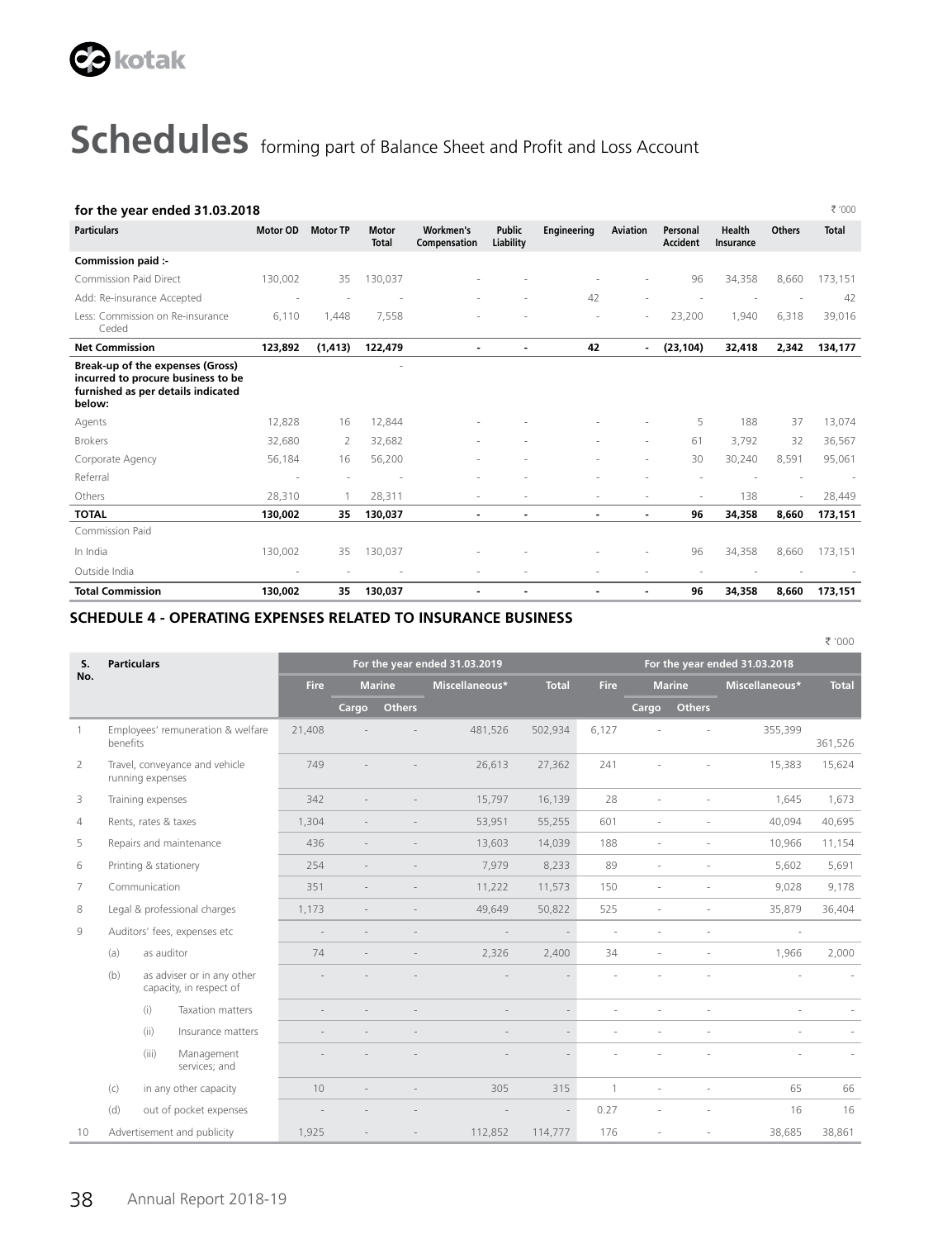$\equiv$  '000

# **Schedules** forming part of Balance Sheet and Profit and Loss Account

|     |                                            |             |               |               |                               |                          |             |       |                          |                               | V OOD        |
|-----|--------------------------------------------|-------------|---------------|---------------|-------------------------------|--------------------------|-------------|-------|--------------------------|-------------------------------|--------------|
| S.  | <b>Particulars</b>                         |             |               |               | For the year ended 31.03.2019 |                          |             |       |                          | For the year ended 31.03.2018 |              |
| No. |                                            | <b>Fire</b> |               | <b>Marine</b> | Miscellaneous*                | <b>Total</b>             | <b>Fire</b> |       | <b>Marine</b>            | Miscellaneous*                | <b>Total</b> |
|     |                                            |             | Cargo         | <b>Others</b> |                               |                          |             | Cargo | <b>Others</b>            |                               |              |
| 11  | Interest & Bank Charges                    | 258         |               |               | 8,058                         | 8,316                    | 45          |       |                          | 2,633                         | 2,678        |
| 12  | Others :-                                  |             |               |               | $\overline{\phantom{a}}$      |                          |             |       |                          |                               |              |
|     | Membership and Subscription Fees           | 121         |               |               | 4,971                         | 5,092                    | 32          |       | ٠                        | 2,161                         | 2,193        |
|     | Information Technology Related<br>Expenses | 3,447       |               |               | 108,694                       | 112,141                  | 1,189       |       |                          | 69,450                        | 70,639       |
|     | <b>Electricity Expenses</b>                | 127         |               |               | 3,969                         | 4,096                    | 39          |       |                          | 2,277                         | 2,316        |
|     | <b>Business Promotion</b>                  |             |               |               |                               | $\overline{\phantom{a}}$ | 0.04        |       | ٠                        | $\overline{2}$                | 2            |
|     | Administrative Expenses                    |             |               |               |                               |                          | ٠           |       |                          |                               |              |
|     | Policy Related Expenses                    |             |               |               |                               |                          | ٠           |       |                          |                               |              |
|     | Directors Sitting Fees                     | 22          |               |               | 683                           | 705                      | 10          | ٠     | ×,                       | 590                           | 600          |
|     | Exchange Gain/Loss (Net)                   |             |               |               |                               |                          |             |       | ٠                        |                               |              |
|     | Miscellaneous Expenses                     | 2,512       |               |               | 5,431                         | 7,943                    | 2,519       | ٠     | $\overline{\phantom{a}}$ | 2,969                         | 5,488        |
| 13  | Depreciation                               | 3,167       | $\frac{1}{2}$ |               | 100,030                       | 103,197                  | 1,362       | ٠     | $\sim$                   | 80,130                        | 81,492       |
|     | <b>TOTAL</b>                               | 37,680      |               | ٠             | 1,007,659                     | 1,045,339                | 13,356      |       |                          | 674,940                       | 688,296      |

*\*Refer Schedule 4A*

## **SCHEDULE 4 (A) - OPERATING EXPENSES RELATED TO INSURANCE BUSINESS**

#### **for the year ended 31.03.2019**  $\sqrt{2}$  '000

| S.<br><b>No</b> | <b>Particulars</b>                                              | <b>Motor</b><br>OD       | <b>Motor</b><br><b>TP</b> | <b>Motor</b><br><b>Total</b> | Workmen's<br>Compensation | Liability | Public Engineering Aviation Personal |        |                | <b>Accident Insurance Credit</b> |                          | <b>Health Trade Others</b> | <b>Total</b>  |
|-----------------|-----------------------------------------------------------------|--------------------------|---------------------------|------------------------------|---------------------------|-----------|--------------------------------------|--------|----------------|----------------------------------|--------------------------|----------------------------|---------------|
| 1               | Employees' remuneration & 187,799 154,145<br>welfare benefits   |                          |                           | 341.944                      | 711                       | ٠         | 162                                  |        | 10.938         | 103,289                          |                          | $-24.482$ 481.526          |               |
| $\overline{2}$  | Travel, conveyance and<br>vehicle running expenses              | 10.456                   | 9.486                     | 19,942                       | 25                        |           | 6                                    | ÷      | 545            | 5,239                            | ÷                        | 856                        | 26,613        |
| 3               | Training expenses                                               | 6.716                    | 6,093                     | 12.809                       | 11                        | ٠         | 3                                    | ÷.     | 249            | 2,334                            | $\bar{a}$                |                            | 391 15.797    |
| $\overline{4}$  | Rents, rates & taxes                                            | 15,343                   | 13,919                    | 29,262                       | 43                        | ٠         | 10                                   | $\sim$ | 9,938          | 13,214                           | $\overline{\phantom{a}}$ |                            | 1,484 53,951  |
| 5               | Repairs and maintenance                                         | 5,138                    | 4,661                     | 9,799                        | 14                        | ۰         | 3                                    | $\sim$ | 317            | 2,972                            | $\overline{\phantom{a}}$ | 498                        | 13,603        |
| 6               | Printing & stationery                                           | 3,008                    | 2,729                     | 5,737                        | 8                         | ÷         | $\overline{2}$                       | ÷.     | 185            | 1,756                            | $\overline{\phantom{a}}$ |                            | 291 7,979     |
| $\overline{7}$  | Communication                                                   | 4,262                    | 3,866                     | 8,128                        | 12                        | ÷         | 3                                    | ÷      | 255            | 2,422                            | $\bar{a}$                |                            | 402 11,222    |
| 8               | Legal & professional charges                                    | 19.275                   | 17.485                    | 36.760                       | 77                        | ٠         | 9                                    | ÷      | 854            | 9,316                            | $\overline{\phantom{a}}$ |                            | 2,633 49,649  |
| 9               | Auditors' fees, expenses etc                                    | $\overline{\phantom{a}}$ |                           |                              | ÷                         |           |                                      |        | ä,             |                                  |                          |                            |               |
|                 | as auditor<br>(a)                                               | 878                      | 797                       | 1,675                        | 2                         |           | $\mathbf{1}$                         | ÷      | 54             | 508                              | $\overline{\phantom{a}}$ |                            | 86 2,326      |
|                 | as adviser or in any<br>(b)<br>other capacity, in<br>respect of |                          |                           |                              |                           |           |                                      |        |                |                                  |                          |                            |               |
|                 | Taxation matters<br>(i)                                         |                          |                           |                              |                           |           |                                      |        |                |                                  |                          |                            |               |
|                 | Insurance matters<br>(i)                                        |                          |                           |                              |                           |           |                                      |        |                |                                  |                          |                            |               |
|                 | Management<br>(iii)<br>services: and                            |                          |                           |                              |                           |           |                                      |        |                |                                  |                          |                            |               |
|                 | in any other capacity<br>(c)                                    | 115                      | 105                       | 220                          | ٠                         |           |                                      |        | $\overline{7}$ | 66                               | $\sim$                   |                            | 12 305        |
|                 | out of pocket expenses<br>(d)                                   | $\overline{\phantom{a}}$ | ٠                         | ÷.                           | ٠                         |           |                                      | ٠      | ÷,             | $\sim$                           |                          |                            | $\sim$ $\sim$ |
| 10              | Advertisement and publicity                                     | 50,065                   | 45,418                    | 95,483                       | 80                        | ٠         | 15                                   | $\sim$ | 1,400          | 13,129                           | $\overline{\phantom{a}}$ |                            | 2,745 112,852 |
| 11              | Interest & Bank Charges                                         | 3,043                    | 2,761                     | 5,804                        | 9                         |           | $\overline{2}$                       |        | 188            | 1,760                            |                          |                            | 295 8,058     |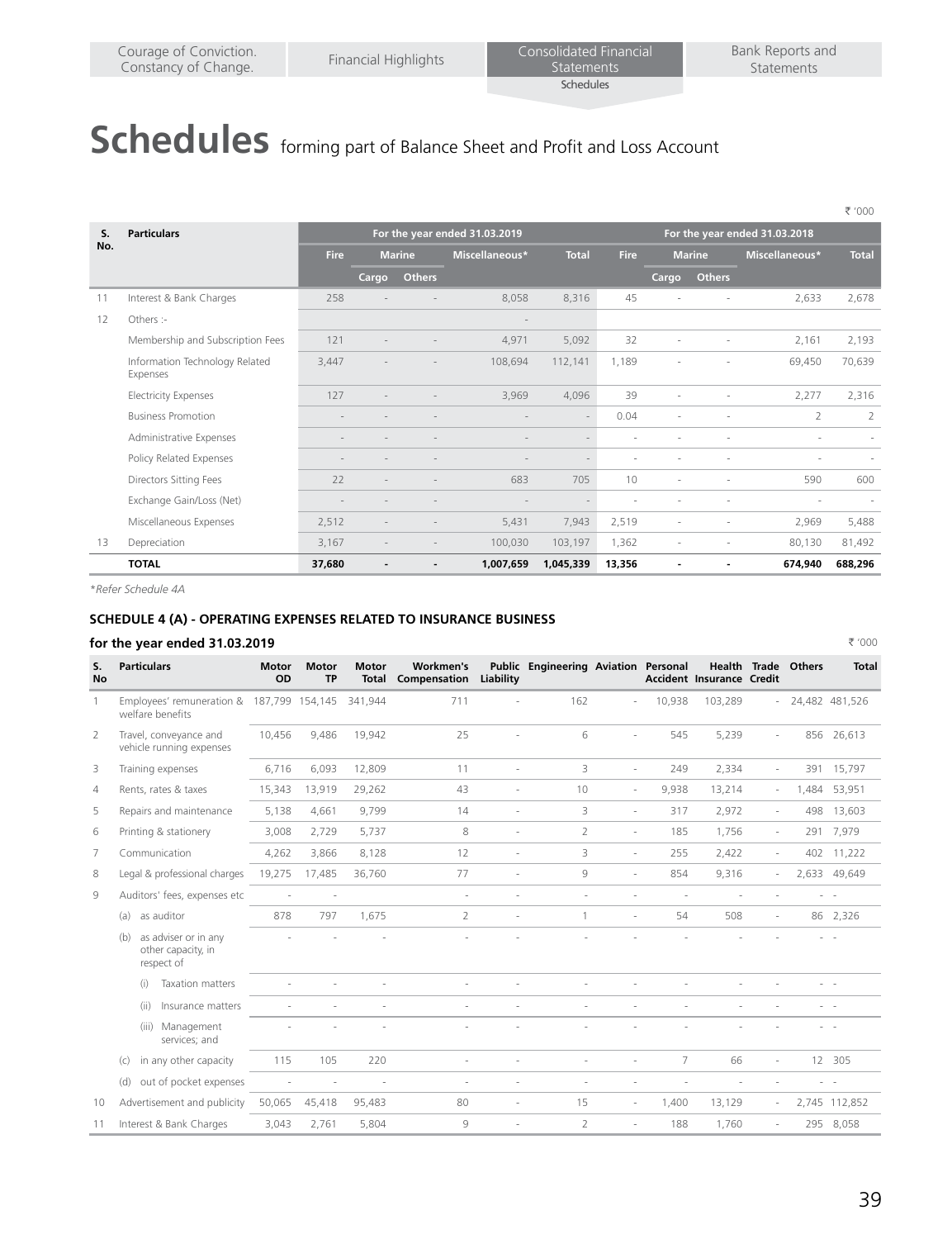

## **for the year ended 31.03.2019**  $\leq$  '000

| S.<br><b>No</b> | <b>Particulars</b>                         | <b>Motor</b><br>OD | Motor<br><b>TP</b> | <b>Motor</b><br>Total | Workmen's<br>Compensation | Liability                | Public Engineering Aviation Personal |                |        | Health<br><b>Accident Insurance Credit</b> |                          | Trade Others | <b>Total</b>     |
|-----------------|--------------------------------------------|--------------------|--------------------|-----------------------|---------------------------|--------------------------|--------------------------------------|----------------|--------|--------------------------------------------|--------------------------|--------------|------------------|
| 12              | Others :-                                  |                    |                    |                       |                           |                          |                                      |                |        |                                            |                          |              |                  |
|                 | Membership and<br>Subscription Fees        | 1,973              | 1.790              | 3,763                 | 8                         |                          |                                      | ٠              | 88     | 828                                        | $\sim$                   | 283          | 4,971            |
|                 | Information Technology<br>Related Expenses | 41,206             | 37,381             | 78,587                | 115                       |                          | 26                                   | $\sim$         | 2,507  | 23,517                                     | $\sim$                   | 3,942        | 108,694          |
|                 | <b>Electricity Expenses</b>                | 1,499              | 1,360              | 2,859                 | 4                         |                          |                                      | ٠              | 92     | 867                                        | $\sim$                   | 146          | 3,969            |
|                 | <b>Business Promotion</b>                  |                    |                    |                       |                           |                          |                                      |                |        |                                            |                          |              |                  |
|                 | Administrative Expenses                    |                    |                    |                       |                           |                          |                                      |                |        |                                            |                          |              |                  |
|                 | Policy Related Expenses                    |                    |                    |                       | ٠                         |                          |                                      |                |        |                                            |                          |              |                  |
|                 | Directors Sitting Fees                     | 258                | 234                | 492                   |                           |                          |                                      | ٠              | 16     | 149                                        | $\overline{\phantom{a}}$ | 25           | 683              |
|                 | Exchange Gain/Loss (Net)                   |                    |                    |                       |                           |                          |                                      |                |        |                                            |                          |              |                  |
|                 | Miscellaneous Expenses                     | 2,108              | 1,913              | 4,021                 | 3                         | $\overline{\phantom{a}}$ | 556                                  | $\sim$         | 60     | 676                                        | $\sim$                   | 115          | 5,431            |
| 13              | Depreciation                               | 37,817             | 34,307             | 72,124                | 105                       | $\overline{\phantom{a}}$ | 24                                   | $\sim$         | 2,303  | 21,852                                     | $\sim$                   | 3,622        | 100,030          |
|                 | <b>TOTAL</b>                               |                    | 390,959 338,450    | 729,409               | 1,228                     |                          | 824                                  | $\blacksquare$ | 29,996 | 203,894                                    |                          |              | 42,308 1,007,659 |

## **for the year ended 31.03.2018**  $\sqrt[3]{2000}$

| S.<br><b>No</b> | <b>Particulars</b>                                              | Motor<br>OD | <b>Motor</b><br><b>TP</b> | <b>Motor</b><br><b>Total</b> | <b>Workmen's</b><br>Compensation | Liability | Public Engineering Aviation Personal |                |              | <b>Accident Insurance Credit</b> |        | Health Trade Others | <b>Total</b> |
|-----------------|-----------------------------------------------------------------|-------------|---------------------------|------------------------------|----------------------------------|-----------|--------------------------------------|----------------|--------------|----------------------------------|--------|---------------------|--------------|
| $\mathbf{1}$    | Employees' remuneration & 160,513<br>welfare benefits           |             | 125,452                   | 285,965                      |                                  |           |                                      |                | 7,541        | 56,737                           |        | 5,156               | 355,399      |
| $\overline{2}$  | Travel, conveyance and<br>vehicle running expenses              | 7,467       | 5,308                     | 12,775                       |                                  |           |                                      |                | 276          | 2,115                            |        | 217                 | 15,383       |
| 3               | Training expenses                                               | 785         | 558                       | 1,343                        |                                  |           |                                      |                | 32           | 244                              | u,     | 26                  | 1,645        |
| 4               | Rents, rates & taxes                                            | 16,658      | 11,840                    | 28,498                       |                                  |           |                                      | ÷              | 4,765        | 6,287                            | $\sim$ | 544                 | 40,094       |
| 5               | Repairs and maintenance                                         | 5,235       | 3,721                     | 8,956                        |                                  |           |                                      | $\overline{a}$ | 216          | 1,624                            | $\sim$ | 170                 | 10,966       |
| 6               | Printing & stationery                                           | 2,708       | 1,925                     | 4,633                        |                                  |           |                                      | $\overline{a}$ | 102          | 786                              | ÷      | 81                  | 5,602        |
| $\overline{7}$  | Communication                                                   | 4,311       | 3,064                     | 7,375                        |                                  |           |                                      | $\overline{a}$ | 172          | 1,336                            | $\sim$ | 146                 | 9,029        |
| 8               | Legal & professional<br>charges                                 | 16,960      | 12,055                    | 29,015                       |                                  |           |                                      |                | 584          | 5,739                            |        | 540                 | 35,878       |
| 9               | Auditors' fees, expenses etc                                    |             |                           |                              |                                  |           |                                      |                |              |                                  |        |                     |              |
|                 | as auditor<br>(a)                                               | 939         | 667                       | 1,606                        |                                  |           |                                      |                | 39           | 290                              |        | 31                  | 1,966        |
|                 | as adviser or in any<br>(b)<br>other capacity, in<br>respect of |             |                           |                              |                                  |           |                                      |                |              |                                  |        |                     |              |
|                 | <b>Taxation matters</b><br>(i)                                  |             |                           |                              | ۰                                |           |                                      |                |              |                                  |        |                     |              |
|                 | Insurance matters<br>(ii)                                       |             |                           |                              |                                  |           |                                      |                |              |                                  |        |                     |              |
|                 | Management<br>(iii)<br>services; and                            |             |                           |                              |                                  |           |                                      |                |              |                                  |        |                     |              |
|                 | in any other capacity<br>(c)                                    | 31          | 22                        | 53                           |                                  |           |                                      |                | $\mathbf{1}$ | 10                               |        |                     | 65           |
|                 | out of pocket expenses<br>(d)                                   | 8           | 5                         | 13                           |                                  |           |                                      | ä,             | 0.8          | $\overline{2}$                   | $\sim$ | 0.2                 | 16           |
| 10              | Advertisement and publicity                                     | 21,249      | 15,103                    | 36,352                       |                                  |           |                                      | ä,             | 243          | 1.885                            | $\sim$ | 205                 | 38,685       |
| 11              | Interest & Bank Charges                                         | 1.257       | 893                       | 2.150                        |                                  |           |                                      |                | 52           | 390                              |        | 41                  | 2,633        |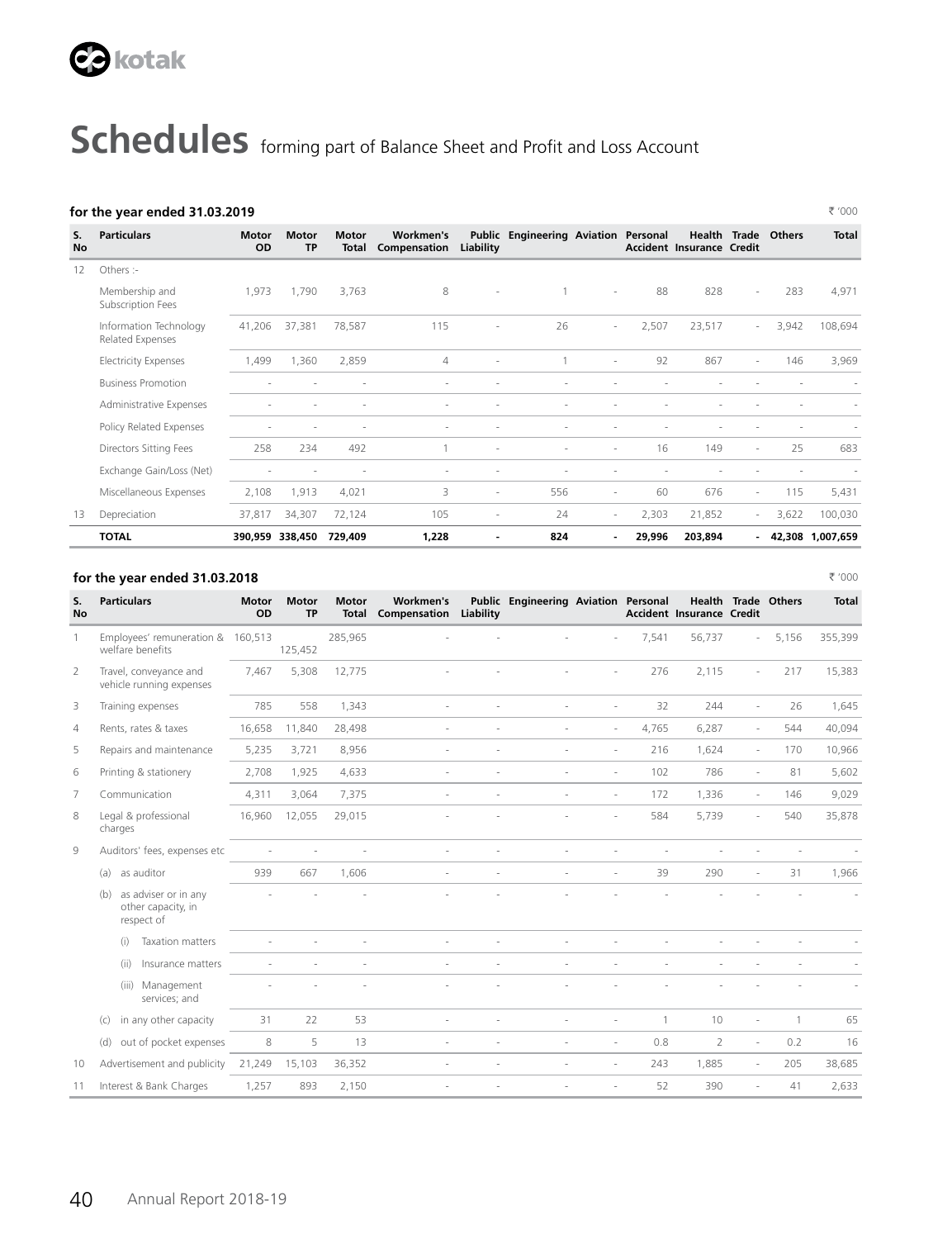## **for the year ended 31.03.2018**  $\sqrt{2}$   $\sqrt{2}$   $\sqrt{2}$   $\sqrt{2}$   $\sqrt{2}$   $\sqrt{2}$   $\sqrt{2}$   $\sqrt{2}$   $\sqrt{2}$   $\sqrt{2}$   $\sqrt{2}$   $\sqrt{2}$   $\sqrt{2}$   $\sqrt{2}$   $\sqrt{2}$   $\sqrt{2}$   $\sqrt{2}$   $\sqrt{2}$   $\sqrt{2}$   $\sqrt{2}$   $\sqrt{2}$   $\sqrt{2}$   $\sqrt{2}$   $\sqrt{2}$

| S.<br><b>No</b> | <b>Particulars</b>                         | <b>Motor</b><br><b>OD</b> | <b>Motor</b><br><b>TP</b> | <b>Motor</b><br>Total | Workmen's<br>Compensation | Liability                | Public Engineering Aviation Personal |                          |        | <b>Accident Insurance Credit</b> |                          | <b>Health Trade Others</b> | <b>Total</b>   |
|-----------------|--------------------------------------------|---------------------------|---------------------------|-----------------------|---------------------------|--------------------------|--------------------------------------|--------------------------|--------|----------------------------------|--------------------------|----------------------------|----------------|
| 12              | Others :-                                  |                           |                           |                       |                           |                          |                                      |                          |        |                                  |                          |                            |                |
|                 | Membership and<br>Subscription Fees        | 1.063                     | 756                       | 1,819                 |                           | ۰                        | $\overline{\phantom{a}}$             | $\sim$                   | 37     | 276                              | $\sim$                   | 29                         | 2,161          |
|                 | Information Technology<br>Related Expenses | 33,172                    | 23,578                    | 56,750                |                           | ٠                        | $\sim$                               | $\sim$                   | 1,363  | 10,258                           | $\sim$                   | 1.079                      | 69,450         |
|                 | <b>Electricity Expenses</b>                | 1.087                     | 773                       | 1.860                 |                           |                          |                                      | $\sim$                   | 45     | 337                              | $\sim$                   | 35                         | 2,277          |
|                 | <b>Business Promotion</b>                  |                           |                           | 2                     | $\sim$                    | ۰                        | $\sim$                               | ٠                        | 0.04   | 0.31                             | $\overline{\phantom{a}}$ | 0.03                       | $\overline{2}$ |
|                 | Directors Sitting Fees                     | 282                       | 200                       | 482                   |                           |                          |                                      | $\sim$                   | 12     | 87                               | ÷                        | 9                          | 590            |
|                 | Miscellaneous Expenses                     | 1,480                     | 1,052                     | 2,532                 |                           | ۰                        | ٠                                    | $\sim$                   | 64     | 333                              | $\sim$                   | 40                         | 2,969          |
| 13              | Depreciation                               | 38.210                    | 27.160                    | 65,370                |                           |                          |                                      | $\overline{\phantom{a}}$ | 1,560  | 11,967                           | $\sim$                   | 1.233                      | 80,130         |
|                 | TOTAL                                      |                           | 313,416 234,133           | 547.549               |                           | $\overline{\phantom{a}}$ |                                      | $\overline{\phantom{a}}$ | 17,105 | 100,703                          | $\overline{\phantom{a}}$ | 9,583                      | 674,940        |

## **SCHEDULE 5 - SHARE CAPITAL**

|                 |                                                                                             |                     | ₹'000               |
|-----------------|---------------------------------------------------------------------------------------------|---------------------|---------------------|
| S.<br><b>No</b> | <b>Particulars</b>                                                                          | As at<br>31.03.2019 | As at<br>31.03.2018 |
|                 | <b>Authorised Capital</b>                                                                   |                     |                     |
|                 | 235,000,000 (Previous Year: 190,000,000) Equity Shares of ₹10 each                          | 2,350,000           | 1,900,000           |
| 2               | <b>Issued Capital</b>                                                                       |                     |                     |
|                 | 220,000,000 (Previous Year: 175,000,000) Equity Shares of ₹10 each                          | 2,200,000           | 1,750,000           |
| 3               | Subscribed Capital                                                                          |                     |                     |
|                 | 220,000,000 (Previous Year: 175,000,000) Equity Shares of ₹10 each                          | 2,200,000           | 1,750,000           |
| 4               | Called-up Capital                                                                           |                     |                     |
|                 | 220,000,000 (Previous Year: 175,000,000) Equity Shares of ₹10 each                          | 2,200,000           | 1,750,000           |
|                 | Less: Calls unpaid                                                                          |                     |                     |
|                 | Add: Equity Shares forfeited (amount originally paid up)                                    |                     |                     |
|                 | Less: Par Value of Equity Shares bought back                                                |                     |                     |
|                 | Less: Preliminary Expenses                                                                  |                     |                     |
|                 | Less : Expenses including commission or brokerage on underwriting or subscription of shares |                     |                     |
|                 | <b>TOTAL</b>                                                                                | 2,200,000           | 1,750,000           |

*Entire 220,000,000 (Previous Year 175,000,000) equity shares of* ` *10 each fully paid up are held by Kotak Mahindra Bank Ltd the holding company and its nominees.*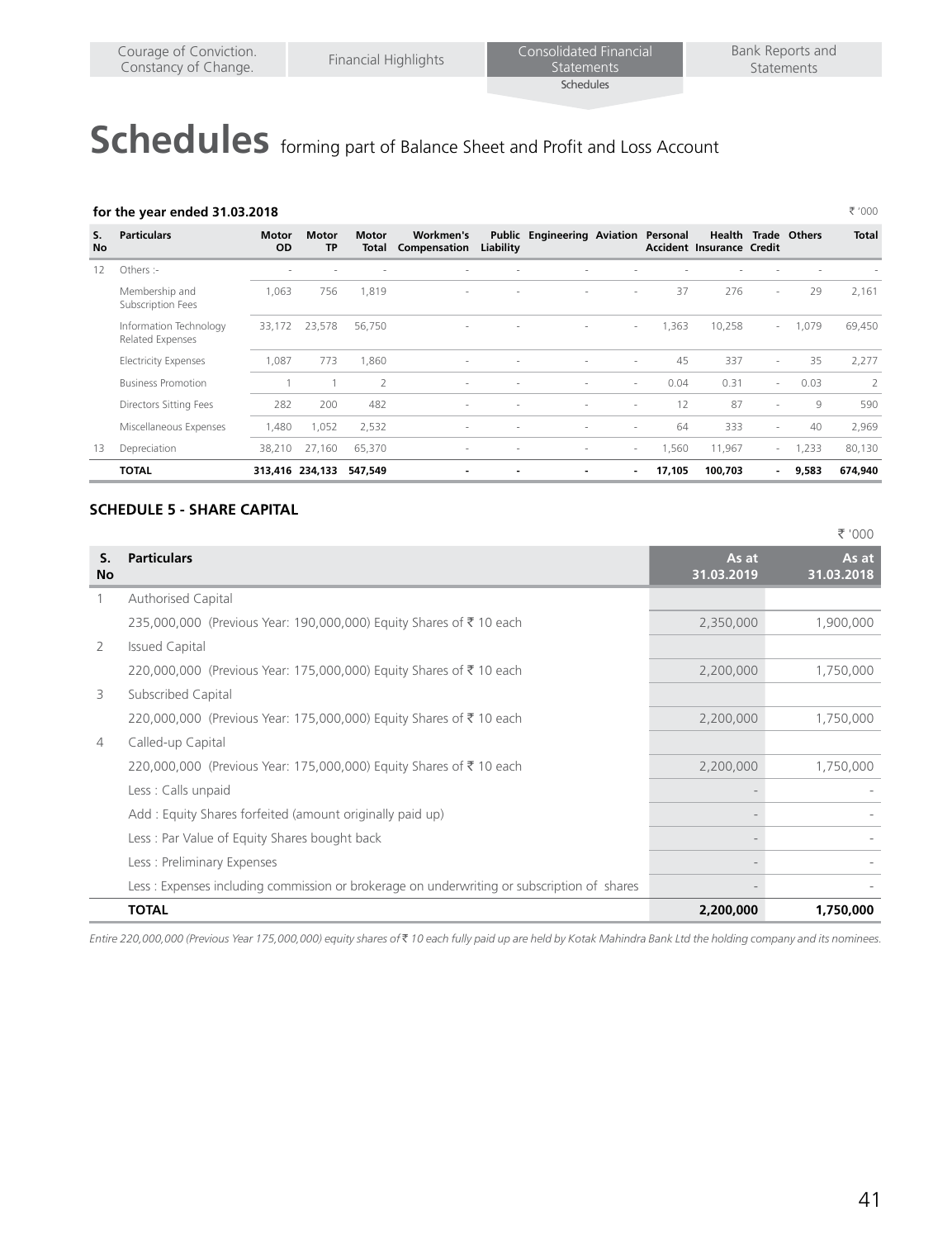

## **SCHEDULE 5A - PATTERN OF SHAREHOLDING**

| Sr | <b>Particulars</b> | As at 31.03.2019        |      | As at 31.03.2018              |              |  |
|----|--------------------|-------------------------|------|-------------------------------|--------------|--|
| No |                    | <b>Number of Shares</b> |      | % of Holding Number of Shares | % of Holding |  |
|    | Promoters          |                         |      |                               |              |  |
|    | - Indian           | 220,000,000             | 100% | 175,000,000                   | 100%         |  |
|    | - Foreign          | $\qquad \qquad$         |      | -                             |              |  |
|    | Others             |                         |      |                               |              |  |
|    | <b>TOTAL</b>       | 220,000,000             | 100% | 175,000,000                   | 100%         |  |

## **SCHEDULE 6 - RESERVES AND SURPLUS**

|                 |                                                |                     | ₹ '000              |
|-----------------|------------------------------------------------|---------------------|---------------------|
| S.<br><b>No</b> | <b>Particulars</b>                             | As at<br>31.03.2019 | As at<br>31.03.2018 |
|                 | Capital Reserve                                |                     |                     |
| $\overline{2}$  | Capital Redemption Reserve                     |                     |                     |
| 3               | Share Premium                                  |                     |                     |
| 4               | <b>General Reserves</b>                        |                     |                     |
|                 | Less: Debit balance in Profit and Loss Account |                     |                     |
|                 | Less: Amount utilized for Buy-back             |                     |                     |
| 5               | Catastrophe Reserve                            |                     |                     |
| 6               | Other Reserves                                 |                     |                     |
| 7               | Balance in Profit & Loss Account               |                     |                     |
|                 | <b>TOTAL</b>                                   |                     |                     |

## **SCHEDULE 7 - BORROWINGS**

|                 |                               |                     | ₹'000                    |
|-----------------|-------------------------------|---------------------|--------------------------|
| S.<br><b>No</b> | <b>Particulars</b>            | As at<br>31.03.2019 | As at<br>31.03.2018      |
|                 | Debentures/Bonds              |                     | $\overline{\phantom{a}}$ |
| 2               | Banks                         |                     | $\overline{\phantom{a}}$ |
| 3               | <b>Financial Institutions</b> |                     |                          |
| 4               | Others                        |                     |                          |
|                 | <b>TOTAL</b>                  |                     |                          |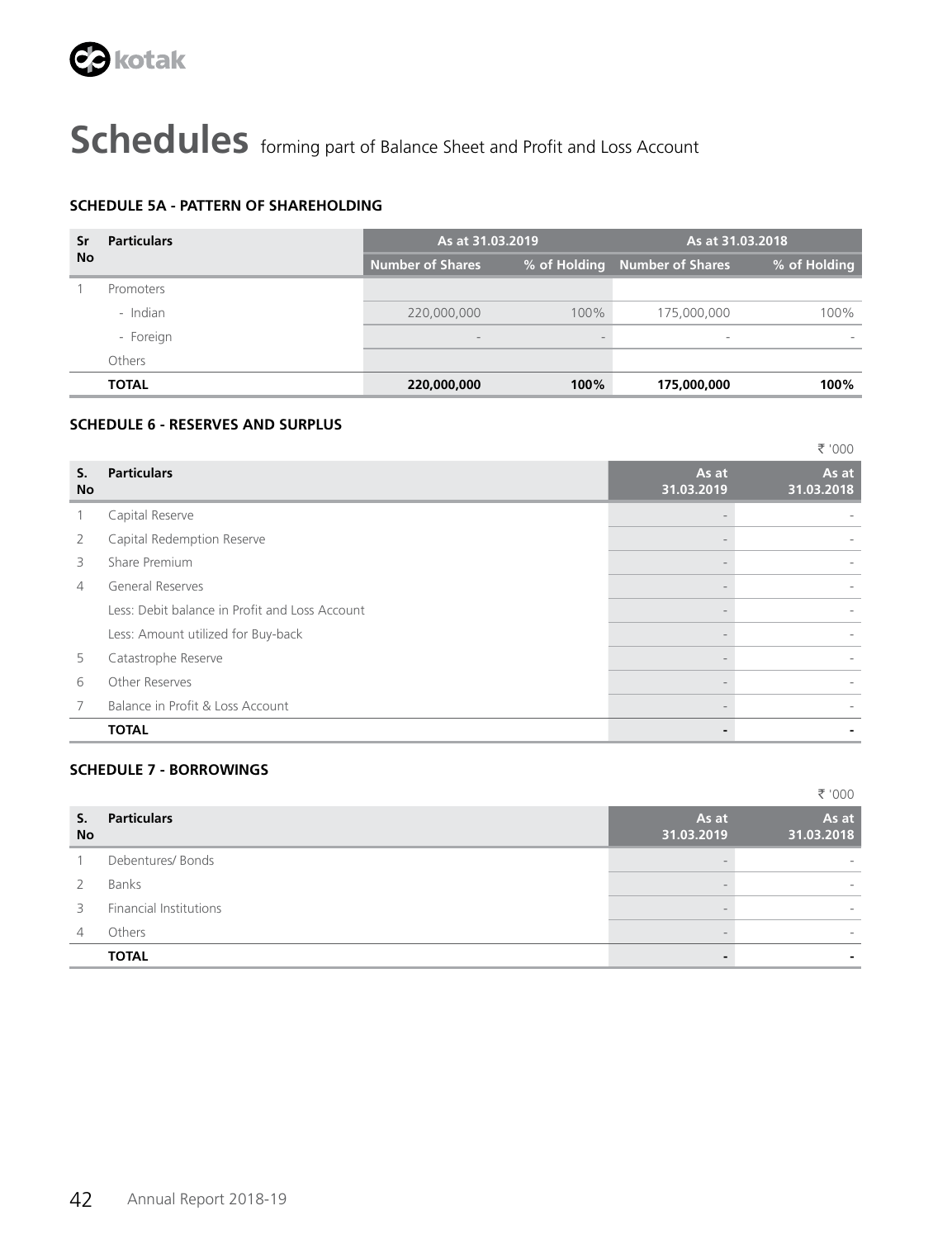## **SCHEDULE 8 - INVESTMENTS-SHAREHOLDERS**

|                |                                                                                |                          | ₹'000               |
|----------------|--------------------------------------------------------------------------------|--------------------------|---------------------|
| S.<br>No       | <b>Particulars</b>                                                             | As at<br>31.03.2019      | As at<br>31.03.2018 |
|                | <b>LONG TERM INVESTMENTS</b>                                                   |                          |                     |
| 1              | Government securities and Government quaranteed bonds including Treasury Bills | 302,514                  | 193,810             |
| 2              | Other Approved Securities                                                      |                          |                     |
| 3              | Other Investments :-                                                           |                          |                     |
|                | Shares<br>(a)                                                                  |                          |                     |
|                | (aa) Equity                                                                    | $\overline{a}$           |                     |
|                | (bb) Preference                                                                |                          |                     |
|                | Mutual Funds<br>(b)                                                            | $\overline{a}$           |                     |
|                | (c)<br>Derivative Instruments                                                  |                          |                     |
|                | (d)<br>Debentures/ Bonds                                                       | 189,174                  | 162,275             |
|                | <b>Other Securities</b><br>(e)                                                 |                          |                     |
|                | (f)<br>Subsidiaries                                                            |                          |                     |
|                | Investment Properties-Real Estate<br>(q)                                       |                          |                     |
| 4              | Investments in Infrastructure and Social Sector                                | 282,077                  | 351,965             |
| 5              | Other than Approved Investments                                                | 18,173                   |                     |
|                | <b>SHORT TERM INVESTMENTS</b>                                                  |                          |                     |
| 1              | Government securities and Government guaranteed bonds including Treasury Bills | 50,110                   | 676                 |
| $\overline{2}$ | Other Approved Securities                                                      |                          |                     |
| 3              | Other Investments :-                                                           |                          |                     |
|                | (a)<br>Shares                                                                  |                          |                     |
|                | (aa) Equity                                                                    | $\overline{\phantom{0}}$ |                     |
|                | (bb) Preference                                                                |                          |                     |
|                | Mutual Funds<br>(b)                                                            | 16,302                   | 10,315              |
|                | (c)<br>Derivative Instruments                                                  |                          |                     |
|                | (d)<br>Debentures/ Bonds                                                       | 37,787                   | 18,032              |
|                | Other Securities - Commercial Papers<br>(e)                                    |                          |                     |
|                | Subsidiaries<br>(f)                                                            |                          |                     |
|                | Investment Properties-Real Estate<br>(q)                                       |                          |                     |
| 4              | Investments in Infrastructure and Social Sector                                | 49,977                   | 18,348              |
| 5              | Other than Approved Investments                                                |                          |                     |
|                | <b>TOTAL</b>                                                                   | 946,114                  | 755,421             |

#### **Notes:**

1) All the Investments are free of any encumbrances.

2) All the above Investments are performing assets.

3) During the Period under review, there have been investments in Subsidiary, Joint Ventures & Fellow Subsidiaries as below: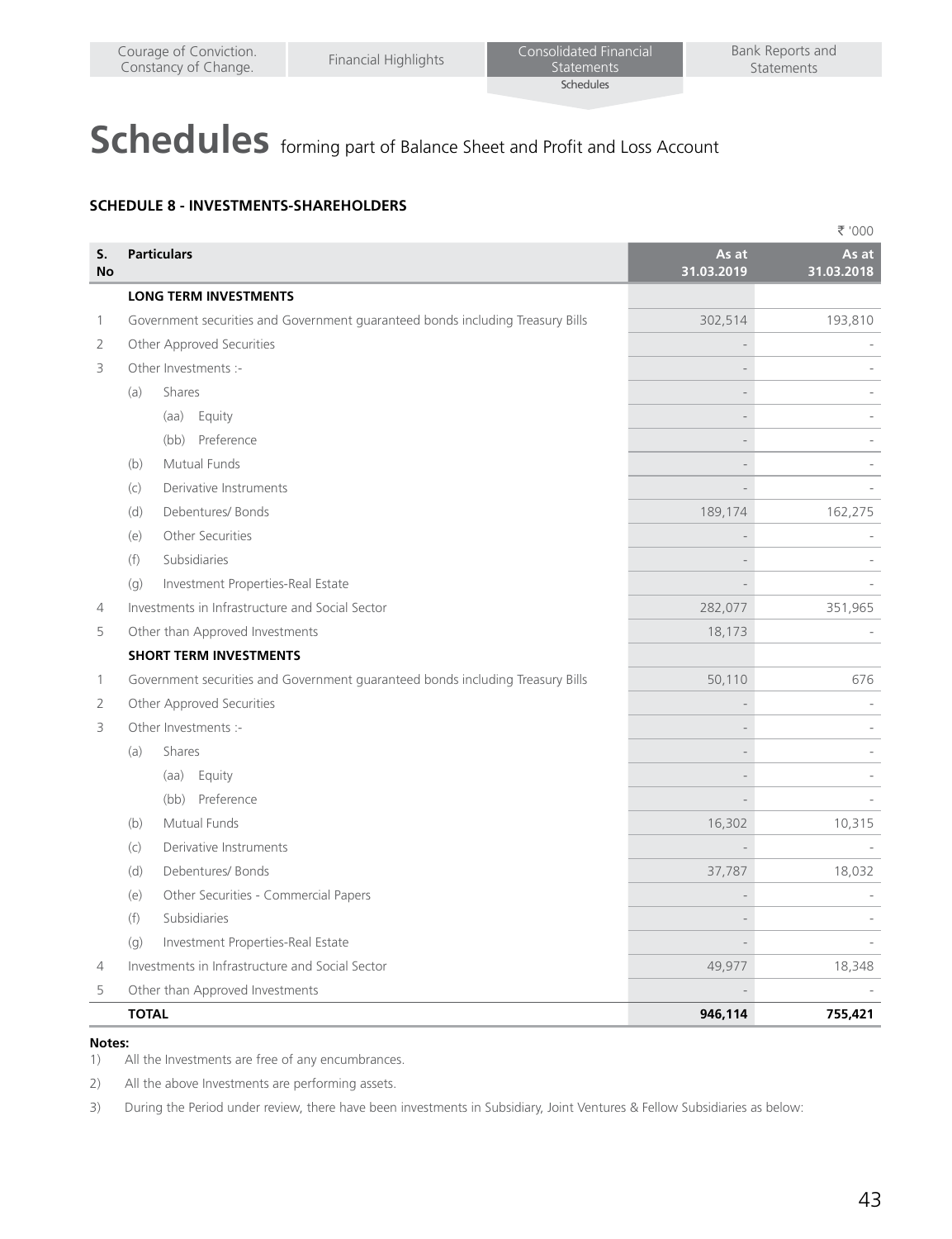

- Investment in Mutual Fund Schemes of Kotak Mahindra Asset Management Company Limited ₹ 47,860 (PY12,000) (figures in '000), including ETF investment of `23,848 (PY NIL) (figures in '000),
- Investment in Debentures of Kotak Mahindra Prime Ltd ₹ NIL (PY 1,00,012) (figures in '000).
- 4) Aggregate amount of investments other than listed equity securities and derivative instruments- ₹ 40,76,102 (PY 24,88,648) (figures in '000) Market Value: ₹40,42,029 (PY 24,20,945) (figures in '000).
- 5) Investment maturing within twelve months from balance sheet date and investments made with the specific intention to dispose of within twelve month from balance sheet date are categorised as Short Term Investments.
- 6) Value of contracts in relation to investments for Purchases where deliveries are pending NIL (Previous Year NIL), and in respect of sales where payments are overdue Rupees NIL (Previous Year NIL).
- 7) Segregation between Policyholders & Shareholders investments with reference to IRDAI Circular no IRDA/F&A/CIR/CPM/056/03/2016 dated April 04, 2016 and Circular No. IRDA/F&A/CIR/CPM/010/01/2017 dated January 12, 2017

|                 |                                                                                |                     | ₹ '000              |
|-----------------|--------------------------------------------------------------------------------|---------------------|---------------------|
| S.<br><b>No</b> | <b>Particulars</b>                                                             | As at<br>31.03.2019 | As at<br>31.03.2018 |
|                 | <b>LONG TERM INVESTMENTS</b>                                                   |                     |                     |
| 1               | Government securities and Government guaranteed bonds including Treasury Bills | 1,290,903           | 737,223             |
| 2               | Other Approved Securities                                                      |                     |                     |
| 3               | Other Investments :-                                                           |                     |                     |
|                 | Shares<br>(a)                                                                  |                     |                     |
|                 | (aa)<br>Equity                                                                 |                     |                     |
|                 | (bb) Preference                                                                |                     |                     |
|                 | Mutual Funds<br>(b)                                                            |                     |                     |
|                 | (c)<br>Derivative Instruments                                                  |                     |                     |
|                 | (d)<br>Debentures/ Bonds                                                       | 561,766             | 287,790             |
|                 | Other Securities<br>(e)                                                        |                     |                     |
|                 | (f)<br>Subsidiaries                                                            |                     |                     |
|                 | Investment Properties-Real Estate<br>(q)                                       |                     |                     |
| 4               | Investments in Infrastructure and Social Sector                                | 837,651             | 624,202             |
| 5               | Other than Approved Investments                                                | 53,967              |                     |
|                 | <b>SHORT TERM INVESTMENTS</b>                                                  |                     |                     |
| 1               | Government securities and Government guaranteed bonds including Treasury Bills | 148,804             | 1,199               |
| 2               | Other Approved Securities                                                      |                     |                     |
| 3               | Other Investments :-                                                           |                     |                     |
|                 | Shares<br>(a)                                                                  |                     |                     |
|                 | (aa) Equity                                                                    |                     |                     |
|                 | (bb) Preference                                                                |                     |                     |
|                 | Mutual Funds<br>(b)                                                            | 48,412              | 18,293              |
|                 | (c)<br>Derivative Instruments                                                  |                     |                     |
|                 | (d)<br>Debentures/ Bonds                                                       | 112,213             | 31,980              |
|                 | Other Securities - Commercial Papers<br>(e)                                    |                     |                     |
|                 | Subsidiaries<br>(f)                                                            |                     |                     |
|                 | Investment Properties-Real Estate<br>(q)                                       |                     |                     |
| 4               | Investments in Infrastructure and Social Sector                                | 148,412             | 32,539              |
| 5               | Other than Approved Investments                                                |                     |                     |
|                 | <b>TOTAL</b>                                                                   | 3,202,128           | 1,733,226           |

## **SCHEDULE 8A - INVESTMENTS-POLICYHOLDERS**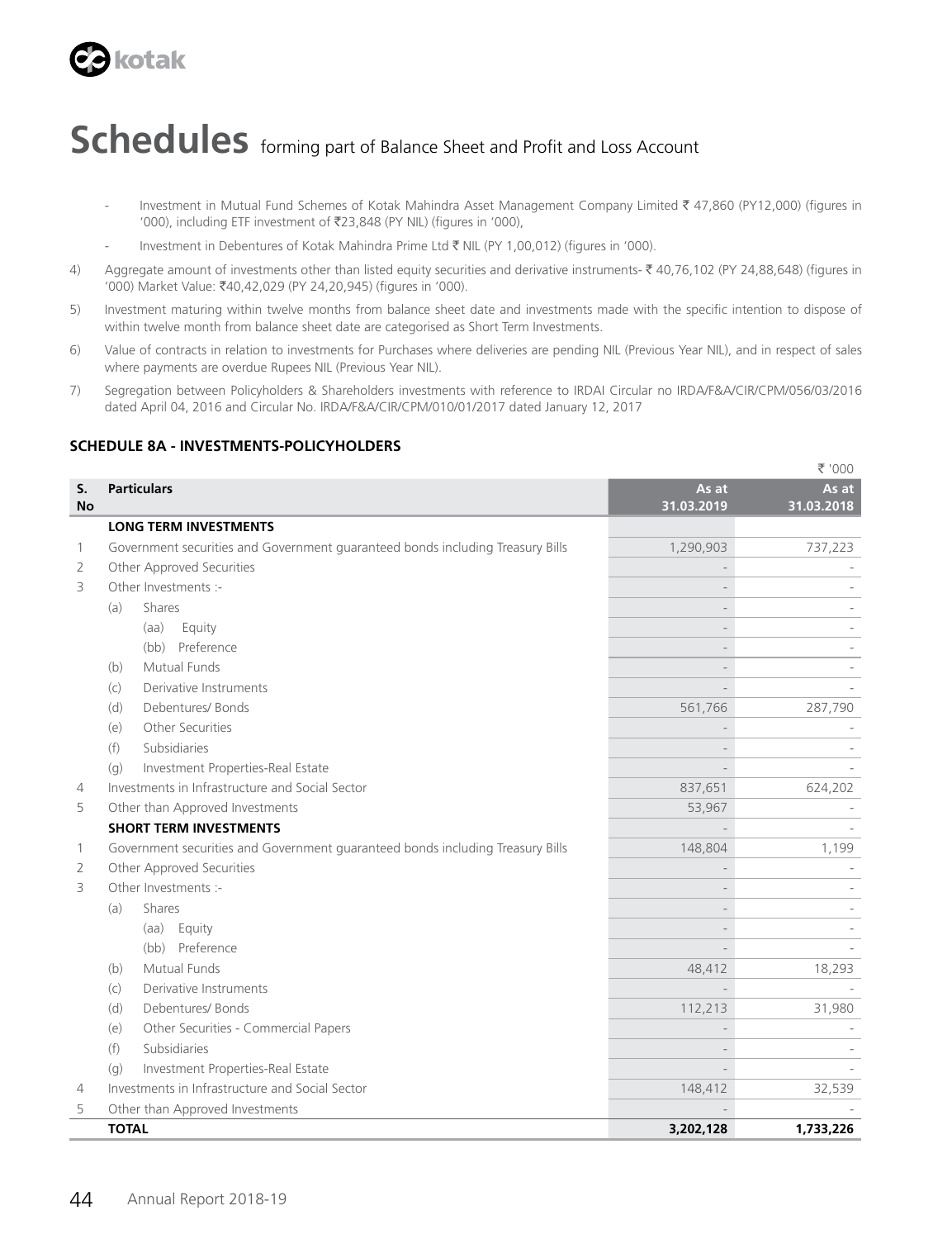## **Notes:**

- 1) All the Investments are free of any encumbrances.
- 2) All the above Investments are performing assets.
- 3) During the Period under review, there have been investments in Subsidiary, Joint Ventures & Fellow Subsidiaries as below:
	- Investment in Mutual Fund Schemes of Kotak Mahindra Asset Management Company Limited ₹ 47,860 (PY12,000) (figures in '000), including ETF investment of  $\overline{2}23,848$  (PY NIL) (figures in '000),
		- Investment in Debentures of Kotak Mahindra Prime Ltd ₹ NIL (PY 1,00,012) (figures in '000).
- 4) Aggregate amount of investments other than listed equity securities and derivative instruments-  $\bar{\tilde{\tau}}$  40,76,102 (PY 24,88,648) (figures in '000) Market Value: ₹40,42,029 (PY 24,20,945) (figures in '000).
- 5) Investment maturing within twelve months from balance sheet date and investments made with the specific intention to dispose of within twelve month from balance sheet date are categorised as Short Term Investments.
- 6) Value of contracts in relation to investments for Purchases where deliveries are pending NIL (Previous Year NIL), and in respect of sales where payments are overdue Rupees NIL (Previous Year NIL).
- 7) Segregation between Policyholders & Shareholders investments with reference to IRDAI Circular no IRDA/F&A/CIR/CPM/056/03/2016 dated April 04, 2016 and Circular No. IRDA/F&A/CIR/CPM/010/01/2017 dated January 12, 2017

## **SCHEDULE 9 - LOANS**

|                |                                             |                              | 5.000      |
|----------------|---------------------------------------------|------------------------------|------------|
| S.             | <b>Particulars</b>                          | As at                        | As at      |
| <b>No</b>      |                                             | 31.03.2019                   | 31.03.2018 |
| 1              | SECURITY-WISE CLASSIFICATION                |                              |            |
|                | Secured                                     |                              |            |
|                | On mortgage of property<br>(a)              |                              |            |
|                | (aa) In India                               |                              |            |
|                | (bb) Outside India                          |                              |            |
|                | On Shares, Bonds, Govt. Securities<br>(b)   |                              |            |
|                | Others<br>(c)                               |                              |            |
|                | Unsecured                                   |                              |            |
|                | <b>TOTAL</b>                                | $\blacksquare$               |            |
| $\overline{2}$ | <b>BORROWER-WISE CLASSIFICATION</b>         |                              |            |
|                | Central and State Governments<br>(a)        |                              |            |
|                | Banks and Financial Institutions<br>(b)     |                              |            |
|                | Subsidiaries<br>(c)                         |                              |            |
|                | Industrial Undertakings<br>(d)              |                              |            |
|                | Others<br>(e)                               |                              |            |
|                | <b>TOTAL</b>                                | -                            |            |
| 3              | PERFORMANCE-WISE CLASSIFICATION             |                              |            |
|                | Loans classified as standard<br>(a)         |                              |            |
|                | (aa) In India                               |                              |            |
|                | (bb) Outside India                          |                              |            |
|                | Non-performing loans less provisions<br>(b) |                              |            |
|                | (aa) In India                               |                              |            |
|                | (bb) Outside India                          |                              |            |
|                | <b>TOTAL</b>                                |                              |            |
| 4              | <b>MATURITY-WISE CLASSIFICATION</b>         |                              |            |
|                | Short Term<br>(a)                           |                              |            |
|                | Long Term<br>(b)                            |                              |            |
|                | <b>TOTAL</b>                                | $\qquad \qquad \blacksquare$ |            |

 $\equiv$  '000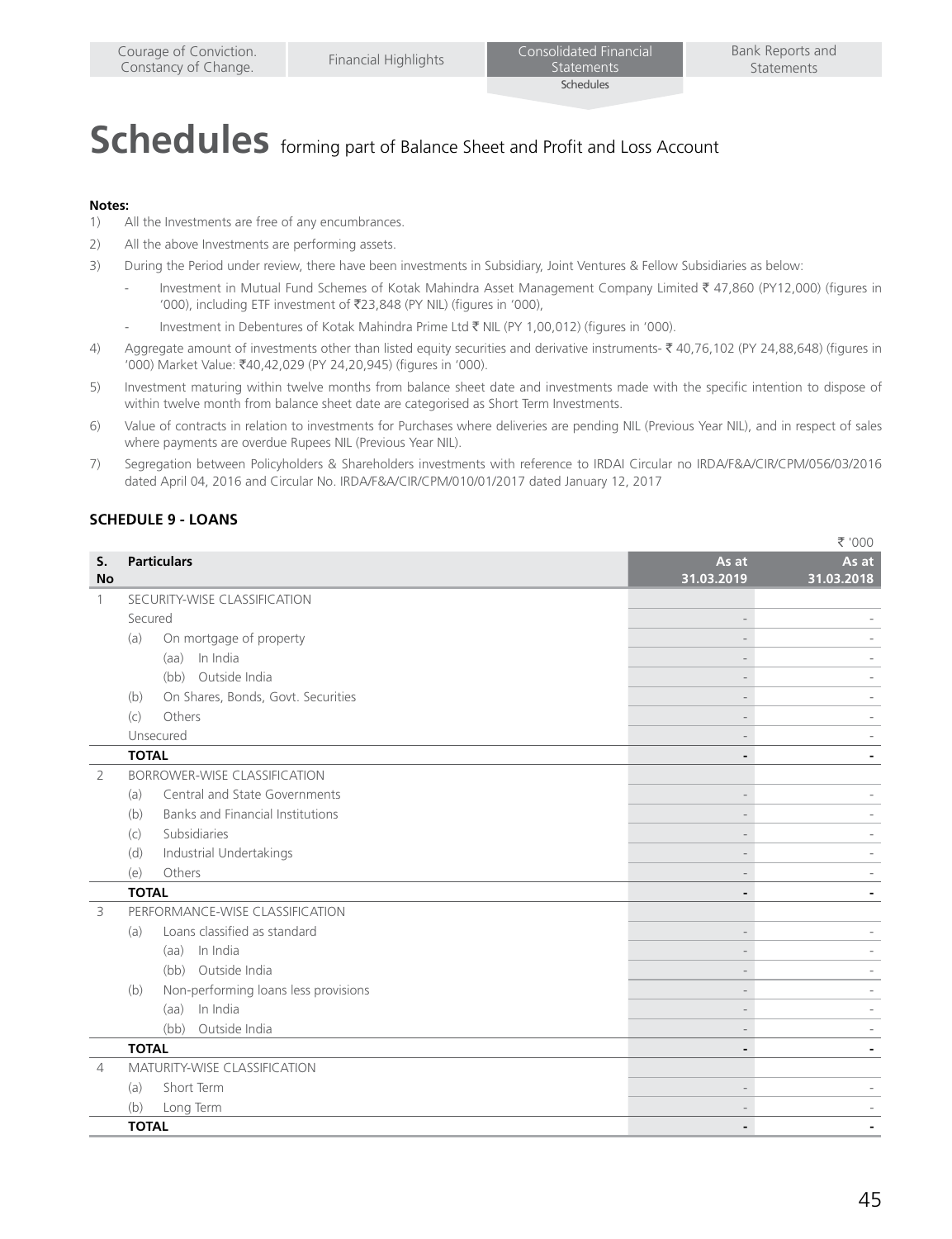

## **SCHEDULE 10 - FIXED ASSETS**

| <b>Particulars</b>       |                       |                                          | Cost/ Gross Block                                  |                          | <b>Depreciation</b>          |                                     |                                 |                     | <b>Net Block</b>    |                     |  |
|--------------------------|-----------------------|------------------------------------------|----------------------------------------------------|--------------------------|------------------------------|-------------------------------------|---------------------------------|---------------------|---------------------|---------------------|--|
|                          | As at<br>April 1,2018 | <b>Additions</b><br>during the<br>period | Deductions/<br>adjustments<br>during the<br>period | As at<br>31.03.2019      | As at<br><b>April 1,2018</b> | For the<br>year ended<br>31.03.2019 | On Sales/<br><b>Adjustments</b> | As at<br>31.03.2019 | As at<br>31.03.2019 | As at<br>31.03.2018 |  |
| Goodwill                 |                       |                                          |                                                    |                          | ٠                            | $\overline{\phantom{a}}$            |                                 |                     |                     |                     |  |
| Intangibles - Software   | 157,703               | 30,743                                   | ٠                                                  | 188,446                  | 96,353                       | 73,549                              | ٠                               | 169,902             | 18,544              | 61,350              |  |
| Land-Freehold            |                       |                                          | ٠                                                  |                          | ٠                            | $\overline{\phantom{a}}$            |                                 |                     |                     |                     |  |
| Leasehold Improvements   | 3,809                 | 183                                      | $\overline{\phantom{a}}$                           | 3,992                    | 1,179                        | 655                                 | ٠                               | 1,834               | 2,158               | 2,630               |  |
| <b>Buildings</b>         |                       |                                          | ٠                                                  | $\overline{\phantom{a}}$ | ٠                            | $\overline{\phantom{a}}$            | ٠                               |                     |                     |                     |  |
| Furniture & Fittings     | 436                   | 106                                      |                                                    | 542                      | 401                          | 85                                  |                                 | 486                 | 56                  | 35                  |  |
| IT Equipments            | 73,599                | 11,983                                   | 96                                                 | 85,486                   | 48,747                       | 21,145                              | 65                              | 69,827              | 15,659              | 24,852              |  |
| Vehicles                 | 21.837                | 22,936                                   | 7,428                                              | 37,345                   | 8,773                        | 7,360                               | 6,169                           | 9,964               | 27,381              | 13,064              |  |
| Office Equipment         | 1,400                 | 380                                      | ٠                                                  | 1.780                    | 339                          | 403                                 | ٠                               | 742                 | 1,038               | 1,061               |  |
| Others                   | ٠                     | ٠                                        | ٠                                                  | $\overline{\phantom{a}}$ |                              | $\overline{\phantom{a}}$            | ٠                               |                     |                     |                     |  |
| <b>TOTAL</b>             | 258,784               | 66,331                                   | 7,524                                              | 317,591                  | 155,792                      | 103,197                             | 6,234                           | 252,755             | 64,836              | 102,992             |  |
| Capital Work in progress | ٠                     | 6,448                                    | ٠                                                  | 6,448                    |                              |                                     |                                 |                     | 6,448               |                     |  |
| <b>Grand Total</b>       | 258,784               | 72,779                                   | 7,524                                              | 324,039                  | 155,792                      | 103,197                             | 6,234                           | 252,755             | 71,284              | 102,992             |  |
| Previous Year            | 211,261               | 49,361                                   | 1,838                                              | 258,784                  | 74,547                       | 81,494                              | 249                             | 155,792             | 102,992             | 136,711             |  |

## **SCHEDULE 11 - CASH AND BANK BALANCE**

|          |              |                                             |                     | ₹ '000              |
|----------|--------------|---------------------------------------------|---------------------|---------------------|
| S.<br>No |              | <b>Particulars</b>                          | As at<br>31.03.2019 | As at<br>31.03.2018 |
|          |              | Cash (including cheques, drafts and stamps) | 50,438              | 6,401               |
| 2        |              | <b>Bank Balances</b>                        |                     |                     |
|          | (a)          | Deposit Accounts                            |                     |                     |
|          |              | Short-term (due within 12 months)<br>(aa)   |                     |                     |
|          |              | (bb) Others                                 |                     |                     |
|          | (b)          | <b>Current Accounts</b>                     | 75,510              | 88,928              |
|          | (c)          | Others                                      |                     |                     |
| 3        |              | Money at Call and Short Notice              |                     |                     |
|          | (a)          | With Banks                                  |                     |                     |
|          | (b)          | With other Institutions                     |                     |                     |
| 4        | Others       |                                             |                     |                     |
|          | <b>TOTAL</b> |                                             | 125,948             | 95,329              |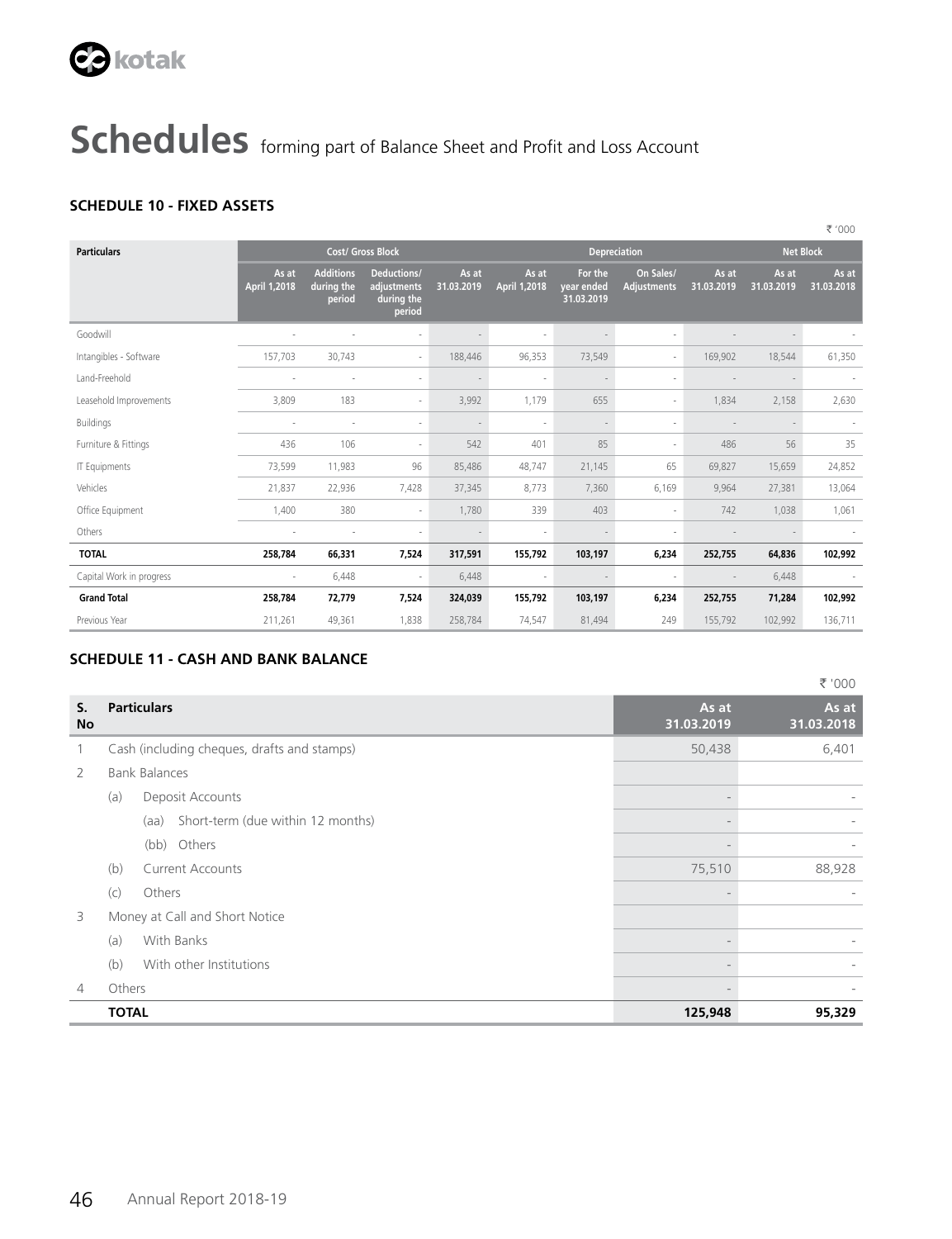## **SCHEDULE 12 - ADVANCES AND OTHER ASSETS**

|                 |                                                                               |                                                                                                                                                                                                                                                                                                                                                                                                                                                                                                   | ₹ '000              |
|-----------------|-------------------------------------------------------------------------------|---------------------------------------------------------------------------------------------------------------------------------------------------------------------------------------------------------------------------------------------------------------------------------------------------------------------------------------------------------------------------------------------------------------------------------------------------------------------------------------------------|---------------------|
| S.<br><b>No</b> | <b>Particulars</b>                                                            | As at<br>31.03.2019                                                                                                                                                                                                                                                                                                                                                                                                                                                                               | As at<br>31.03.2018 |
|                 | <b>ADVANCES</b>                                                               |                                                                                                                                                                                                                                                                                                                                                                                                                                                                                                   |                     |
| 1               | Reserve deposits with ceding companies                                        | $\label{eq:reduced} \centering \begin{tabular}{c} \multicolumn{2}{c}{} & \multicolumn{2}{c}{} \\ \multicolumn{2}{c}{} & \multicolumn{2}{c}{} \\ \multicolumn{2}{c}{} & \multicolumn{2}{c}{} \\ \multicolumn{2}{c}{} & \multicolumn{2}{c}{} \\ \multicolumn{2}{c}{} & \multicolumn{2}{c}{} \\ \multicolumn{2}{c}{} & \multicolumn{2}{c}{} \\ \multicolumn{2}{c}{} & \multicolumn{2}{c}{} \\ \multicolumn{2}{c}{} & \multicolumn{2}{c}{} \\ \multicolumn{2}{c}{} & \multicolumn{2}{c}{} \\ \multic$ |                     |
| 2               | Application money for investments                                             |                                                                                                                                                                                                                                                                                                                                                                                                                                                                                                   |                     |
| 3               | Prepayments                                                                   | 17,442                                                                                                                                                                                                                                                                                                                                                                                                                                                                                            | 6,915               |
| 4               | Advances to Directors/Officers                                                |                                                                                                                                                                                                                                                                                                                                                                                                                                                                                                   |                     |
| 5               | Advance tax paid and taxes deducted at source (Net of provision for taxation) | 320                                                                                                                                                                                                                                                                                                                                                                                                                                                                                               | 72                  |
| 6               | Others :-                                                                     |                                                                                                                                                                                                                                                                                                                                                                                                                                                                                                   |                     |
|                 | Security Deposits                                                             | $\overline{a}$                                                                                                                                                                                                                                                                                                                                                                                                                                                                                    |                     |
|                 | Advances to employees                                                         | 2,290                                                                                                                                                                                                                                                                                                                                                                                                                                                                                             | 1,204               |
|                 | Advances to vendors                                                           | 1,462                                                                                                                                                                                                                                                                                                                                                                                                                                                                                             | 5,001               |
|                 | Advance to others                                                             |                                                                                                                                                                                                                                                                                                                                                                                                                                                                                                   |                     |
|                 | <b>TOTAL (A)</b>                                                              | 21,514                                                                                                                                                                                                                                                                                                                                                                                                                                                                                            | 13,192              |
|                 | <b>OTHER ASSETS</b>                                                           |                                                                                                                                                                                                                                                                                                                                                                                                                                                                                                   |                     |
| 1               | Income accrued on investments                                                 | 115,155                                                                                                                                                                                                                                                                                                                                                                                                                                                                                           | 72,121              |
| 2               | <b>Outstanding Premiums</b>                                                   |                                                                                                                                                                                                                                                                                                                                                                                                                                                                                                   |                     |
| 3               | Agents' Balances                                                              | $\overline{\phantom{m}}$                                                                                                                                                                                                                                                                                                                                                                                                                                                                          |                     |
| 4               | Foreign Agencies Balances                                                     |                                                                                                                                                                                                                                                                                                                                                                                                                                                                                                   |                     |
| 5               | Due from other entities carrying on insurance business (including reinsurers) | 6,315                                                                                                                                                                                                                                                                                                                                                                                                                                                                                             | 6,838               |
| 6               | Due from subsidiaries/ holding company                                        | 202                                                                                                                                                                                                                                                                                                                                                                                                                                                                                               |                     |
| $\overline{7}$  | Deposit with Reserve Bank of India                                            |                                                                                                                                                                                                                                                                                                                                                                                                                                                                                                   |                     |
| 8               | Others :-                                                                     |                                                                                                                                                                                                                                                                                                                                                                                                                                                                                                   |                     |
|                 | Investment of Unclaimed Amount                                                | 983                                                                                                                                                                                                                                                                                                                                                                                                                                                                                               | 633                 |
|                 | Security and other deposits                                                   | 5,329                                                                                                                                                                                                                                                                                                                                                                                                                                                                                             | 1,675               |
|                 | Service Tax Unutilised Credit                                                 | $\qquad \qquad -$                                                                                                                                                                                                                                                                                                                                                                                                                                                                                 |                     |
|                 | Cenvat Credit                                                                 |                                                                                                                                                                                                                                                                                                                                                                                                                                                                                                   |                     |
|                 | Sundry Debtors                                                                | 1,115                                                                                                                                                                                                                                                                                                                                                                                                                                                                                             | 1,297               |
|                 | Terrorism Pool Receivables                                                    | 67,435                                                                                                                                                                                                                                                                                                                                                                                                                                                                                            | 45,269              |
|                 | Deposits                                                                      |                                                                                                                                                                                                                                                                                                                                                                                                                                                                                                   |                     |
|                 | <b>GST Unutilised Credit</b>                                                  | 115,913                                                                                                                                                                                                                                                                                                                                                                                                                                                                                           | 75,486              |
|                 | <b>TOTAL (B)</b>                                                              | 312,447                                                                                                                                                                                                                                                                                                                                                                                                                                                                                           | 203,319             |
|                 | TOTAL (A+B)                                                                   | 333,961                                                                                                                                                                                                                                                                                                                                                                                                                                                                                           | 216,511             |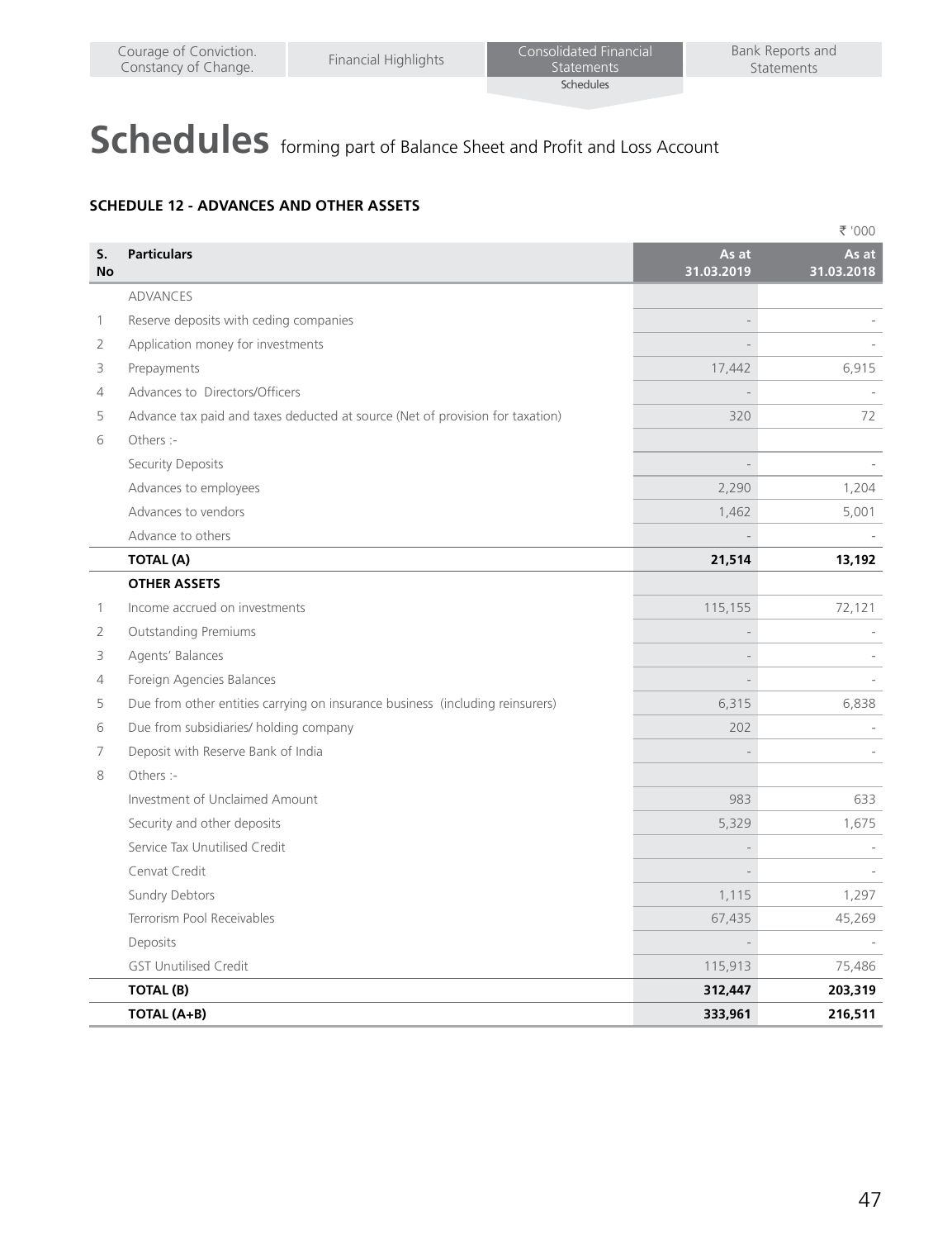

## **SCHEDULE 13 - CURRENT LIABILITIES**

|                 |                                           |                     | ₹ '000              |
|-----------------|-------------------------------------------|---------------------|---------------------|
| S.<br><b>No</b> | <b>Particulars</b>                        | As at<br>31.03.2019 | As at<br>31.03.2018 |
| 1               | Agents' Balances                          | 19,599              | 8,896               |
| 2               | Balances due to other insurance companies | 92,143              | 59,174              |
| 3               | Deposits held on re-insurance ceded       |                     |                     |
| 4               | Premiums received in advance              | 88,549              | 13,874              |
| 5               | <b>Unallocated Premium</b>                | 69,306              | 41,020              |
| 6               | Unclaimed Amount of Policyholders         | 735                 | 627                 |
| 7               | Sundry creditors                          | 6,813               | 2,368               |
| 8               | Due to subsidiaries/ holding company      | 17,585              | 11,183              |
| 9               | Claims Outstanding                        | 1,382,649           | 682,792             |
| 10              | Due to Officers/ Directors                |                     |                     |
| 11              | Others :-                                 |                     |                     |
|                 | <b>Statutory Dues</b>                     | 91,134              | 53,594              |
|                 | Refund Payable - Premium                  | 2,654               | 1,205               |
|                 | Provision for expenses                    | 150,637             | 92,106              |
|                 | Premium Deposits                          |                     |                     |
|                 | Solatium Fund                             | 1,815               | 852                 |
|                 | Payable to Related Parties                |                     |                     |
|                 | Contracts for Investments                 |                     |                     |
|                 | Stale Cheque                              |                     |                     |
|                 | Payable to Employees                      | 449                 | 314                 |
|                 | Claims Payable                            | 145                 | 880                 |
|                 | <b>TOTAL</b>                              | 1,924,213           | 968,884             |

## **SCHEDULE 14 - PROVISIONS**

|    |                                                                   |            | ₹ '000     |
|----|-------------------------------------------------------------------|------------|------------|
| S. | <b>Particulars</b>                                                | As at      | As at      |
| No |                                                                   | 31.03.2019 | 31.03.2018 |
|    | Reserve for Unexpired Risk                                        | 1,639,695  | 941,790    |
|    | For taxation (less advance tax paid and taxes deducted at source) |            |            |
| 3  | For proposed dividends                                            |            |            |
| 4  | For dividend distribution tax                                     |            |            |
| 5. | Others :-                                                         |            |            |
|    | Gratuity                                                          | 22,042     | 13,587     |
|    | Leave Encashment                                                  | 9,852      | 1,913      |
| 6  | Reserve for Premium Deficiency                                    |            |            |
|    | <b>TOTAL</b>                                                      | 1,671,589  | 957,290    |

## **SCHEDULE 15 - MISCELLANEOUS EXPENDITURE**

(to the extent not written off or adjusted)

|           |                                                 |                     | ₹'000               |
|-----------|-------------------------------------------------|---------------------|---------------------|
| <b>No</b> | <b>Particulars</b>                              | As at<br>31.03.2019 | As at<br>31.03.2018 |
|           |                                                 |                     |                     |
|           | Discount Allowed in issue of shares/ debentures |                     |                     |
|           | Others                                          |                     |                     |
|           | <b>TOTAL</b>                                    | -                   |                     |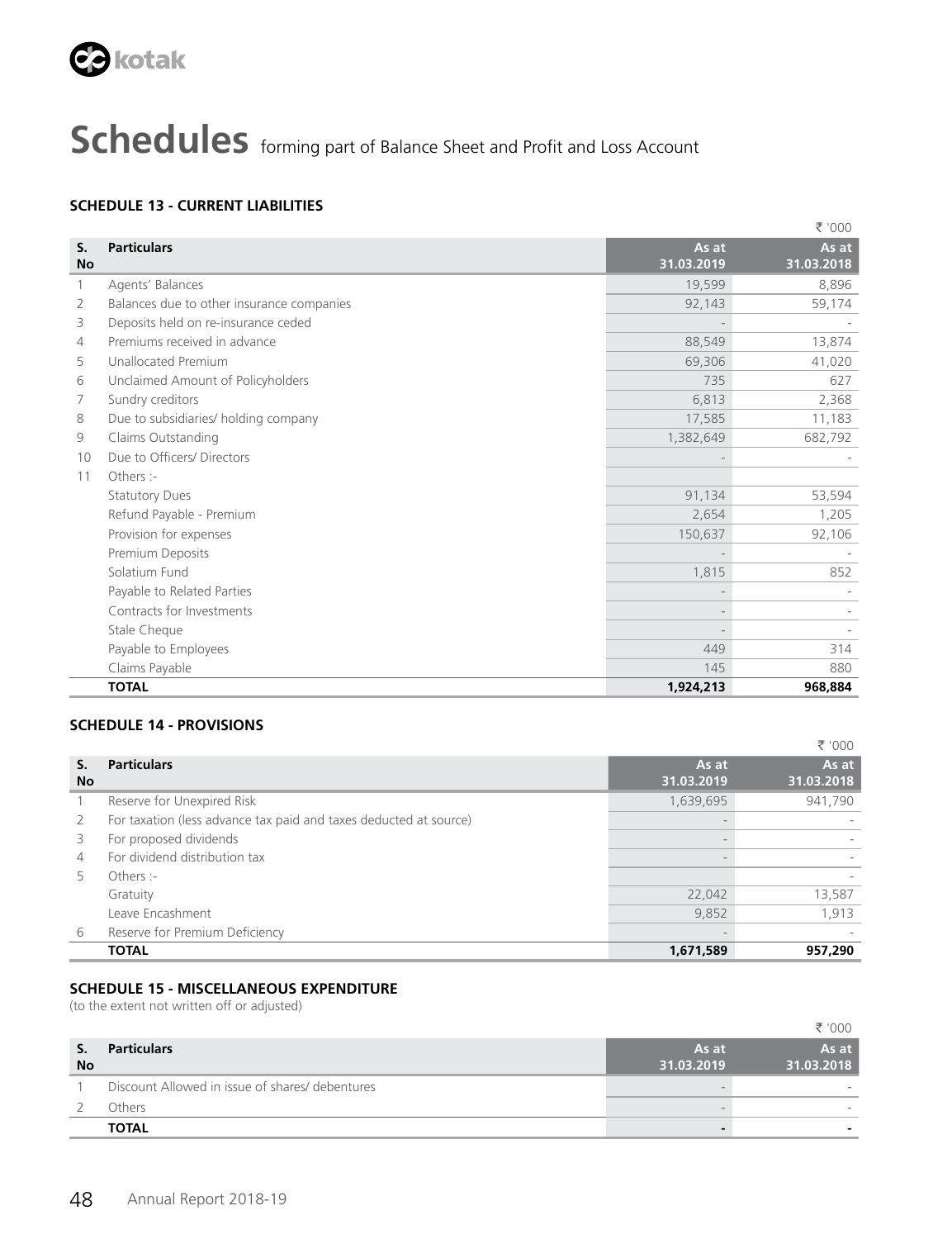## **Schedule 16: Notes to the financial statements**

## **1. Background**

Kotak Mahindra General Insurance Company Limited ("The Company") was incorporated on December 20, 2014 under Companies Act, 2013 as a 100% subsidiary of Kotak Mahindra Bank Limited. The Company received certificate of registration from Insurance Regulatory and Development Authority (IRDAI) on November 18, 2015 with registration no. 152 and subsequently commenced operations on December 17, 2015.The Company is in the business of underwriting general insurance policies relating to Fire and Miscellaneous business lines.

## **2. Significant Accounting Policies:**

#### **A. Basis of Preparation**

 The Financial Statements of the Company have been prepared in accordance with the generally accepted accounting principles in India to comply with the accounting standards specified under section 133 and the relevant provision of the Companies Act, 2013, as applicable, and in accordance with the provisions of the Insurance Act, 1938 as amended by the Insurance Laws (Amendment) Act, 2015 read with Insurance Regulatory and Development Authority of India circular IRDAI /F&A/CIR/FA/059/03/2015 dated March 31, 2015 (the "Insurance Act"), the Insurance Regulatory and Development Authority Act, 1999 the ("IRDA Act"), and the regulations framed there under (also refer IRDAI) the Insurance Regulatory and Development Authority (Preparation of Financial Statements and Auditor's Report of Insurance Companies) Regulations, 2002 (the "IRDA Financial Statements Regulations"), circulars/notifications issued by IRDAI from time to time (including circular no.IRDA/F&A/CIR/CPM/056/03/2016 dated April 04, 2016 and IRDA/F&A/CIR/CPM/010/01/2017 dated January 12, 2017)

## **B. Use of Estimates**

 The preparation of financial statements in conformity with Indian GAAP requires the Management to make judgments, estimates and assumptions considered in the reported amounts of assets and liabilities (including contingent liabilities) as on the date of the financial statements and the reported income and expenses during the reporting period. Although these estimates are based on Management's best knowledge of current events and actions, uncertainty about these assumptions and estimates could result in the outcome requiring a material adjustment to the carrying amounts of assets or liabilities in future periods. The estimates and assumptions used in the financial statements are based on Management's evaluation of the relevant facts and circumstances upto and as of the date of the financial statements. Actual results could differ from the estimates. Any revision to accounting estimates is accounted for prospectively.

#### **C. Revenue Recognition**

#### **Premium:**

 Premium net of goods and services tax (GST) (including reinsurance accepted & reinstatement premium) is recognised on commencement of the risk and for installment policies it is recognised on installment due dates. Premium earnings are recognised over the period of the policy or period of risk. Any revisions in premium amount are recognised in the year in which they occur & over the remaining period of the policy. Any Subsequent cancellations of policies are recognised in the same period in which it occur.

#### **Commission on reinsurance ceded:**

 Commission on reinsurance ceded is recognized as income on ceding of reinsurance premium. Profit commission under reinsurance treaties, wherever applicable, is recognized in the year of final determination of the profits and as intimated by the Reinsurer.

#### **Income earned on investments:**

 Interest income is recognized on accrual basis. Dividend income is recognized when right to receive is established, Accretion of discount and amortization of premium relating to debt securities is recognized over the holding or maturity period of such securities on constant yield basis.

 The Net gain/ loss on transfer/ sale of debt securities is the difference between the transfer/sale price and the net amortized cost/ book value which is computed on a Weighted average basis as on the date of transfer/sale. Sale consideration for the purpose of realized gain/loss is net of brokerage and taxes, if any and excludes the interest received on sale

 The realized gain or loss on mutual funds is the difference between sale consideration and carrying cost as on the date of sale, determined on a weighted average cost basis and includes accumulated changes in fair value taken in fair value change account earlier.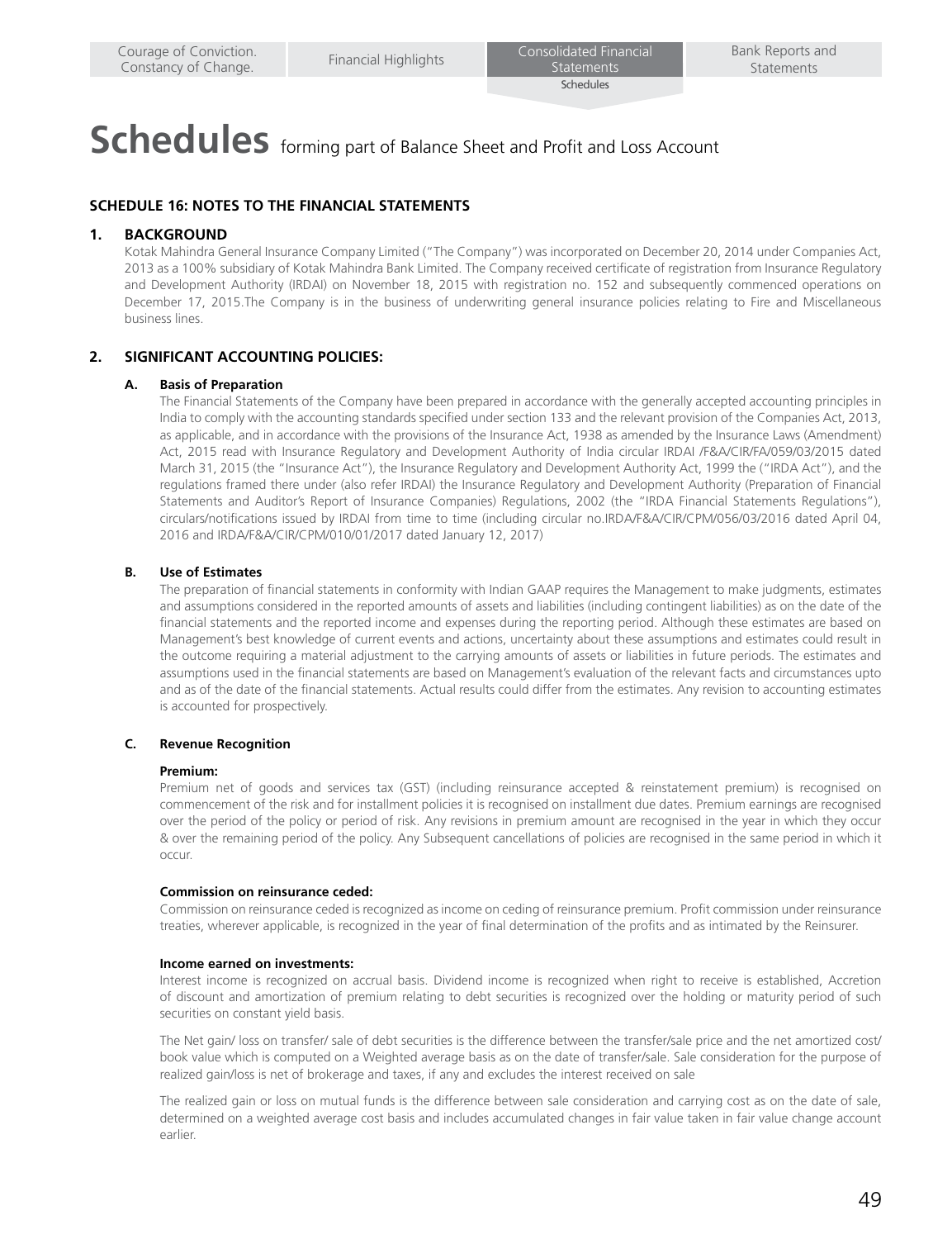

 Any unrealized gain or loss in respect of mutual funds are recognized in 'fair value change account' in balance sheet and not available for distribution for dividend.

#### **D. Premium Received In Advance**

 Premium received in advance represents the premium received prior to the commencement of the risk assumed on any policy. On balance sheet date such premium received in advance reflects in current liabilities.

#### **E. Reserve for Unexpired Risk**

 Reserve for unexpired risk is recognized net of reinsurance ceded and represents premium written that is attributable and to be allocated to succeeding accounting periods for risks to be borne by the Company under contractual obligations over a contract period or period of risk , whichever is applicable. As per circular vide IRDA/F&A/CIR/CPM/056/03/2016 dated April 4, 2016 such reserves are calculated on a pro-rata basis under 1/365 basis subject to 100% for marine hull business, on all unexpired policies at Balance Sheet Date..

## **F. Reinsurance Premium Ceded and Reinsurance Accepted**

 Proportional Re-insurance premium ceded is accounted on due basis at the time when related premium income is accounted for. Non-proportional reinsurance cost is accounted as per terms of the reinsurance arrangements. Any revisions in reinsurance premium ceded are recognised in the period in which it occur. On cancellation of policies, related reinsurance premium ceded are recognised in the same period in which it occur.

Reinsurance inward acceptances are accounted for on the basis of returns, to the extent received, from the insurers.

#### **G. Premium Deficiency Reserve**

 Premium deficiency is recognized when sum of expected claim cost, related expenses & maintenance cost (related to claims handling) exceed related reserve for unexpired risk. It is recognized on an annual basis and at segmental revenue account level viz., Fire, Marine & Miscellaneous. Premium Deficiency Reserve is estimated and certified by the Appointed Actuary.

#### **H. Claims**

 Claims incurred includes claims paid net of reinsurance recovery and salvage value retained by the insured, change in loss reserve during the period, change in claims incurred but not reported (IBNR) & change in claims incurred but not enough reported (IBNER). Claims incurred also include survey fees/legal fees & other expenses directly attributable to claim cost. Claims will be recognized as and when intimation of it is received and provision will be determined (net of reinsurance recovery) by the management on the best estimate of claims likely to be paid based on survey reports, based on information received from various sources and from past experience.

 Any subsequent information may result in revision of likely amount of final claim payment and accordingly there will be change in provision for outstanding claims.

 IBNR is claim reserves provided for those claims which are incurred but not yet reported and IBNER is claim reserves provided for those claims which are incurred but not enough reported. Estimated liability for IBNR and IBNER has been estimated by the Appointed Actuary in compliance with the relevant regulations and guidelines issued by IRDAI and the same is duly certified by the Appointed Actuary of the Company.

## **I. Acquisition Cost**

 Acquisition costs are those costs that vary with, and are primarily related to, the acquisition of new and renewal insurance contracts viz commission. These costs are expensed in the period in which they are incurred.

## **J. Segment Reporting**

 In case of General insurance business, based on the primary segments identified under Insurance Regulatory and Development Authority (Preparation of Financial Statements and Auditor's Report of Insurance Companies) Regulations, 2002 read with AS 17 on "Segment Reporting" as specified under sec 133 of the act, read with rule 7 of The Companies (Accounts) Rules 2014 the Company has classified and disclosed segment information for Fire, Marine and Miscellaneous lines of business.

There are no reportable geographical segments, since all business is written in India.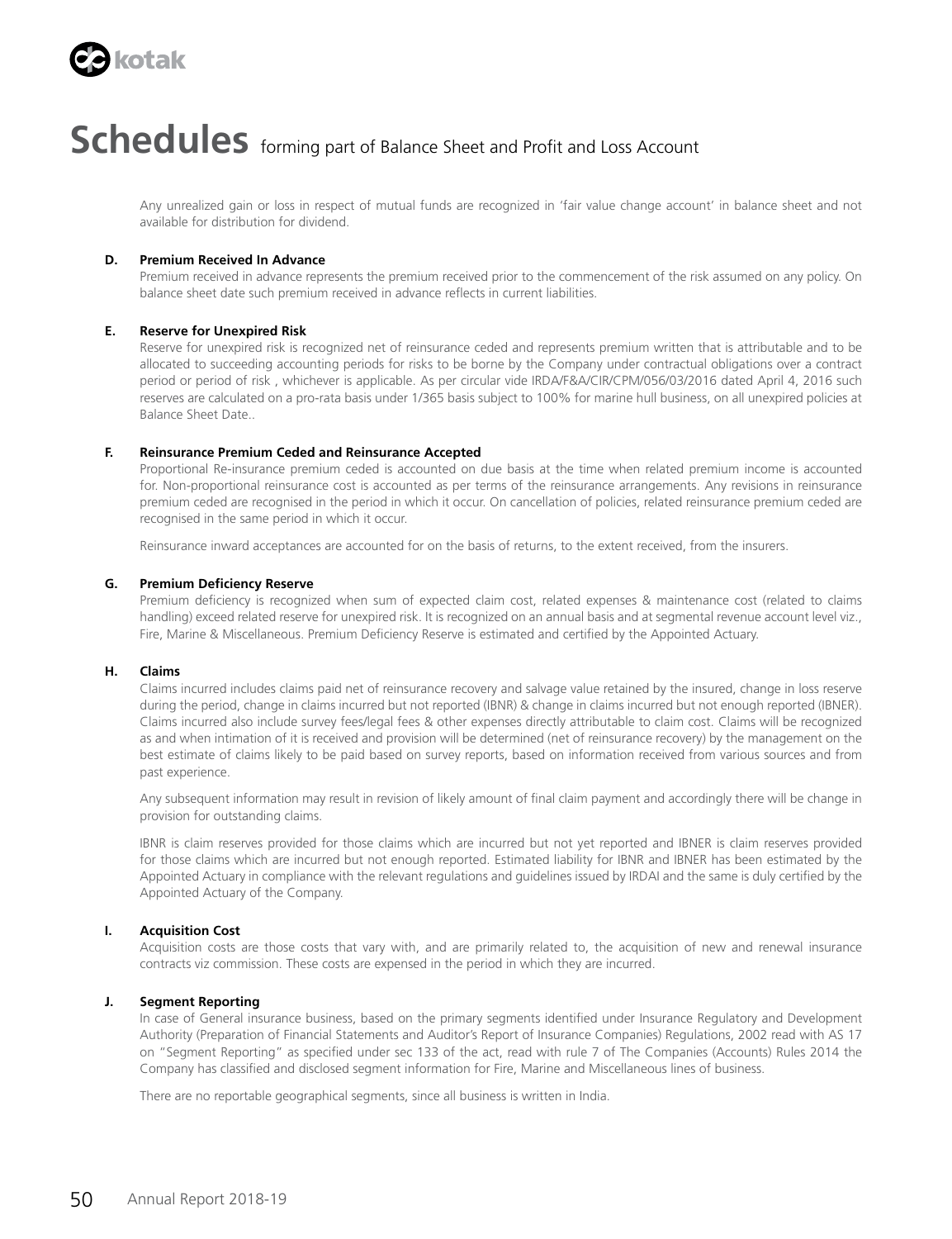## **K. Allocation of Investment income**

 In accordance with Circular No. IRDA/F&A/CIR/CPM/010/01/2017 dated January 12, 2017 issued by IRDAI on Segregation of Policyholder's fund and Shareholder funds, investment income for the period has been allocated to Revenue Account and Profit and Loss Account on basis of the ratio of average balance of policyholder's funds to average balance of shareholder's funds as at the close of each reporting period. Within the Revenue Account, the investment income shall be further allocated among the lines of business in proportion to average policy holder funds.

## **L. Allocation of Expenses**

 The Company has Board approved policy on allocation and apportionment of expenses of management as per notification of IRDAI dated April 27, 2016. The policy covers basis of allocation, expenses which shall be allocated, basis of apportionment and expenses which shall be apportioned. Expenses of Management related to insurance business are allocated to various segments on the following basis:

- a) Expenses which are directly identifiable are allocated to respective business segments on actuals
- b) Expenses which are not directly identifiable, are apportioned to the business segments on the basis of net written premium (before XOL).

## **M. Property, Plant and Equipment**

 Property, plant and Equipment are stated at acquisition cost inclusive of incidental expenses, net of accumulated depreciation and accumulated impairment losses, if any.

## **Intangible Assets**

 Intangible assets comprising software are stated at cost less amortization. Significant expenditure on improvements to software are capitalised when it is probable that such expenditure will enable the asset to generate future economic benefits in excess of its originally assessed standard of performance and such expenditure can be measured and attributed to the assets reliably.

## **Depreciation / Amortisation:**

 Deprecation is provided on a pro-rata basis on a Straight Line Method over the estimated useful life of the assets at rates which are equal to or higher than the rates prescribed under Schedule II of the Companies Act, 2013 in order to reflect the actual usage of the assets. The estimated useful lives of assets based on technical evaluation by management are as follows:

| <b>Asset Type</b>                                                 | Useful life in years                                        |
|-------------------------------------------------------------------|-------------------------------------------------------------|
| Improvement to leasehold premises                                 | Over the period of lease subject to<br>a maximum of 6 years |
| Office equipment                                                  | 5.                                                          |
| Furniture and Fixtures                                            | 6                                                           |
| Motor Vehicles                                                    | $\overline{4}$                                              |
| Intangible (Computer Software -including development expenditure) | 3                                                           |
| Information Technology Equipment (Including computers)            | 3                                                           |

Used assets purchased are depreciated over the residual useful life from the date of purchase.

For assets purchased and sold during the year, depreciation is provided on pro rata basis by the Company.

Assets costing less than  $\bar{\tau}$  5,000 are fully depreciated in the year of purchase.

Capital work in progress includes assets which are not yet ready for its intended use and are carried at cost.

## **Impairment of Assets**

 The carrying amounts of assets are reviewed at each balance sheet date if there is any indication of impairment based on internal/ external factors. Impairment occurs where the carrying value exceeds the present value of future cash flows expected to arise from the continuing use of the asset and its eventual disposal. The impairment loss to be expensed is determined as the excess of the carrying amount over the higher of the asset's net sales price or present value as determined above. After impairment, depreciation is provided on the revised carrying amount of the asset over it's remaining useful life.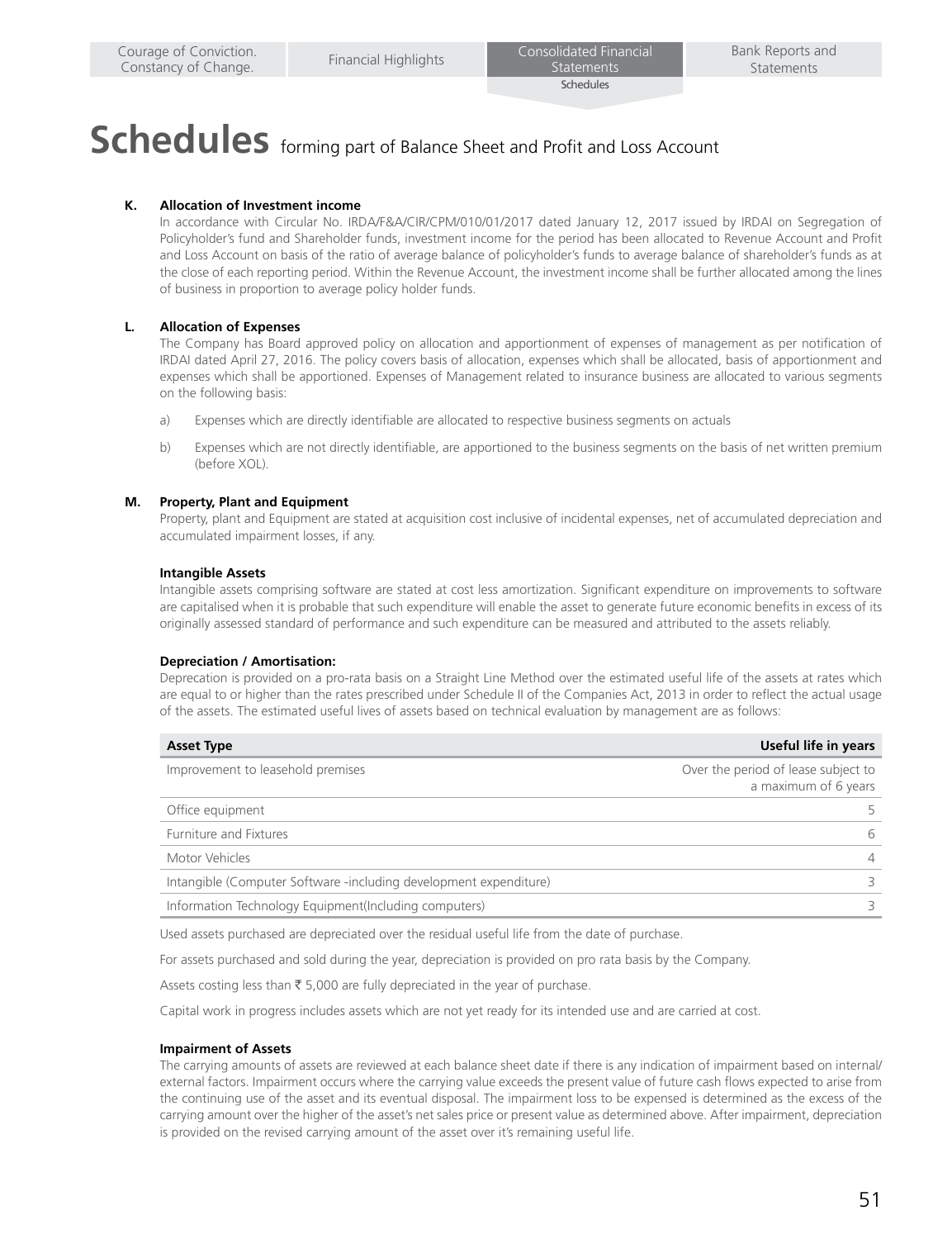

## **N. Employee Benefits**

## **a. Short Term Benefits**

 All employee benefits payable within 12 months of rendering the services are classified as short term employee benefits. Benefits such as salary, bonuses, short term compensated absences and non-monetary benefits etc. are recognized in the period in which the employees renders the related service. All the short term benefit are accounted on undiscounted basis.

#### **b. Long term Benefits**

#### **i. Provident Fund – Defined Contribution Plan:**

 Contribution as required by the Statute made to the Government Provident Fund is debited to the Profit and Loss Account when incurred. The company has no further obligations.

#### **ii. New Pension Scheme - Defined Contribution Plan:**

 The Company contributes up to 10% of employees' salary per annum, for employees who have opted to the New Pension Fund administered by a PFRDA appointed pension fund manager. The Company recognises such contributions as an expense in the year they are incurred.

#### **iii. Gratuity – Long Term Benefit Plan :**

 The Company provides for Gratuity, a defined benefit plan covering employees in accordance with the Payment of Gratuity Act, 1972. The Company's liability is actuarially determined (using Projected Unit Credit Method) at the Balance Sheet date.

Actuarial gains / losses are recognised immediately in the Profit and Loss Account in the year they are incurred.

### **iv. Compensated Absences - Other Long-Term Employee Benefits:**

**O.** The Company accrues the liability for compensated absences based on the actuarial valuation as at the Balance Sheet date conducted by an independent actuary which includes assumptions about demographics, early retirement, salary increases, interest rates and leave utilisation. The net present value of the Company obligation is determined based on the Projected Unit Credit Method as at the Balance Sheet date. Actuarial Gains / Losses are recognised immediately in the Profit and Loss Account in the year in which they arise.

#### **Investments**

 Investments are made and accounted for in accordance with the Insurance Act, 1938 as amended by Insurance Laws (Amendment) Act, 2015, The IRDA (Investment) Regulations, 2016 as amended and various other relevant circulars/ notification issued by IRDAI from time to time.

Investments are recorded at cost and include brokerage, transfer charges, stamps etc, and excludes pre acquisition interest, if any.

 Investments maturing within twelve months from balance sheet date and investments made with specific intention to dispose off within twelve months from balance sheet date are classified as 'short term investments'

Investments other than 'short term investment' are classified as 'long term investment'.

 Debt securities & non-convertible preference shares are considered as 'held to maturity' and stated at historical cost adjusted for amortization of premium or accretion of discount determined on constant yield to maturity basis over the holding/maturity period.

 Mutual fund units are stated at their 'Net Asset Value' as at the balance sheet date. Any unrealized gain/loss will be accounted for under fair value change account.

 In accordance with Circular No. IRDA/F&A/CIR/CPM/056/03/2016 dated April 4, 2016 and Circular No.IRDA/F&A/CIR/ CPM/010/01/2017 dated January 12, 2017, in respect of Preparation of Financial Statements and Auditors' Report of Insurance Companies, the company has segregated investments between Policyholder and Shareholder.

#### **P. Foreign Currency Transactions**

 Transactions denominated in foreign currency are recorded at the rate prevailing on the date of transactions. Foreign currency assets and liabilities are stated at the rate prevailing on the balance sheet date. Any gain or loss on settlement or restatement are accounted for in revenue account and profit & loss account.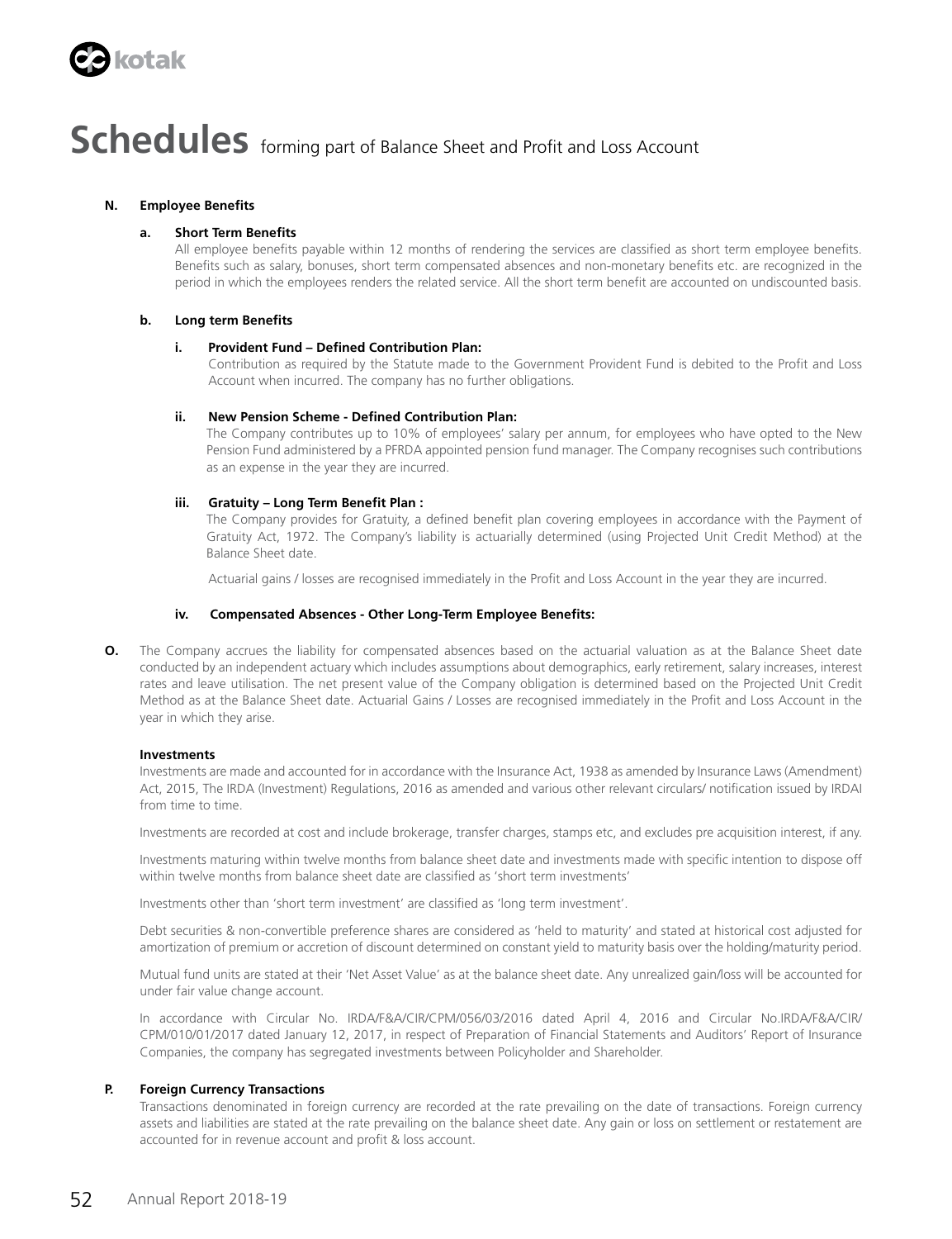## **Q. Operating Leases**

 Where all the risks and benefits of ownership are retained by the lessor those are classified as operating lease. Payment on account of operating leases are accounted for under revenue account on straight line basis over the lease period.

## **R. Contribution to Terrorism Pool**

 In accordance with the requirements of IRDAI, the Company, together with other insurance companies, participated in the Terrorism Pool. This pool is managed by General Insurance Corporation of India (GIC). In accordance with the terms of the agreement, GIC retro cedes, to the Company, terrorism premium to the extent of shares agreed to be borne by the Company in the risk which is recorded as reinsurance accepted. Such Insurance accepted is recorded based on quarterly confirmation received from GIC. Accordingly, reinsurance accepted on account of Terrorism Pool has been recorded in accordance with the latest statement received from GIC as on December 31, 2018.

 The entire amount of reinsurance accepted for the current year on this account, net of claims and expenses up to the above date, has been carried forward to the subsequent accounting period as Changes in unearned premium under Insurance Contract Liabilities for subsequent risks, if any, to be borne by the company.

## **S. Contribution to Solatium Fund**

As per the requirements of IRDA, the company provides for contribution to Solatium Fund @ 0.10 % on the gross direct premium of motor third party policies.

## **T. Taxation**

 The company provides for current tax on taxable income for the current accounting period as per the provision of the Income Tax Act, 1961.

 Deferred tax charge or credit and corresponding deferred tax liabilities or assets are recognized for future tax consequences attributable to timing differences between accounting income and taxable income for the year.

 Deferred tax assets are recognized only to the extent there is reasonable certainty that the asset can be realized in future. However, where there is unabsorbed depreciation or carry forward of losses under taxation laws, deferred tax assets are recognized only to the extent there is virtual certainty supported by convincing evidence that there will be sufficient future taxable income available against which deferred tax assets can be realized.

 Deferred tax assets are reviewed at each balance sheet date and written down or written up to reflect the amount virtually certain to be realized.

## **U. Goods and Services Tax (GST)**

 GST liability on premium are set-off against available GST credits. Unutilized credits, if any, are carried forward under "Advances and Other Assets" for set-off in subsequent periods.

## **V. Share Issue Expenses**

Share Issue expenses in relation to increase in share capital are written off when incurred.

## **W. Earnings per share**

 Basic earnings per share is calculated by dividing net profit after tax by the weighted average number of equity shares outstanding during the reporting period.

 Number of equity shares used in computing diluted earnings per share comprises the weighted average number of shares considered for basic earnings per share and also weighted average number of equity shares which would have been issued on conversion of all dilutive potential shares. In computing diluted earnings per share only potential equity shares that are dilutive are considered.

## **X. Provisions & Contingencies**

 A provision is recognized when an enterprise has a present obligation as a result of past event and it is probable that an outflow of resources will be required to settle the obligation, in respect of which a reliable estimate can be made. Provisions are not discounted to their present value and are determined based on best estimate required to settle the obligation at the Balance sheet date. These are reviewed at each balance sheet date and adjusted to reflect the current best estimates.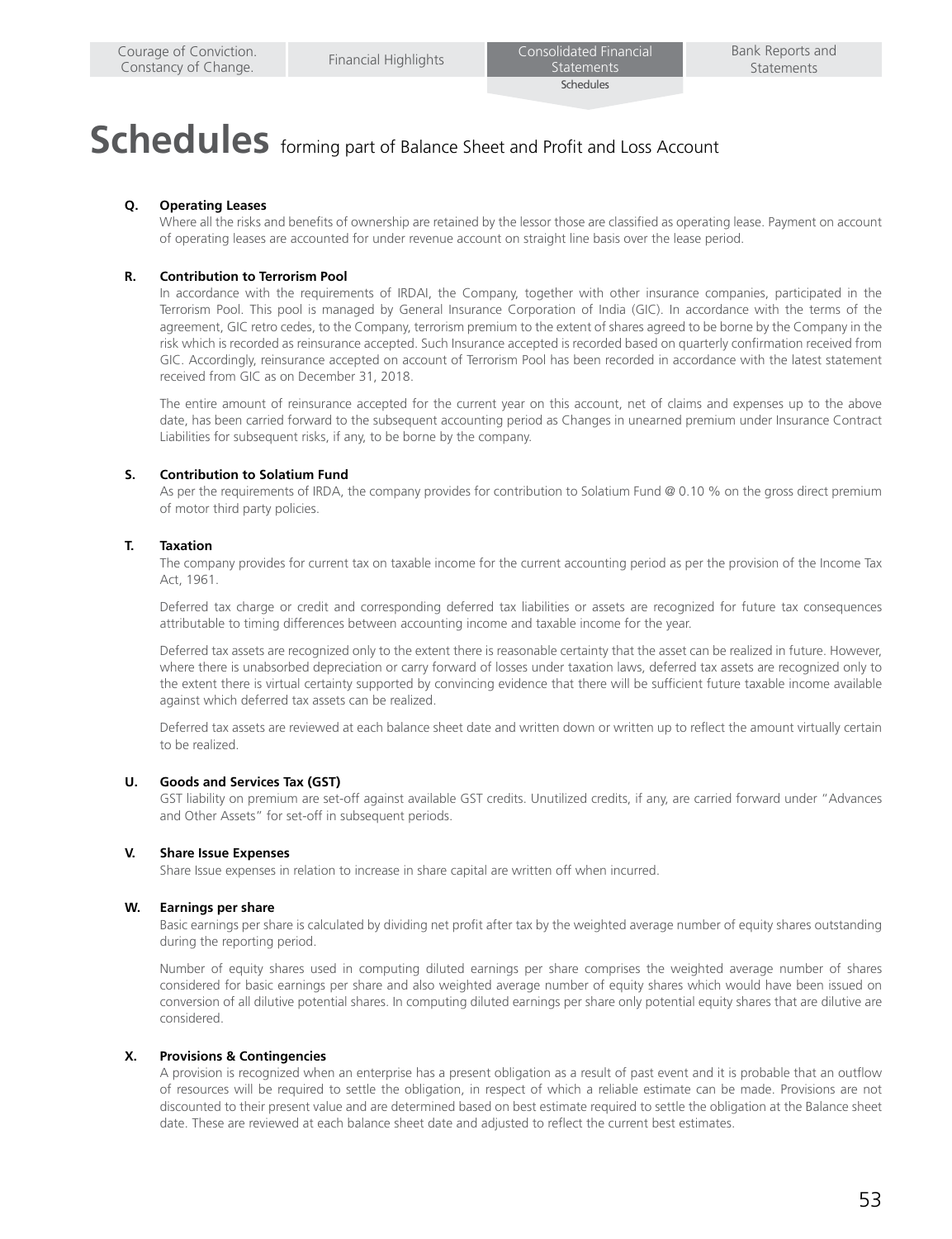

 Contingent losses arising from claims other than insurance claims, litigation, assessment, fines, penalties, etc. are recorded when it is probable that a liability has been incurred and the amount can be reasonably estimated.

 A disclosure for a contingent liability other than those under policies is made when there is a possible obligation or a present obligation that may, but probably will not require an outflow of resources.

 When there is a possible obligation or a present obligation in respect of which the likelihood of outflow of resources is remote, no provision or disclosure is made.

#### **Y. Cash and Cash Equivalents**

 Cash and cash equivalents for the purpose of Receipts and Payments Account include cash and cheques in hand, bank balances, other investments with original maturity of three months or less which are subject to insignificant risk of changes in value.

## **Z. Employee stock option scheme**

#### **Cash settled scheme:**

 The cost of cash-settled transactions (stock appreciation rights) is measured initially using intrinsic value method at the grant date taking into account the terms and conditions upon which the instruments were granted. This intrinsic value is amortised on a straight-line basis over the vesting period with a recognition of corresponding liability. This liability is remeasured at each balance sheet date up to and including the settlement date with changes in intrinsic value recognised in the Revenue/Profit and loss account in 'Employees' remuneration & welfare benefits'.

#### **AA. Receipts and Payments Account**

 Receipts and Payments Account is prepared and reported using the Direct Method, in conformity with para 2.2 of the Master Circular on Preparation of Financial Statements -General Insurance Business dated October 5, 2012, issued by the IRDA.

#### **Schedules forming the part of financial statements for the year ended March 31, 2019 (Currency: In thousands of Indian Rupees unless otherwise stated) Schedule 16: Notes to financial Statements**

## **3. Contingent Liabilities**

| Sr<br>No. | <b>Particulars</b>                                                 | As at<br>31.03.2019 | As at<br>31.03.2018 |
|-----------|--------------------------------------------------------------------|---------------------|---------------------|
|           | Partly paid up investments                                         | <b>Nil</b>          | Nil                 |
| 2         | Underwriting commitments outstanding                               | Nil                 | Nil                 |
| 3         | Claims, other than those under policies, not acknowledged as debts | Nil                 | Nil                 |
| 4         | Guarantees given by or on behalf of the Company                    | Nil                 | Nil                 |
| 5         | Statutory demands/liabilities in dispute, not provided for         | Nil                 | Nil                 |
| 6         | Reinsurance obligations to the extent not provided for in accounts | Nil                 | Nil                 |
|           | <b>Others</b>                                                      | Nil                 | Nil                 |

## **4. Encumbrances on Assets**

The assets of the Company are free from any encumbrances.

## **5. Capital Commitments**

| No. | <b>Particulars</b>                                                                                                             | As at<br>31.03.2019 | As at<br>31.03.2018 |
|-----|--------------------------------------------------------------------------------------------------------------------------------|---------------------|---------------------|
|     | Estimated amount of commitment pertaining to contracts remaining to be<br>executed in respect of Fixed Asset (Net of Advances) | 2.643               | 14,843              |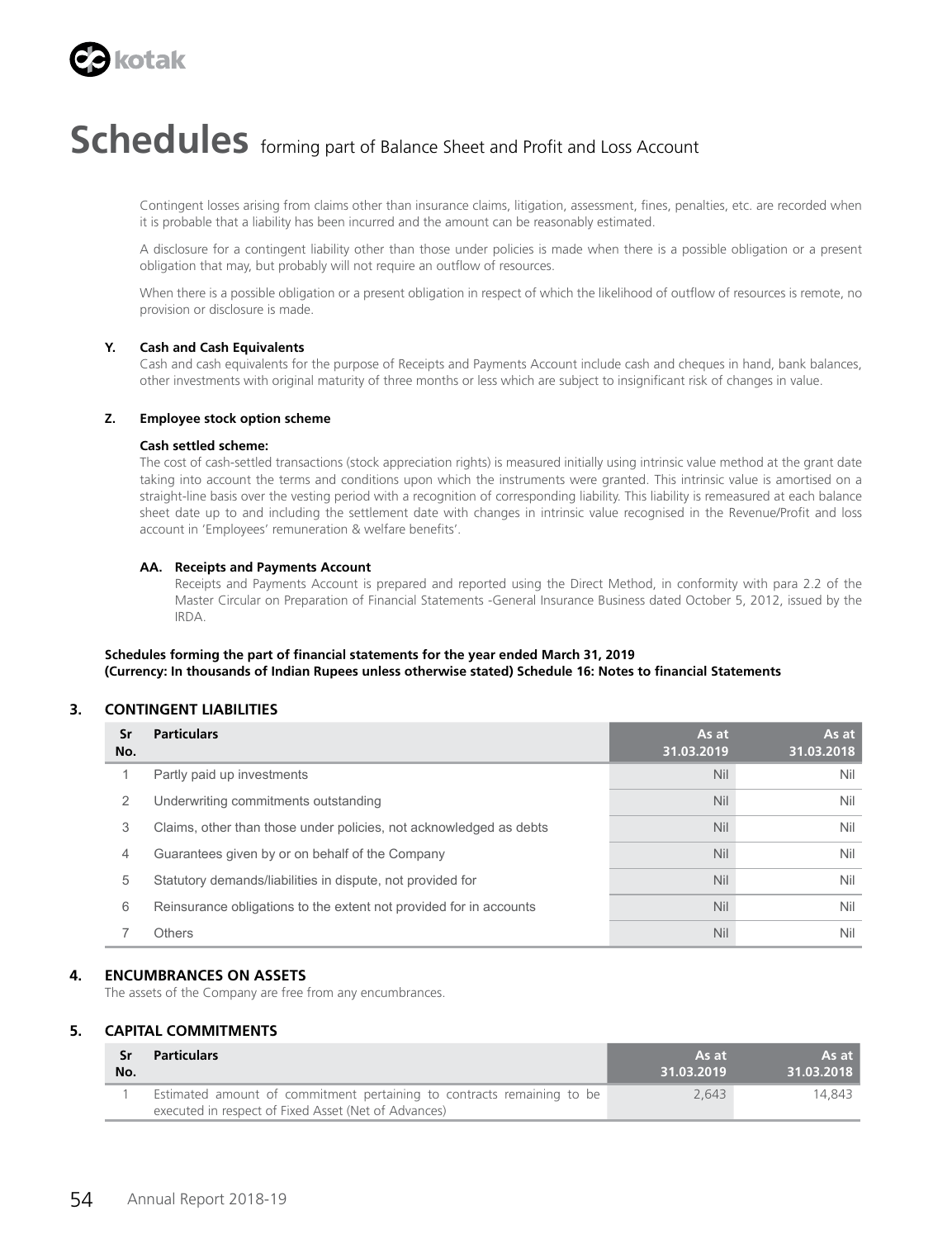## **6. Claims**

Claims, less reinsurance paid to claimants in/outside India are as under:

| <b>Sr</b><br>No. | <b>Particulars</b> | For the year | For the year<br>ended 31.03.2019 ended 31.03.2018 |
|------------------|--------------------|--------------|---------------------------------------------------|
|                  | In India           | 639,408      | 326.368                                           |
|                  | Outside India      | Nil          | Nil                                               |

There are no claims that have been settled and remaining outstanding for more than 6 months as at the end of year ₹ Nil (Previous Year Nil).

## Ageing of gross claims outstanding is as under:

| <b>Sr</b><br>No. | <b>Particulars</b> | As at<br>31.03.2019 | As at<br>31.03.2018 |
|------------------|--------------------|---------------------|---------------------|
|                  | More than 6 months | 240,102             | 141.675             |
|                  | Other Claims       | 234,399             | 32,299              |

## **7. Premium**

(a) Premiums, less reinsurance, written from business in/outside India:

| Sr<br>No. | <b>Particulars</b> | For the year | For the year<br>ended 31.03.2019 ended 31.03.2018 |
|-----------|--------------------|--------------|---------------------------------------------------|
|           | In India           | 2,671,452    | 1.629.406                                         |
|           | Outside India      | Nil          | Nil                                               |

(b) Premium income recognised, based on Varying Risk Pattern is Rupees Nil (Previous Year Nil).

## **8. Extent of Risks Retained and Reinsured**

Extent of risk retained and reinsured based on Gross written premium (excluding excess of loss and catastrophe reinsurance):

| Product                       | Gross<br>Premium | Premium<br>Ceded | <b>Retention</b> | Ceded % | <b>Retention%</b> |
|-------------------------------|------------------|------------------|------------------|---------|-------------------|
| For the year ended 31.03.2019 |                  |                  |                  |         |                   |
| Motor                         | 1,976,001        | 98,800           | 1,877,201        | 5%      | 95%               |
| Health                        | 607,617          | 38,354           | 569,263          | 6%      | 94%               |
| Personal Accident             | 149,791          | 89,080           | 60,711           | 59%     | 41%               |
| Fire                          | 183,769          | 78,788           | 104,981          | 43%     | 57%               |
| Engineering                   | 8,667            | 2,989            | 5,678            | 34%     | 66%               |
| Others                        | 108,894          | 13,443           | 95,451           | 12%     | 88%               |
| Workmen's Compensation        | 2,920            | 146              | 2,774            | 5%      | 95%               |
| For the year ended 31.03.2018 |                  |                  |                  |         |                   |
| Motor                         | 1,393,707        | 69,685           | 1,324,022        | 5%      | 95%               |
| Health                        | 252789           | 12,723           | 240,266          | 5%      | 95%               |
| Personal Accident             | 71,015           | 39,101           | 31,914           | 55%     | 45%               |
| Fire                          | 103,585          | 51,319           | 52,266           | 50%     | 50%               |
| Engineering                   | 4,668            |                  | 4,668            | $0\%$   | 100%              |
| Others                        | 54,848           | 29,592           | 25,256           | 54%     | 46%               |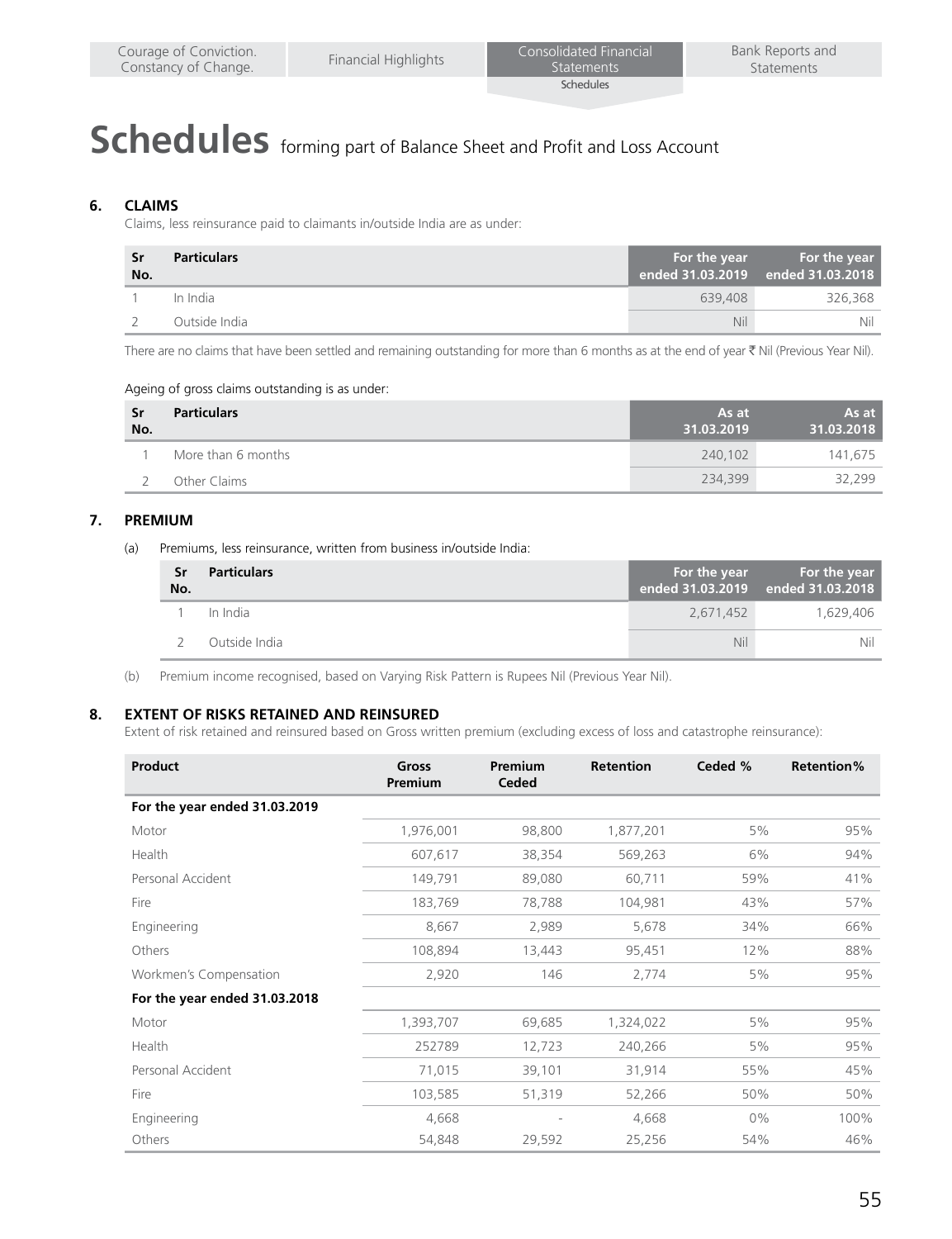

## **9. Investments:**

Value of contracts in relation to investments for:

| <b>Particulars</b>                     |      | As at 31.03.2019 As at 31.03.2018 |
|----------------------------------------|------|-----------------------------------|
| Purchases where deliveries are pending | Nil. | 50,000                            |
| Sales where payments are overdue       | Nil. | Nil                               |

Historical cost of value of Investments which are valued on fair value basis ₹ 131,532 (Previous Year Nil).

Investments made are in accordance with the Insurance Act, 1938, as amended by Insurance Laws (Amendment) Act, 2015 and Insurance Regulatory and Development Authority (Investment) Regulations, 2016 as amended and are performing investments.

The Company has no non-performing assets for the purpose of income recognition as per the directions of IRDAI (Previous year ` Nil).

## **10. Managerial Remuneration**

| Sr.<br>No. | <b>Particulars</b>                      | For the year | For the year<br>ended 31.03.2019 ended 31.03.2018 |
|------------|-----------------------------------------|--------------|---------------------------------------------------|
|            | Salary & Perguisites                    | 26,451       | 23,430                                            |
|            | Contribution to Provident & Other Funds | 1470         | 1329                                              |

(a) The managerial remuneration is in accordance with the requirements of section 34A of the Insurance Act, 1938 and as approved by IRDAI.

(b) The managerial remuneration does not include provision for gratuity and leave encashment, as provision for gratuity & leave encashment liability is determined actuarially for the Company as a whole and accordingly have not been considered in the above information.

## **11. Sector wise Business based on Gross Direct Premium Income (GDPI):**

| <b>Business Sector</b> |             | For the year ended 31.03.2019 |             | For the year ended 31.03.2018 |
|------------------------|-------------|-------------------------------|-------------|-------------------------------|
|                        | <b>GDPI</b> | % of GDPI                     | <b>GDPI</b> | % of GDPI                     |
| Rural                  | 156,991     | 5%                            | 1.02.481    | 6%                            |
| Urban                  | 2,854,108   | 95%                           | 17.51.434   | 94%                           |
| Total                  | 3,011,099   | 100%                          | 18,53,915   | 100%                          |

| <b>Social Sector</b> | For the year<br>ended 31.03.2019 | For the year<br>ended 31.03.2018 |
|----------------------|----------------------------------|----------------------------------|
| Number of Lives      | 58,496                           | 1.941                            |
| GDPI                 | 25,606                           | 2.96                             |

## **12. Premium Deficiency Reserve:**

In accordance with Master Circular and Corrigendum on Master Circular on preparation of financial statement issued by IRDA vide circular number IRDA/F&I/CIR/F&A/231/10/2012 dated October 5, 2012 and circular number IRDA/F&A/CIR/FA/126/07/2013 dated July 3, 2013 respectively, in respect of calculation and recognition of Premium deficiency, the company does not require to make any provision for Premium Deficiency Reserve during the current year. (Previous Year Nil).

## **13. Operating Leases:**

In respect of commercial premises taken on operating leases, rental payments are recognized in statement of profit & loss account on straight line basis over the period of lease term.

The aggregate operating lease rent amounting to  $\overline{z}9,816$  (Previous Year 3,676) has been charged to the Revenue Accounts in the current year.

The Company has entered into only cancellable lease agreements with lessor and there are no transactions in the nature of sublease.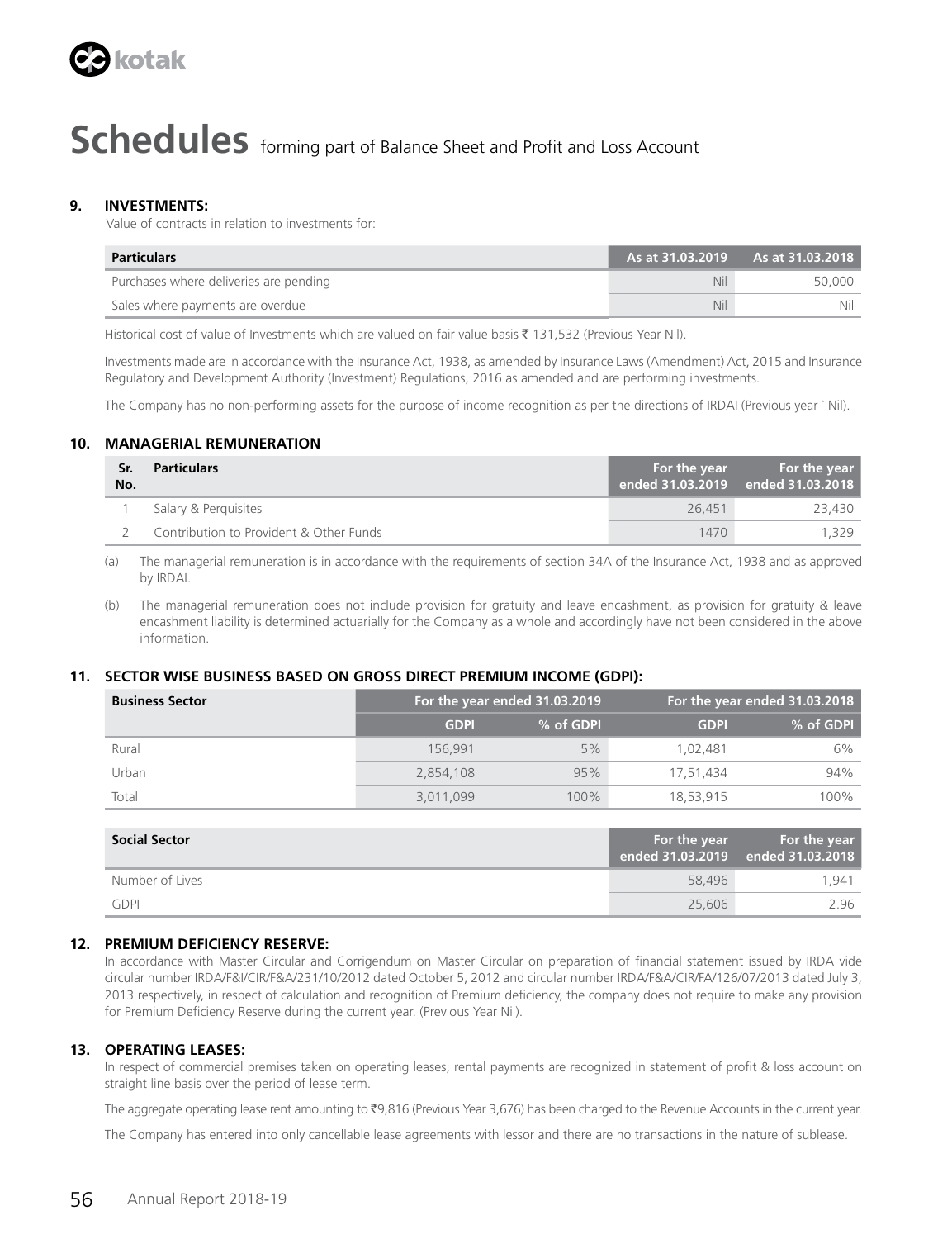## **14. Related Party:**

The disclosures related to related parties as required by Accounting Standard 18 on Related Parties Disclosures as specified under Section 133, and the relevant provisions of the companies Act 2013.

| <b>Particulars</b>                                      | <b>Nature of Relationship</b> | Name of the party                                                                                                                                                                                                                                                       |
|---------------------------------------------------------|-------------------------------|-------------------------------------------------------------------------------------------------------------------------------------------------------------------------------------------------------------------------------------------------------------------------|
|                                                         |                               | Kotak Mahindra Bank Limited (KMBL)                                                                                                                                                                                                                                      |
| Parties where control exists Holding Company            |                               | Mr. Uday S. Kotak along with his relatives and enterprises in which he has<br>beneficial interest holds 29.99% of the equity share capital and 19.68%<br>of the paid-up share capital of Kotak Mahindra Bank Limited as on 31 <sup>st</sup><br>March, 2019 (P.Y 30.04%) |
|                                                         |                               | Kotak Mahindra Prime Limited                                                                                                                                                                                                                                            |
|                                                         |                               | Kotak Securities Limited                                                                                                                                                                                                                                                |
|                                                         |                               | Kotak Mahindra Investments Limited                                                                                                                                                                                                                                      |
|                                                         |                               | Kotak Mahindra Capital Company Limited                                                                                                                                                                                                                                  |
|                                                         |                               | Kotak Mahindra Asset Management Company Limited                                                                                                                                                                                                                         |
|                                                         |                               | Kotak Mahindra Life Insurance Limited                                                                                                                                                                                                                                   |
|                                                         |                               | Kotak Mahindra Trustee Company Limited                                                                                                                                                                                                                                  |
|                                                         |                               | Kotak Investment Advisors Limited                                                                                                                                                                                                                                       |
|                                                         |                               | Kotak Mahindra Trusteeship Services Limited                                                                                                                                                                                                                             |
| Other Related Parties                                   | Fellow Subsidiaries           | Kotak Infrastructure Debt Fund Limited (formerly known as Kotak Forex<br>Brokerage Limited)                                                                                                                                                                             |
|                                                         |                               | IVY Product Intermediaries Limited (Formerly known as ING Vysya Financial<br>Services Limited)                                                                                                                                                                          |
|                                                         |                               | <b>BSS Microfinance Limited</b>                                                                                                                                                                                                                                         |
|                                                         |                               | Kotak Mahindra (International) Limited                                                                                                                                                                                                                                  |
|                                                         |                               | Kotak Mahindra (UK) Limited                                                                                                                                                                                                                                             |
|                                                         |                               | Kotak Mahindra, Inc.                                                                                                                                                                                                                                                    |
|                                                         |                               | Kotak Mahindra Asset Management (Singapore) Pte Limited                                                                                                                                                                                                                 |
|                                                         |                               | Kotak Mahindra Financial Services Limited                                                                                                                                                                                                                               |
|                                                         |                               | Kotak Mahindra Pension Fund Limited                                                                                                                                                                                                                                     |
| Key Management<br>Personnel (KMP) and its<br>relatives  | Managing Director & CEO       | Mahesh Balasubramanian                                                                                                                                                                                                                                                  |
| Enterprises over which                                  |                               | Kotak Commodities Services Private Ltd                                                                                                                                                                                                                                  |
| individual or their relatives<br>have their significant |                               | Infina Finance Private Ltd                                                                                                                                                                                                                                              |
| influence.                                              |                               | Phoenix ARC Private Limited                                                                                                                                                                                                                                             |
|                                                         |                               | Harisiddha Trading and Finance Pvt Ltd                                                                                                                                                                                                                                  |
|                                                         |                               | Palko Properties Private Ltd                                                                                                                                                                                                                                            |
|                                                         |                               | Matrix Business Services India Private Limited                                                                                                                                                                                                                          |
|                                                         |                               | ACE Derivatives and Commodity Exchange Limited                                                                                                                                                                                                                          |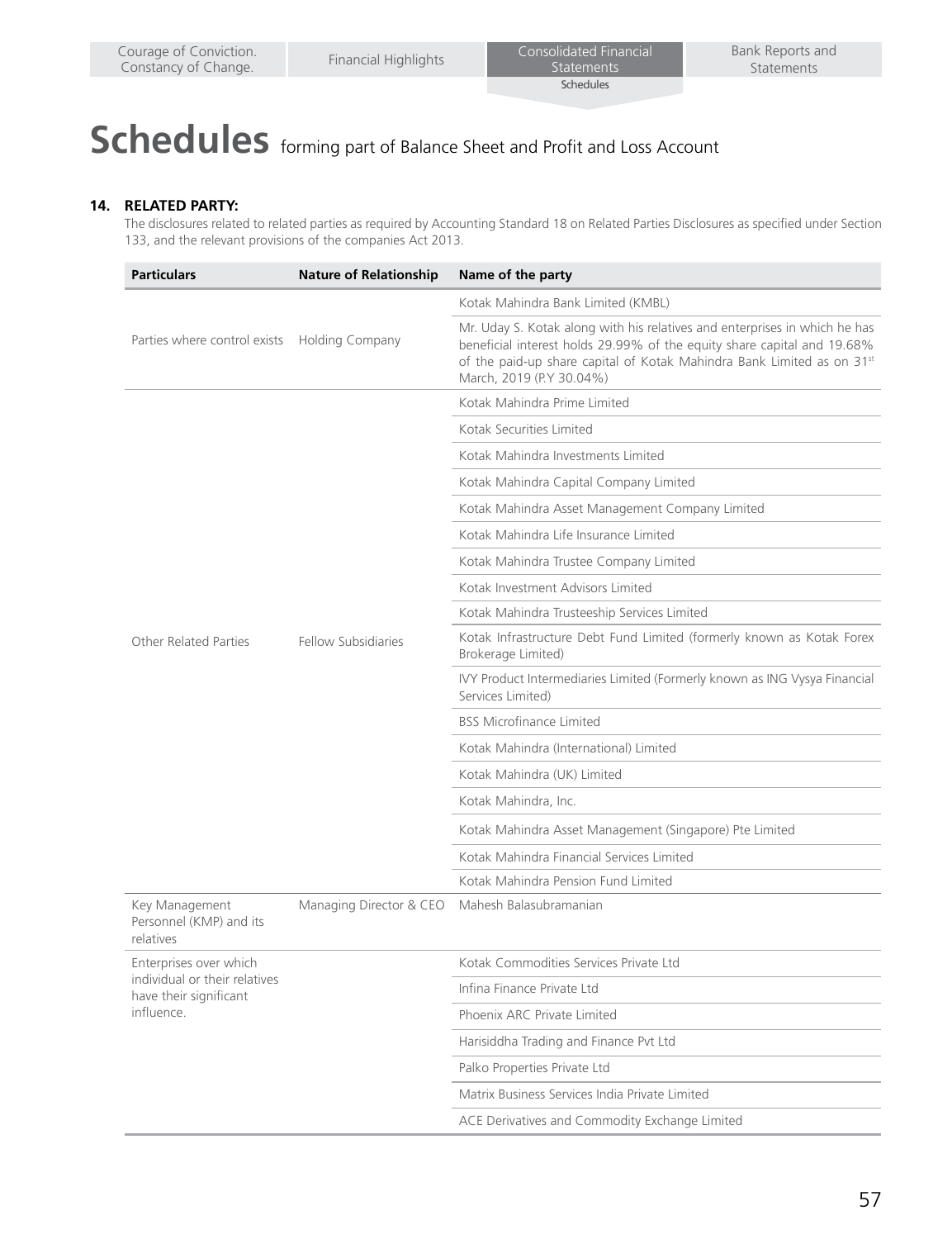

| <b>Particulars</b> | <b>Nature of Relationship</b> | Name of the party                                   |
|--------------------|-------------------------------|-----------------------------------------------------|
|                    |                               | Kotak Education Foundation                          |
|                    |                               | Aero Agencies Limited                               |
|                    |                               | Asian Machinery & Equipment Private Limited         |
|                    |                               | Allied Auto Accessories Private Limited             |
|                    |                               | <b>Business Standard Private Limited</b>            |
|                    |                               | <b>Business Standard Online Limited</b>             |
|                    |                               | Cumulus Trading Company Private Limited             |
|                    |                               | Insurekot Sports Private Limited                    |
|                    |                               | Kotak Commodities International FZE                 |
|                    |                               | Komaf Financial Services Private Limited            |
|                    |                               | Kotak and Company Private Limited                   |
|                    |                               | Kotak Chemicals Limited                             |
|                    |                               | Kotak Ginning & Pressing Industries Private Limited |
|                    |                               | Kotak Trustee Company Private Limited               |
|                    |                               | Puma Properties Private Limited                     |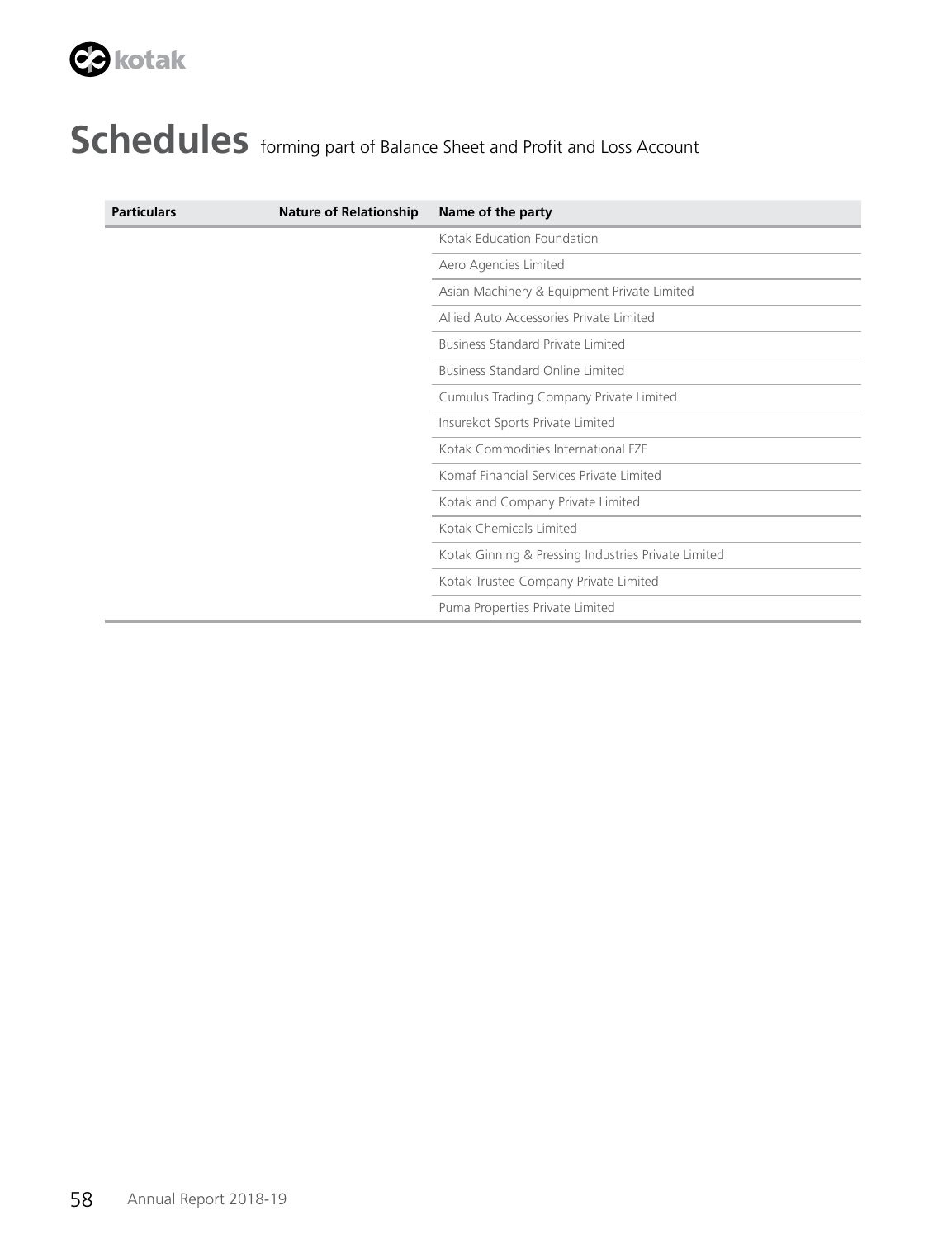Consolidated Financial **Schedules** 

| Sr No                              | Name<br>Party                                         |                    |                        | FY 18-19                       |                                                                                      |                                                  |                    |                        | FY 17-18                       |                                                                               |                                                  |
|------------------------------------|-------------------------------------------------------|--------------------|------------------------|--------------------------------|--------------------------------------------------------------------------------------|--------------------------------------------------|--------------------|------------------------|--------------------------------|-------------------------------------------------------------------------------|--------------------------------------------------|
|                                    |                                                       | Holding<br>Company | Subsidiaries<br>Fellow | KMP/<br>Significant<br>Control | <b>Enterprises</b><br>having<br>Significant<br>influence<br>Individual<br>over which | having<br>Significant<br>Individual<br>influence | Holding<br>Company | Fellow<br>Subsidiaries | KMP/<br>Significant<br>Control | Enterprises<br>having<br>Significant<br>influence<br>over which<br>Individual | having<br>Significant<br>influence<br>Individual |
| Assets                             |                                                       |                    |                        |                                |                                                                                      |                                                  |                    |                        |                                |                                                                               |                                                  |
| Bank Balance                       | Kotak Mahindra Bank Ltd.                              | 70,101             |                        | $\mathbf{I}$                   |                                                                                      |                                                  | 88,923             |                        |                                | $\mathbf{1}$                                                                  |                                                  |
| Commission Paid in                 | Kotak Mahindra Bank Ltd                               | 283                |                        |                                |                                                                                      |                                                  | 407                |                        |                                | $\,$                                                                          |                                                  |
| Advance                            | Kotak Mahindra Prime<br>Limited                       |                    |                        |                                |                                                                                      |                                                  |                    | 4                      |                                |                                                                               |                                                  |
| Outstanding<br>Receivables         | Insurance Co. Limited.<br>Kotak Mahindra Life         | $\mathbf{I}$       | 202                    | $\mathbf{I}$                   |                                                                                      |                                                  | ï                  | $\,$                   | f,                             | $\,$                                                                          |                                                  |
| Prepaid Expenses                   | Insurance Co. Limited<br>Kotak Mahindra Life          |                    | $\equiv$               |                                |                                                                                      |                                                  |                    | Ξ                      |                                |                                                                               |                                                  |
| nvestment in Bonds                 | Kotak Mahindra Prime<br>Limited                       |                    |                        |                                |                                                                                      |                                                  | J.                 | 100,000                |                                | $\,$                                                                          |                                                  |
| Int Accrued - Bonds/<br>Debentures | Kotak Mahindra Prime<br>Limited                       | $\mathbf{I}$       | $\mathbf{I}$           | $\mathbf{I}$                   |                                                                                      |                                                  | ł,                 | 3,802                  | ł,                             | ×                                                                             |                                                  |
| Liability                          |                                                       |                    |                        |                                |                                                                                      |                                                  |                    |                        |                                |                                                                               |                                                  |
| Commission Payable                 | Kotak Mahindra Bank Ltd.                              | 9,890              | $\mathbf{I}$           | $\mathbf{I}$                   |                                                                                      | $\mathbf{I}$                                     | 8,278              |                        |                                | ×                                                                             |                                                  |
|                                    | Kotak Mahindra Prime<br>Limited                       |                    | 892                    |                                |                                                                                      |                                                  |                    | 961                    |                                | ٠                                                                             |                                                  |
| Outstanding Payables               | Kotak Mahindra Bank Ltd.                              | 6,578              |                        | ×,                             |                                                                                      | $\mathbf{I}$                                     | 1,688              |                        |                                | ٠                                                                             |                                                  |
|                                    | Insurance Co. Limited<br>Kotak Mahindra Life          |                    | 203                    |                                |                                                                                      |                                                  |                    | 84                     |                                |                                                                               |                                                  |
|                                    | Kotak Mahindra Prime<br>Limited                       |                    | 50                     | $\mathbf{I}$                   |                                                                                      |                                                  |                    | 201                    |                                | $\,$                                                                          |                                                  |
| Premium Deposits                   | Kotak Investment<br>Advisors Limited                  |                    | 0.007                  |                                |                                                                                      |                                                  |                    | 120                    |                                | ×                                                                             |                                                  |
|                                    | Management Company<br>Kotak Mahindra Asset<br>Limited | $\mathbf{r}$       | 0.11                   |                                |                                                                                      |                                                  |                    | 0.11                   |                                |                                                                               |                                                  |
|                                    | Kotak Mahindra Bank<br>Limited.                       | 13,682             | $\blacksquare$         | $\mathbf{I}$                   |                                                                                      | $\mathbf{I}$                                     | 11,868             |                        |                                | $\mathbf{I}$                                                                  |                                                  |
|                                    | Investment Limited<br>Kotak Mahindra                  |                    | 0.003                  |                                |                                                                                      |                                                  | f,                 | 0.003                  |                                | t.                                                                            |                                                  |
|                                    | Kotak Mahindra Prime<br>Limited                       |                    | 1,235                  |                                |                                                                                      |                                                  |                    | 1,962                  |                                |                                                                               |                                                  |
|                                    | BSS Microfinance Limited                              |                    | 695                    |                                |                                                                                      |                                                  |                    |                        |                                | ×,                                                                            |                                                  |
|                                    | Kotak Mahindra Capital<br>Company Limited             |                    | 0.005                  |                                |                                                                                      |                                                  |                    |                        |                                |                                                                               |                                                  |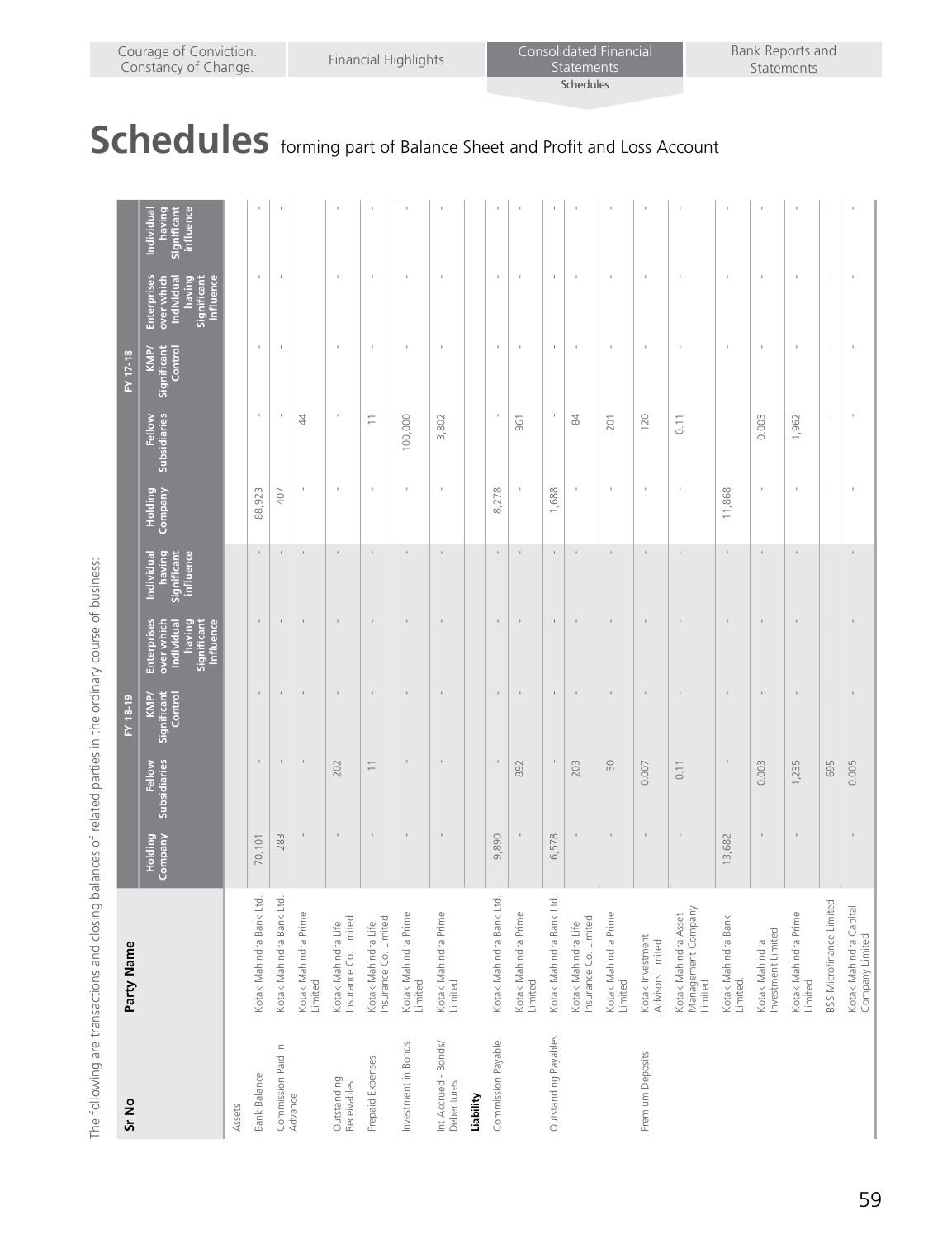

| Sr No                                        | Party Name                                            |                           |                        | FY 18-19                       |                                                                               |                                                  |                           |                               | FY 17-18                       |                                                                                      |                                                  |
|----------------------------------------------|-------------------------------------------------------|---------------------------|------------------------|--------------------------------|-------------------------------------------------------------------------------|--------------------------------------------------|---------------------------|-------------------------------|--------------------------------|--------------------------------------------------------------------------------------|--------------------------------------------------|
|                                              |                                                       | <b>Holding</b><br>Company | Subsidiaries<br>Fellow | KMP/<br>Significant<br>Control | Enterprises<br>over which<br>Individual<br>having<br>Significant<br>influence | having<br>Significant<br>influence<br>Individual | <b>Holding</b><br>Company | <b>Subsidiaries</b><br>Fellow | KMP/<br>Significant<br>Control | <b>Enterprises</b><br>having<br>Significant<br>influence<br>over which<br>Individual | having<br>Significant<br>influence<br>Individual |
|                                              | Securities Limited<br>Kotak                           | $\mathbf{I}$              | 34                     | $\mathbb{I}$                   |                                                                               | $\bar{1}$                                        | $\mathbf{I}$              | 34                            |                                | $\,$                                                                                 |                                                  |
|                                              | Phoneix ARC Private<br>Limited                        | $\mathbf{I}$              | $\blacksquare$         |                                |                                                                               | $\bar{1}$                                        | f,                        | ï                             | f,                             | 0.65                                                                                 |                                                  |
|                                              | S Kotak Along with<br>relatives<br>Uday:              | $\mathbf{I}$              |                        | ×,                             |                                                                               | $\overline{40}$                                  |                           |                               |                                |                                                                                      |                                                  |
| Premium Received in<br>Advance               | Mahindra Bank<br>Limited<br>Kotak                     | 1,576                     | $\mathbf{I}$           | $\mathbf{I}$                   |                                                                               | $\mathbf{I}$                                     | $\mathsf{L}\cap$          | J.                            | J.                             | ×                                                                                    |                                                  |
|                                              | Investment Limited<br>Kotak Mahindra                  |                           | 68                     |                                |                                                                               |                                                  |                           |                               |                                |                                                                                      |                                                  |
|                                              | Kotak Mahindra Asset<br>Management Company<br>Limited |                           | 24                     |                                |                                                                               |                                                  |                           |                               |                                | $\,$ (                                                                               |                                                  |
|                                              | Insurance Co. Limited.<br>Kotak Mahindra Life         | $\mathbf{I}$              | 235                    | $\mathbf{I}$                   |                                                                               | $\mathbf{I}$                                     |                           | f,                            | f,                             | ×                                                                                    |                                                  |
|                                              | Kotak Mahindra Capital<br>Company Limited             | $\mathbf{I}$              | 24                     |                                |                                                                               | $\mathbf{I}$                                     |                           |                               |                                | $\mathbf{I}$                                                                         |                                                  |
|                                              | Mahindra Prime<br>Limited<br>Kotak                    |                           | 65                     |                                |                                                                               |                                                  |                           |                               |                                |                                                                                      |                                                  |
|                                              | Infina Finance Private<br>Limited                     | $\mathbf{I}$              | $\mathbf{I}$           | $\mathbf{I}$                   | $\overline{1}$                                                                | $\mathbf{I}$                                     |                           |                               |                                |                                                                                      |                                                  |
|                                              | Kotak Securities Limited                              |                           | 364                    |                                |                                                                               |                                                  | ł,                        | 87                            |                                | ×                                                                                    |                                                  |
|                                              | Services Private Limited<br>Commodities<br>Kotak      |                           |                        |                                | $\overline{4}$                                                                | $\mathbf{I}$                                     |                           |                               |                                |                                                                                      |                                                  |
|                                              | Kotak Investment<br>Advisors Limited                  | $\mathbf{I}$              | 5                      |                                |                                                                               | $\bar{1}$                                        | J.                        | 42                            |                                | J.                                                                                   |                                                  |
| Transfer of Employee<br>Liability from Group | Mahindra Bank<br>Limited<br>Kotak                     | 1,087                     | $\mathbf{I}$           | $\mathbf{I}$                   |                                                                               | $\bar{1}$                                        | 548                       | J.                            |                                | $\mathbf{I}$                                                                         |                                                  |
| Companies                                    | Kotak Mahindra Prime<br>Limited                       |                           | $\frac{5}{1}$          |                                |                                                                               |                                                  |                           |                               |                                |                                                                                      |                                                  |
| Transactions during<br>the year              |                                                       |                           |                        |                                |                                                                               |                                                  |                           |                               |                                |                                                                                      |                                                  |
| Claims Paid                                  | Management Company<br>Kotak Mahindra Asset<br>Limited |                           | 499                    |                                |                                                                               |                                                  |                           | $\frac{8}{3}$                 |                                |                                                                                      |                                                  |
|                                              | Kotak Mahindra Bank<br>Limited.                       | 9,546                     |                        |                                |                                                                               |                                                  | 2,435                     |                               |                                |                                                                                      |                                                  |
|                                              | Kotak Mahindra Prime<br>Limited                       | $\,$ $\,$                 | 129                    | $\pm$                          |                                                                               | $\mathbf{I}$                                     |                           | $\,$ $\,$                     |                                | $\mathbf{I}$                                                                         |                                                  |
|                                              | Securities Limited<br>Kotak                           |                           | 1,659                  |                                |                                                                               | $\mathbf{I}$                                     | $\bar{1}$                 | 221                           |                                | $\mathbf{I}$                                                                         |                                                  |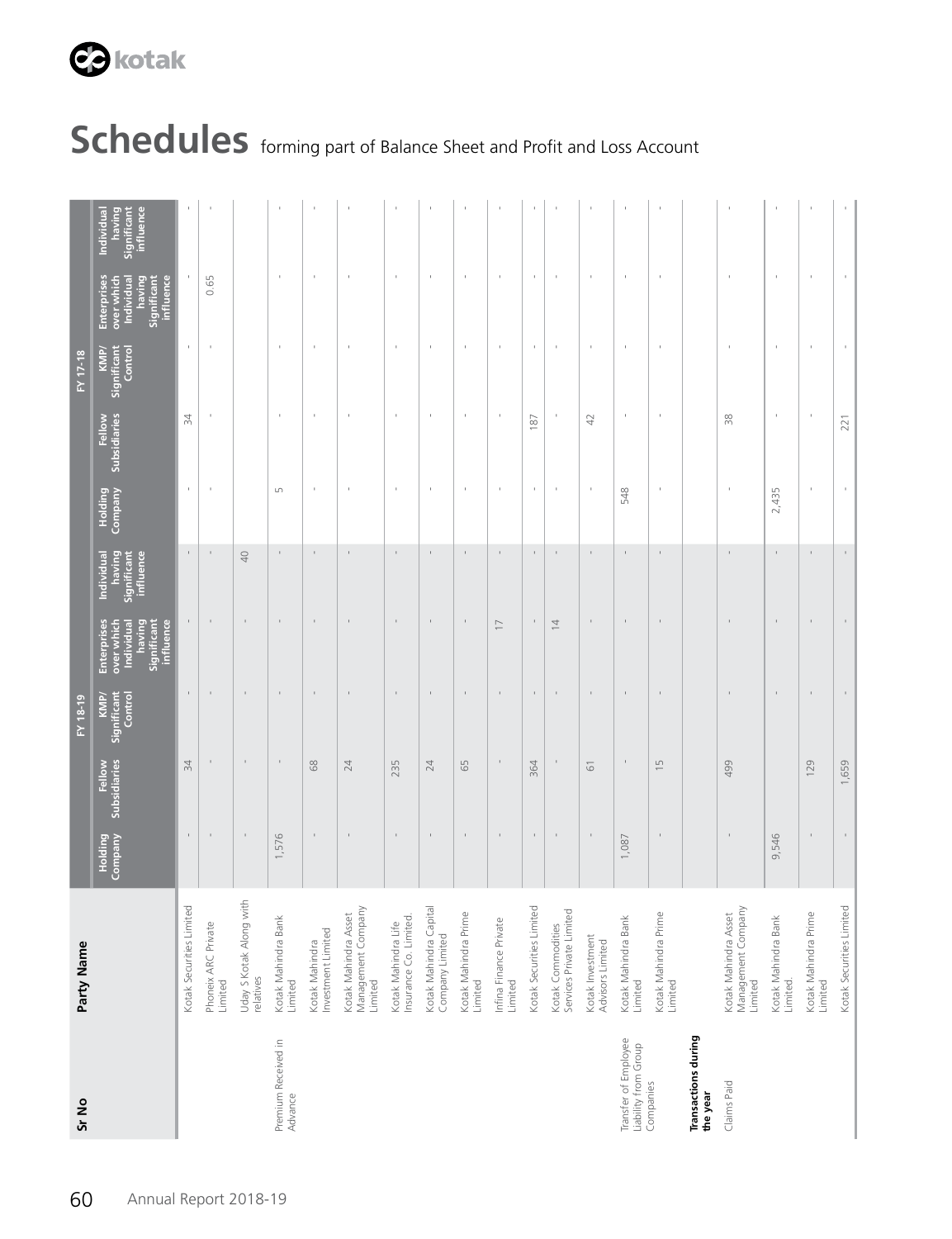Consolidated Financial **Schedules** 

| Sr No                         | Name<br>Party                                         |                    |                               | FY 18-19                       |                                                                               |                                                  |                    |                        | FY 17-18                       |                                                                               |                                                  |
|-------------------------------|-------------------------------------------------------|--------------------|-------------------------------|--------------------------------|-------------------------------------------------------------------------------|--------------------------------------------------|--------------------|------------------------|--------------------------------|-------------------------------------------------------------------------------|--------------------------------------------------|
|                               |                                                       | Holding<br>Company | Fellow<br><b>Subsidiaries</b> | KMP/<br>Significant<br>Control | Enterprises<br>Significant<br>influence<br>Individual<br>having<br>over which | having<br>Significant<br>Individual<br>influence | Holding<br>Company | Fellow<br>Subsidiaries | Significant<br>Control<br>KMP/ | Enterprises<br>Significant<br>influence<br>over which<br>Individual<br>having | having<br>Significant<br>influence<br>Individual |
|                               | Insurance Co Limited<br>Kotak Mahindra Life           | $\mathbf{I}$       | 334                           | $\mathbf{r}$                   |                                                                               |                                                  |                    |                        |                                | ×                                                                             |                                                  |
|                               | Investment Limited<br>Kotak Mahindra                  |                    | 83                            |                                |                                                                               |                                                  |                    |                        |                                |                                                                               |                                                  |
|                               | Kotak Investment<br>Advisors Limited                  | $\mathbf{I}$       | 129                           | $\mathbf{I}$                   |                                                                               |                                                  |                    | 73                     |                                | ×                                                                             |                                                  |
|                               | BSS Microfinance Limited                              |                    | 207                           |                                |                                                                               |                                                  |                    |                        |                                | J.                                                                            |                                                  |
|                               | Mahesh Balasubramanian                                | $\mathbf{I}$       |                               | $\overline{c}$                 |                                                                               |                                                  |                    |                        |                                | ×,                                                                            |                                                  |
|                               | Infina Finance Private<br>Limited                     |                    |                               |                                | $\frac{4}{1}$                                                                 |                                                  |                    |                        |                                |                                                                               |                                                  |
|                               | Uday S Kotak Along with<br>relatives                  |                    | $\mathbf{I}$                  |                                |                                                                               | 101                                              |                    |                        |                                | ×                                                                             |                                                  |
|                               | Kotak Mahindra Capital<br>Company Limited             |                    | 511                           |                                |                                                                               |                                                  |                    | 108                    |                                | $\mathbf{I}$                                                                  |                                                  |
| Commission Paid               | Kotak Mahindra Bank<br>Limited                        | 130,663            | $\blacksquare$                |                                |                                                                               |                                                  | 91,961             |                        |                                | f,                                                                            |                                                  |
|                               | Kotak Mahindra Prime<br>Limited                       |                    | 11,059                        |                                |                                                                               |                                                  |                    | 10,708                 |                                |                                                                               |                                                  |
| Employee Insurance<br>Premium | Kotak Mahindra Life<br>Insurance Co Limited           | $\,$               | 484                           | $\mathbf{I}$                   |                                                                               | I,                                               | f,                 | 305                    |                                | ×                                                                             |                                                  |
| Interest Income               | Kotak Mahindra Prime<br>Limited                       |                    | 1,685                         |                                |                                                                               |                                                  |                    | 3,440                  |                                |                                                                               |                                                  |
| Interest Paid                 | Management Company<br>Kotak Mahindra Asset<br>Limited | $\mathbf{I}$       |                               |                                |                                                                               |                                                  |                    | 0.09                   |                                | ×                                                                             |                                                  |
| Equity Shares                 | Kotak Mahindra Bank<br>Limited                        | 450,000            | $\mathbf{I}$                  | $\mathbf{I}$                   |                                                                               | $\mathbf{I}$                                     | 4,00,000           |                        |                                | J.                                                                            |                                                  |
| Premium Income                | Kotak Investment<br>Advisors Limited                  |                    | 589                           |                                |                                                                               |                                                  |                    | 691                    |                                | $\mathbf{I}$                                                                  |                                                  |
|                               | Management Company<br>Kotak Mahindra Asset<br>Limited |                    | 902                           |                                |                                                                               |                                                  |                    | 769                    |                                |                                                                               |                                                  |
|                               | Kotak Mahindra Bank<br>Limited                        | 19,591             |                               |                                |                                                                               |                                                  | 28,403             |                        |                                |                                                                               |                                                  |
|                               | Kotak Mahindra Capital<br>Company Limited             |                    | 849                           |                                |                                                                               | $\bar{1}$                                        |                    | 328                    |                                | J.                                                                            |                                                  |
|                               | Investment Limited<br>Kotak Mahindra                  |                    | 564                           | $\,$ $\,$                      | $\mathbf{I}$                                                                  | $\mathbf{I}$                                     | f,                 | 304                    | $\mathbf{I}$                   | ×                                                                             |                                                  |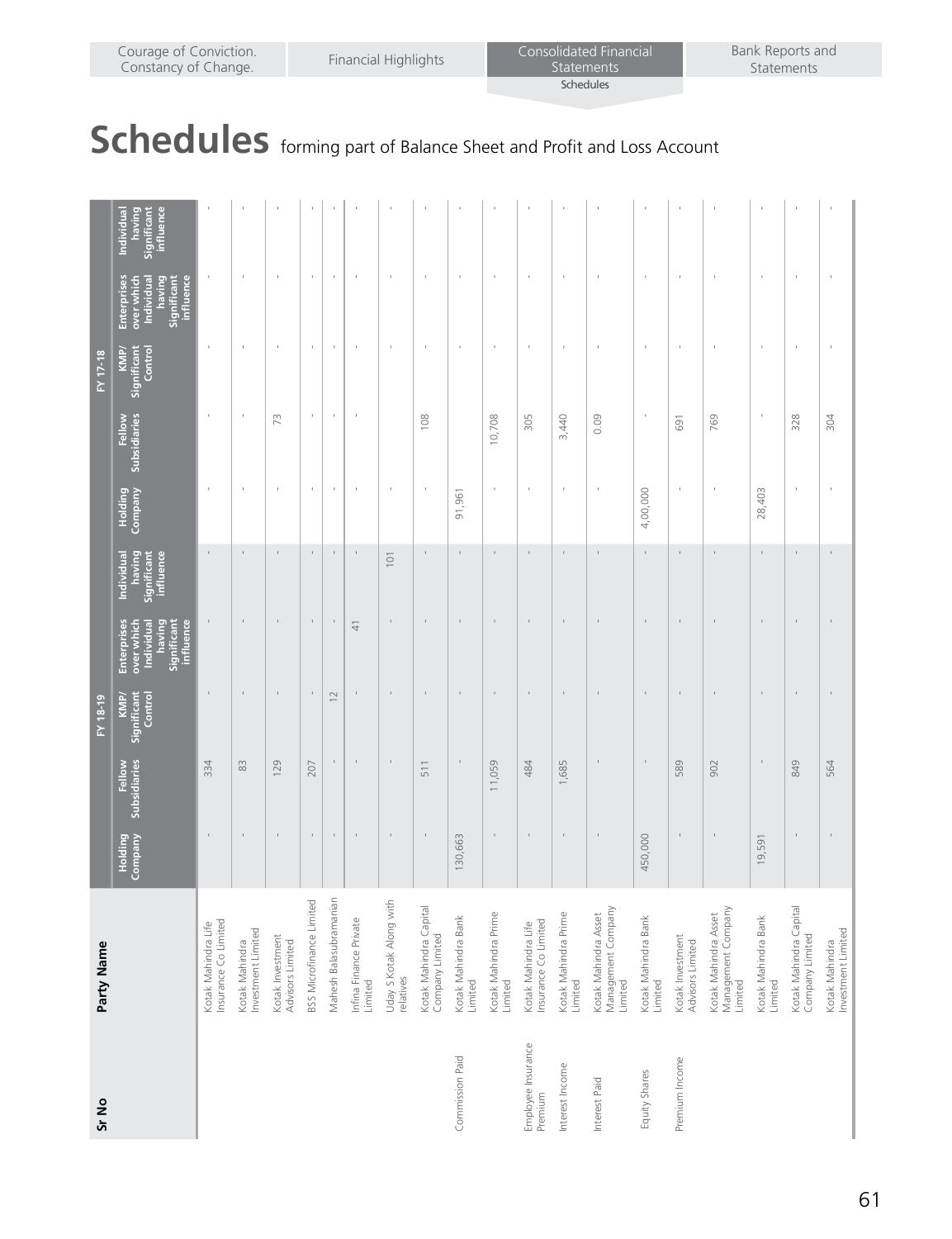

| Sr No                                 | Party Name                                        |                    |                               | FY 18-19                       |                                                                                                                                                                                                                                                                                                                                                      |                                                  |                           |                                      | FY 17-18                       |                                                                                      |                                                         |
|---------------------------------------|---------------------------------------------------|--------------------|-------------------------------|--------------------------------|------------------------------------------------------------------------------------------------------------------------------------------------------------------------------------------------------------------------------------------------------------------------------------------------------------------------------------------------------|--------------------------------------------------|---------------------------|--------------------------------------|--------------------------------|--------------------------------------------------------------------------------------|---------------------------------------------------------|
|                                       |                                                   | Holding<br>Company | <b>Subsidiaries</b><br>Fellow | Significant<br>KMP/<br>Control | <b>Enterprises</b><br>influence<br>over which<br>having<br>Significant<br>Individual                                                                                                                                                                                                                                                                 | Significant<br>influence<br>Individual<br>having | <b>Holding</b><br>Company | <b>Fellow</b><br><b>Subsidiaries</b> | Significant<br>KMP/<br>Control | <b>Enterprises</b><br>influence<br>having<br>Significant<br>over which<br>Individual | <b>Significant</b><br>influence<br>having<br>Individual |
|                                       | Insurance Co Limited<br>Kotak Mahindra Life       | ı                  | 1,645                         |                                | $\begin{array}{c} \rule{0.2cm}{0.15mm} \end{array}$                                                                                                                                                                                                                                                                                                  | $\mathbf{r}$                                     | ı                         | 50                                   | ×,                             |                                                                                      |                                                         |
|                                       | Kotak Mahindra Pension<br>Fund Limited            |                    | $\overline{c}$                |                                |                                                                                                                                                                                                                                                                                                                                                      |                                                  |                           | $\overline{4}$                       |                                |                                                                                      |                                                         |
|                                       | Kotak Mahindra Prime<br>Limited                   |                    | 1,219                         |                                |                                                                                                                                                                                                                                                                                                                                                      |                                                  |                           | 1,511                                |                                |                                                                                      |                                                         |
|                                       | Kotak Mahindra<br>Trusteeship Services<br>Limited |                    | 25                            |                                | $\begin{array}{c} \rule{0.2cm}{0.15cm} \rule{0.2cm}{0.15cm} \rule{0.2cm}{0.15cm} \rule{0.2cm}{0.15cm} \rule{0.2cm}{0.15cm} \rule{0.2cm}{0.15cm} \rule{0.2cm}{0.15cm} \rule{0.2cm}{0.15cm} \rule{0.2cm}{0.15cm} \rule{0.2cm}{0.15cm} \rule{0.2cm}{0.15cm} \rule{0.2cm}{0.15cm} \rule{0.2cm}{0.15cm} \rule{0.2cm}{0.15cm} \rule{0.2cm}{0.15cm} \rule{$ |                                                  |                           | 29                                   |                                |                                                                                      |                                                         |
|                                       | Services Private Limited<br>Kotak Commodities     |                    |                               | ı                              | 192                                                                                                                                                                                                                                                                                                                                                  | $\mathbf{r}$                                     | f,                        | f,                                   | t                              | 220                                                                                  |                                                         |
|                                       | Infina Finance Private<br>Limited                 |                    |                               |                                | 160                                                                                                                                                                                                                                                                                                                                                  | $\mathbf{r}$                                     |                           |                                      | ٠                              | 67                                                                                   |                                                         |
|                                       | Uday S Kotak Along with<br>relatives              |                    |                               |                                |                                                                                                                                                                                                                                                                                                                                                      | 121                                              |                           |                                      |                                |                                                                                      | 389                                                     |
|                                       | Kotak Securities Limited                          |                    | 3,893                         |                                | $\,$ I                                                                                                                                                                                                                                                                                                                                               | $\mathbf{I}$                                     | J.                        | 575<br>$\sim$                        | J.                             | ï                                                                                    |                                                         |
|                                       | Phoenix ARC Private<br>Limited                    |                    |                               |                                | 166                                                                                                                                                                                                                                                                                                                                                  |                                                  |                           |                                      |                                | 235                                                                                  |                                                         |
|                                       | Harisiddha Trading and<br>Finance Private Limited |                    |                               |                                |                                                                                                                                                                                                                                                                                                                                                      | $\mathbf{I}$                                     |                           |                                      | J.                             | $\mathsf{L}\cap$                                                                     |                                                         |
|                                       | Properties Private<br>Palko Pro<br>Limited        |                    |                               |                                |                                                                                                                                                                                                                                                                                                                                                      |                                                  |                           |                                      |                                | LN                                                                                   |                                                         |
|                                       | Mahesh Balasubramanian                            |                    |                               | 53                             | ı                                                                                                                                                                                                                                                                                                                                                    | $\mathbf{I}$                                     | ï                         | ×,                                   | 51                             |                                                                                      |                                                         |
|                                       | Relative of Mahesh<br>Balasubramanian             |                    |                               | 4                              |                                                                                                                                                                                                                                                                                                                                                      |                                                  |                           |                                      | LN                             |                                                                                      |                                                         |
|                                       | Kotak Infrastructure Debt<br>Fund Limited         |                    | $\overline{0}$                |                                |                                                                                                                                                                                                                                                                                                                                                      |                                                  |                           |                                      |                                |                                                                                      |                                                         |
|                                       | BSS Microfinance Limited                          |                    | 3,550                         |                                | $\mathbf{I}$                                                                                                                                                                                                                                                                                                                                         | $\mathbf{I}$                                     |                           | J.                                   | J.                             |                                                                                      |                                                         |
| Reimbursement From<br>Group Companies | Insurance Co Limited<br>Kotak Mahindra Life       |                    | 527                           |                                |                                                                                                                                                                                                                                                                                                                                                      |                                                  |                           |                                      |                                |                                                                                      |                                                         |
|                                       | Kotak Mahindra Life<br>Insurance Co Limited       |                    | 871                           |                                |                                                                                                                                                                                                                                                                                                                                                      |                                                  |                           |                                      |                                |                                                                                      |                                                         |
| Bank Charges                          | Kotak Mahindra Bank<br>Limited                    | 402                | $\mathbf{I}$                  |                                |                                                                                                                                                                                                                                                                                                                                                      |                                                  | 216                       | $\,$                                 | $\,$                           |                                                                                      |                                                         |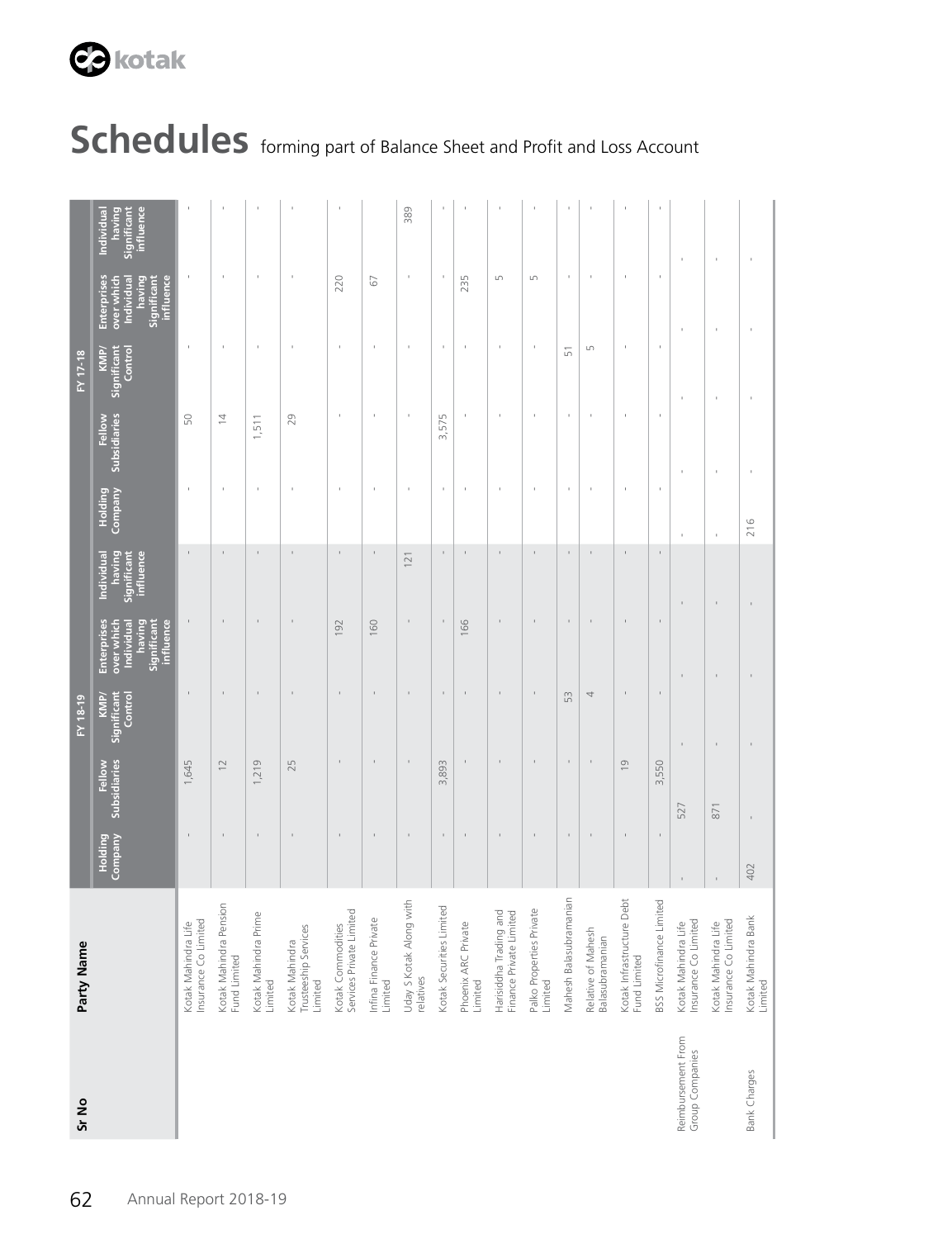Consolidated Financial **Schedules** 

| Sr No                                          | y Name<br>Part                              |                    |                        | FY 18-19                       |                                                                               |                                                 |                    |                        | FY 17-18                       |                                                                               |                                                  |
|------------------------------------------------|---------------------------------------------|--------------------|------------------------|--------------------------------|-------------------------------------------------------------------------------|-------------------------------------------------|--------------------|------------------------|--------------------------------|-------------------------------------------------------------------------------|--------------------------------------------------|
|                                                |                                             | Company<br>Holding | Subsidiaries<br>Fellow | Significant<br>Control<br>KMP/ | influence<br>Enterprises<br>Significant<br>over which<br>having<br>Individual | influence<br>having<br>ignificant<br>Individual | Company<br>Holding | Subsidiaries<br>Fellow | Significant<br>Control<br>KMP/ | influence<br>Enterprises<br>over which<br>having<br>Significant<br>Individual | influence<br>Significant<br>Individual<br>having |
| Reimbursement to<br>Group Companies            | Kotak Mahindra Prime<br>Limited             |                    | 330                    |                                |                                                                               |                                                 |                    | 186                    |                                |                                                                               |                                                  |
|                                                | Kotak Securities Limited                    |                    | 150                    |                                |                                                                               |                                                 |                    |                        |                                |                                                                               |                                                  |
|                                                | Kotak Mahindra Life<br>Insurance Co Limited |                    | 1,475                  |                                |                                                                               |                                                 |                    | 974                    |                                |                                                                               |                                                  |
|                                                | Kotak Mahindra Bank<br>Limited              | 47,691             |                        |                                |                                                                               |                                                 | 43,228             |                        |                                |                                                                               |                                                  |
| Rent Premises Expenses                         | Kotak Mahindra Prime<br>Limited             |                    | 184                    |                                |                                                                               |                                                 |                    | 153                    |                                |                                                                               |                                                  |
|                                                | Insurance Co Limited<br>Kotak Mahindra Life |                    | 1,226                  |                                |                                                                               |                                                 |                    | 1,487                  | ï                              |                                                                               |                                                  |
| Key Management<br>Personnel<br>Remuneration of | Mahesh Balasubramanian                      |                    |                        | 27,921                         |                                                                               |                                                 |                    |                        | 24,758                         |                                                                               |                                                  |
| Transfer of Employee<br>Liability from Group   | Kotak Mahindra Bank<br>Limited              | 1,087              |                        |                                |                                                                               |                                                 | 548                |                        |                                |                                                                               |                                                  |
| Companies                                      | Kotak Mahindra Prime<br>Limited             |                    | $\frac{5}{1}$          |                                |                                                                               |                                                 |                    |                        |                                |                                                                               |                                                  |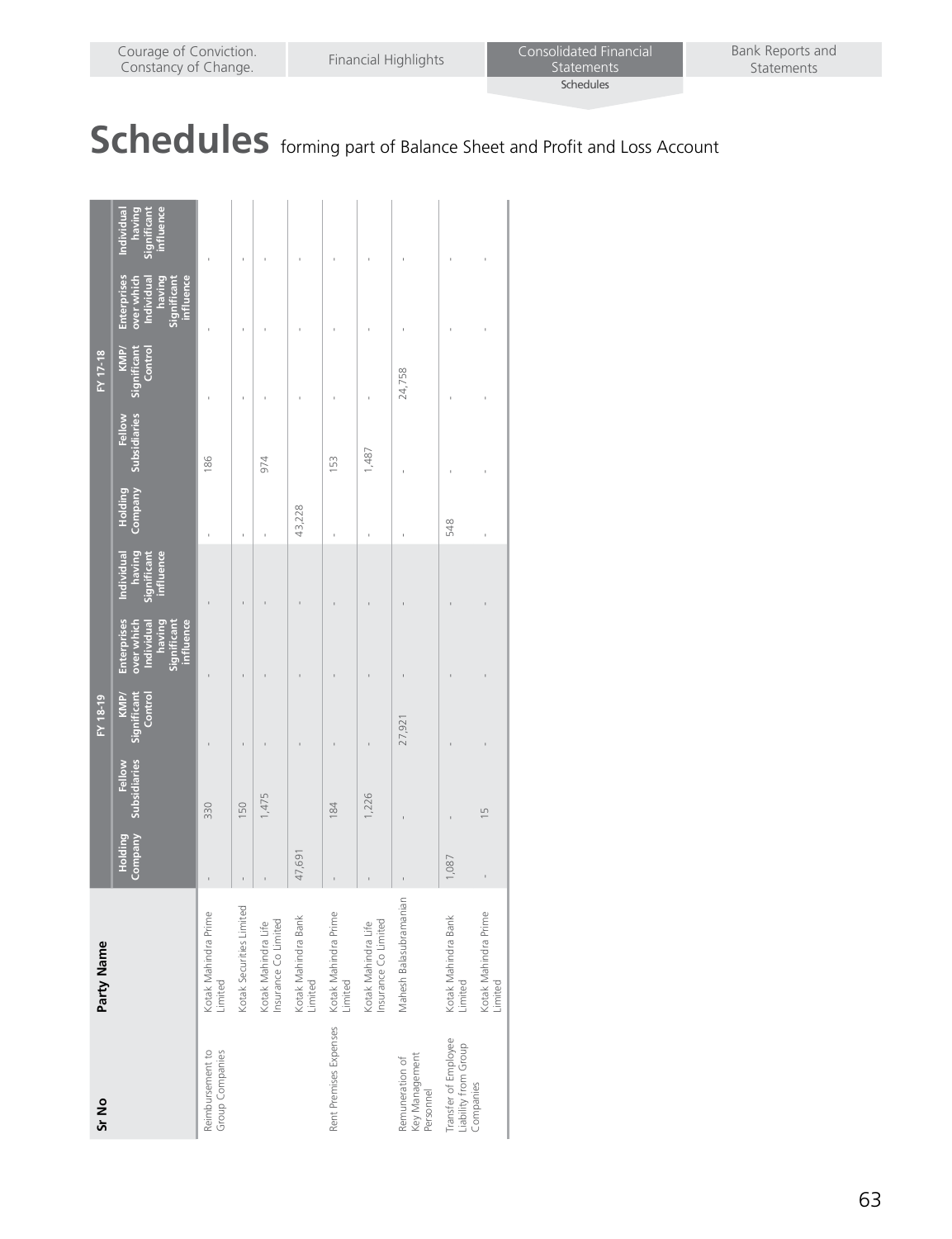

## **15. Employee Benefit Plans:**

## **Defined Contribution Plan:**

| <b>SL No</b> | <b>Particulars</b>      | For the year<br>ended 31.03.2019 | For the year<br>ended 31.03.2018 |
|--------------|-------------------------|----------------------------------|----------------------------------|
|              | Provident Fund          | 19.414                           | 14.427                           |
|              | National Pension Scheme | 1.485                            | 1269                             |

## **Defined Benefit Plan:**

#### **Gratuity**

The company has a defined gratuity plan payable to every employee on separation from the company. The gratuity plan provides a lumpsum payment to vested employees at retirement or on termination of employment based on respective employee's salary and years of employment with the Group subject to a maximum of  $\bar{\tau}$ 2,000 (Previous year:  $\bar{\tau}$  2,000)

Disclosures as required under accounting standard AS-15 on Employee Benefits are given below:

Amount to be recognized in Balance Sheet:-

| <b>Particulars</b>                                      | As at<br>31.03.2019 | As at<br>31.03.2018 |
|---------------------------------------------------------|---------------------|---------------------|
| Amount to be Recognized in Balance Sheet                |                     |                     |
| Present Value of Funded Obligations                     | Nil                 | Nil                 |
| Fair Value of Plan Assets                               | Nil                 | Nil                 |
| Present Value of Unfunded Obligations                   | 22,042              | 13,587              |
| Unrecognized Past Service Cost                          | <b>Nil</b>          | Nil                 |
| Amount not Recognized as an Asset (limit in Para 59(b)) | <b>Nil</b>          | Nil                 |
| <b>Net Liability</b>                                    | 22,042              | 13,587              |
| <b>Amounts in Balance Sheet</b>                         |                     |                     |
| Liability                                               | 22,042              | 13,587              |
| Assets                                                  | <b>Nil</b>          | Nil                 |
| Net Liability is bifurcated as follows:                 |                     |                     |
| Current                                                 | 2,239               | 1,269               |
| Non Current                                             | 19,803              | 12,318              |
| <b>Net Liability</b>                                    | 22,042              | 13,587              |
| Expense To Be Recognized in the Statement of P&L        |                     |                     |
| Current Service Cost                                    | 3,806               | 3,565               |
| Interest on Defined Benefit Obligation                  | 1,324               | 683                 |
| Expected Return on Plan Assets                          | Nil                 | Nil                 |
| Net Actuarial Losses / (Gains) Recognized in Year       | 3,774               | 624                 |
| Past Service Cost                                       | Nil                 | 2,317               |
| Losses / (Gains) on "Curtailments & Settlements"        | <b>Nil</b>          | Nil                 |
| Losses / (Gains) on "Acquisition / Divestiture"         | Nil                 | Nil                 |
| Effect of the limit in Para 59(b)                       | <b>Nil</b>          | Nil                 |
| Total, Included in "Employee Benefit Expense"           | 8,904               | 7,189               |
| <b>Actual Return on Plan Assets</b>                     | <b>Nil</b>          | Nil                 |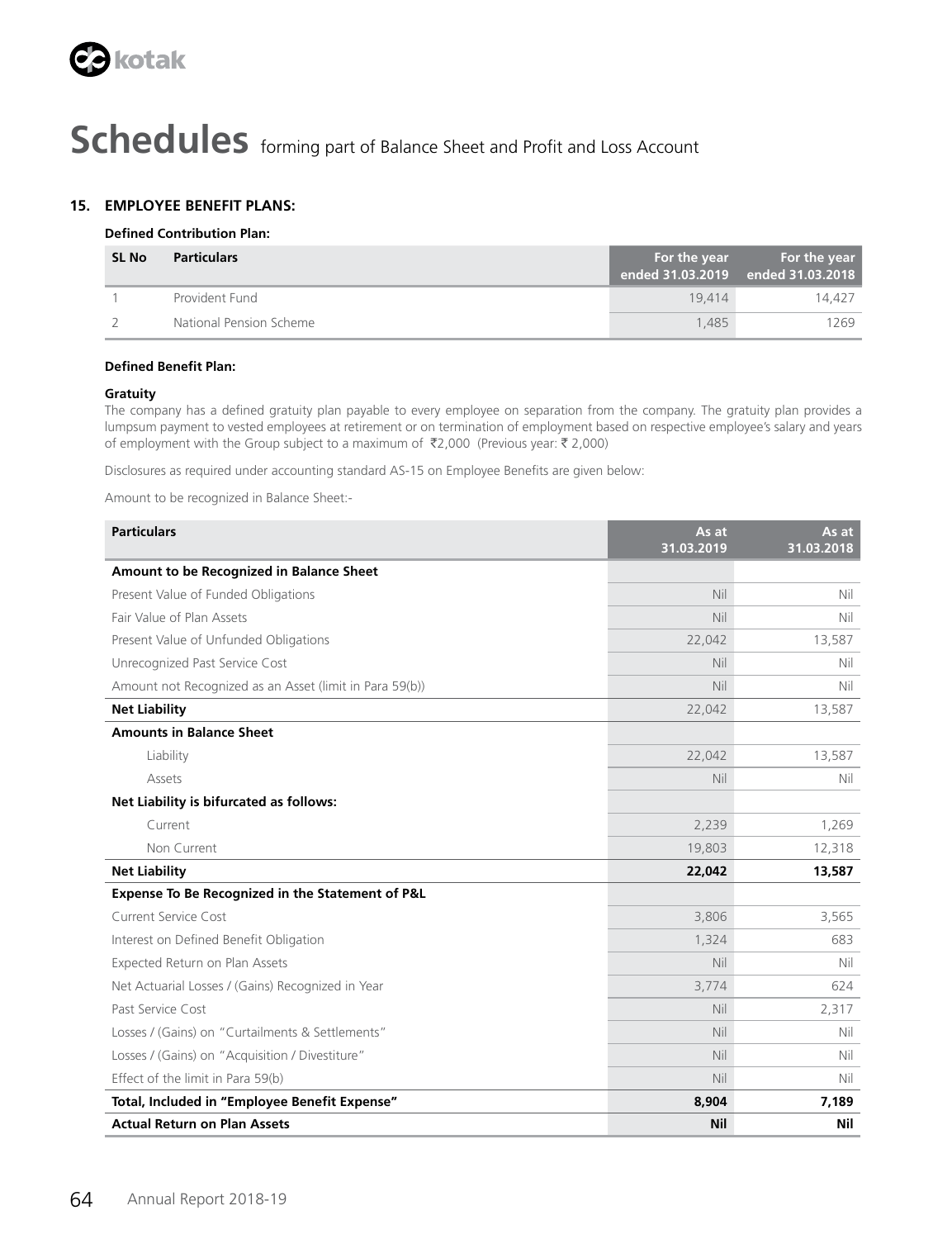| <b>Particulars</b>                                                 | As at<br>31.03.2019 | As at<br>31.03.2018 |
|--------------------------------------------------------------------|---------------------|---------------------|
| Reconciliation of Benefit Obligations & Plan Assets For the Period |                     |                     |
| <b>Change in Defined Benefit Obligation</b>                        |                     |                     |
| <b>Opening Defined Benefit Obligation</b>                          | 13,587              | 5,992               |
| Current Service Cost                                               | 3,806               | 3,565               |
| Interest Cost                                                      | 1,324               | 683                 |
| Actuarial Losses / (Gain)                                          | 3,774               | 624                 |
| Past Service Cost                                                  | Nil                 | 2,317               |
| Actuarial Losses / (Gain) due to Curtailment                       | Nil                 | Nil                 |
| Liabilities Extinguished on Settlements                            | Nil                 | Nil                 |
| Liabilities Assumed on Acquisition / (Settled on Divestiture)      | 455                 | 463                 |
| Exchange Difference on Foreign Plans                               | Nil                 | Nil                 |
| Benefits Paid                                                      | (906)               | (57)                |
| <b>Closing Defined Benefit Obligation</b>                          | 22,042              | 13,587              |
| <b>Change in Fair Value of Assets</b>                              |                     |                     |
| <b>Opening Fair Value of Plan Assets</b>                           | <b>Nil</b>          | Nil                 |
| Expected Return on Plan Assets                                     | Nil                 | Nil                 |
| Actuarial Gain / (Losses)                                          | Nil                 | Nil                 |
| Assets Distributed on Settlements                                  | Nil                 | Nil                 |
| Contributions by Employer                                          | 906                 | 57                  |
| Assets Acquired on Acquisition / (Distributed on Divestiture)      | Nil                 | Nil                 |
| Exchange Difference on Foreign Plans                               | Nil                 | Nil                 |
| Benefits Paid                                                      | (906)               | (57)                |
| <b>Closing Fair Value of Plan Assets</b>                           | <b>Nil</b>          | Nil                 |
| <b>Expected Employer's Contribution Next Year</b>                  | 2,239               | 1,269               |

## **Experience Adjustments:-**

| <b>Particulars</b>            | As at<br>31.03.2019 | As at<br>31.03.2018 |
|-------------------------------|---------------------|---------------------|
| Defined Benefit Obligation    | 22,042              | 13,587              |
| Plan Assets                   | Nil                 | Nil                 |
| Surplus / (Deficit)           | (22042)             | (13, 587)           |
| Exp. Adj. on Plan Liabilities | 2,616               | 2,046               |
| Exp. Adj. on Plan Assets      |                     |                     |

## **Summary of Principal Actuarial Assumptions:-**

| <b>Particulars</b>                       | As at<br>31.03.2019 | As at 3<br>1.03.2018 |
|------------------------------------------|---------------------|----------------------|
| Discount Rate (p.a.)                     | 7.15%               | 7.90%                |
| Expected Rate of Return on Assets (p.a.) | $0.00\%$            | $0.00\%$             |
| Salary Escalation Rate (p.a.)            | $7.00\%$            | 7.00%                |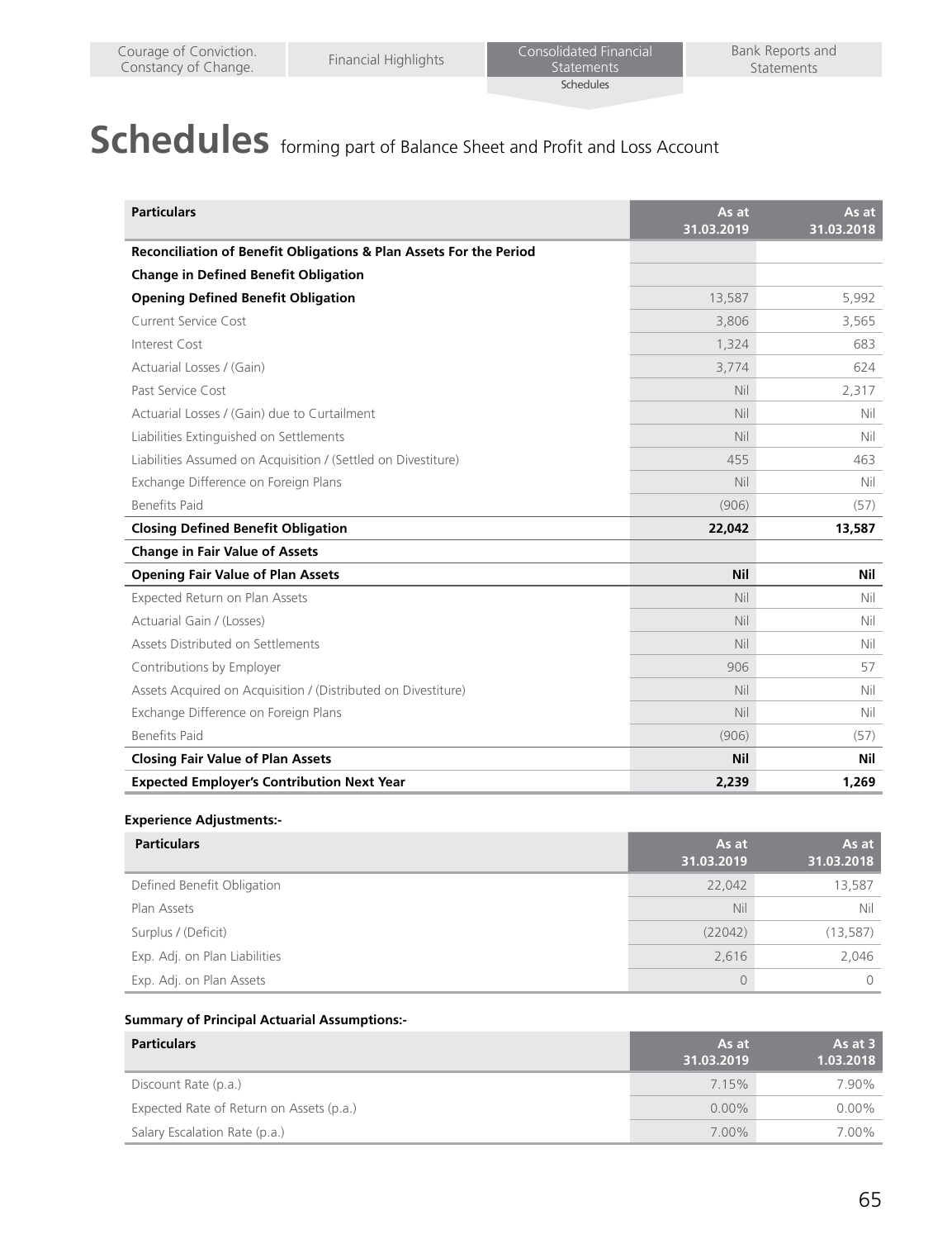

#### **Leave Encashment:**

The company has a scheme of compensated absences where leaves are accruing for employees and liability of which are determined actuarially as at the year end.

The break-up of the Defined Benefit Obligation (which equals to net liability assuming this liability is not externally funded) between current & non-current is as follows:-

| Particulars   | As at<br>31.03.2019 | $As$ at<br>31.03.2018 |
|---------------|---------------------|-----------------------|
| Net Liability | 9,852               | .913                  |

Financial Assumptions at the Valuation Date:-

| <b>Particulars</b>            | As at<br>31.03.2019 | As at I<br>31.03.2018 |
|-------------------------------|---------------------|-----------------------|
| Discount Rate (p.a.)          | 7.15%               | 7.90%                 |
| Salary Escalation Rate (p.a.) | 7.00%               | 7.00%                 |

## **16. Segmental Reporting:**

The company's primary reportable segments are business segments which have been identified in accordance with the regulations and AS – 17 Segment Reporting. Operating Expenses & Income from Investments are allocated to business segments as mentioned in para 1K & 1L of schedule Segments revenue and segment results are shown in financial statements. Segmental assets and liabilities are disclosed to the extent identifiable:

| Period           |                         | <b>Claims</b>      | <b>Reserve for</b><br><b>Unexpired</b> |
|------------------|-------------------------|--------------------|----------------------------------------|
|                  | <b>Products</b>         | <b>Outstanding</b> | <b>Risk</b>                            |
| As at 31.03.2019 | Motor                   | 1,296,747          | 1,028,990                              |
|                  | Health                  | 45,375             | 390,359                                |
|                  | PA                      | 9,777              | 42,065                                 |
|                  | Fire                    | 26,672             | 71,575                                 |
|                  | Engg                    | 140                | 2,200                                  |
|                  | Others                  | 3,009              | 103,257                                |
|                  | Workmen<br>Compensation | 930                | 1,248                                  |
|                  | <b>Total</b>            | 1,382,650          | 1,639,695                              |
| As at 31.03.2018 | Motor                   | 641,089            | 709,975                                |
|                  | Health                  | 24,866             | 164,443                                |
|                  | PA                      | 9,312              | 15,176                                 |
|                  | Fire                    | 6,197              | 27,951                                 |
|                  | Engg                    |                    | 1498                                   |
|                  | Others                  | 1,328              | 22,747                                 |
|                  | <b>Total</b>            | 682,792            | 941,790                                |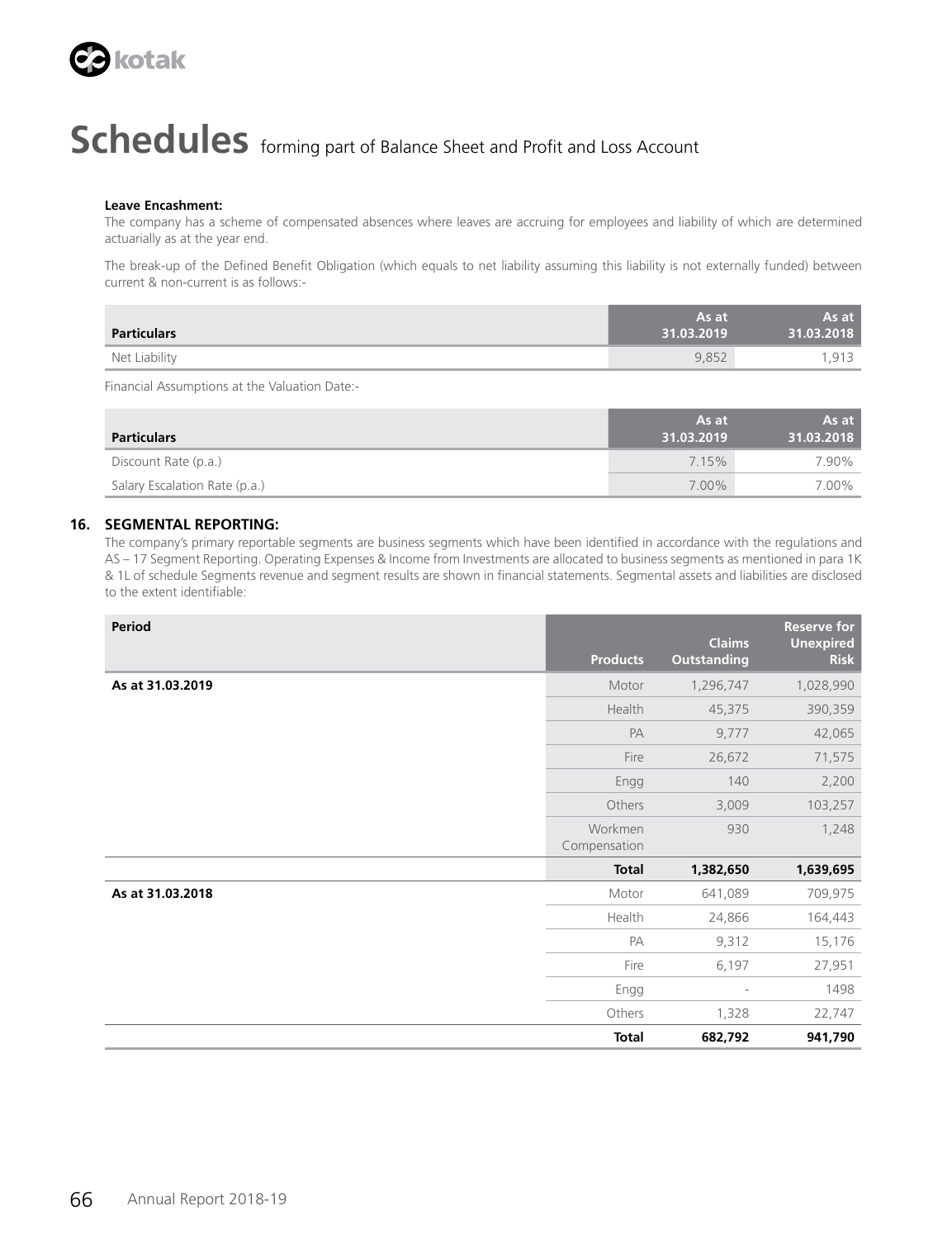## **17 Earnings Per Share:**

| SL.<br><b>No</b> | <b>Particulars</b>                                                   | As at<br>31.03.2019 | As at<br>31.03.2018 |
|------------------|----------------------------------------------------------------------|---------------------|---------------------|
|                  | Net Profit/(Loss) available to Equity Shareholders                   | (348, 994)          | (325, 495)          |
| 2                | Weighted Average Number of Equity Shares:-                           |                     |                     |
|                  | Number of Shares at the beginning of the year                        | 17,50,00,000        | 13,50,00,000        |
|                  | Shares issued during the year                                        | 4,50,00,000         | 4,00,00,000         |
|                  | Number of Shares at the end of the year                              | 22,00,00,000        | 17,50,00,000        |
|                  | Weighted Average Number of Equity Shares outstanding during the year | 21,55,61,644        | 17, 14, 93, 151     |
| 3                | Nominal Value of Equity Shares                                       | ₹ 10                | ₹ 10                |
| 4                | Basic Earnings Per Share                                             | (1.62)              | (1.90)              |
| 5                | Diluted Earnings Per Share                                           | (1.62)              | (1.90)              |

There were no dilutive equity shares or potential equity shares issued and so weighted average number of equity shares is similar to calculate both basic earnings per share and diluted earnings per share.

## **18 Penalties Levied by Various Government Authorities During Financial Year 2018-19:**

| Sr<br>No.      | <b>Particulars</b>                                                                                                     | <b>Non</b><br>Compliance /<br><b>Violation</b> | Penalty<br><b>Awarded</b> | <b>Penalty Paid</b> | Penalty<br>Waived /<br><b>Reduced</b> |
|----------------|------------------------------------------------------------------------------------------------------------------------|------------------------------------------------|---------------------------|---------------------|---------------------------------------|
|                | Insurance Regulatory and Development Authority                                                                         | <b>Nil</b>                                     | Nil                       | Nil                 | <b>Nil</b>                            |
| 2              | GST/Service Tax Authorities -                                                                                          | Nil                                            | Nil                       | Nil                 | <b>Nil</b>                            |
| 3              | Income Tax Authorities -                                                                                               | Nil                                            | Nil                       | Nil                 | <b>Nil</b>                            |
| $\overline{4}$ | Any other Tax Authorities                                                                                              | <b>Nil</b>                                     | Nil                       | Nil                 | Nil                                   |
| 5              | Enforcement Directorate/Adjudicating Authority/ Tribunal<br>or any Authority under FEMA                                | <b>Nil</b>                                     | Nil                       | Nil                 | <b>Nil</b>                            |
| 6              | Registrar of Companies/ NCLT/CLB/Department of<br>Corporate Affairs or any Authority under Companies Act,<br>2013/1956 | <b>Nil</b>                                     | Nil                       | Nil                 | <b>Nil</b>                            |
| 7              | Penalty awarded by any Court/Tribunal for any matter<br>including claim settlement but excluding compensation          | <b>Nil</b>                                     | Nil                       | Nil                 | <b>Nil</b>                            |
| 8              | Securities and Exchange Board of India                                                                                 | <b>NA</b>                                      | <b>NA</b>                 | <b>NA</b>           | <b>Nil</b>                            |
| 9              | Competition Commission of India                                                                                        | Nil                                            | Nil                       | Nil                 | Nil                                   |
| 10             | Any other Central/State/Local Govt/Statutory Authority<br>(Tariff Advisory Committee)                                  | <b>Nil</b>                                     | Nil                       | Nil                 | Nil                                   |

## **19 Contribution to Solatium Fund**

The IRDA had asked the General Insurance Council ("the Council") to recommend the percentage of contribution to be made to a Solatium Fund and matters relating to the administration of the Fund. The Council recommended contribution of 0.10% of the all third party motor gross written premium as solatium fund to the administrator. Accordingly the company has provided ₹963 (Previous Year ` 594) towards solatium fund during the year which is charged to revenue account and also disclosed under current liabilities.

## **20 Micro and Small Scale business entities:**

According to the information available with the Company there are dues of  $\bar{\tau}$  800 ( Previous Year Nil) payable to Micro, Small and Medium enterprises as defined under Micro, Small and Medium Enterprises Development, 2006 as at March 31, 2019.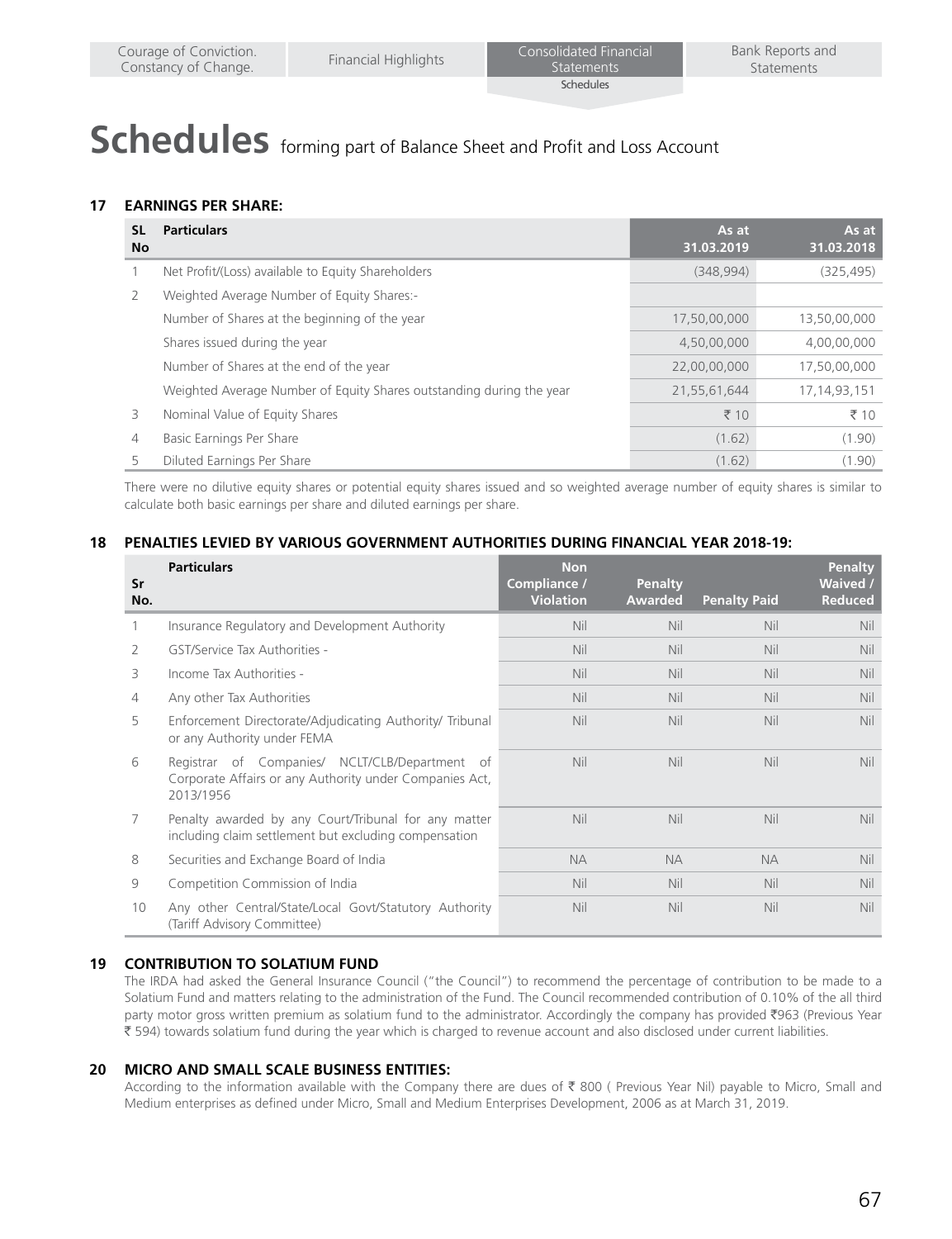

## **21 Employee share option plans (ESOP) & Stock Appreciation rights (SARs): Employee share option plans (ESOP)**

## **Equity Settled Options**

At the General Meetings of the holding company, Kotak Mahindra Bank Limited, the shareholders of the Bank had unanimously passed Special Resolutions on  $5<sup>th</sup>$  July 2007, 21<sup>st</sup> August 2007 and 29<sup>th</sup> June 2015, to grant options to the eligible employees of the Bank and its subsidiaries and associate companies. Pursuant to these resolutions, the following Employees Stock Option Schemes had been formulated and adopted:

- (a) Kotak Mahindra Equity Option Scheme 2007; and
- (b) Kotak Mahindra Equity Option Scheme 2015

Further, pursuant to the Scheme of Amalgamation of ING Vysya Bank (IVBL) with the Bank, the Bank has renamed and adopted the ESOP Schemes of the erstwhile IVBL, as given below:

- (a) Kotak Mahindra Bank Ltd. (IVBL) Employees Stock Option Scheme 2007
- (b) Kotak Mahindra Bank Ltd. (IVBL) Employee Stock Option Scheme 2010; and
- (c) Kotak Mahindra Bank Ltd. (IVBL) Employees Stock Option Scheme 2013

Consequent to the above, the Bank has granted stock options to employees of the Company. In accordance with the SEBI Guidelines and the guidance note on "Accounting for Employee Share based payments", the excess, if any, of the market price of the share, preceding the date of grant of the option under ESOSs over the exercise price of the option is amortised on a straight-line basis over the vesting period. The Company has reimbursed the Bank 'NIL' (Previous Year 'NIL' during the year on account of such costs and the same is forming part of Employee costs and included under the head "Reimbursement of expense on ESOP Scheme" under Schedule 4 Employees Remuneration and Welfare Benefit Expenses

#### **Stock Appreciation rights (SARs)**

At the General Meeting of the holding company, Kotak Mahindra Bank Limited, the shareholders of the Bank had unanimously passed Special Resolution on 29<sup>th</sup> June, 2015 to grant stock appreciation rights (SARs) to the eligible employees of the Bank, its subsidiaries and associate companies. Pursuant to this resolution, Kotak Mahindra Stock Appreciation Rights Scheme 2015 has been formulated and adopted. Subsequently, the SARs have been granted under this scheme and the existing SARs will continue. The contractual life (which is equivalent to the vesting period) of the SARs outstanding ranges from 1.20 to 3.67 years.

#### **Detail of activity under SARs plan is summarized below:**

|                                                  |                     | No. of SARs         |
|--------------------------------------------------|---------------------|---------------------|
| <b>Particulars</b>                               | As at<br>31.03.2019 | As at<br>31.03.2018 |
| Outstanding at the beginning of the year         | 15,643              | 15,250              |
| Granted during the year                          | 6,580               | 7,770               |
| Additions/Reduction due to transfer of employees |                     |                     |
| Exercised during the year                        | (7, 104)            | (7, 377)            |
| Expired during the year                          |                     |                     |
| Outstanding at the end of the year               | 15,119              | 15,643              |

Effect of grant of SARs to employees on the statement of profit and loss and on its financial position

| <b>Particulars</b>                                    | As at<br>31.03.2019 | As at<br>31.03.2018 |
|-------------------------------------------------------|---------------------|---------------------|
| <b>Employee Compensation</b>                          | 11.526              | 8.150               |
| Closing balance of liability for cash-settled options | 11.923              | 9.443               |

Had the Company recorded the compensation cost computed on the basis of fair valuation method instead of intrinsic value method, employee compensation cost would have been higher by ₹16,393 (Previous Year 13,174) and the Loss after tax would have been higher by  $\bar{\mathcal{F}}$ 16,393 (Previous year 13,174). Consequently the basic and diluted EPS would have been lower by  $\bar{\mathcal{F}}$  0.08( (Previous year 0.07).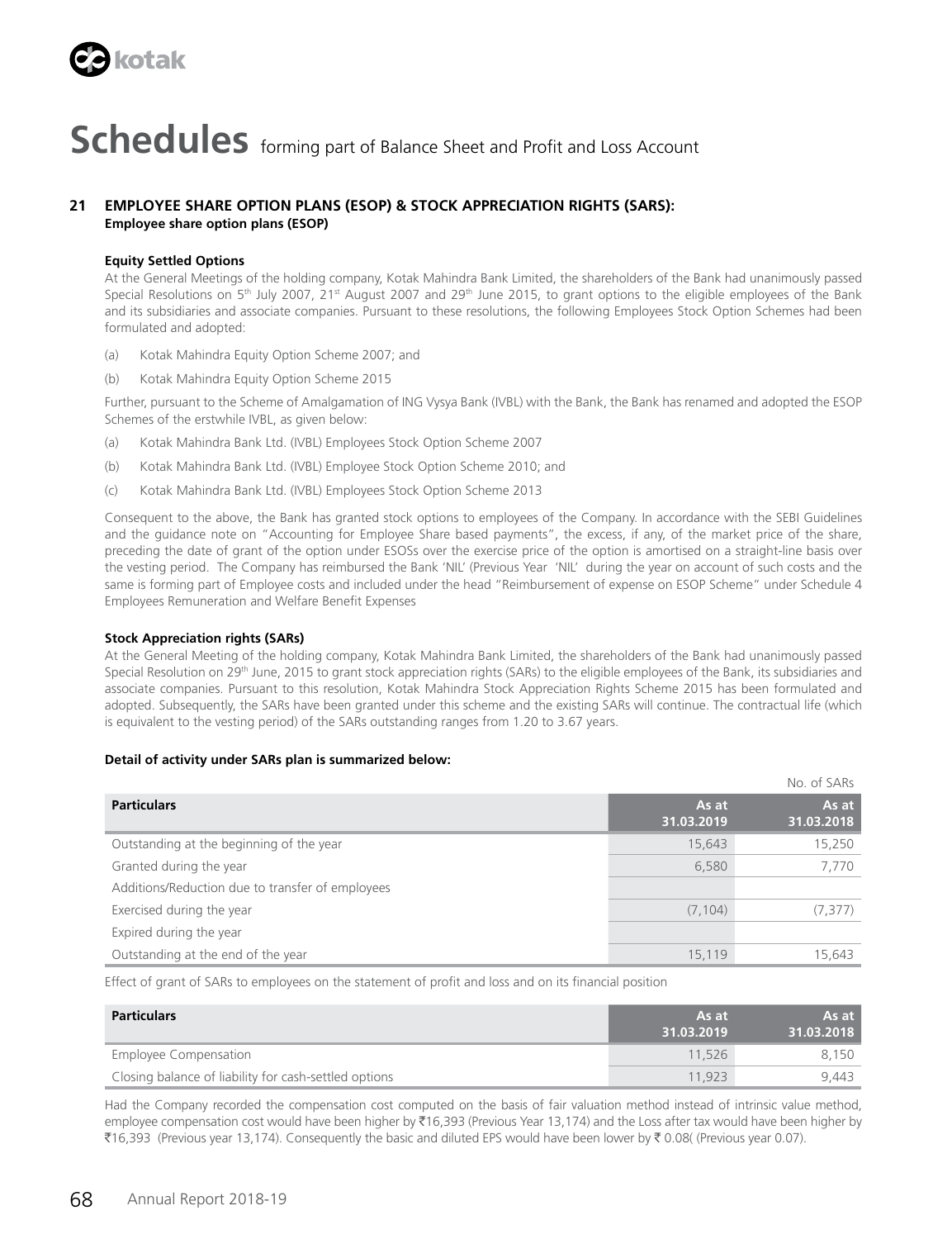$\overline{\mathcal{F}}$ In "000"

## **Schedules** forming part of Balance Sheet and Profit and Loss Account

## **22 Provision for Free Look period:**

The provision for free look period is NIL and it is duly certified by the Appointed Actuary.

## **23 Accounting Ratios are given in Annexure 1.**

## **24 Summary of Financial Statement is provide in Annexure 2.**

## **25 Statement showing Age-wise Analysis of the unclaimed amount:**

## **Schedule-I (FORM A)**

Statement showing the Age-wise Analysis of the Unclaimed Amount of the Policyholders as on

|                                                                                                                                                                                                                                                               |              |                   |                  |                     |                          |                 |                 | NII UUU          |
|---------------------------------------------------------------------------------------------------------------------------------------------------------------------------------------------------------------------------------------------------------------|--------------|-------------------|------------------|---------------------|--------------------------|-----------------|-----------------|------------------|
| <b>Particulars</b>                                                                                                                                                                                                                                            | <b>Total</b> |                   |                  |                     | <b>AGE-WISE ANALYSIS</b> |                 |                 |                  |
|                                                                                                                                                                                                                                                               | Amount       | $0 - 6$<br>months | $7-12$<br>months | $13 - 18$<br>months | $19 - 24$<br>months      | 25-30<br>months | 31-36<br>months | 36-120<br>months |
| Claims settled but not paid to<br>the<br>policyholders/beneficiaries<br>due<br>to<br>anv<br>reasons except under litigation from the<br>policyholders/ beneficiaries                                                                                          | 97.66        | 97.66             |                  |                     |                          |                 |                 |                  |
| Sum due to the policyholders/ beneficiaries<br>on maturity or otherwise                                                                                                                                                                                       |              |                   |                  |                     |                          |                 |                 |                  |
| Any excess collection of the premium/tax or<br>any other charges which is refundable to the<br>policyholders/ beneficiaries either as terms<br>of conditions of the policy or as per law or<br>as may be directed by the Authority but not<br>refunded so far | 637.46       | 411.66            | 122.40           | 48.96               | 34.42                    | 12.03           | 7.99            |                  |
| Cheques issued but not encashed by the<br>policyholder/beneficiaries                                                                                                                                                                                          |              |                   |                  |                     |                          |                 |                 |                  |
| Total                                                                                                                                                                                                                                                         | 735.12       | 509.31            | 122.40           | 48.96               | 34.42                    | 12.03           | 7.99            |                  |

## **FORM C**

#### **Details of Unclaimed Amount and Investment Income**

|                                                                                                                                           |            | ₹ In "000" |
|-------------------------------------------------------------------------------------------------------------------------------------------|------------|------------|
| <b>Particulars</b>                                                                                                                        | FY 2018-19 | FY 2017-18 |
| Opening Balance                                                                                                                           | 627.22     | 248.29     |
| Add: Amount transferred to Unclaimed Fund                                                                                                 | 3,277.27   | 4,830.96   |
| Add: Cheques issued out of the unclaimed amount but not encashed by the policyholders<br>(To be included only when the cheques are stale) |            |            |
| Add: Investment Income on Unclaimed Fund                                                                                                  | 52.00      | 56.57      |
| Less: Amount of claims paid during the year                                                                                               | 3,222.00   | 4,508.60   |
| Less: Amount transferred to SCWF (net of claims paid in respect of amounts transferred<br>earlier)                                        |            |            |
| Closing Balance of Unclaimed Amount Fund                                                                                                  | 735.00     | 627 22     |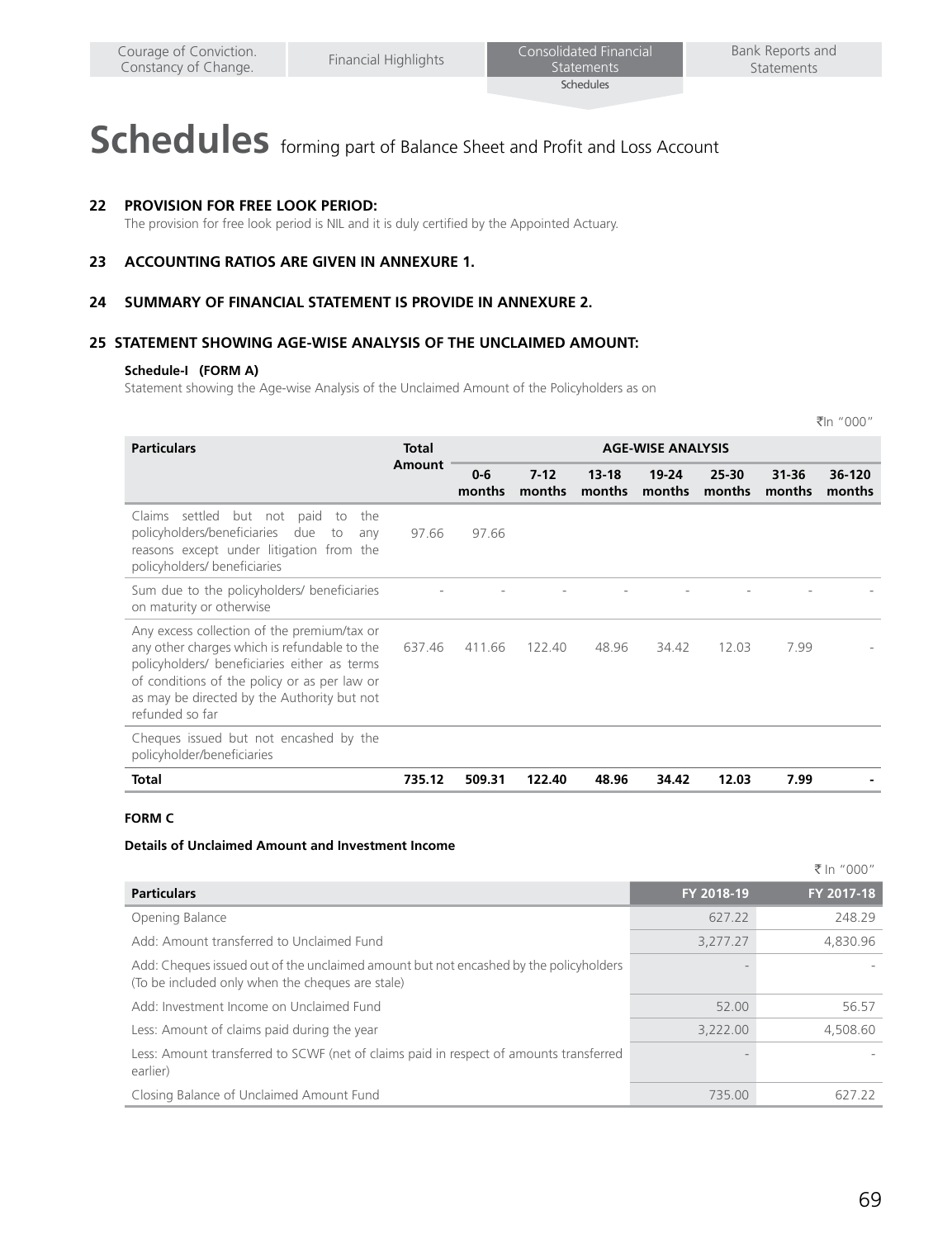

## **26 Taxation**

The company has unabsorbed depreciation and carry forward of losses under tax laws. However deferred tax assets has not been recognized in financial statement as there is no virtual certainty supported by convincing evidence that sufficient future taxable income will be available against which such deferred tax assets can be realized.

## **27 Foreign Exchange**

Expenditure in Foreign Currency (on cash basis) in current year: ₹148 (Previous Year: ₹129)

#### **28 Disclosure of certain expenses**

As required under Circular no 067/IRDA/F&A/CIR/MAR -08 dated March 28, 2008, outsourced services include payments made for various outsourced services amounting to ₹79,816 (Previous Year: 74,764)

## **29 Disclosure of other works given to auditors**

Pursuant to clause 7.1 (g) of Corporate Governance Guidelines issued by IRDA on August 5, 2009 the remuneration paid to Auditors for services other than statutory / concurrent / internal audit are disclosed below:

| <b>Name</b>    | <b>Particulars</b>        | <b>Nature</b>      | 2019 | 2018 |
|----------------|---------------------------|--------------------|------|------|
| V.C. Shah & Co | <b>Statutory Auditors</b> | Certification work | 40   |      |
| V.C Shah & Co  | <b>Statutory Auditors</b> | Tax Audit          | 275  |      |

**30.** The premium received on the third party insurance cover for new motor and two wheeler policies under Long Terms product is recognized as per the IRDA Circular.

**31.** With regard to a recent Supreme Court (SC) judgment on PF there are various interpretative issues including applicability. The company has based on a legal opinion taken the view that the judgment will be applicable from March 2019.

**32.** Prior year figures have been regrouped, reclassified in the respective schedule and notes wherever considered necessary.

As per our report of even date **For and on behalf of the Board of Directors**

**For K.S.Aiyar & Co.** Chartered Accountants Firm Registration No.: 100186W

**Rajesh S Joshi** Partner M. No :38526

**For V.C.Shah & Co.** Chartered Accountants Firm Registration No.: 109818W

**V.C.Shah** Partner M. No :10360 **of Kotak Mahindra General Insurance Company Limited**

**Gaurang Shah** Director DIN : 00016660 **Virat Diwanji** Director DIN : 07021146

**Mahesh Balasubramanian** Managing Director and CEO DIN: 02089182

**Yash Kotak** Chief Financial Officer

**Krishnan Gopalakrishnan** Chief Compliance Officer and Company Secretary

Mumbai Dated: April 24, 2019

70 Annual Report 2018-19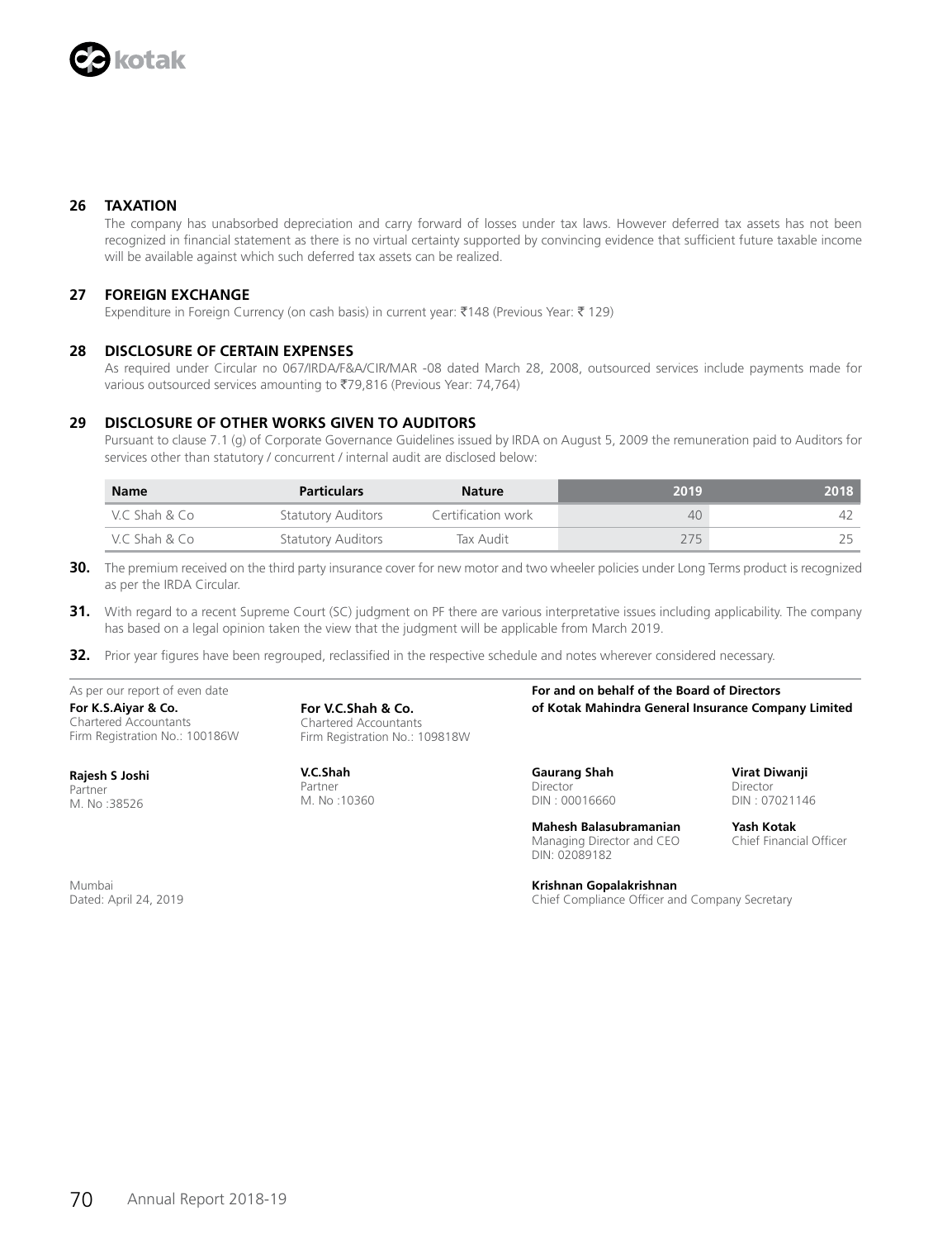| -<br>-<br>-<br>-<br>-<br>- |
|----------------------------|
|                            |
| $\overline{1}$             |
| i                          |
|                            |
|                            |
|                            |
|                            |
|                            |
|                            |
|                            |
| l                          |
|                            |
|                            |
|                            |
|                            |
|                            |
|                            |
| :<br>:                     |
|                            |
|                            |
|                            |
|                            |
|                            |

| ANALYTICAL RATIOS FOR THE YEAR EN                                    |        |        |            |                           |        |                | DED 31 <sup>5T</sup> MARCH 2019 ANNEXURE - 1 |                     |               |            |                      |                     |            |        |                                     |
|----------------------------------------------------------------------|--------|--------|------------|---------------------------|--------|----------------|----------------------------------------------|---------------------|---------------|------------|----------------------|---------------------|------------|--------|-------------------------------------|
| Particular                                                           | Total  | Fire   | Marine     |                           |        |                |                                              |                     | Miscellaneous |            |                      |                     |            |        |                                     |
|                                                                      |        |        |            | Motor Motor<br>$\epsilon$ | Ê      | Total<br>Motor | Workmen's<br>Compensation                    | Public<br>Liability | Engineering   | Aviation   | Accident<br>Personal | Health<br>Insurance | Credit     |        | Trade Others Miscellaneous<br>Total |
| Gross Direct Premium Growth Rate                                     | 0.62   | 0.99   | $\lessgtr$ | 0.27                      | 0.62   | 0.42           | $\leq$                                       | $\leq$              | $\leqq$       | $\lessgtr$ | 1.11                 | 1.40                | $\lessgtr$ | 0.99   | 0.61                                |
| Gross Direct Premium to Net<br>Worth ratio                           | 2.79   |        |            |                           |        |                |                                              |                     |               |            |                      |                     |            |        |                                     |
| Growth rate of Net Worth                                             | 10%    | t      |            |                           | ×      | t              |                                              | ×                   | t             | ×          | t                    | t                   |            |        |                                     |
| Net Retention Ratio                                                  | 88%    | 51%    | ₹          | 94%                       | 94%    | 94%            | 94%                                          | $\lessgtr$          | 58%           | $\leq$     | 40%                  | 94%                 | ₹          | 79%    | 90%                                 |
| Net Commission Ratio                                                 | 7%     | 5%     | ₹          | 17%                       | $\%0$  | 9%             | 15%                                          | $\lessgtr$          | $-3%$         | $\leq$     | $-63%$               | 10%                 | $\lessgtr$ | 17%    | 8%                                  |
| Expense of Management to Gross<br>Direct Premium Ratio               | 44 %   |        |            |                           |        |                |                                              |                     |               |            |                      |                     |            |        |                                     |
| Expense of Management to Net<br>Premium Ratio                        | 49%    |        |            |                           |        |                |                                              |                     |               |            |                      |                     |            |        |                                     |
| Net Incurred Claims to Net Earned<br>Premium                         | 68%    |        |            |                           |        |                |                                              |                     |               |            |                      |                     |            |        |                                     |
| Combined Ratio                                                       | 115%   |        | f,         | ł                         | ı      | ı              | f,                                           |                     | ı             | í,         | í,                   | ı                   | ł          |        |                                     |
| Technical Reserves to net premium<br>ratio                           | 1.13   |        | ï          | ï                         |        |                |                                              |                     |               |            |                      |                     |            |        |                                     |
| Underwriting balance ratio                                           | (0.31) | (0.43) | $\lessgtr$ | (0.19)                    | (0.48) | (0.32)         | (0.48)                                       | $\lessgtr$          | 0.76          | $\lessgtr$ | 1.13                 | (0.27)              | $\lessgtr$ | (9.78) | (0.31)                              |
| Operationg Profit Ratio                                              | $-21%$ |        |            |                           |        |                |                                              |                     |               |            |                      |                     |            |        |                                     |
| Liquid Assets to liabilities ratio                                   | 0.24   |        |            | $\,$                      | ×      | $\,$           | ×                                            |                     |               | ×          |                      |                     | $\,$       | L.     |                                     |
| Net earning ratio                                                    | $-13%$ |        |            |                           |        |                |                                              |                     |               |            |                      |                     |            |        |                                     |
| Return on Net Worth Ratio                                            | $-32%$ |        |            |                           |        |                |                                              |                     |               |            |                      |                     |            |        |                                     |
| Available Solvency Margin Ratio to<br>Required Solvency Margin Ratio | 1.86   |        |            |                           |        |                |                                              |                     |               |            |                      |                     |            |        |                                     |
| NPA Ratio                                                            |        |        |            |                           |        |                |                                              |                     |               |            |                      |                     |            |        |                                     |
| Gross NPA Ratio                                                      |        |        |            |                           |        |                |                                              |                     |               |            |                      |                     |            |        |                                     |
| Net NPA Ratio                                                        |        |        |            |                           |        |                |                                              |                     |               |            |                      |                     |            |        |                                     |
|                                                                      |        |        |            |                           |        |                |                                              |                     |               |            |                      |                     |            |        |                                     |

Consolidated Financial Statements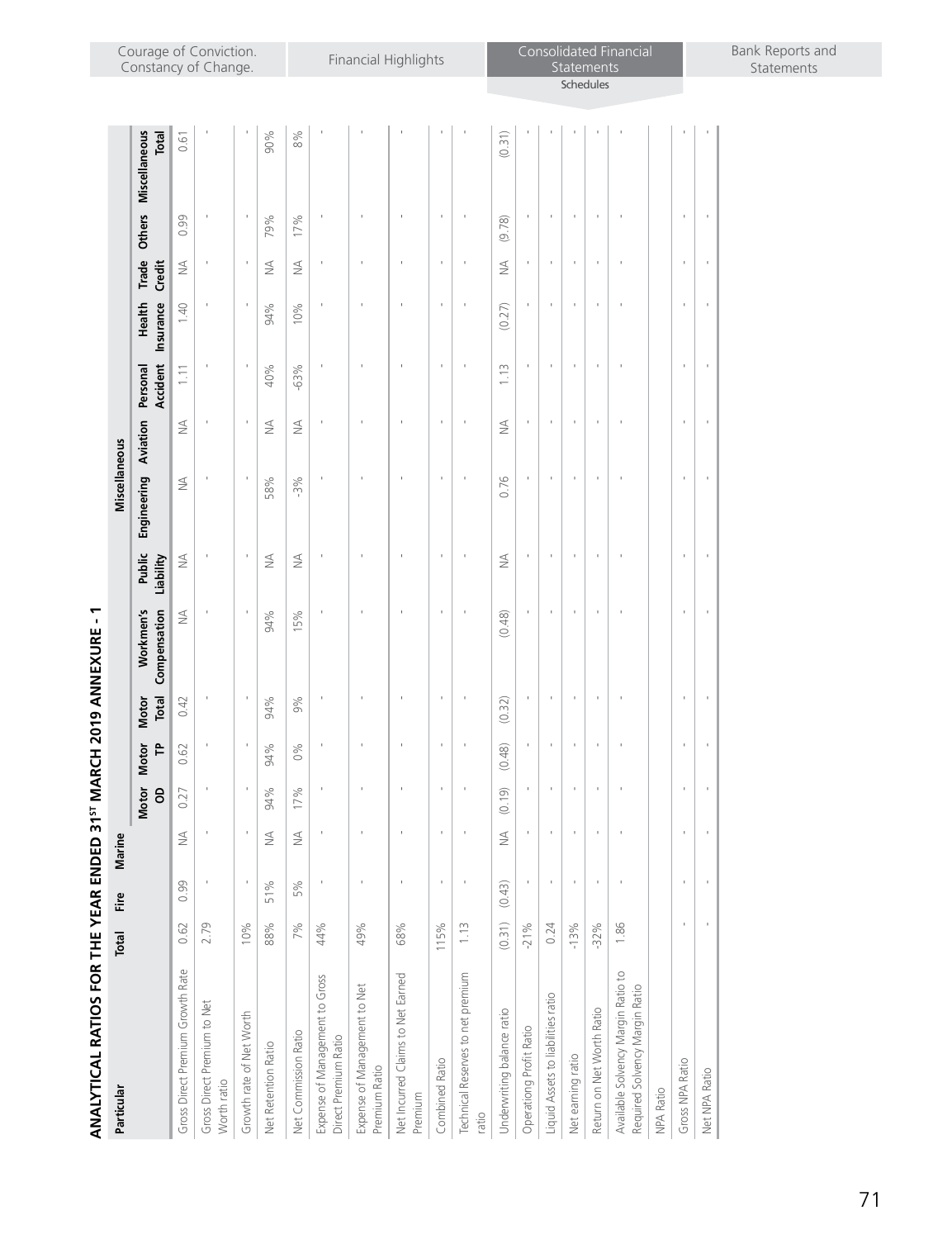|                                              | Motor<br>8  | 0.81<br>₹                        |                                            | ı                        | 93%<br>$\leq$       | NIA 160/             |
|----------------------------------------------|-------------|----------------------------------|--------------------------------------------|--------------------------|---------------------|----------------------|
|                                              | Fire Marine |                                  |                                            |                          |                     |                      |
|                                              |             | 7.79                             |                                            |                          | 42%                 | 20/2 / (0 10 0/2)    |
|                                              | Total       | 1.26                             | 1.90                                       | 8%                       | 87%                 |                      |
| ANALYTICAL RATIOS FOR THE YEAR ENDED 315T MA | Particular  | Gross Direct Premium Growth Rate | Gross Direct Premium to Net Worth<br>ratio | Growth rate of Net Worth | Net Retention Ratio | Not Commiccion Patio |
| 72                                           | Annual      |                                  | Report 2018-1                              |                          |                     |                      |

| l              |
|----------------|
| l<br>I         |
|                |
|                |
|                |
| ֠              |
|                |
|                |
|                |
|                |
|                |
|                |
|                |
| ׇׅ֘֝           |
|                |
| l              |
|                |
|                |
|                |
| ׇ֠             |
|                |
|                |
| l              |
| i              |
|                |
|                |
| i              |
| ١              |
|                |
| I<br>i         |
| I              |
| $\overline{1}$ |
| ı<br>ı         |
|                |
|                |
|                |
|                |
|                |
|                |
|                |
|                |
| I              |
|                |
|                |
|                |
|                |
| ١              |
| I              |
|                |
| ֚              |
| ׇ֚֘            |
|                |
|                |
|                |
|                |
|                |
|                |
|                |
| I<br>ׇ֠        |
|                |
|                |
|                |
|                |
|                |

|                                                                      |         |                |                                  |                                |                   |                |                           |                     |                                         | Miscellaneous                    |          |         |                                  |               |                               |
|----------------------------------------------------------------------|---------|----------------|----------------------------------|--------------------------------|-------------------|----------------|---------------------------|---------------------|-----------------------------------------|----------------------------------|----------|---------|----------------------------------|---------------|-------------------------------|
| Particular                                                           | Total   | <u>ire</u>     | Marine                           | <b>Motor</b><br>$\overline{a}$ | <b>Motor</b><br>È | Total<br>Motor | Compensation<br>Workmen's | Liability<br>Public | Engineering Aviation Accident Insurance |                                  | Personal | Health  | Credit<br>Trade                  | <b>Others</b> | <b>Miscellaneous</b><br>Total |
| Gross Direct Premium Growth Rate                                     | 1.26    | 7.79           | $\lessgtr$                       | 0.81                           | 1.41              | 1.02           | $\frac{1}{2}$             | $\lessgtr$          | $\stackrel{\triangleleft}{\geq}$        | $\lessgtr$                       | 1.59     | 1.68    | $\stackrel{\triangleleft}{\geq}$ | 1034          | 1.18                          |
| Gross Direct Premium to Net Worth<br>ratio                           | 1.90    |                |                                  |                                |                   |                |                           |                     |                                         |                                  |          |         |                                  |               |                               |
| Growth rate of Net Worth                                             | 8%      |                |                                  |                                |                   |                |                           |                     |                                         |                                  |          |         |                                  |               |                               |
| Net Retention Ratio                                                  | 87%     | 42%            | $\stackrel{\triangleleft}{\geq}$ | 93%                            | 93%               | 93%            | $\leq$                    | $\lessgtr$          | 88%                                     | $\lessgtr$                       | 36%      | 95%     | $\stackrel{\triangleleft}{\geq}$ | 37%           | 89%                           |
| Net Commission Ratio                                                 | 8%      | 19%<br>$\circ$ | $\stackrel{\triangleleft}{\geq}$ | 16%                            | $-0.3\%$          | 9%             | $\lessgtr$                | $\lessgtr$          | 1%                                      | $\lessgtr$                       | $-91%$   | 14%     | $\stackrel{\triangleleft}{\geq}$ | 12%           | 8%                            |
| Expense of Management to Gross<br>Direct Premium Ratio               | 47%     |                |                                  |                                |                   |                |                           |                     |                                         |                                  |          |         |                                  |               |                               |
| Expense of Management to Net<br>Premium Ratio                        | 53%     |                |                                  |                                |                   |                |                           |                     |                                         |                                  |          |         |                                  |               |                               |
| Net Incurred Claims to Net Earned<br>Premium                         | 72%     |                |                                  |                                |                   |                |                           |                     |                                         |                                  |          |         |                                  |               |                               |
| Combined Ratio                                                       | 122%    |                |                                  |                                |                   |                |                           |                     |                                         |                                  |          |         |                                  |               |                               |
| Technical Reserves to net premium<br>ratio                           | 1.00    |                |                                  |                                |                   |                |                           |                     |                                         |                                  |          |         |                                  |               |                               |
| Underwriting balance ratio                                           | $-0.43$ | 0.05           | $\stackrel{\triangleleft}{\geq}$ | $-0.30$                        | $-0.67$           | $-0.44$        | $\lessgtr$                | $\leq$              | 0.95                                    | $\stackrel{\triangleleft}{\geq}$ | 0.75     | $-0.50$ | $\leq$                           | 6.16          | $-0.44$                       |
| Operating Profit Ratio                                               | $-34%$  |                | $\,$                             | $\,$                           | $\,$              | $\,$           |                           | ï                   |                                         | $\,$                             |          |         | ×,                               |               |                               |
| Liquid Assets to liabilities ratio                                   | 0.14    |                |                                  |                                |                   |                |                           |                     |                                         |                                  |          |         |                                  |               |                               |
| Net earning ratio                                                    | $-20%$  |                |                                  |                                |                   |                |                           |                     |                                         |                                  |          |         |                                  |               |                               |
| Return on Net Worth Ratio                                            | $-33%$  |                |                                  |                                |                   |                |                           |                     |                                         |                                  |          |         |                                  |               |                               |
| Available Solvency Margin Ratio to<br>Required Solvency Margin Ratio | 1.88    |                |                                  |                                |                   |                |                           |                     |                                         |                                  |          |         |                                  |               |                               |
| <b>NPA Ratio</b>                                                     |         |                |                                  |                                |                   |                |                           |                     |                                         |                                  |          |         |                                  |               |                               |
| Gross NPA Ratio                                                      | $\,$    |                |                                  |                                |                   |                |                           |                     |                                         |                                  |          |         |                                  |               |                               |
| Net NPA Ratio                                                        |         |                |                                  |                                |                   |                |                           |                     |                                         |                                  |          |         |                                  |               |                               |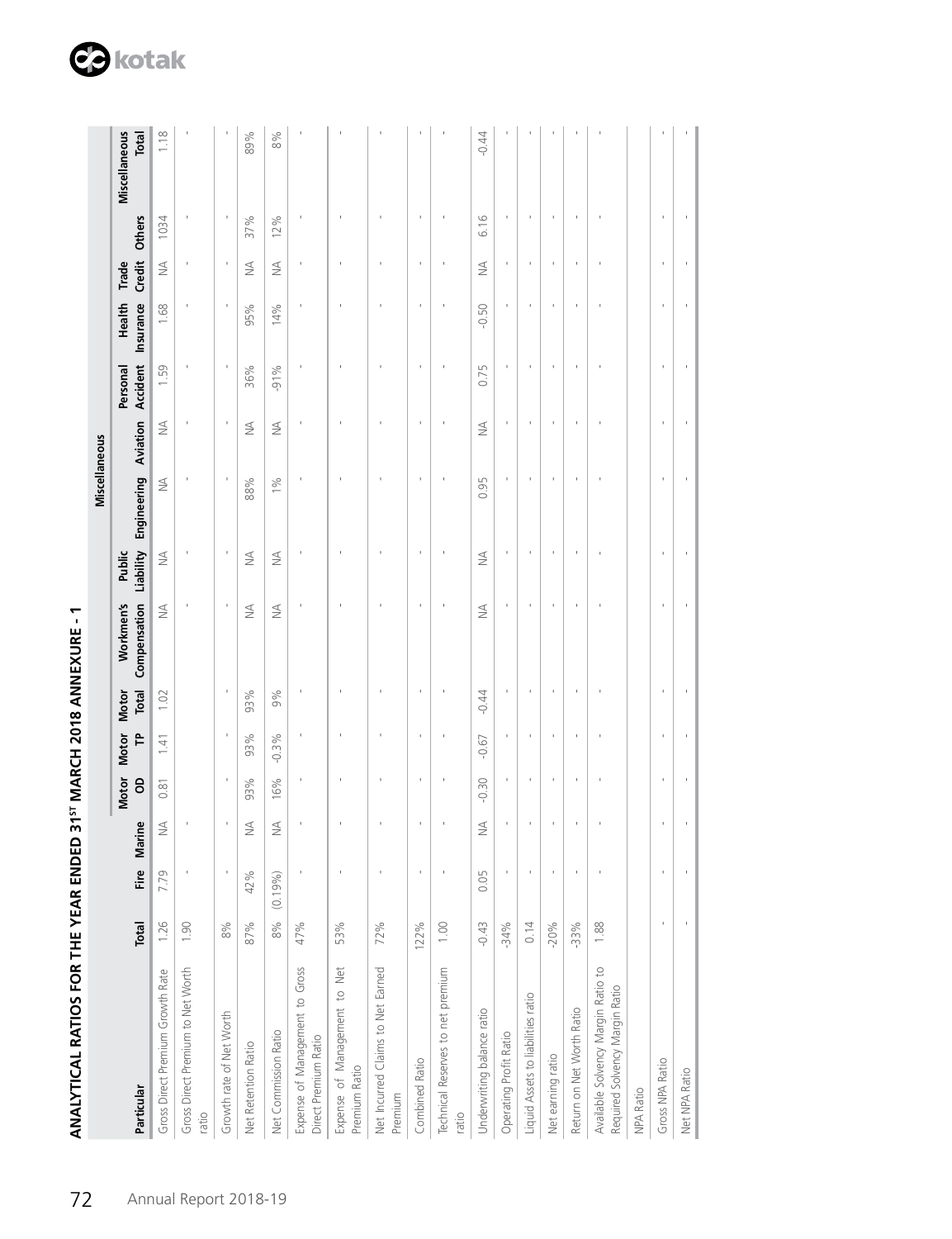| Courage of Conviction. |
|------------------------|
| Constancy of Change.   |

Consolidated Financial

**Schedules** 

### **Annexure – 2**

|                | <b>No</b> Particulars                    | FY 18-19                    | FY 17-18                    | FY 16-17                    | FY 15-16                    |
|----------------|------------------------------------------|-----------------------------|-----------------------------|-----------------------------|-----------------------------|
|                | <b>OPERATING RESULTS</b>                 |                             |                             |                             |                             |
| 1              | <b>Gross Direct Premiums</b>             | 30,110.99                   | 18,539.15                   | 8,205.29                    | 370.89                      |
| $\overline{2}$ | Net Earned Premium #                     | 19,735.47                   | 11,587.48                   | 3,285.72                    | 6.05                        |
| 3              | Income from investments (net) @          | 1,967.24                    | 1,017.62                    | 355.29                      | 16.62                       |
| 4              | Other income (Pl. specify)               | (8.57)                      | (5.25)                      | (2.32)                      | 0.57                        |
| 5              | Total income                             | 21,694.14                   | 12,599.85                   | 3,638.69                    | 23.24                       |
| 6              | Commissions (Net) (Including Brokerage   | 1,992.46                    | 1,340.93                    | 368.55                      | 21.00                       |
| 7              | <b>Operating Expenses</b>                | 10,453.39                   | 6,882.96                    | 5,271.82                    | 1,586.64                    |
| 8              | Net Incurred Claims                      | 13,432.00                   | 8,303.05                    | 2,401.45                    | 21.03                       |
| 9              | Change in Unexpired Risk Reserve         | 6,979.05                    | 4,706.57                    | 4,387.10                    | 324.26                      |
| 10             | Operating Profit/loss                    | (4, 183.71)                 | (3,927.09)                  | (4,403.12)                  | (1,605.44)                  |
|                | NON-OPERATING RESULT                     |                             |                             |                             |                             |
| 11             | Total income under shareholders' account | 693.77                      | 672.14                      | 930.75                      | 632.53                      |
| 12             | Profit/ (loss) before tax                | (3,489.94)                  | (3,254.95)                  | (3,472.36)                  | (972.91)                    |
| 13             | Provision for tax                        |                             |                             |                             |                             |
| 14             | Profit / (loss) after tax                | (3,489.94)                  | (3,254.95)                  | (3,472.36)                  | (972.91)                    |
|                | MISCELLANEOUS                            |                             |                             |                             |                             |
| 15             | Policy holders' Account:                 | Not applicable              | Not applicable              | Not applicable              | Not applicable              |
|                | Total funds                              | for General<br>insurance Co | for General<br>insurance Co | for General<br>Insurance Co | for General<br>Insurance Co |
|                | Total Investments                        |                             |                             |                             |                             |
|                | Yield on investments                     |                             |                             |                             |                             |
| 16             | Shareholders' Account:                   | Not applicable              | Not applicable              | Not applicable              | Not applicable              |
|                | Total funds                              | for General<br>insurance Co | for General<br>Insurance Co | for General<br>Insurance Co | for General<br>Insurance Co |
|                | Total Investments                        |                             |                             |                             |                             |
|                | Yield on investments                     |                             |                             |                             |                             |
| 17             | Paid up equity capital                   | 22,000                      | 17,500                      | 13,500                      | 13,500                      |
| 18             | Net worth                                | 10,783                      | 9,773                       | 9,028                       | 12,500                      |
| 19             | Total assets                             | 46,794                      | 29,035                      | 17,375                      | 13,857                      |
| 20             | Yield on total investments               | 7.99%                       | 8.19%                       | 10.47%                      | 8.20%                       |
| 21             | Earnings per share $(\overline{\tau})$   | (1.62)                      | (1.90)                      | (2.57)                      | (1.18)                      |
| 22             | Book Value per share $( ₹)$              | 5.00                        | 5.70                        | 6.69                        | 15.21                       |
| 23             | <b>Total Dividend</b>                    |                             |                             |                             |                             |
| 24             | Dividend per share $(₹)$                 |                             |                             |                             |                             |

*# Net of reinsurance*

*@ Net of losses*

*Points 15&16 may be given separately, if it is feasible.*

*\*1st year means the most recent concluded financial year.*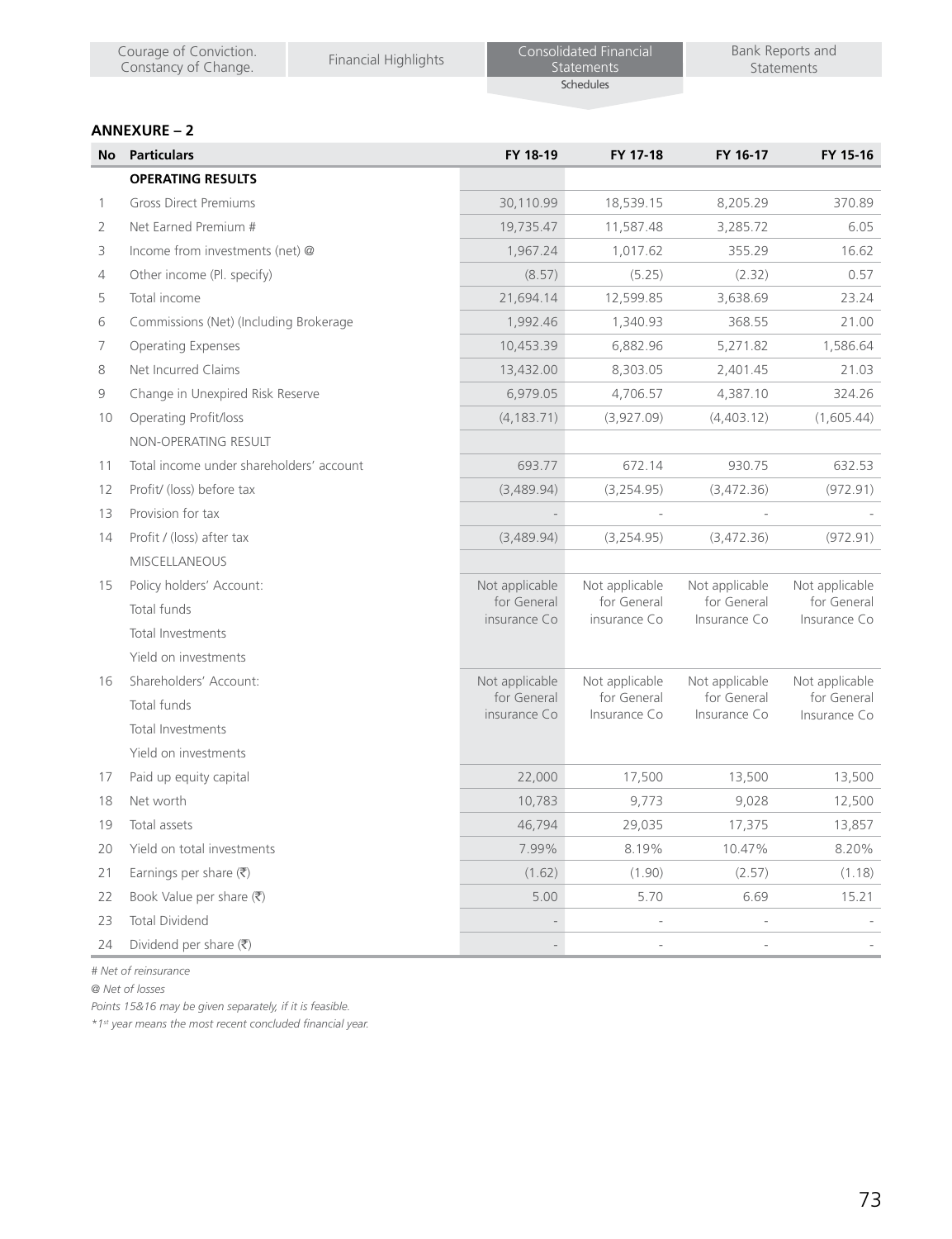

## **Management Report**

As per provisions of Part IV of Schedule B of The Insurance Regulatory and Development Authority (Preparation of Financial Statements and Auditors Report of Insurance Companies) Regulations, 2002 the following Management Report for the year ended March 31, 2019 is submitted:

- 1. The company obtained and hold certificate of registration from Insurance Regulatory and Development Authority of India on November 18, 2015 to start general insurance business.
- 2. We hereby certify that all the dues payable to the statutory authorities have been duly paid by the company except those under dispute or disclosed under contingent liability in the notes to account forming part of financials.
- 3. We hereby confirm that the shareholding pattern and transfer of shares during the year ended 31<sup>st</sup> March 2019 are in accordance with the statutory or regulatory requirements.
- 4. We declare that the management has not directly or indirectly invested outside India the funds of the holders of policies issued in India.
- 5. We hereby confirm that the required solvency margins have been maintained throughout the year.
- 6. We certify that the values of all the assets have been reviewed on the date of the Balance Sheet and to the best of our belief the assets set forth in the Balance-sheets are shown in the aggregate at amounts not exceeding their realisable or market value under the several headings – "Loans", "Investments", "Agents balances", "Outstanding Premiums", "Interest, Dividends and Rents outstanding", "Interest, Dividends and Rents accruing but not due", "Amounts due from other persons or Bodies carrying on insurance business", "Sundry Debtors", "Cash" and the several items specified under "Other Accounts" except debt securities which are valued at cost/ amortized cost.
- 7. The Company is exposed to a variety of risks associated with general insurance business such underwriting risk (quality and price at which risk are underwritten), reserve risk (risk of adverse development), assets risk (credit risk, market risk, liquidity risk, etc.) and expense risk (higher than planned expenses). Some of the risk beyond Company's risk appetite are transferred and managed through an appropriate reinsurance program, thereby ensuring that the risk exposure is kept at a level commensurate with its capacity. The key business risk, as mentioned above, are closely monitored and effective remedial actions are taken whenever deemed necessary.
- 8. We confirm that the company does not have any operations outside India.
- 9. a) Please refer annexure 1 for age wise analysis of claims outstanding
	- b) Please refer annexure 2 for average claims settlement time
	- c) Please refer annexure 3 for details of claims intimated
- 10. We certify that Investments are recorded at cost and include brokerage, transfer charges, stamps etc, and excludes pre acquisition interest, if any.

Debt securities & non-convertible preference shares are considered as 'held to maturity' and stated at historical cost adjusted for amortization of premium or accretion of discount determined on constant yield to maturity basis over the holding/maturity period.

Mutual fund units are stated at their 'Net Asset Value' as at the balance sheet date. Any unrealized gain/loss will be accounted for under fair value change account.

- 11. The Company has adopted a prudent investment policy aiming optimum return with minimum risk. The company has invested predominantly in Government Securities and Corporate Securities having highest credit quality rating. The company has a well-diversified portfolio across issuers and Industry segments in Corporate Securities. The investments are managed within the investment policy laid down by the board from time to time and are within the investment regulations and guidelines of IRDAI. There are no non-performing assets as at the end of the financial year.
- 12. We confirm that:
	- a) In the preparation of financial statements, the applicable accounting standards, principles and policies have been followed along with proper explanations relating to material departures, if any;
	- b) The management has adopted accounting policies and applied them consistently and made judgments and estimates that are reasonable and prudent so as to give a true and fair view of the state of affairs of the company at the end of the financial year and of the operating profit or loss and of the profit or loss of the company for the year;
	- c) The management has taken proper and sufficient care for the maintenance of adequate accounting records in accordance with the applicable provisions of the Insurance Act 1938 (4 of 1938) / Companies Act, 2013, for safeguarding the assets of the company and for preventing and detecting fraud and other irregularities;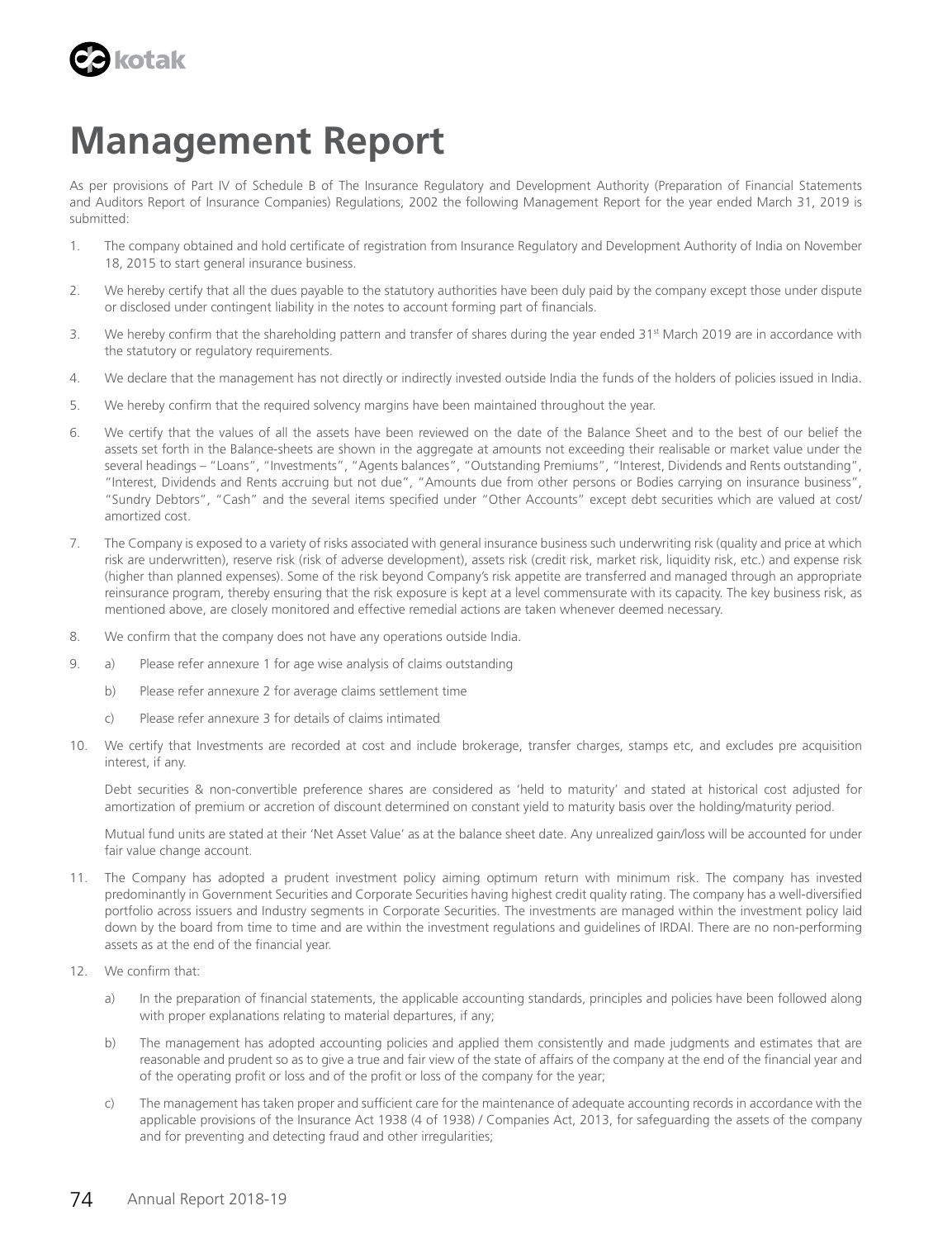- d) The management has prepared the financial statements on a going concern basis;
- e) The management has ensured that an internal audit system commensurate with the size and nature of the business exists and is operating effectively.
- 13. Details of payments made to individuals, firms, companies and organisations in which Directors of the insurers are interested are given below:

| Sr.<br>No | Name of the Directors | Entity in which Director are interested | <b>Interested As</b> | <b>Expense during the financial</b><br>year (Rs. In lakhs) |
|-----------|-----------------------|-----------------------------------------|----------------------|------------------------------------------------------------|
|           | Gaurang Shah          | Kotak Mahindra Life Insurance Co. Ltd.  | <b>Director</b>      | 35.19                                                      |
|           | G Murlidhar           |                                         |                      |                                                            |

**For and on behalf of the Board of Directors of Kotak Mahindra General Insurance Company Limited**

#### **Gaurang Shah**

#### **Virat Diwanji**

Director DIN : 00016660 Director DIN : 07021146 **Yash Kotak**

Chief Financial Officer

**Mahesh Balasubramanian** Managing Director and CEO DIN: 02089182

Mumbai: Mumbai Dated: April 24, 2019 **Krishnan Gopalakrishnan** Chief Compliance Officer and Company Secretary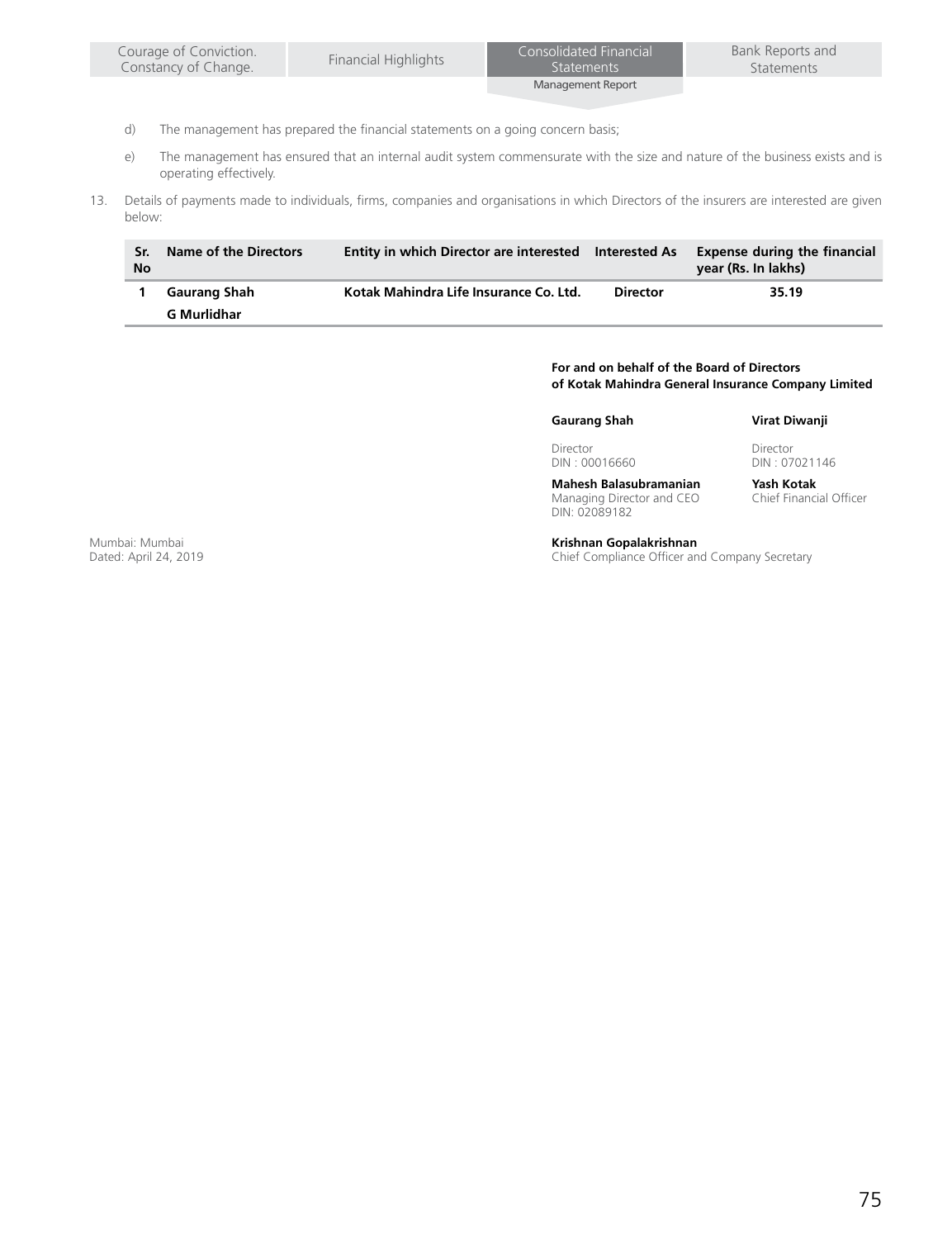|               | Age wise analysis of claims outstanding: |                       |                             |                          |                    |                          |                   |                  |                  |                |                |                          |             |
|---------------|------------------------------------------|-----------------------|-----------------------------|--------------------------|--------------------|--------------------------|-------------------|------------------|------------------|----------------|----------------|--------------------------|-------------|
| $\dot{\bf e}$ | Year 2018-19                             |                       |                             |                          |                    |                          |                   |                  |                  |                |                |                          |             |
|               | Particulars                              |                       | $0-30$ days                 |                          | 30 days - 6 months |                          | 6 months - 1 year |                  | 1 year - 5 years |                | > 5 years      |                          | Total       |
|               |                                          | Count                 | Amount                      | Count                    | Amount             | Count                    | Amount            | Count            | Amount           | Count          | Amount         | Count                    | Amount      |
|               | Motor <sub>TP</sub>                      | $\approx$             | 16,210,000                  | 131                      | 57,300,000         | 75                       | 34,760,250        | 100              | 62,772,673       |                |                | 340                      | 171,042,923 |
|               | Motor OD                                 | 360                   | ,706,438<br>$\overline{31}$ | 196                      | 49,318,832         | 67                       | 12,196,979        | 27               | 7,257,770        |                |                | 650                      | 100,480,019 |
|               | Fire                                     | 4                     | 985,500                     | $\frac{1}{2}$            | 42,838,000         | 51                       | 118,025,934       | $\frac{1}{2}$    | 3,890,500        |                |                | 83                       | 165,739,934 |
|               | Others                                   | $\mathsf{L}\cap$      | ,711,500<br>2,              | $\overline{\phantom{0}}$ | 608,715            | $\overline{\phantom{0}}$ | 71,139            | $\circ$          |                  | t              | $\,$           | $\overline{ }$           | 3,391,354   |
|               | Health                                   | 197                   | ,006,887<br>15,             | 75                       | 10,061,870         | $\equiv$                 | 720,966           |                  | 404,842          |                |                | 284                      | 26,194,565  |
|               | Accident<br>Personal                     | $\frac{1}{2}$         | 3,893,500                   | 4                        | 3,758,499          |                          |                   | $\circ$          |                  |                |                | $\frac{0}{1}$            | 7,651,999   |
|               | Total                                    | 615                   | 70,513,825                  | 422                      | 163,885,916        | 205                      | 165,775,268       | 141              | 74,325,785       | $\blacksquare$ | $\blacksquare$ | 1,383                    | 474,500,794 |
| ف             | Year 2017-18                             |                       |                             |                          |                    |                          |                   |                  |                  |                |                |                          |             |
|               | Particulars                              |                       | $0-30$ days                 |                          | 30 days - 6 months |                          | 6 months - 1 year |                  | 1 year - 5 years |                | > 5 years      |                          | Total       |
|               |                                          | Count                 | Amount                      | Count                    | Amount             | Count                    | Amount            | Count            | Amount           | Count          | Amount         | Count                    | Amount      |
|               | Fire                                     | $\supseteq$           | 3,945<br>9,87               | $\overline{4}$           | 2,362,001          | $\infty$                 | 3,560,000         | $\,$             |                  |                |                | 32                       | 15,795,946  |
|               | Motor OD                                 | 343                   | 6,339<br>19,056             | 201                      | 46,829,613         | 28                       | 8,918,107         | $\mathsf{L}\cap$ | 2,639,850        |                |                | 577                      | 77,443,909  |
|               | Motor <sub>TP</sub>                      | $\overset{\infty}{=}$ | 1,000<br>7,22               | $\overline{40}$          | 15,650,500         | SO                       | 25,475,000        | 23               | 11,995,600       | ı              |                | 131                      | 60,342,100  |
|               | $\mathbb A$                              | $\overline{ }$        | 160,000                     | $\frac{6}{2}$            | 4,036,000          |                          |                   |                  |                  |                |                | 23                       | 4,196,000   |
|               | Health                                   | $\overline{11}$       | 5,497,660                   | 32                       | 2,241,601          |                          | t,                | $\mathfrak{g}$   | ï                |                |                | 143                      | 7,739,261   |
|               | Miscellaneous                            | $\,$                  |                             | $\overline{\phantom{0}}$ | 386,000            |                          |                   |                  |                  |                |                | $\overline{\phantom{0}}$ | 386,000     |
|               | <b>Grand Total</b>                       | 489                   | 8,944<br>41,80              | 304                      | 71,505,715         | 86                       | 37,953,107        | 28               | 14,635,450       | ٠              |                | 507                      | 165,903,216 |
| ن             | Year 2016-17                             |                       |                             |                          |                    |                          |                   |                  |                  |                |                |                          |             |
|               | Particulars                              |                       | 0-30 days                   |                          | 30 days - 6 months |                          | 6 months - 1 year |                  | 1 year - 5 years |                | > 5 years      |                          | Total       |
|               |                                          | Count                 | İ<br>Amo                    | Count                    | Amount             | Count                    | Amount            | Count            | Amount           | Count          | Amount         | Count                    | Amount      |
|               | Fire                                     |                       |                             |                          |                    |                          |                   |                  |                  |                |                |                          |             |
|               | Motor OD                                 | 248                   | 6,650<br>10,12              | 83                       | 15,087,771         | m                        | 1,335,445         | $\mathbf{I}$     | $\mathbf{I}$     | $\,$           | $\mathbf{I}$   | 334                      | 26,549,865  |
|               | Motor TP                                 | $\infty$              | 0,000<br>2,92               | $\overline{1}$           | 7,165,000          | $\Box$                   | 1,900,000         |                  |                  |                |                | $_{\odot}$               | 11,985,000  |
|               | $\mathbb{A}$                             | $\infty$              | 160,000                     |                          | 79,000             |                          |                   |                  |                  |                |                | $\frac{1}{2}$            | 239,000     |

Read and the contraction of the contraction of the contraction of the contraction of the contraction of the con Others - - - - - - - - - - - - **Grand Total 308 15,269,100 113 23,258,164 8 3,235,445 - - - - 430 41,762,708**

926,393  $\overline{\phantom{a}}$ 23,258,164

 $\overline{\phantom{0}}$  $\bar{t}$ 

2,062,450

 $\overline{4}$  $\bar{1}$ 

 $\bar{1}$ 3,235,445

 $\bar{1}$  $\infty$ 

 $113$ 

15,269,100

308

**Grand Total** Others Health

 $\bar{1}$ 

41,762,708

430

 $\blacksquare$ 

 $\bar{1}$ 

ï

2,988,843

56  $\bar{1}$ 

 $\bar{1}$  $\mathbf{r}$ 

 $\bar{1}$  $\bar{1}$  $\blacksquare$ 

 $\bar{1}$  $\bar{1}$ 

 $\bar{1}$  $\bar{1}$  $\bar{1}$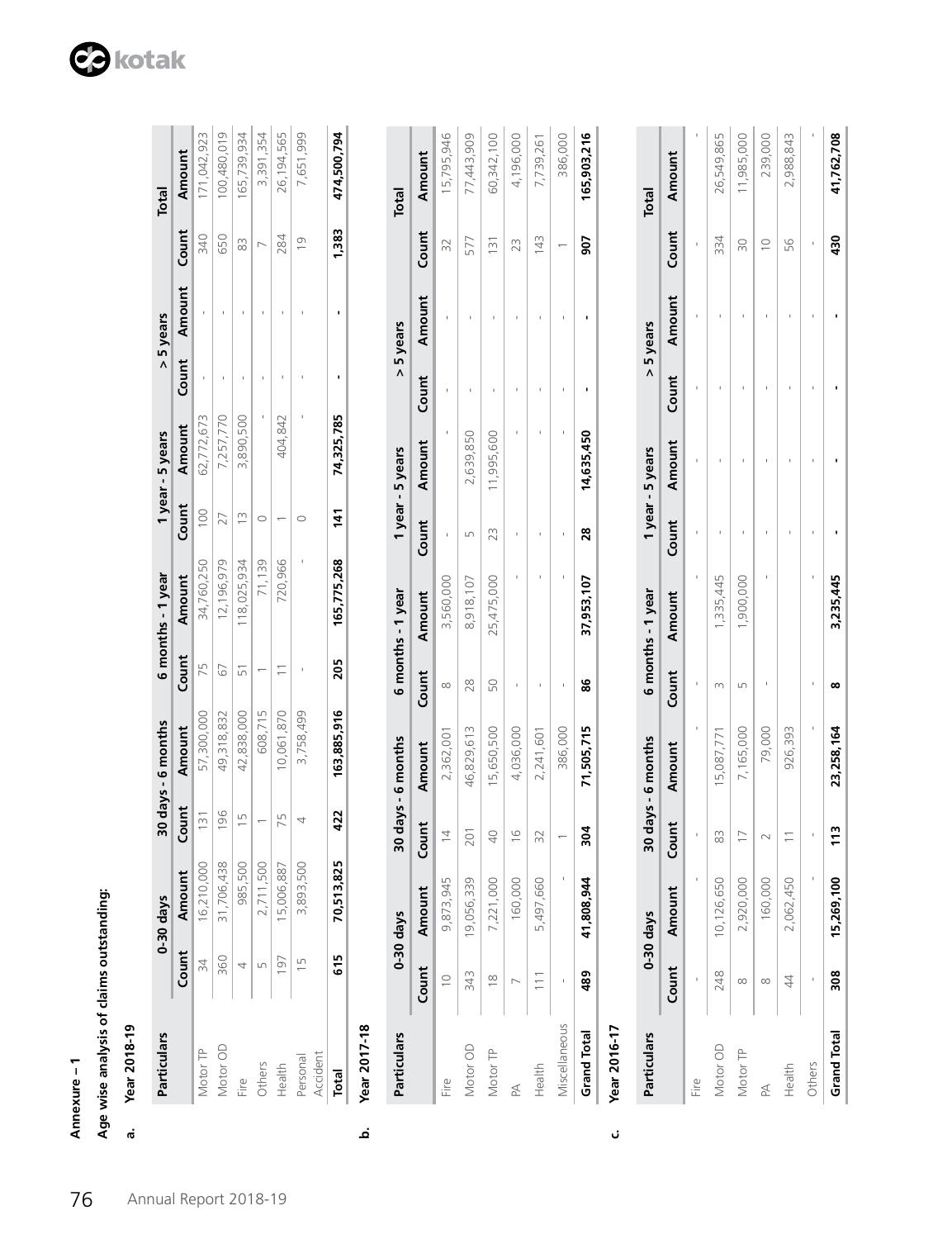| Particulars        |                 | $0-30$ days  |       | 30 days - 6 months |       | 6 months - 1 year |       | 1 year - 5 years | $>$ 5 years  |       | Total   |
|--------------------|-----------------|--------------|-------|--------------------|-------|-------------------|-------|------------------|--------------|-------|---------|
|                    |                 | Count Amount | Count | Amount             | Count | <b>Amount</b>     | Count | Amount           | Count Amount | Count | Amount  |
| avt Car            |                 | 224,039      |       | 21,850             |       |                   |       |                  |              |       | 245,889 |
| SO<br>G            |                 | $\breve{ }$  |       |                    |       |                   |       |                  |              |       |         |
| NISD               |                 | 38,000       |       |                    |       |                   |       |                  |              |       | 38,000  |
| <b>Grand Total</b> | $\overline{12}$ | 262,039      |       | 21,850             |       |                   |       |                  |              |       | 283,889 |

## Annexure-2 **Annexure – 2**

Average Claims Settlement Time: Average Claims Settlement Time:

| <b>Particulars</b> | 201            | 8-19           | 2017-18         |               |       | 2016-17      | 2015-16      | 2014-15 |
|--------------------|----------------|----------------|-----------------|---------------|-------|--------------|--------------|---------|
|                    | Count          | Amount Count   |                 | Amount Count  |       | Amount Count | Amount Count | Amount  |
| Fire               | 55             | 187            | $\frac{1}{3}$   | 122           |       |              |              |         |
| Motor OD           | 16,538         | $\overline{0}$ | 10909           | 24            | 2,763 | 20           | $\infty$     |         |
| Motor TP           | 66             | 310            | $\frac{1}{2}$   | 182           |       | 183          |              |         |
| $\mathbb{R}$       | 195            | $\supseteq$    | $\overline{40}$ | $\supseteq$   | 9     |              |              |         |
| Health             | 7032           | 9              | 1064            | $\frac{1}{2}$ | 394   | 27           |              |         |
| Others             | $\overline{a}$ | $\overline{5}$ |                 | 37            |       |              |              |         |
| Engineering        |                | 107            |                 |               |       |              |              |         |

# ∢

Details of Claims Intimated: Details of Claims Intimated:

| Particluars       | aster | Amount                  | Northern       | Amount       | Southern       | Amount  | Western       | Amount  |
|-------------------|-------|-------------------------|----------------|--------------|----------------|---------|---------------|---------|
| Fire<br>-         |       | 14,405<br>LΟ            |                | 70,340<br>66 | $\overline{0}$ | 2,957   | $\frac{5}{1}$ | 101,964 |
| ingineering       |       |                         |                | 520          |                |         |               |         |
| Vlotor OD         |       | 47,739<br>2,148         | 7,374          | 189,198      | 4,282          | 94,022  | 6,079         | 137,048 |
| Vlotor TP         |       | 20,869<br>$\frac{8}{1}$ | 116            | 435,049      | 67             | 106,710 | 56            | 119,709 |
| Personal Accident |       | 600                     | $\overline{z}$ | 8,137        | 38             | 4,232   | 74            | 4,517   |
| Health Insurance  |       | 14, 121<br>269          | 1,809          | 83,321       | 2,383          | 88,362  | 2,713         | 61,222  |
| Others            |       | 65                      |                | 3,865<br>∞   | $\circ$        | 473     |               | 1,417   |
| Total             |       | 97,799<br>2,449         | 9,446          | 790,430      | 6,795          | 296,756 | 8,941         | 425,877 |